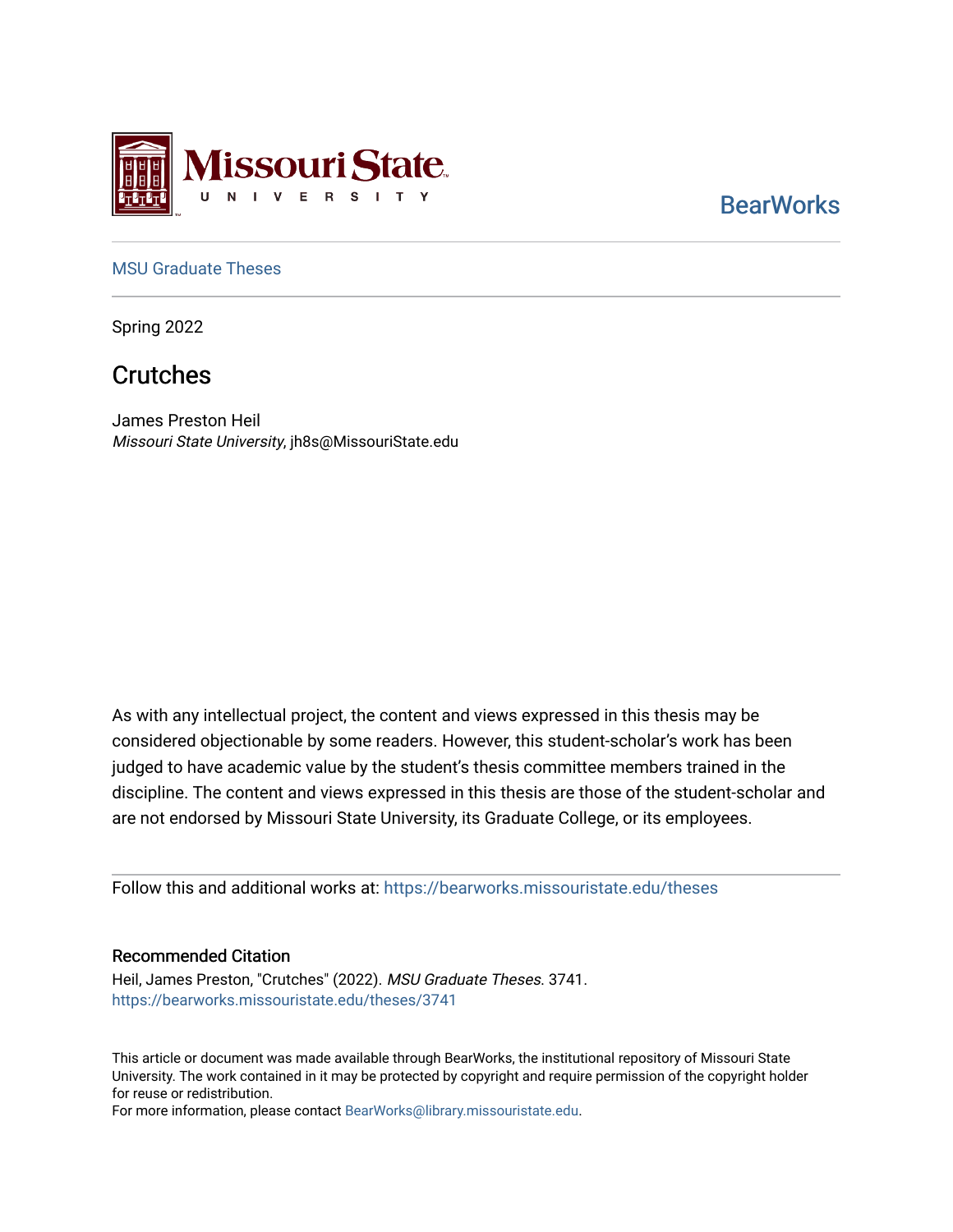## **CRUTCHES**

A Master's Thesis

Presented to

The Graduate College of

Missouri State University

In Partial Fulfillment

Of the Requirements for the Degree

Master of Arts, English

By

James Heil

May 2022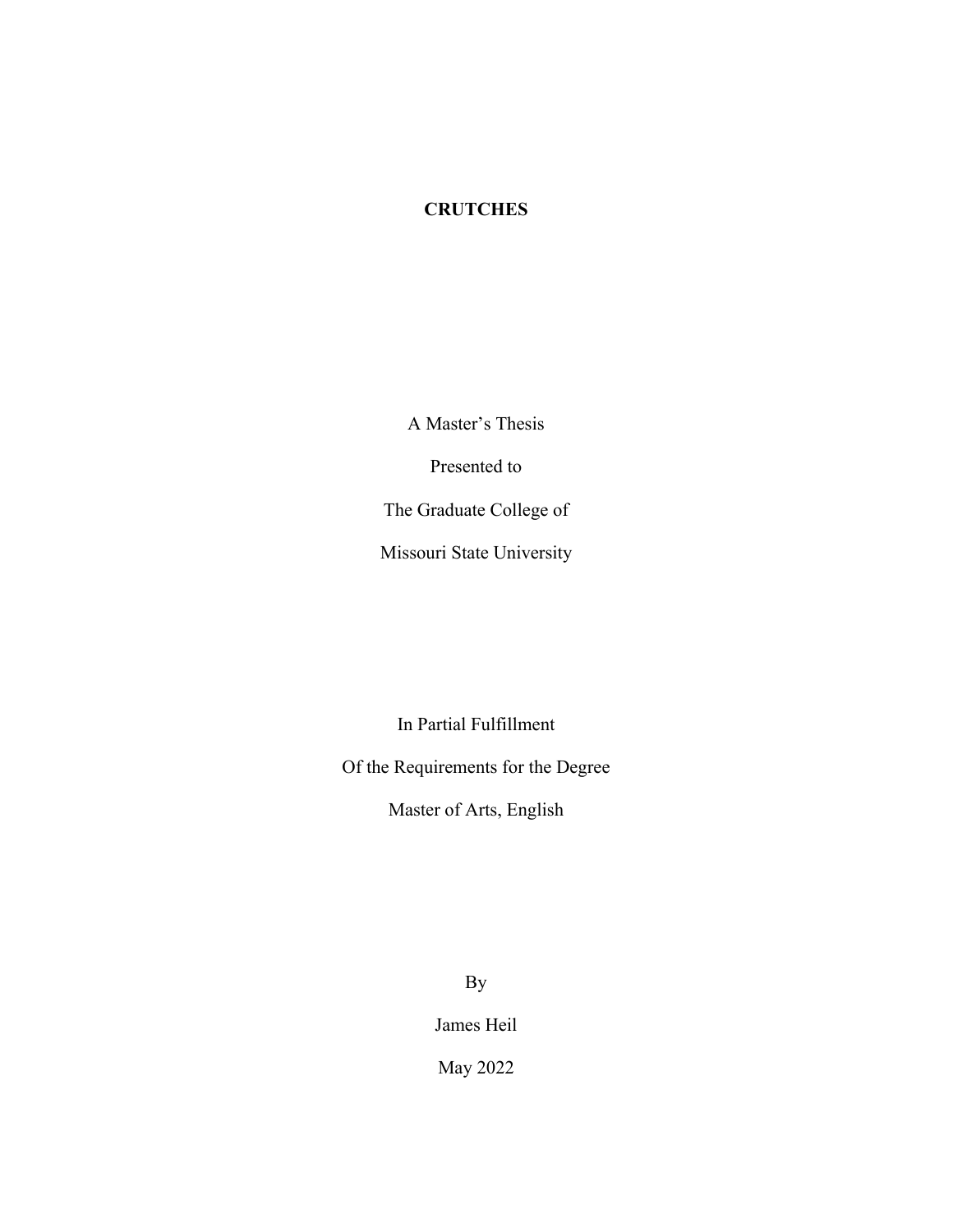Copyright 2022 by James Heil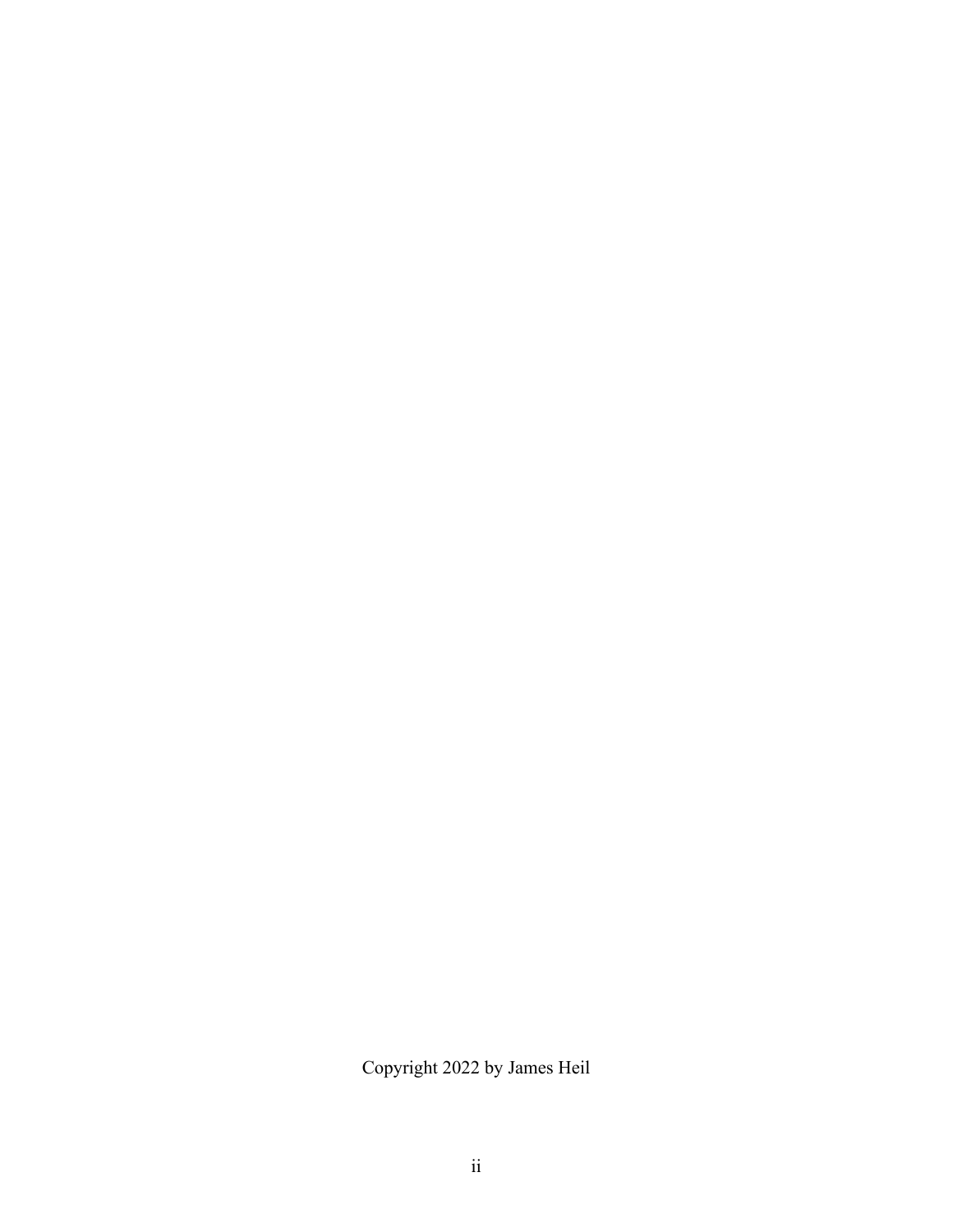## **CRUTCHES**

English

Missouri State University, May 2022

Master of Arts

James Heil

## **ABSTRACT**

The following thesis is a collection of creative nonfiction essays, poems, and short stories. The overarching theme of this body of work is Millennial-aged adults grappling with a variety of traumas both personal and global; this dovetailing of personal grief alongside international grief is meant as an artistic expression of anxiety. In other words, the question posed here is: what does a young adult make of a world that is incessantly brutal? The answer is explored in both fictional and nonfictional ways, and no definitive conclusion is given. Rather, the events of the stories contained herein are representative of the constant tension between personal tragedy and tragic events transpiring in the world simultaneously, and the seeming inability to escape either.

**KEYWORDS**: tragedy, trauma, crutch, suicide, anxiety, depression, short story, fiction, essay, memoir, creative writing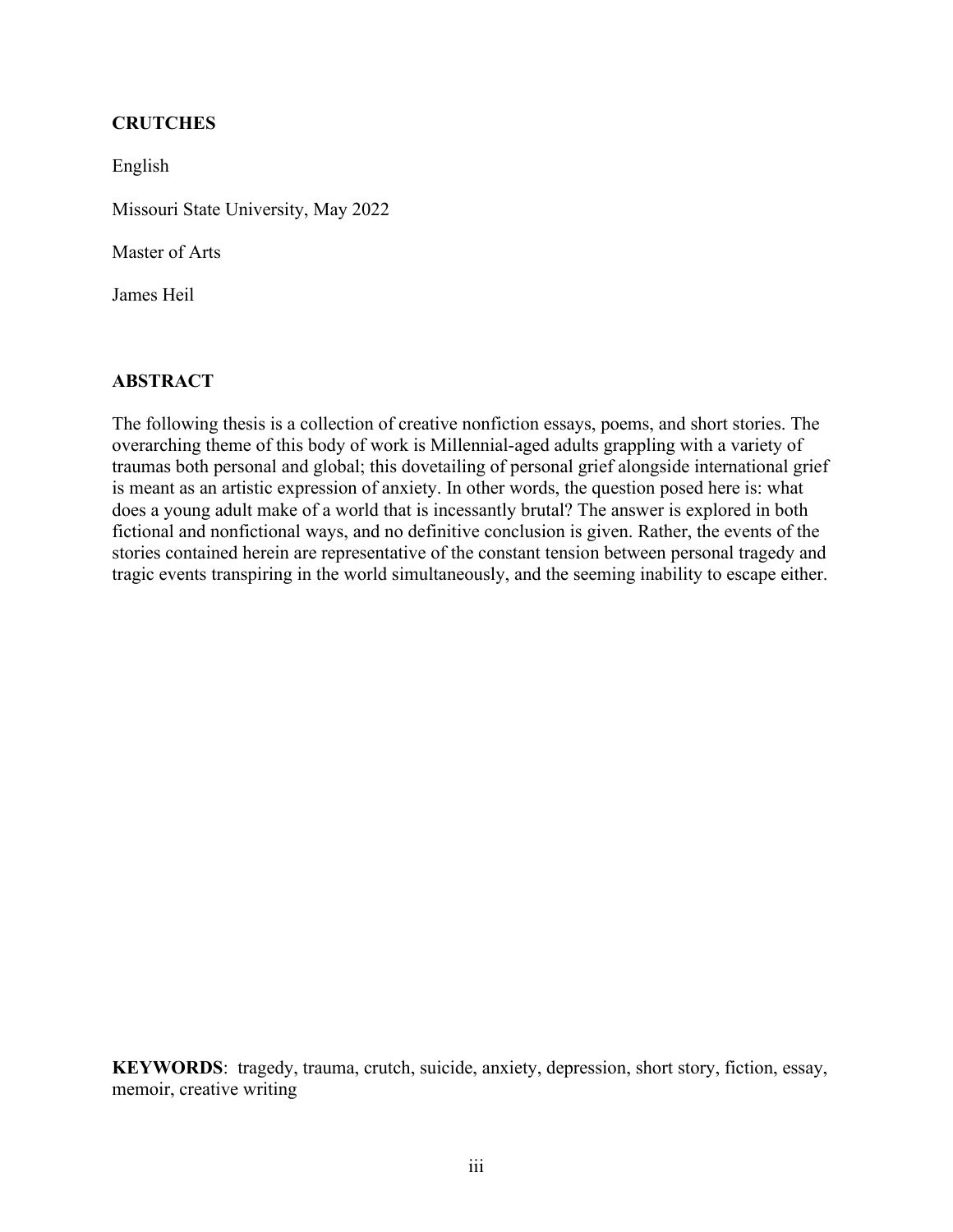#### **CRUTCHES**

By

James Heil

A Master's Thesis Submitted to the Graduate College Of Missouri State University In Partial Fulfillment of the Requirements For the Degree of Master of Arts, English

May 2022

Approved:

Michael Czyniejewski, MFA, Thesis Committee Chair

Jennifer Murvin, MFA, Committee Member

Sara Burge, MFA, Committee Member

Julie Masterson, Ph.D., Dean of the Graduate College

In the interest of academic freedom and the principle of free speech, approval of this thesis indicates the format is acceptable and meets the academic criteria for the discipline as determined by the faculty that constitute the thesis committee. The content and views expressed in this thesis are those of the student-scholar and are not endorsed by Missouri State University, its Graduate College, or its employees.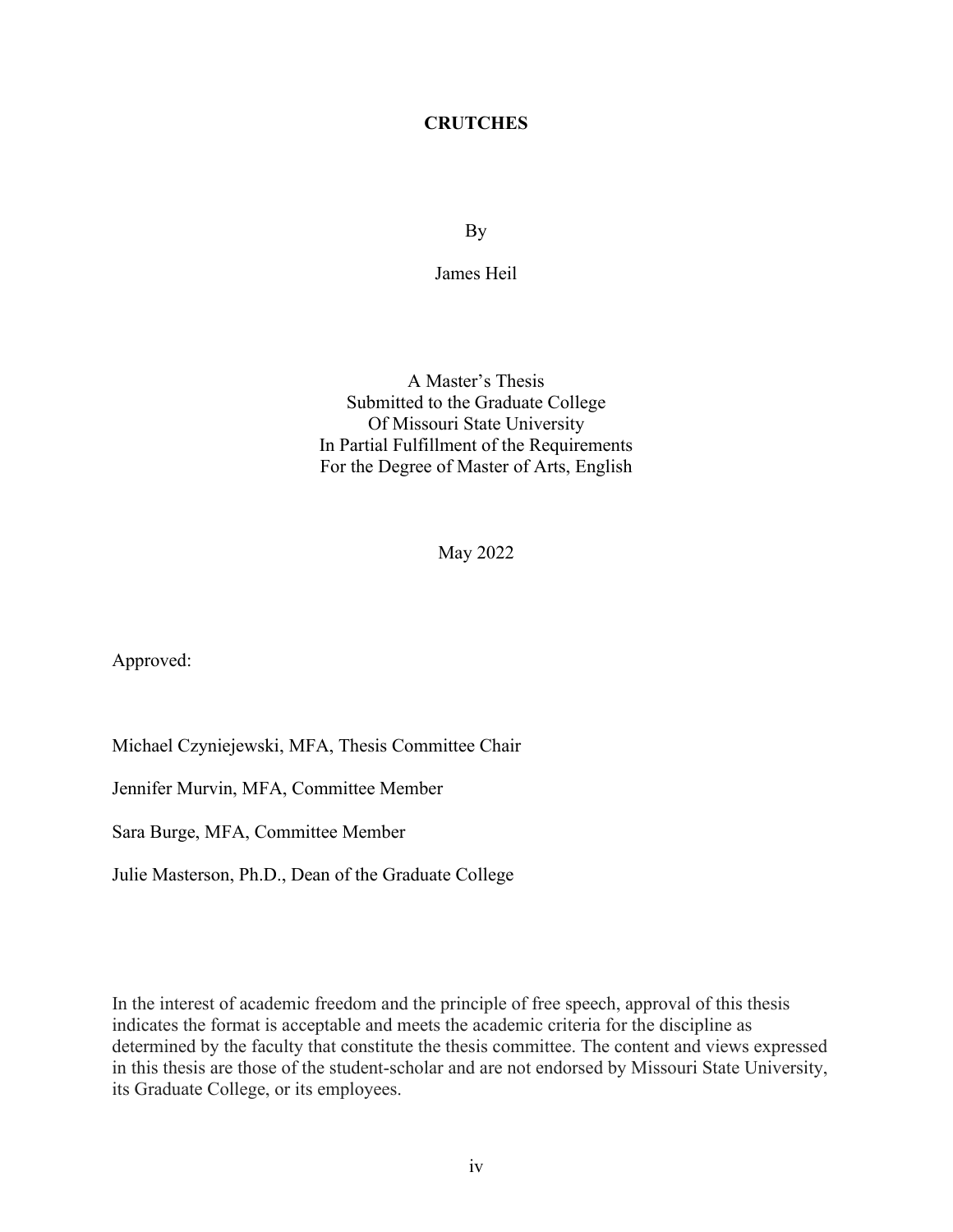#### **ACKNOWLEDGEMENTS**

This thesis would not exist if not for the unflagging inspiration I received from my professors, both in my undergraduate and graduate programs; thank you, Dr. Nathan Nelson, Dr. Diane Awbrey, LaDonna Friesen, Dr. Luke Gibbs, Dr. William Griffin, Dr. Martin Mittelstadt, Dr. Gary Martindale, Dr. Robert Berg, Mike Czyniejewski, Jen Murvin, and Sara Burge. I must also acknowledge my parents and my two siblings, who, though we've had our quarrels and disagreements, have never ceased to believe in and support me in the pursuit of my goals; I love you. Finally, to my friends, who gave and continue to give me hope: Colby and Sydney, Kendall, Father Nathaniel and Deacon Audrey, Deacon Amy, Dr. John Graham, Matt Thomas, Pastor Greg Johns, Jon and Lisa, Jared, David, Jack, Amy, Vivien, Shane, Matt and Leianna, Niyati, Bailey, and Andrew.

I dedicate this thesis to Patrick M. I still miss you, man.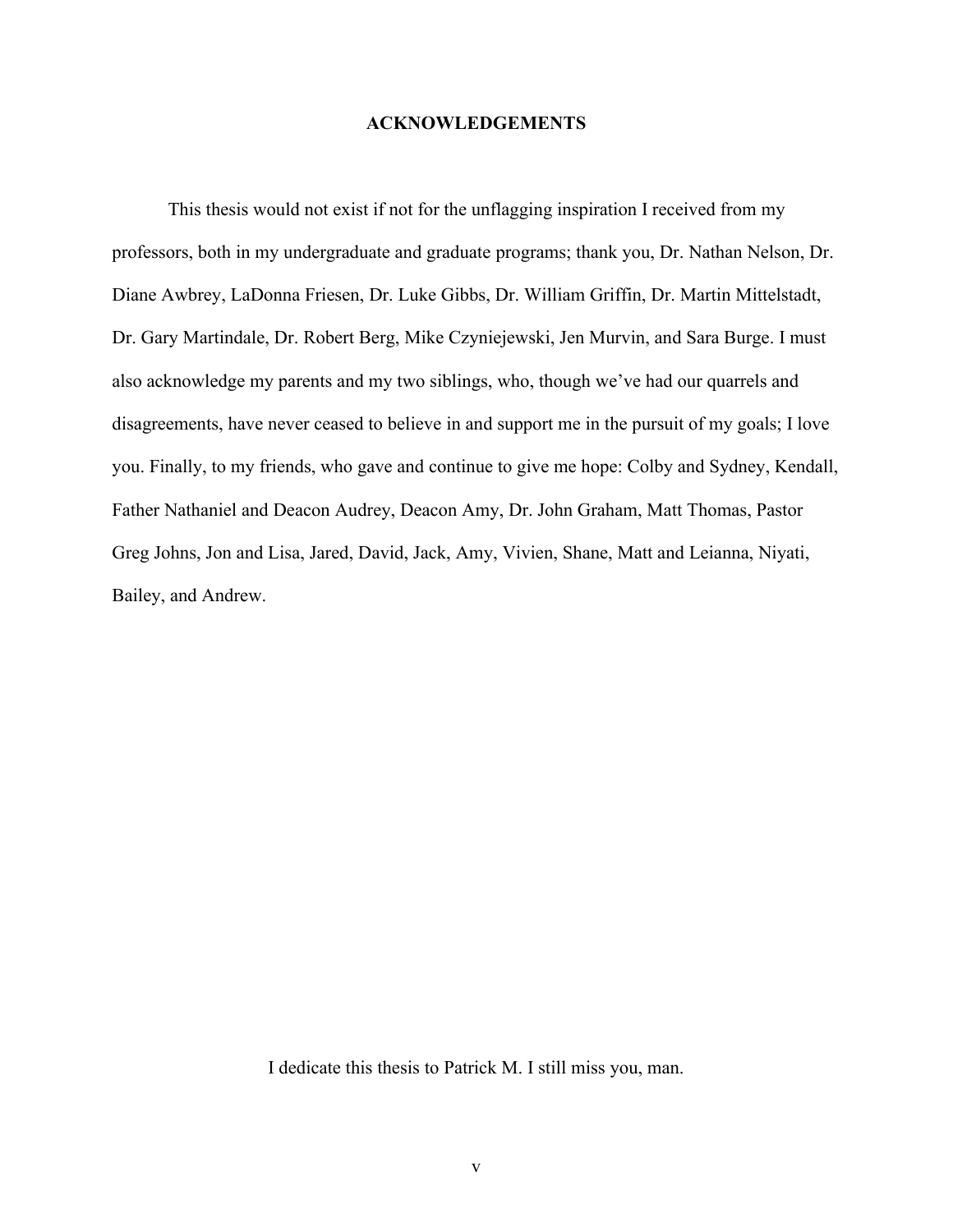## **TABLE OF CONTENTS**

| "INTERNAL MEMO: ERROR DETECTED IN C.O.L. BATCH 19. RECYCLE OR |  |
|---------------------------------------------------------------|--|
|                                                               |  |
|                                                               |  |
|                                                               |  |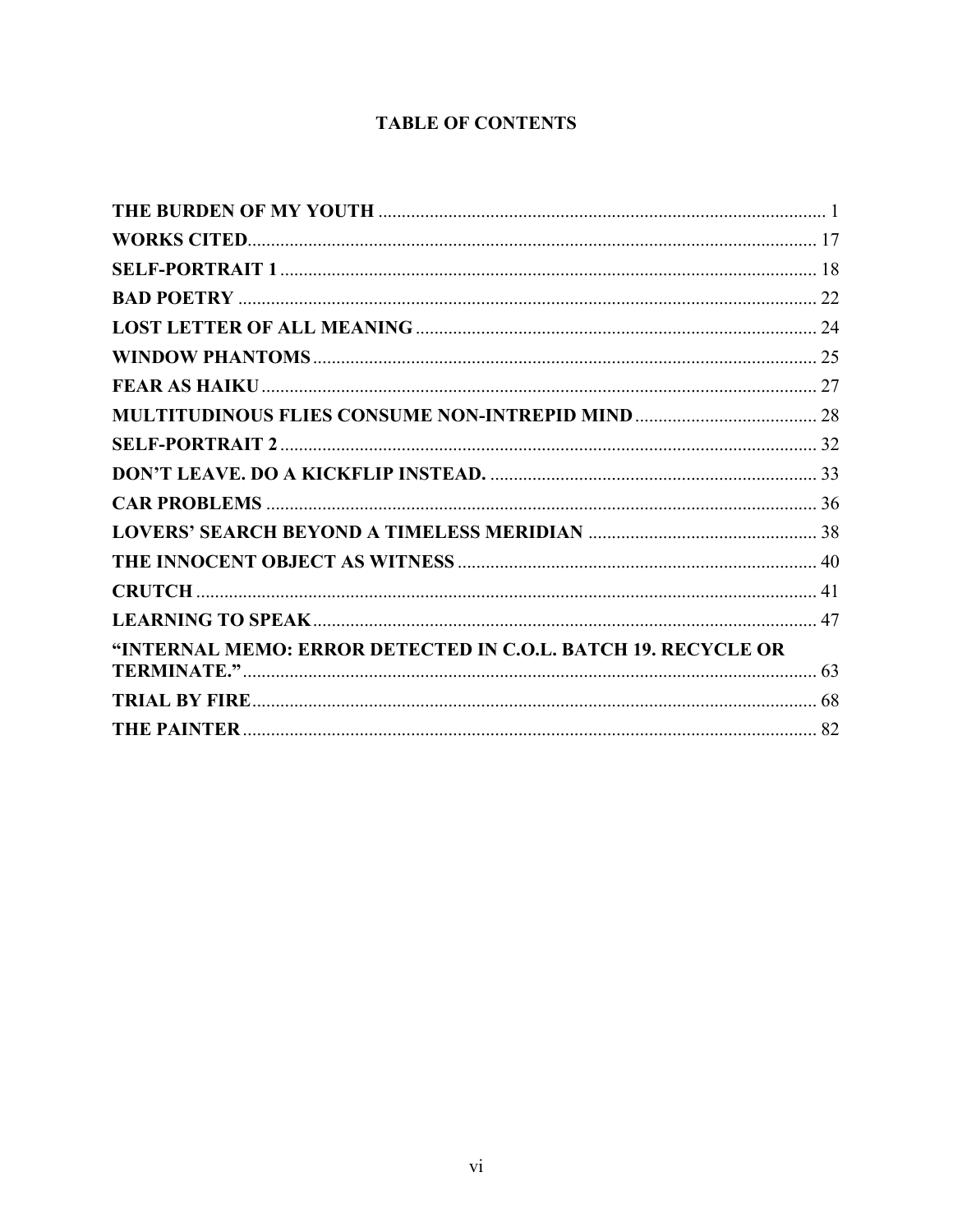#### **THE BURDEN OF MY YOUTH**

<span id="page-7-0"></span>Ahead, you will find a collection of stories. By story I do not mean that which is traditionally considered fiction, though there is fiction; across the myriad forms of poetry, creative nonfiction essays, and short stories I seek to share what amounts to a story of experience. It is not an experience, unfortunately, that only belongs to me. Rather, this is an attempt to elucidate the anxiety of a collapsing world, the burden of youth. But perhaps I come across, already, as a stuffy pontificator with an axe to grind. I apologize. My goals here are not agenda-driven, but reactive. As of writing this, I am twenty-five years old. Do you remember when you were twenty-five?

…

When I was four, 9/11 happened. I don't remember it at all. Starting in 2007 and carrying on until 2009 (though the tendrils of damage extended much further in time), the world experienced the Great Recession, or the collapse of the housing market bubble. Those years I was ages ten, eleven, twelve, and buying off-brand shoes was considered a luxury. In the fall of 2010, a thirteen-year-old boy, I began experiencing the first clear signs of depression, manifested in a failed suicide attempt. In May of 2011, all anyone was talking about was the killing of Osama Bin Laden, an event heralded by many as heroic, laudable, proof of the efficacy of the U.S. Military, a celebration of government-sanctioned violence. That same year I moved into a new house for the fifth time, and my dad was unemployed for roughly a year. I recall conversations about the family's finances, my dad telling us exactly how much money we had for groceries until Mom's next paycheck; we were expected to eat our food responsibly, a difficult charge for my younger brother and me, as we were in the throes of puberty, but the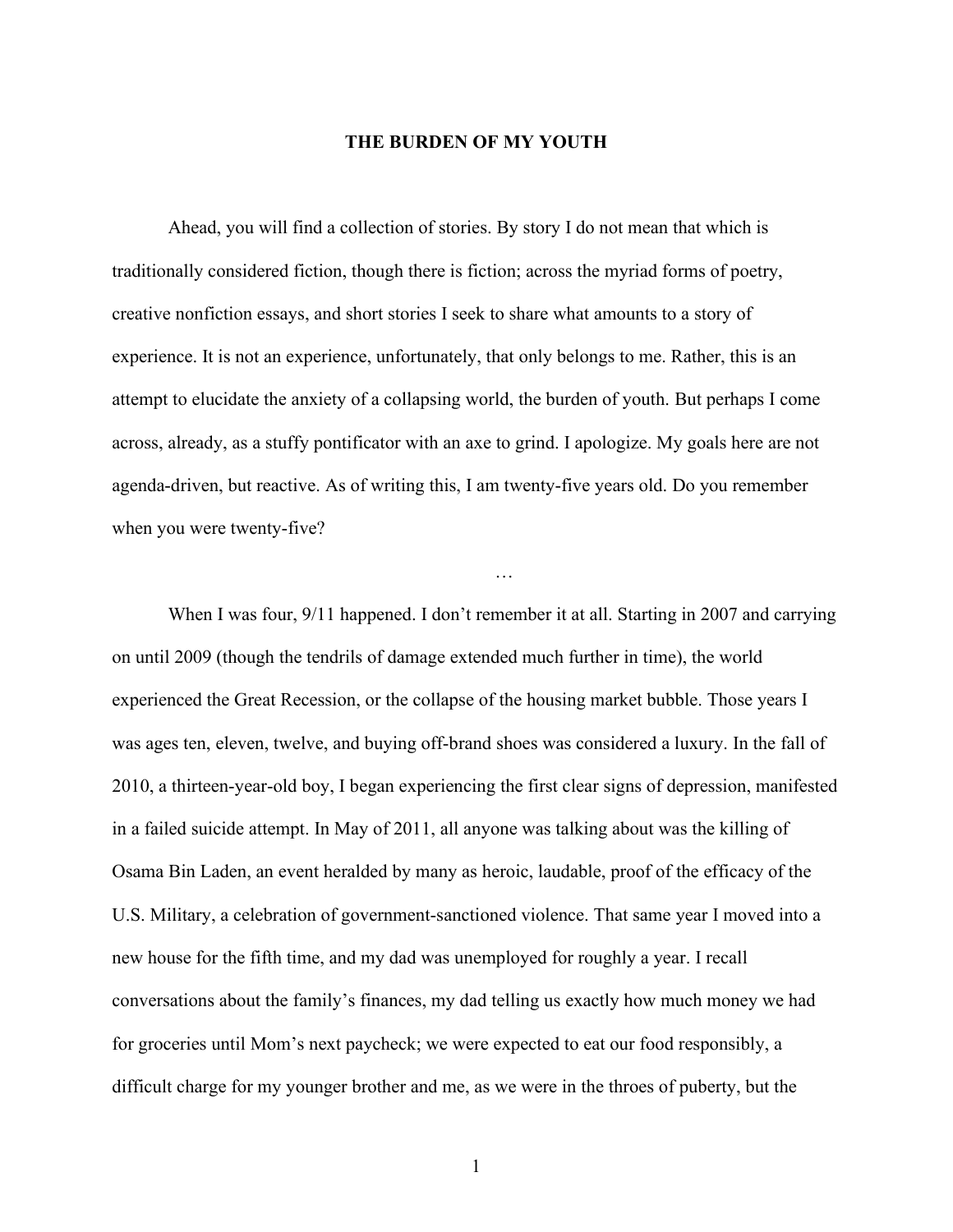restraint of our appetites was a condition of survival. December 2012, two days after my sixteenth birthday, in Newtown, Connecticut, a twenty-year old man named Adam Lanza shot and killed twenty-six people, twenty of whom were children ages six and seven. We know it now as the Sandy Hook Shooting, a tragedy that right-wing conspiracy theorist Alex Jones claimed was faked. A little over a week later, on Christmas Eve, a boy from my school died driving home from a hunting trip. His name was Jake. Jake was not the only student who died during my four years of high school. In the summer of 2013, I had my first panic attack; alone in my room, I lurched in circles, hyperventilating, until I passed out and collapsed half on the floor, half on my bed. In August of 2014, the beginning of my senior year, Michael Brown was shot and killed by a police officer in Ferguson, Missouri, a town roughly twenty-five minutes away from me, just across the border separating Illinois and Missouri. Three months later, Tamir Rice, a boy aged twelve, was shot and killed by a police officer for playing with a toy gun. A neighbor had called the police on a child. These are only a handful of the tragedies I carried with me when I graduated high school. At eighteen, the world was a place of brutality and misery, hopelessness and violence.

I have lived through countless more woes, both global and personal. I do not wish to conflate the two: I understand my personal experiences of grief are not universal. However, they sit among a timeline full of globalized panic: did we drop another bomb on Syria? Within a twenty-four-hour cycle (usually less), you can read about the newest world travesty, whether you get the angle from legacy networks (Fox News, CNN, MSNBC, etc.) or insane people like Alex Jones, or else your favorite celebrity probably tweeting something like, "Thoughts and prayers to the victims," or blaming someone, anyone for the horror.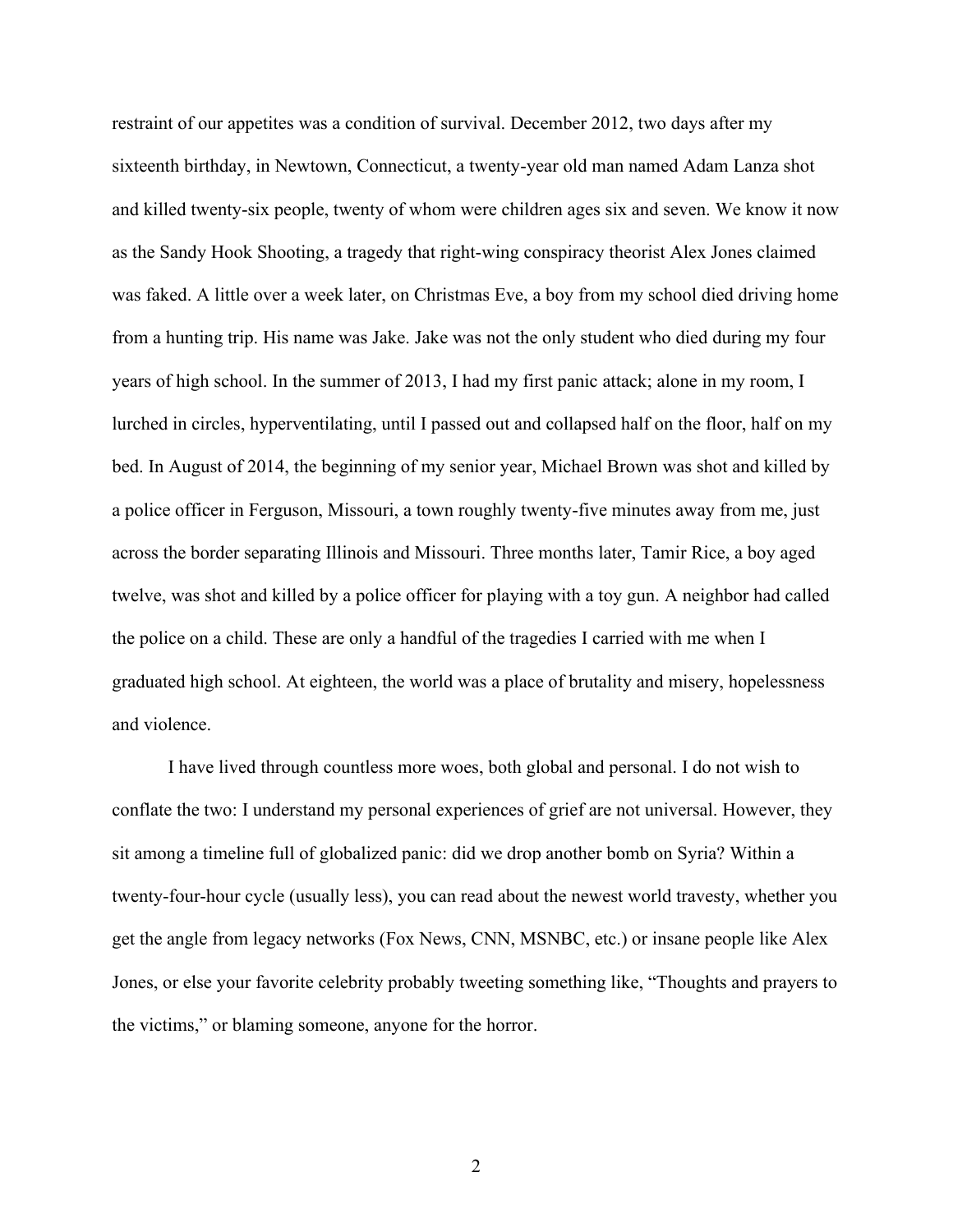The world which we inhabit now is one of unchecked universal awareness, brought about by the advent of the internet and social media. Let me state here, too, that I don't intend this as a diatribe against the internet or modern technology (truthful though it may be). I am simply attempting to set the stage for you, to paint a landscape of the world as I know it, feel it, experience it. The words contained in this thesis are a reaction to this catastrophic world, a feeble method of trying to make sense, make meaning of a world shrouded in duplicity, death, and an inescapable heaviness. The weight of the world, in other words, resting squarely on my shoulders. This thesis is about, though at times obliquely, the decay of youth: how we are robbed of childhood, of safety. History is an inescapable tapestry, and, without choice or consent, we are born to be threaded into it. These are the threads of my terror and dismay, a threnody.

That disorienting experience, of course, is not specific to my generation. My parents had their terrors, and their parents before them, all the way back to, as a friend of mine puts it, "Ooga-Booga" days. Both World Wars felt like the end of the world, and the Cold War felt like the end of the world, and now the massive problem of the world's climate in turmoil feels like the end of the world. What is unique to the current world anxiety is the presence of the internet, the virtual reality that overshadows (and occasionally overrides) reality. On a more abstract, artistic level, Bo Burnham's 2021 Netflix special *Inside* hits at this idea with gusto; *Inside* is a quasi-comedy special in which Bo, by himself, spent the year 2020 writing and filming the special, and features an ironic bit in which he says, "The outside world, the non-digital world, is merely a theatrical space in which one stages and records content for the much more real, much more vital digital space."

In the literary space, this same sentiment is expressed in a conversation between Laura van den Berg and Emily St. John Mandel, two contemporary authors of dystopian novels, who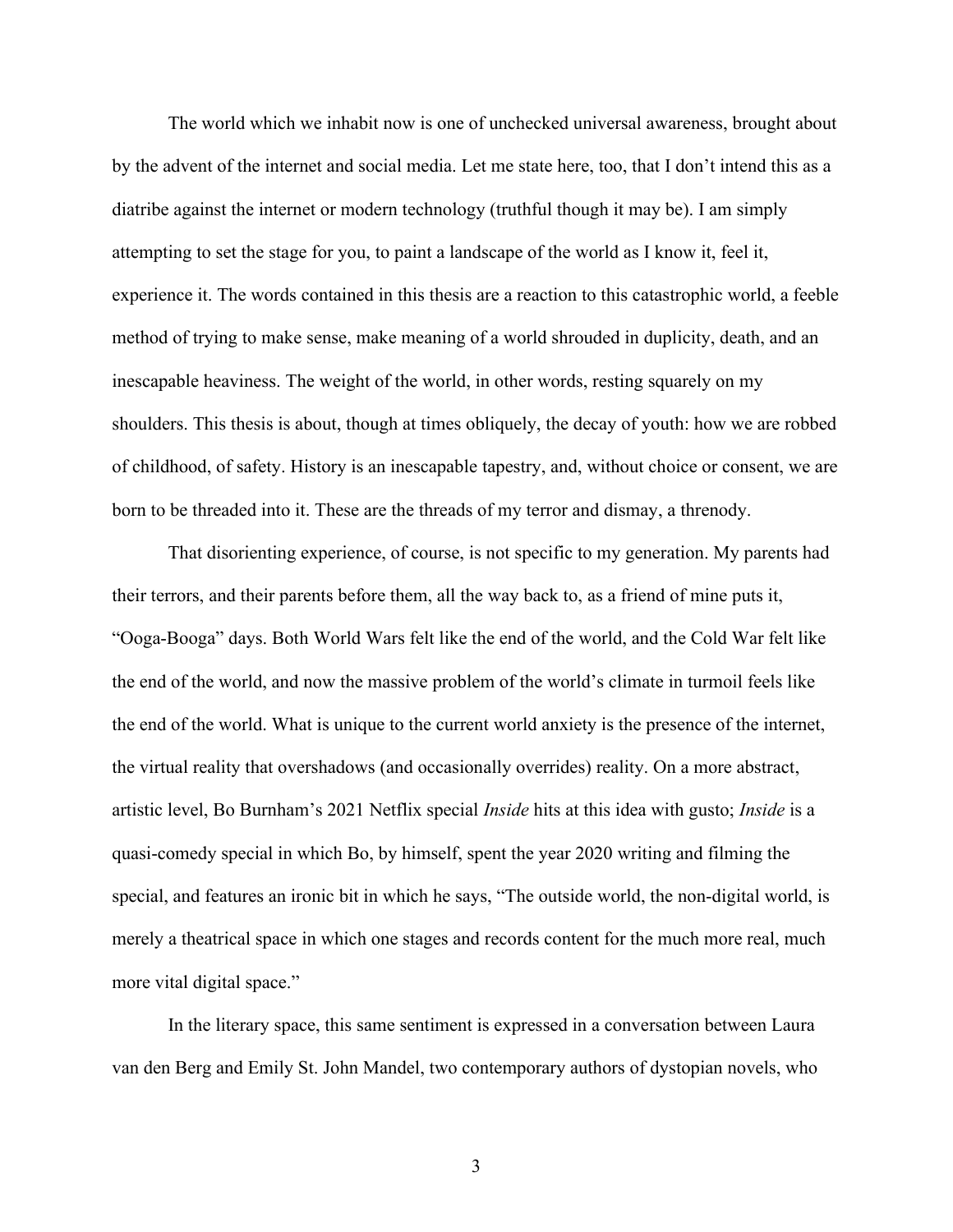sat down to discuss, amongst other things, *why* there is such a modern boom in dystopian stories. Laura van der Berg explains, "There is so often the feeling our online existences have overtaken our lives and ballooned into something beyond our control. What would happen if that virtual world was eradicated? And what would show up, within us, in the face of all that open space?" (van der Berg and St. John Mandel).

If the virtual world of the internet has "ballooned into something beyond our control," and I think it has, then what you'll find in my stories is a desperate grasping for a new orientation of the world, an orientation that reinstates a sense of control in the chaotic miasma of existence.

…

The more general purpose of this introduction is a means to explicate what inspires my writing, primarily through analysis of stories. Before I could do that, though, I had to lead with the most common inspiration of life itself. The aging adage says, "Write what you know," and if that's the case, what I know is pain. So, prior to the texts that inspire me, let it be understood that suffering (both personal and global) inspires me first and foremost.

That established, I'd like to start by, at the permission of the poets, talking about music. I know, I know, *technically* music isn't the same as, say, a published poem or a novel. Still, I'd be lying if I failed to acknowledge the way music has impacted the words I cobble together into stories.

The central theme of suffering youth at hand, I turn to a couple songs of maximum importance for me, starting with La Dispute's "King Park," a harrowing, sprawling narrative song from their album *Wildlife*. La Dispute doesn't make music for people to dance to, or to find joy; they write tragedies in the medium of song. Sonically, their music is not strictly speaking metal, but is at the least metal-adjacent, a blend of heavy-hitting guitar riffs, loud bass and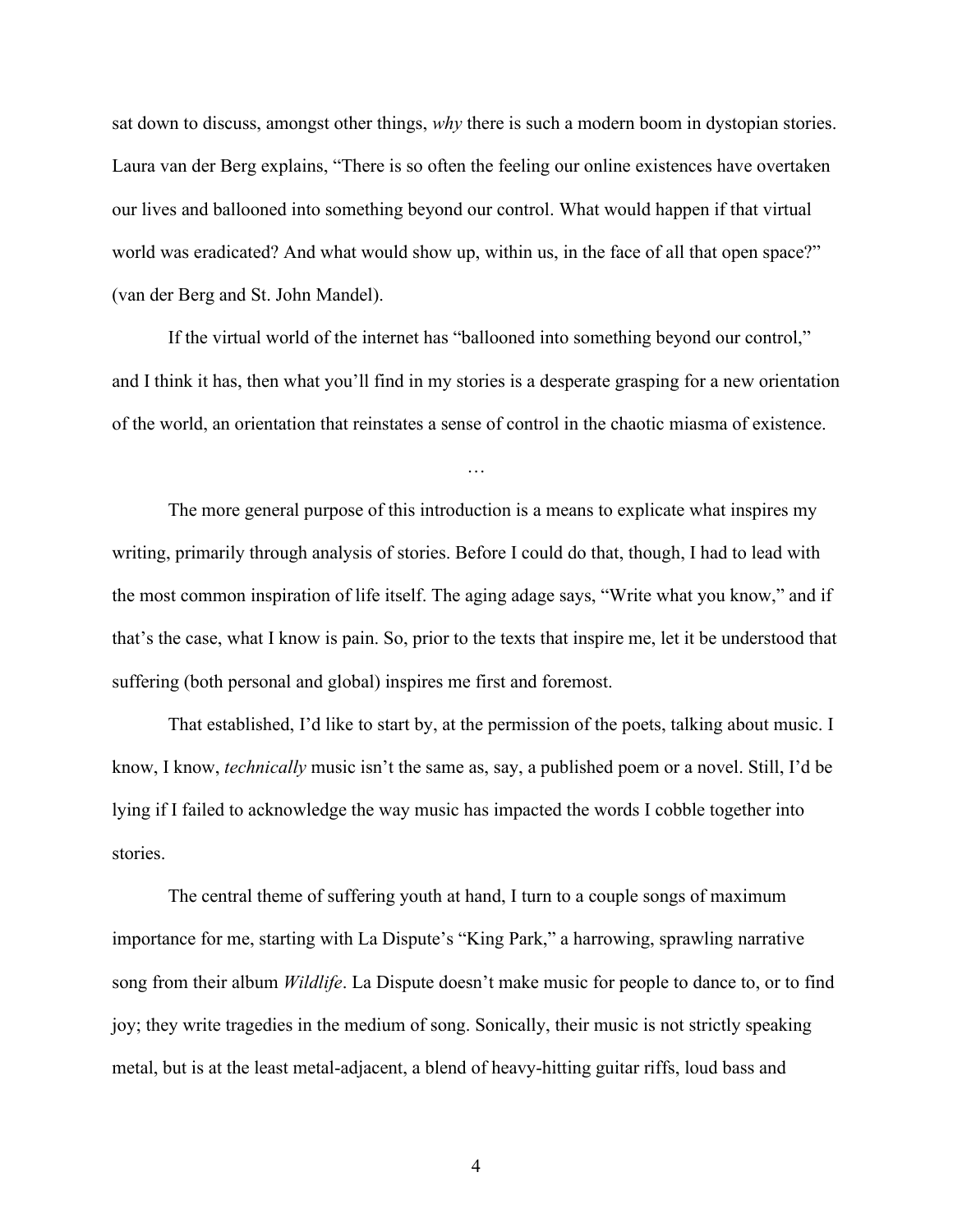drums, and the raw, spoken-word scream-shouting of Jordan Dreyer, who wrote "King Park." The story of the song is, simplified, a poetic exploration of a real event that took place in Grand Rapids, Michigan, where Jordan and the band are from. The story follows a look at a twentyyear-old gang member who, trying to shoot a gang rival in a drive-by, accidentally shot an innocent kid. Following the incident, the killer hid inside a hotel room, where the police eventually caught up with him; within the room he still had the gun, and, in the end, decided to take his own life. This is all narrated by Dreyer acting as a sort of phantom, capable of moving through space and time, searching for a reason for this tragedy. But, as he says, "There cannot be a reason, not for death / Not like this, not like this," (3:14-21). The suicide, though it happened in real life, is explored more thematically in the song near the end, and Dreyer pens it brilliantly:

I heard them trying to reason, get him to open the door / His uncle begging and pleading, half-collapsed to the floor / He preached of hope and forgiveness / Said, "There is always a chance to rectify what you've taken / Make your peace in the world." / I thought to slip through the door, I could've entered the room / I felt the burden of murder, it shook the earth to the core / Felt like the world was collapsing / Then we heard him speak / "Can I still get into heaven if I kill myself? / Can I still get into heaven if I kill myself? / Can I ever be forgiven 'cause I killed that kid? / It was an accident I swear it wasn't meant for him! / And if I turn it on me, / If I even it out, / Can I still get in or will they send me to hell? / Can I still get into heaven if I kill myself?" / I left the hotel behind / Don't wanna know how it ends. (5:52-6:50).

Obviously, this song packs an emotional punch, one that I have returned to again and again over the years, both as a therapeutic exercise and as a model for storytelling. I have always entertained the belief that if I could tell a story as well as Jordan Dreyer does, a story so emotionally and beautifully conjured it could inspire the sort of authentic pathos found in "King Park," then I would have written a truly good story. On a more literal level, though, you can find traces of this song in my work to follow; "Self-Portrait 1" ends with words I whimpered, defeated, in a therapy session, a sort of bleak reaction to my suffering, my own mild iteration of the desperate guilt in the line, "Can I still get into heaven if I kill myself?" More generally, the themes of "the burden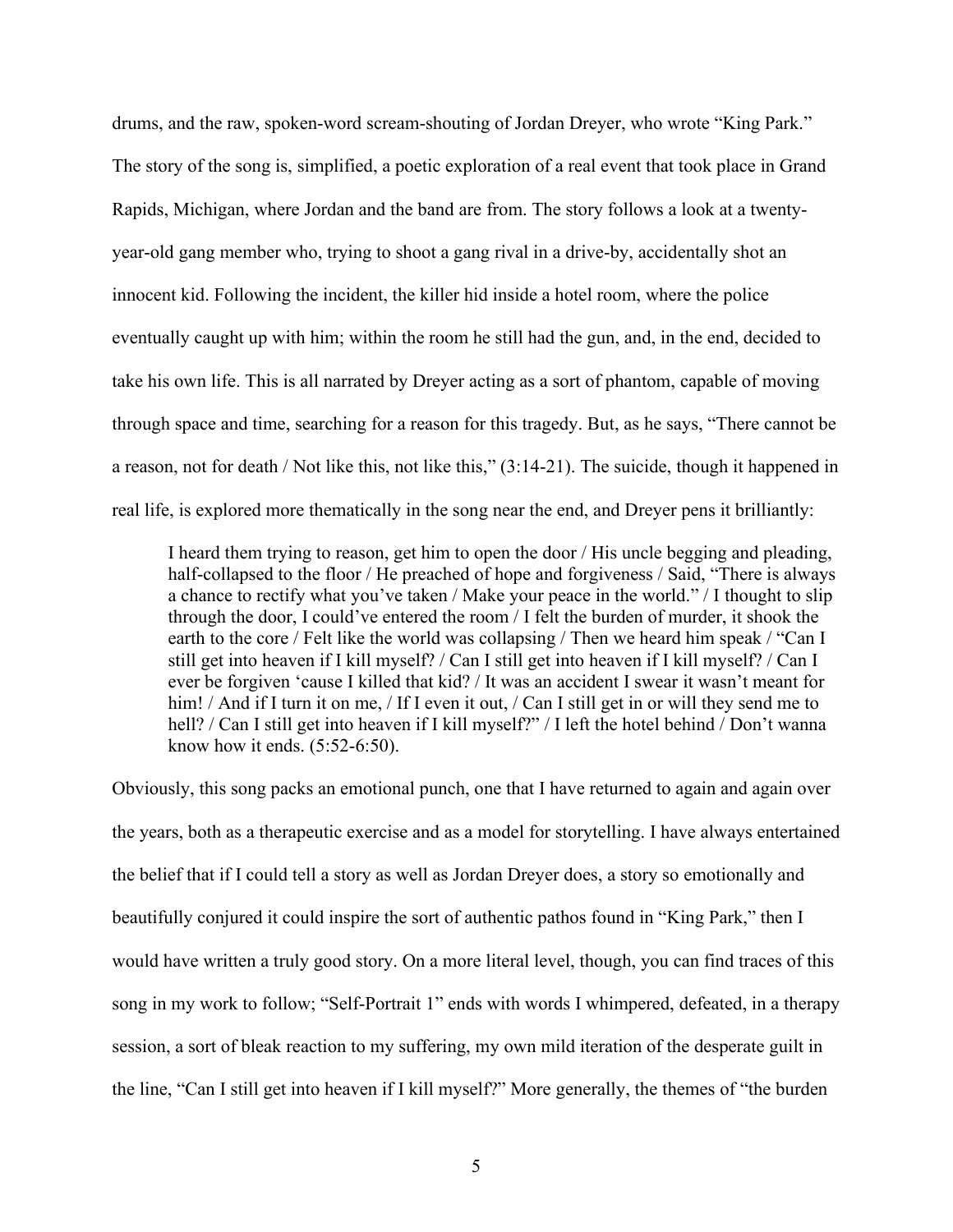of murder" lay throughout my work, and you'll find the topic of suicide in my "Learning to Speak" and "The Painter" stories, to say nothing of its presence felt in my nonfiction essays "Don't leave. Do a kickflip instead." and "Self-Portrait 2."

For the other song, I turn to Australian-native band Gang of Youths. In August 2017 (though I wouldn't become aware of its existence until 2019), Gang of Youths dropped their third full-length album, *Go Farther in Lightness*. Those familiar with Milan Kundera's work will know this is a less-than-vague reference to Kundera's popular book, *The Unbearable Lightness of Being*. Though the album doesn't directly address the book, on a more thematic scale it is an attempt to wrestle with the question Kundera poses in his novel:

The heaviest of burdens crushes us, we sink beneath it, it pins us to the ground. But in the love poetry of every age, the woman longs to be weighted down by the man's body. The heaviest of burdens is therefore simultaneously an image of life's most intense fulfillment. The heavier the burden, the closer our lives come to the earth, the more real and truthful they become. Conversely, the absolute absence of a burden causes man to be lighter than air, to soar into the heights, take leave of the earth and his earthly being, and become only half real, his movements as free as they are insignificant. What then shall we choose? Weight or lightness? (5).

One major thing, though, separates this work from Kundera's, and that is the element of

Christian faith.

*Go Farther in Lightness* is, in some ways, a jaded, doubting Christian wrestling through the seeming lightness (meaninglessness) of existence, but also the very real heart-pangs for something to make sense, for a higher power and/or purpose. Like many things that inspire me, this album deserves a much lengthier analysis. Suffice it to say, this is not an album (or band, really) that you would hear colloquially described as "Christian." Rather, the singer-songwriter David Le'aupepe is closer to what some might call an "exvangelical," a newer term used to refer to someone who grew up in a traditionally Pentecostal or evangelical Christian background who later turned either away from the faith completely, or into a new, decidedly-not-evangelical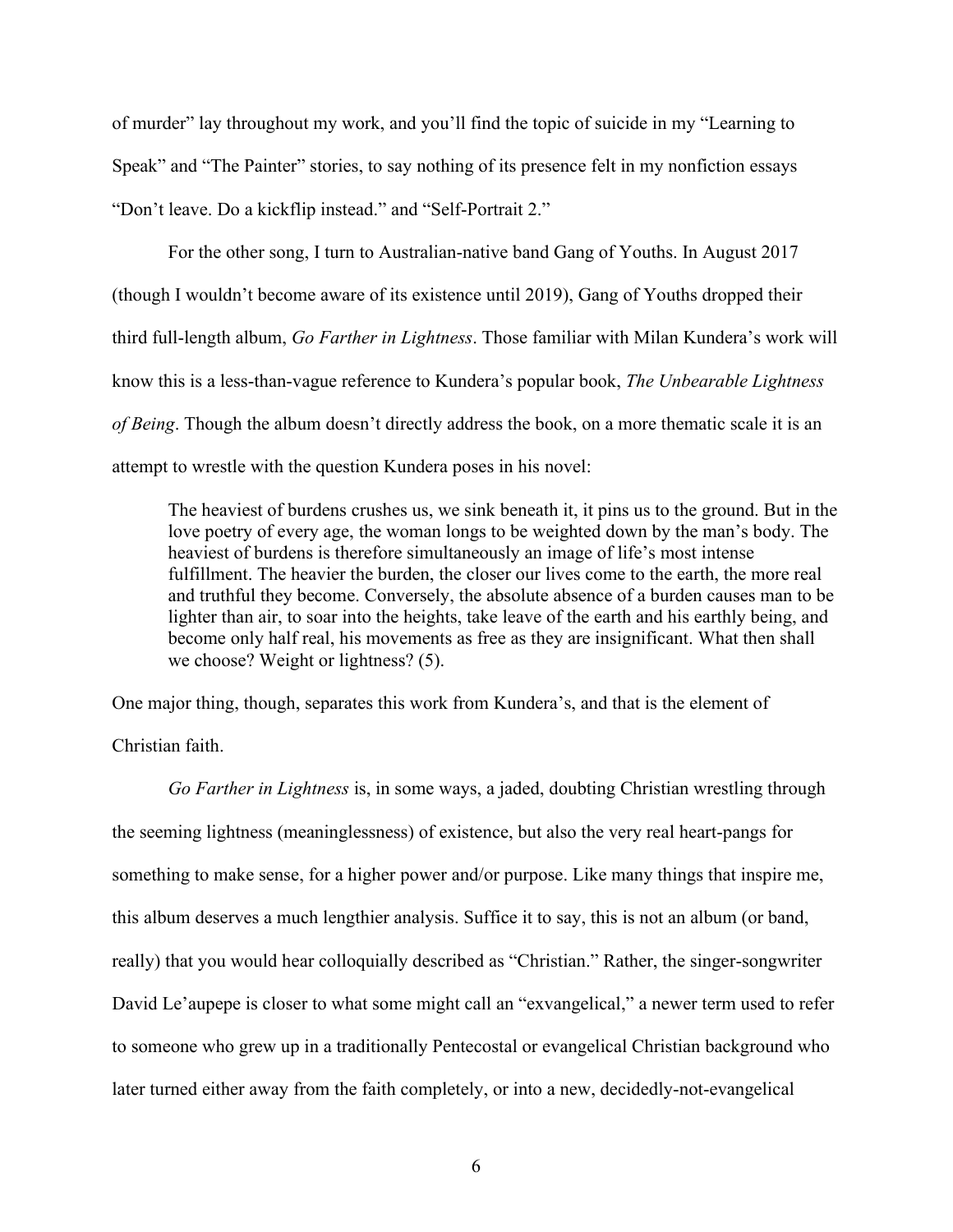understanding of Christianity. This turn from evangelical roots plays a part in my own story, as my dad was a youth pastor for over twenty years (recently he moved into a position as head pastor). My dad was ordained through the Pentecostal denomination known as the Assemblies of God, a denomination I shared myself until, a little over a year ago, I left the denomination and joined the Anglican tradition instead. What this album achieves, then, is a poetic expression of many of my own doubts and longings, which can be seen most concretely in my essay, "Car Problems," a second-person style of narration I used to defamiliarize myself with a traumatic memory, and the way my faith complicates my understanding of the event.

It's hard to choose just one song from this album to highlight, but I'll focus briefly on "Persevere," an autobiographical insight into Le'aupepe attending the funeral of his friends' child:

I never got to kiss your head, ah, Emme / And the call came the week I got divorced / I thought I had a real understanding then of loss / But I didn't know a thing 'til you were gone / And I'm tired of trying to find some sort of meaningful thing / In making sense of such unspeakable loss / But as I'm staring at your folks, the sweetest people I know / I get a glimpse of what it is to be strong / Just holding hands and sobbing with sunglasses on / 'Cause nothing tuned me in to absurdity as fast / As a gravestone with the name of a baby that has passed / I used to wanna be important, now I just wanna be alive / And without fear / You got to persevere  $(0:00-1:11)$ .

The song goes on to include more direct conversations of Christian themes, but the above quote is adequate to see the influence it has on my own work, especially in my nonfiction essay,

"Crutch."

I decided to name this whole work "Crutches" because, as my mentor Mike pointed out to me, my essay "Crutch" is the most embodied example of the overarching narrative at play across my work. It is my own confession, like "Persevere," where I am baffled by the absurdity of a grave, though in my case it is the grave of my friend Patrick, killed at twenty-two by a drunk driver. As the songs above have demonstrated, this is a thesis about trauma, about people my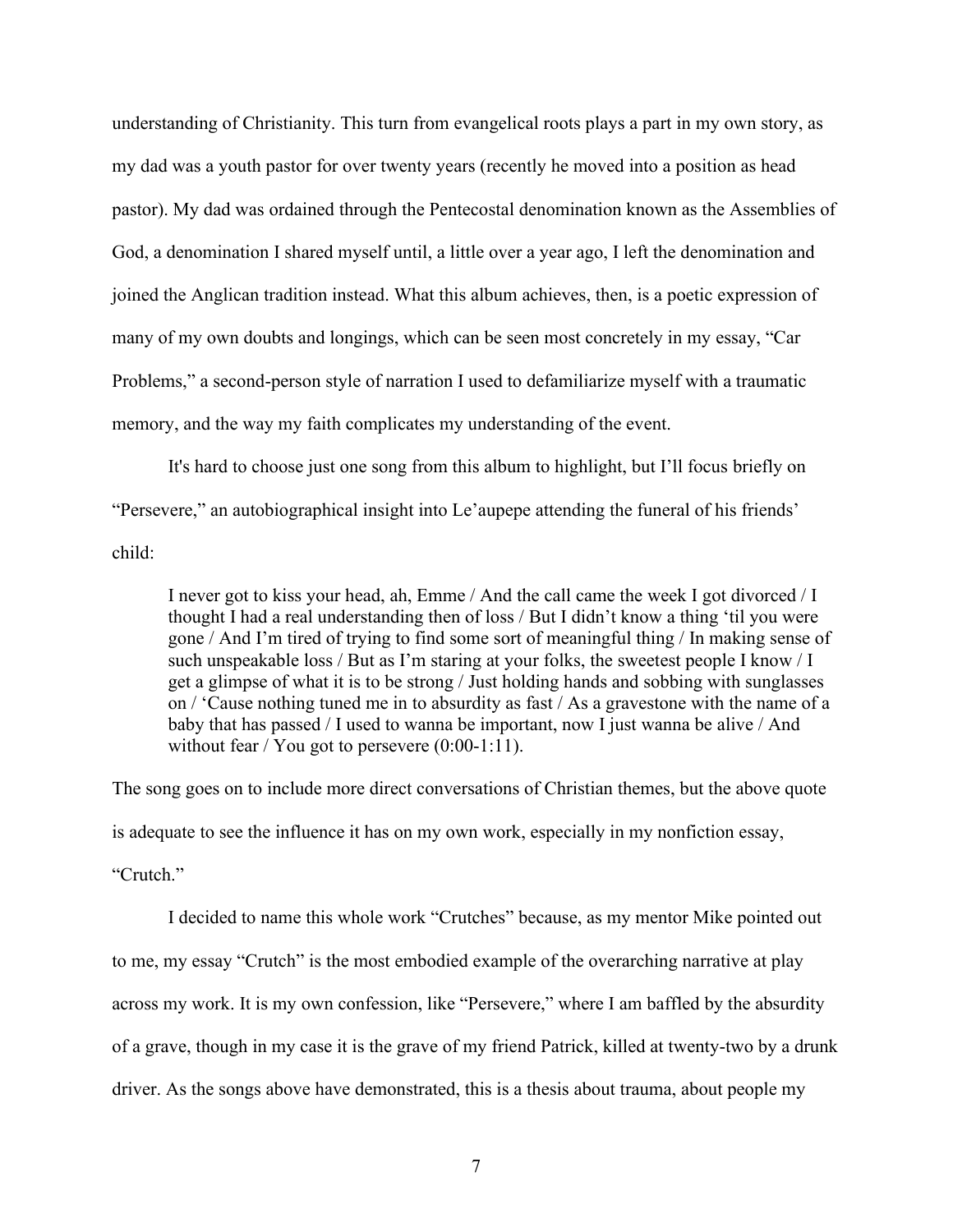age, Millennials if you need a label, trying to grapple with the joint pressures of personal trauma alongside the incessant news of global trauma; a personal world of grief overshadowed by a virtual world of real-but-tangibly-distant grief.

…

In many ways, this thesis is a rudimentary roadmap of my own mental health, and I must address that briefly. Writing about mental illness poses several challenges. First, and maybe most important, is the issue of universality versus specificity. In my experience, people with mental illness like reading about other people with mental illness because it offers a clear way out of the isolation we usually feel. But do I write to what is common, what is shared, so someone out there, whom I may never know, can feel a little less abandoned? Or do I write what is unique to my life, and hope others can see in my stories the traces of their own, and in a roundabout way offer solidarity?

Then we come to the next big hurdle, which is language itself. Writers far more talented than I have tried, over and over, to find a mold of words to accurately shape mental illness. There is, like most emotion, an inarticulate nature within our various struggles. Usually what helps us cover that gap of meaning is common experience; we can read approximations of how a good friend makes us feel, and anyone who's ever had a good friend can understand that approximation, no matter how lacking it might be in specificity. But mental illness is a less common experience, and sometimes the approximation only goes so far. My parents grapple with this, I think, in trying to understand my depression. No matter the language I give them for it, I think they're still unable to cover the gap in articulation.

What must also be contended with is the diversity included under the banner of mental illness. My poison is depression, sometimes anxiety, but I'm certainly not going to be good at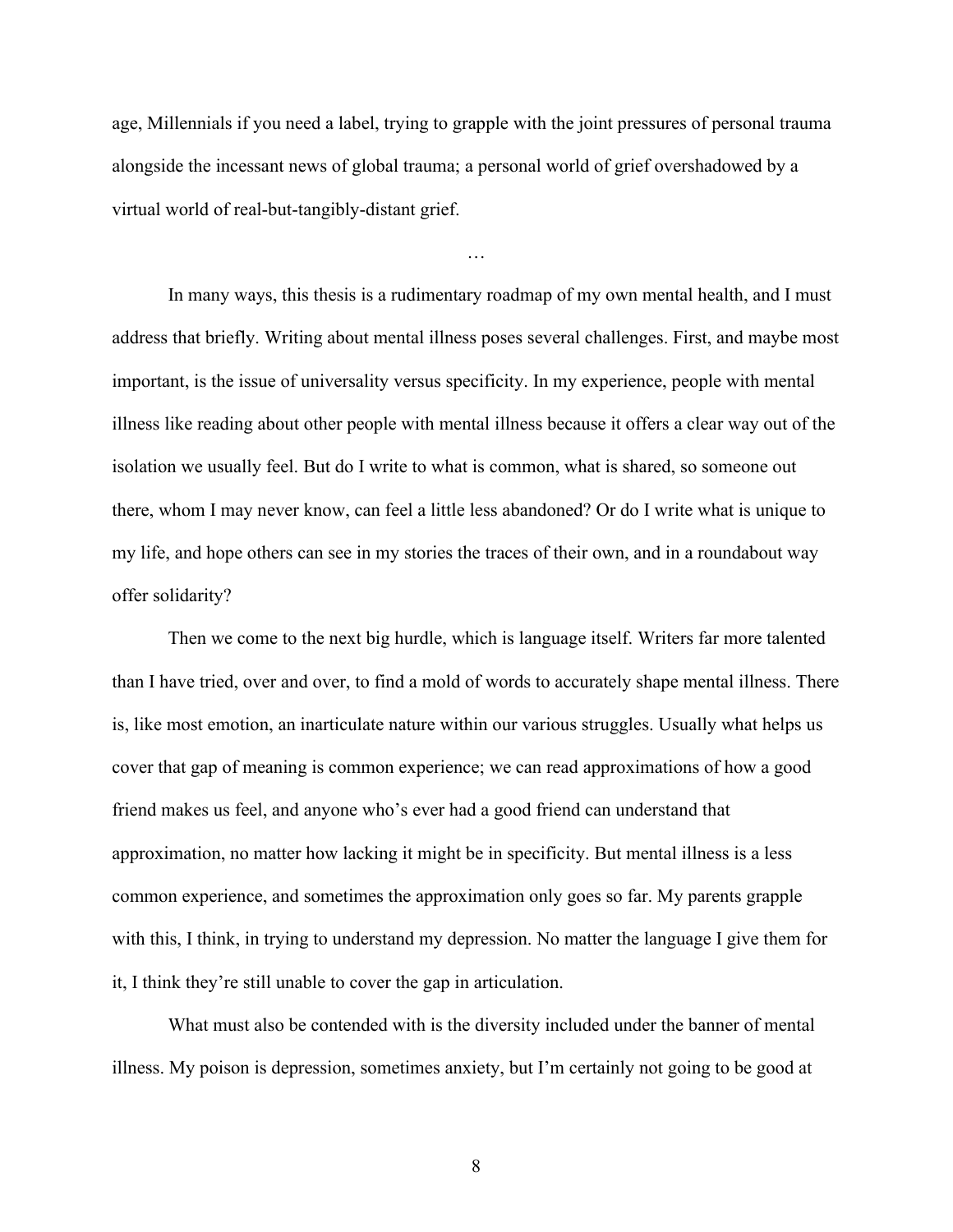giving voice to, say, eating disorders, because I haven't wrestled that bear. On top of that is the fact everyone seems to write about pain first, joy second. When we sit down to write, what comes to the surface first, often, is the sting of unclosed wounds, or traumas half-heartedly (or not at all) processed. Writing is our therapy, which is why so many of my artist friends have suffered under the cruel lie that pain is the only good source of artistry. We've made mental illness a commodity to trade in an artist's market.

The point I'm driving at here is one of ambiguity: I'm not quite sure how to do this "right." There probably isn't a singular, correct way to write about mental illness and all the lacerations it bleeds into every part of life. Which, honestly, is infuriating. I want neat categories, I want scientific proofs, to give name and explanation to my depression. I want to formulaically do away with it, treating it like a doctor treats a patient; "Do this, or take this pill, for the next few weeks, and you'll be right as rain." I want to be right as rain.

I believe the upward climb toward that impossible goal does include, to a degree, writing about our illnesses. Honest writing about what haunts us helps destigmatize it, and often aids people by giving them a vocabulary for what they feel. This is largely how music functions for me. I've often had friends ask why I willingly seek out such sad music, and my answer is usually something along the lines of *because it says what I cannot, it gives me a community to suffer with instead of on my own.* My two brief song references above are adequate examples.

Walking through all the scary thoughts and feelings in my head measured out on paper is, to me, much like a museum tour, but in this case the artifacts and exhibits are abandoned parts of my heart, of my hurt, of long-dead relationships. The tour is free, but the cost of admission is a promise I ask you to make. Don't leave this museum and think of it as a museum of me, James,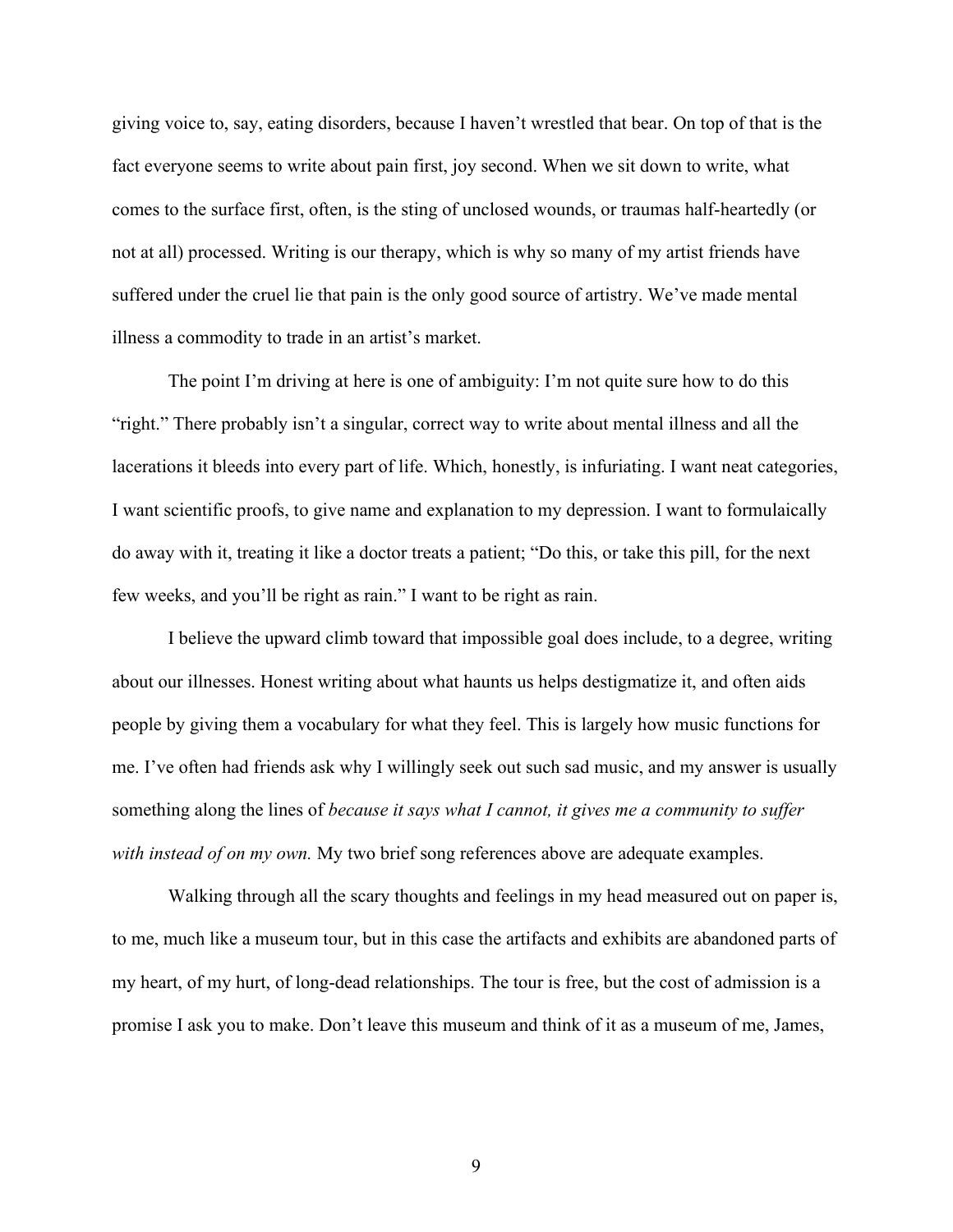but rather one among many museums that, together, make up the whole of me. We are all Smithsonians, a vast network of histories.

For the sake of space and time, let me shift now to texts more traditional. To understand my work, it's a simple enough maneuver to stories that, like mine, pivot around either youth in pain or otherwise people burdened by a psychological difficulty. What's interesting to me, at least in part, is twentieth-century stories that predate the internet – and therefore predate the incessant modern news cycle of global tragedy – but seem to grasp at the core of the anxieties in my stories. For two examples, we can look to Flannery O'Connor's "A Good Man Is Hard to Find" and D. H. Lawrence's "The Rocking-Horse Winner."

…

The former features the murder of a family, including an infant, by a complicated prisonescapee known as The Misfit. In broader strokes, given its narration by the grandma of the family, the story emphasizes the downfall of an older, more "sensible" worldview. The grandma recognizes nothing anymore, the world is no longer like the world she grew up in, and she seems desperate at every turn to make sense of it by reaching out to others for affirmation. When her children and grandchildren lack sympathy for her plight, she looks to a gas-station/restaurant owner for commonality, claiming him a good man for trusting some young men who stole gas from him. Later, her family's life in the balance, she attempts to reason with The Misfit, capitulating to him by appealing to his family heritage, claiming he comes from, "good people". In the case of the restaurant owner, they leave the interaction with no clarity or reason of why the world seems so hostile; why is implicit trust no longer feasible? They don't know. When she interacts with The Misfit, she gets an answer she doesn't expect: vengeance. The Misfit is led by a vindictiveness against the institution of justice, making claims that his penal punishment was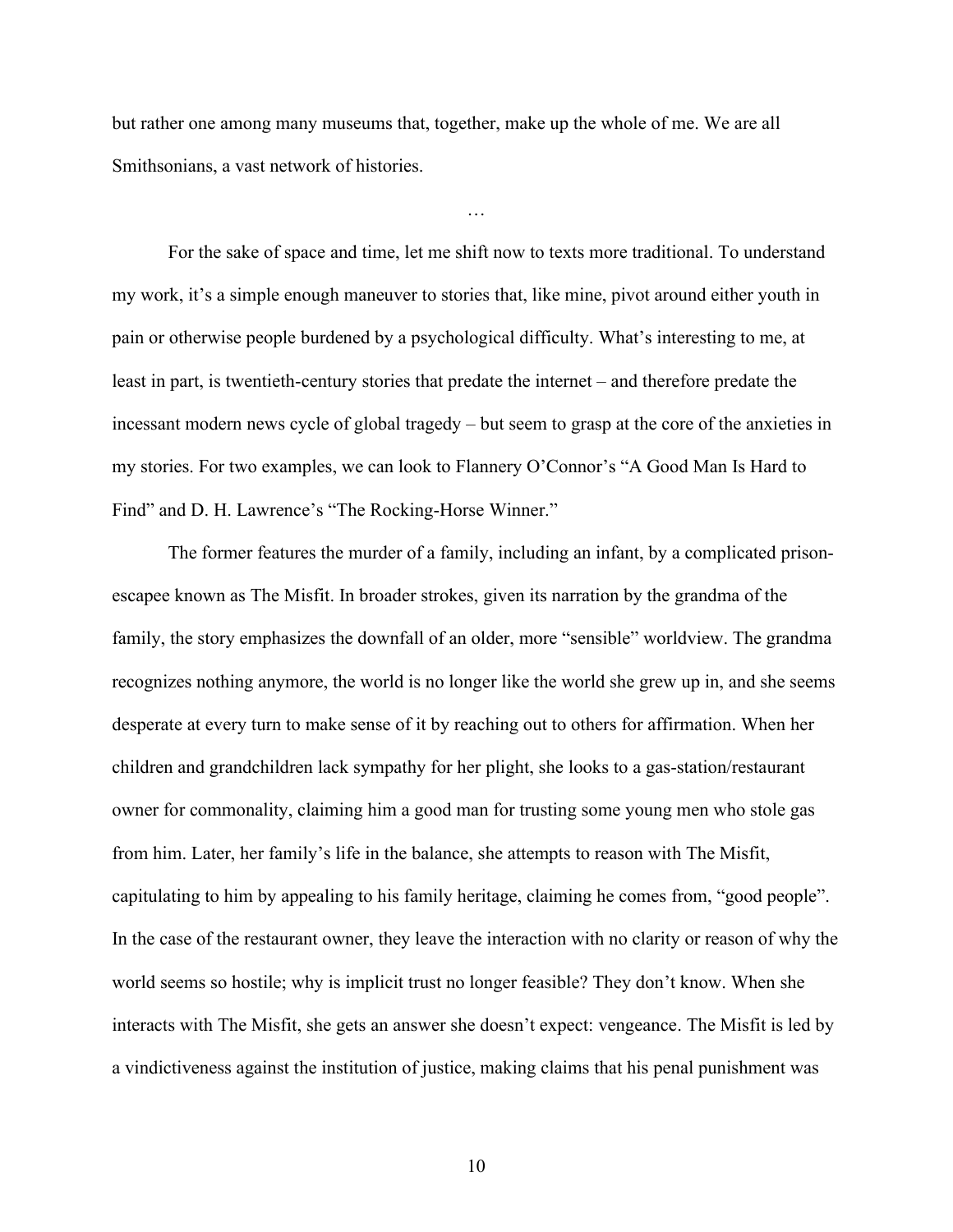unmerited, that he's more the victim than the criminal, and now he seeks his own path. Though the violence of this story is carried out against young and old alike, we might take note of how The Misfit and his crew are characterized as being young or middle-aged; in other words, young people who have lost out on the beauty and joy of youth. Why should this younger gang be so ruthless? Because the world is ruthless to them. What room is there for goodness and propriety in a ruthless world? Increasingly little, O'Connor seems to be suggesting.

Meanwhile, "The Rocking-Horse Winner" puts all the psychological burden of the story on young Paul, a literal child, who can hear his house whispering to him, an incessant cry for more money. The story follows the greed of Paul's mother, whose debts and spending habits give the house its whispers. As a result, Paul discovers he can ride his rocking-horse until, magically, the name of the next horse-race winner will come to him. By strokes of this prescient "luck," as Paul calls it, he comes to bless his mother with five thousand pounds. But such a weighty sum is not enough for her, and the house's whispers to Paul become more fevered, leading eventually to Paul riding his rocking-horse to death. In the end, Paul's mother is left with a massive fortune and a dead son.

This is the psychological pressure of productivity, class-perception, and materialistic greed, all of which inspire a child to, in a manner of speaking, work himself to death. It is worth pointing out that his story was published in 1926, after World War I and amidst the growing global industrial complex. O'Connor's story was published in 1955, following World War II. It's no coincidence that the heart of both stories is a heart afflicted with reactive grief. Why is the world full of such unnecessary violence and evil? Isn't the world supposed to be bright and beautiful? So, then, we come to the crux of my work, of the work that inspires me: the death of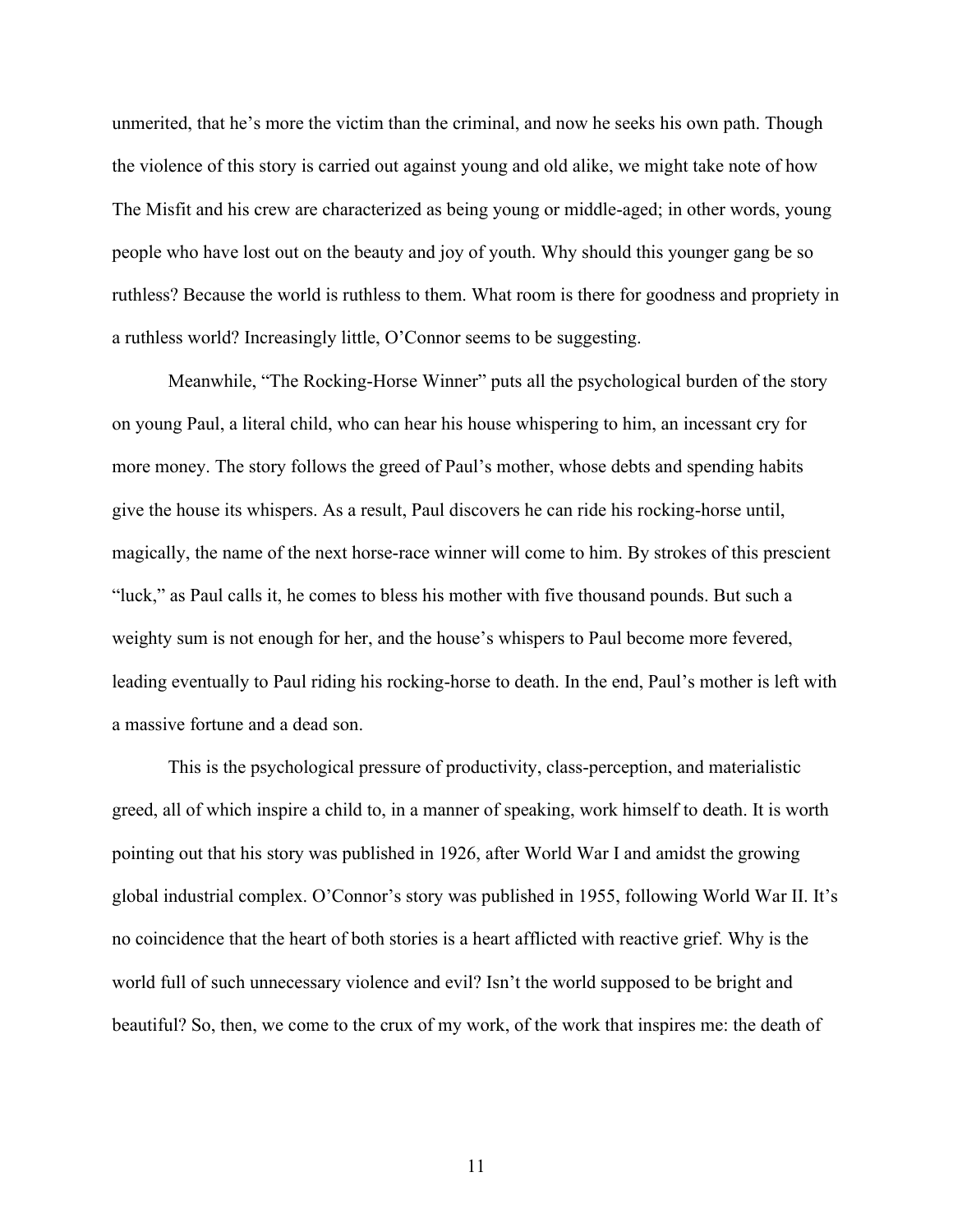perception. The world of innocence and brilliance and success we were told to create and inherit was, in the end, a fabrication.

…

Since I was a young boy, a multitude of teachers and family members have attested to my "talent," or "giftedness," telling me of my innate ability and, there could be no doubt, my trajectory toward success. Of course, most of that was nonsense; I am no more important or gifted than the next person. But for many of my generation, we have been sold the lie of our own brilliance. It never mattered if it were true, all that mattered was giving us the hope to believe that we could be or do anything we wished.

As it turns out, this lie has come to haunt our days and nights. Like young Paul, the psychological whispers of my childhood suggest, "You will, you *must* be great," without ever pausing to explain what, exactly, greatness means. Now I stagger beneath the weight of the whispers, trying this or that in an endless attempt to satiate the frenzied cries, only to realize that I am riding my own rocking-horse to death. The solution, after all, is not to satiate the whispers, but to escape them altogether. If an example is necessary, I can suggest how, at eighteen, I told my mom I had decided to attend a private Christian college instead of going to Georgia Tech to pursue an engineering degree; her reaction was one of dismay. I think, by her view, I was resigning myself to a continuation of the constant money problems of my adolescence. Had I become an engineer, I would have status, money, intellect. In other words, it would fulfill the mad whispers of the house. But instead, I took out a bunch of loans (and was blessed by a halfride scholarship) and got a degree in… English. Yes, the epitome of degrees with which to disappoint your parents (except, maybe, Philosophy).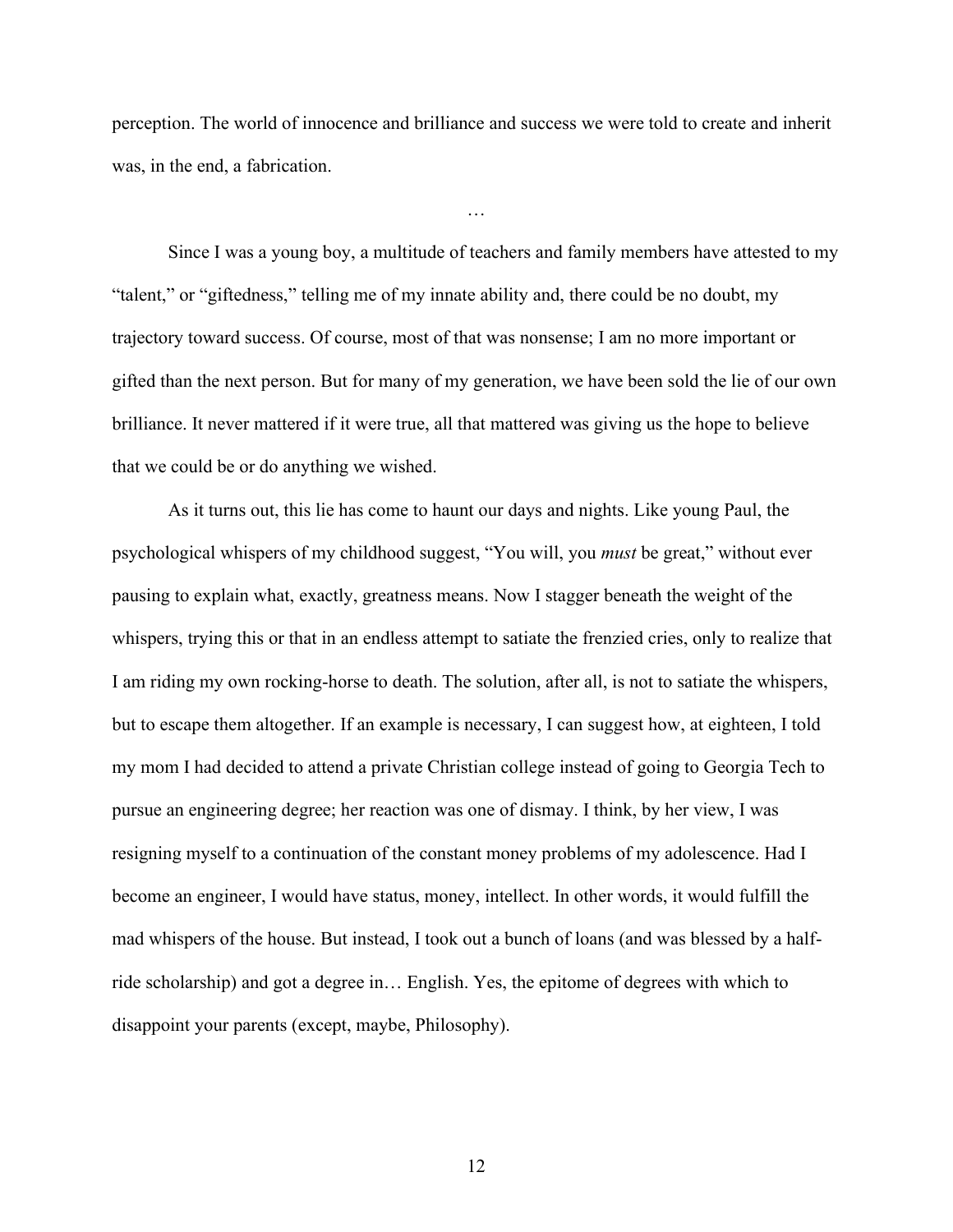I say this a bit tongue-in-cheek, but my mom's anxiety was real. It has since smoothed out, and my mom is one of my biggest supporters, but it took some work to get here. And, lest you be inclined to be critical of my parents, I do think my mom's worry was warranted. I don't have kids, but I used to work with them, and I can understand the heavy heart-pangs that lead us to want the best for our children. With my dad a youth pastor and my mom a schoolteacher most of my life, both vocations small on money *and* social value, I don't count it against my mom for wanting me to be an engineer. She wanted me to transcend the limits of the world we had been living in, a dreary, fiscally uncomfortable world.

Returning to the work at hand, you need look no further than "Self-Portrait" 1 and 2, or "Window Phantoms" or "Fear as Haiku" or "Lost Letter of All Meaning" or "Crutch" or "The Painter" or "Learning to Speak" to find these themes at work. In a sense, this whole thesis is the anxious reaction to the still-lingering whispers: "You will, you *must*, be great."

…

I have only briefly hammered out some of my inspirations here. The truth is that a full exploration of my inspiration would take a thesis of its own. Though unimportant, I do take a little pride in trying to be well-versed in popular culture, and as such, over the years I have taken in a *lot* of stories through various means. I talked of books and songs/poems, but I have purposefully left out television and movies. They don't feel super appropriate to include, here, in terms of full analysis (in fact, there are a few writers who speak disdainfully of scriptwriting, or cinema as a story-telling medium, which saddens me). But television and film have inspired me as much as any book or poem or song has. For that reason, then, I wanted to briefly list some cinematic stories that have been of great inspiration to me, and which I mention because I think you could benefit from them too, if you'll trust me a little.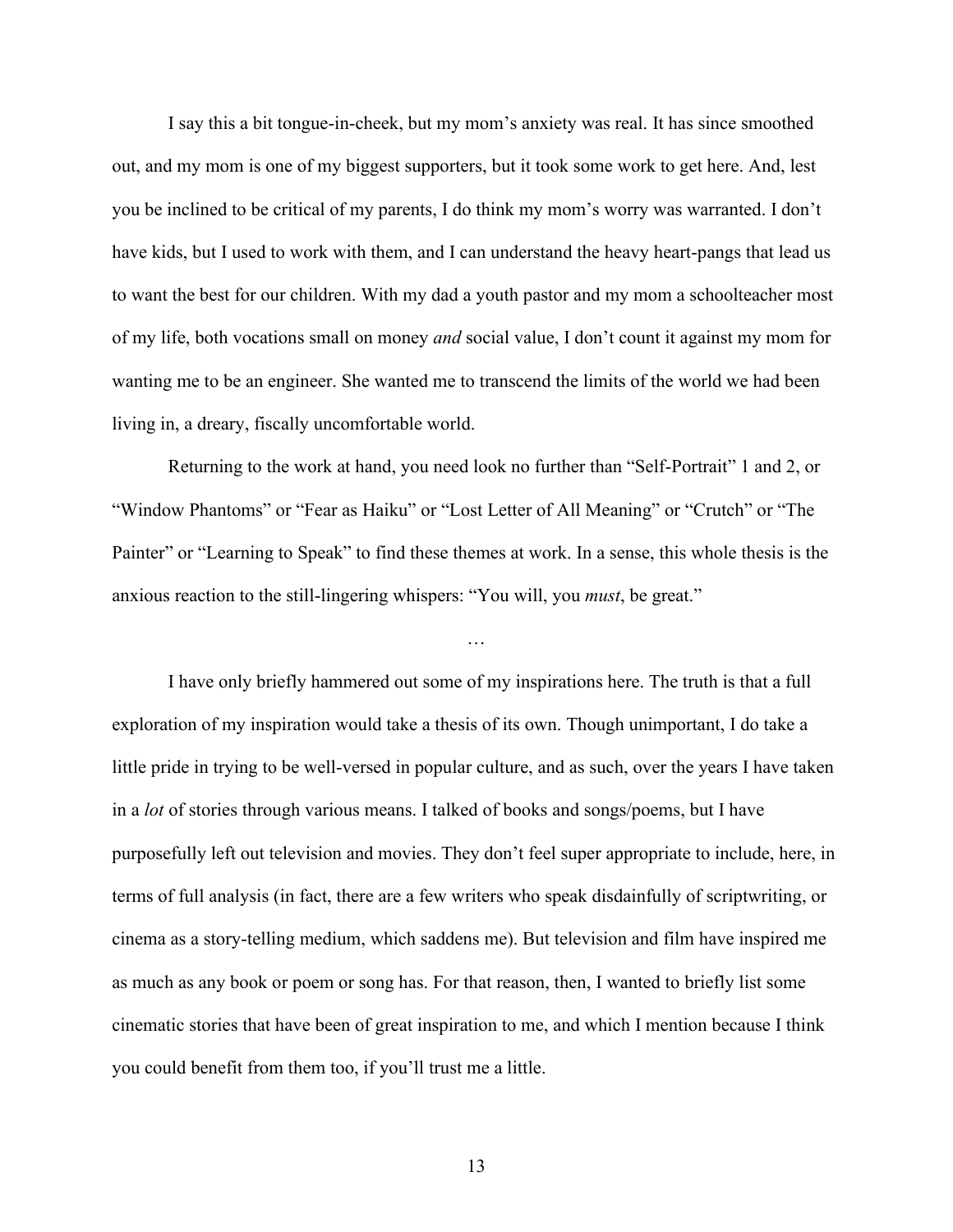I must begin with the caveat that many of my favorite shows are, in fact, animated. I suppose I could call them cartoons, but such a word carries a distinction that many will write-off automatically because of its association with childishness. So, instead, I will just call them shows, shows that happen to be animated. Chief among my love is the show *Adventure Time*, which is a traditional cartoon, and it aired originally on Cartoon Network, so there's no escaping that it's, at least in part, for children. But the bigger truth is that *Adventure Time* is a really a vessel of exploring the conflict between the fun, light-hearted perception of childhood and the gritty reality of a broken world. Following the adventures of Finn the human and Jake the (magical) dog, our two heroes spend a lot of time just having fun. But as the show progresses into its later seasons, we see Finn age from twelve at the beginning of the show to seventeen by the series finale, and with it the show progresses through mature themes, including how to handle the death of a loved one, what it feels like to be abandoned by your parents, the hollowness of a world without order or reason, and the gravity of choice between what is good for the self and what is good for the community. Let it be understood: this is, by my estimation, less of a show for kids and more a show for adults *about* kids (though still chock-full of fun kid stuff, like Jake's now-internet-famous song about making bacon pancakes).

Next up is Netflix original *BoJack Horseman*. This is, bar none, my favorite show. With an unflinching look at the interconnectedness of power abuse, addiction, and mental illness, this show pulls no punches. The series follows titular character BoJack (a sentient, effectively-human horse actor, famous for an '80s sitcom) trying to find purpose *after* having achieved his "greatness." Whereas my work is a grappling with a failure to appease the mad house-whispers, *BoJack Horseman* is a grappling with the silence that follows, or perhaps the lingering echo of whispers. This show deserves so much of its own time and analysis, that I can only really scratch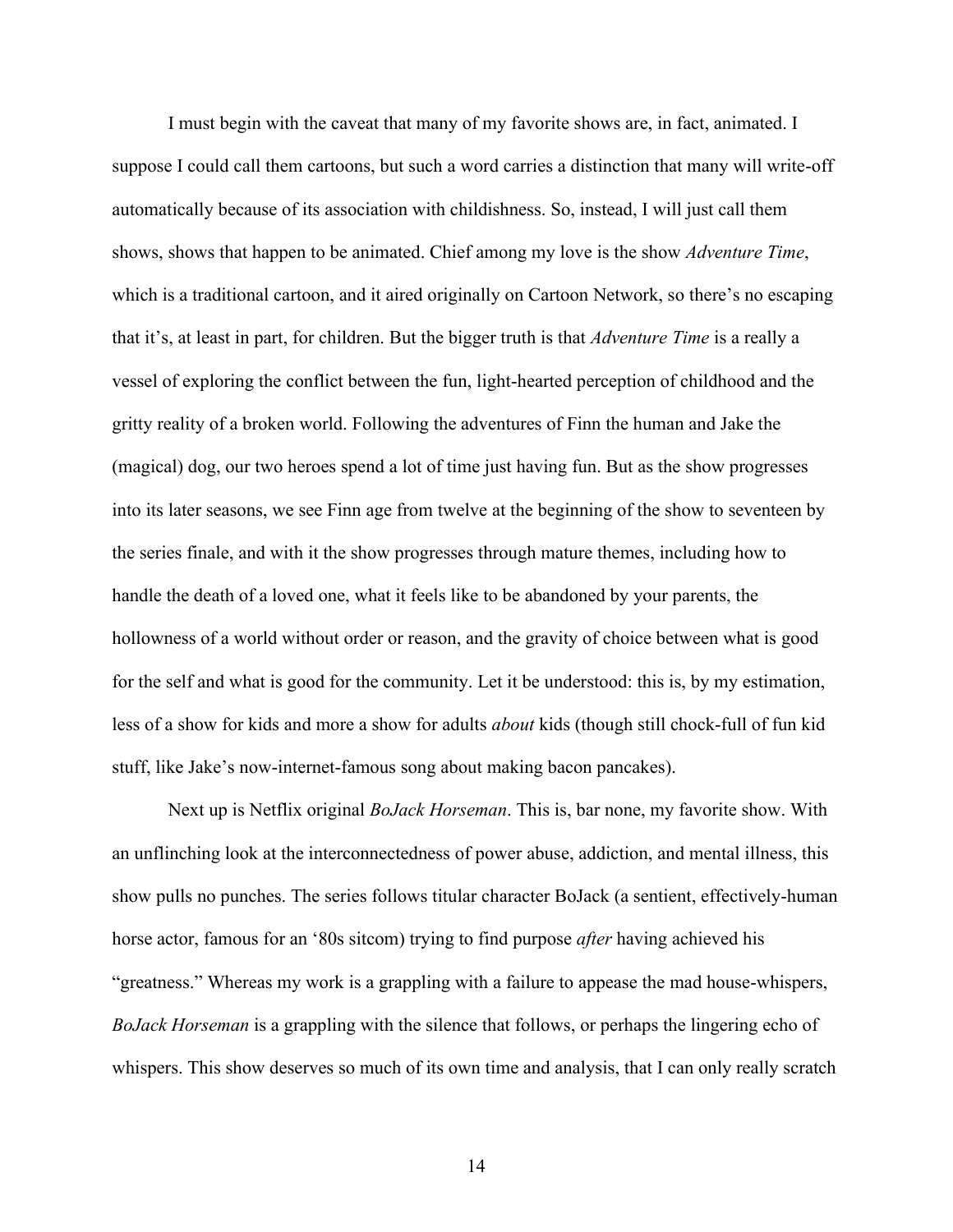the surface by saying it will make you look at the ugliness of humanity and make you a better, more thoughtful person for it. Also, it has some of the wittiest jokes and gags I've seen, outpacing many competing sit-coms in both its humor and emotional affectivity.

Finally, though by no means the end of the list, I turn to Hajime Isayama's manga-turnedanime *Attack on Titan*. It's more proper for me to say that this show is an aspiration more than inspiration. If I can write anything as good as *Attack on Titan*, I will have achieved the greatness I subconsciously pine for. What makes it great? Besides it being just, like, super fucking cool – sword-bearing warriors zip around with steam-pressured grappling hooks in order to cut down giant, human-eating monsters called Titans – it is the best example of Millennial anxiety I can imagine. Because much of the plot revolves around slowly unravelling mysteries and secrets, I won't talk about the plot. What I can say is that, if my generation struggles with perception of life-as-is versus life-as-should-be, this show embodies that struggle start to finish. Plus, many of the cast of the show start as children and end as adults, showing the trajectory of how serious trauma affects their development. In the final season, one of the main characters is a twelve-yearold girl named Gabi, who, at twelve, has killed an innumerable amount of people; the psychological damage it bears on her (and on the adults around her) is palpable. I was recently watching it with one of my best friends, Kendall, and we spent a good while trying to figure out if the show has an actual "villain." At points, viewers find themselves furious or exasperated by the choices of the characters, but the story is so grounded in an understanding of the questions of perception and loyalty that every character, even the vilest among them, feels justified in their actions; even if you can't condone it, you can understand the deep emotional and psychological inspirations that lead each character. I cannot recommend this show enough. Sadly, it will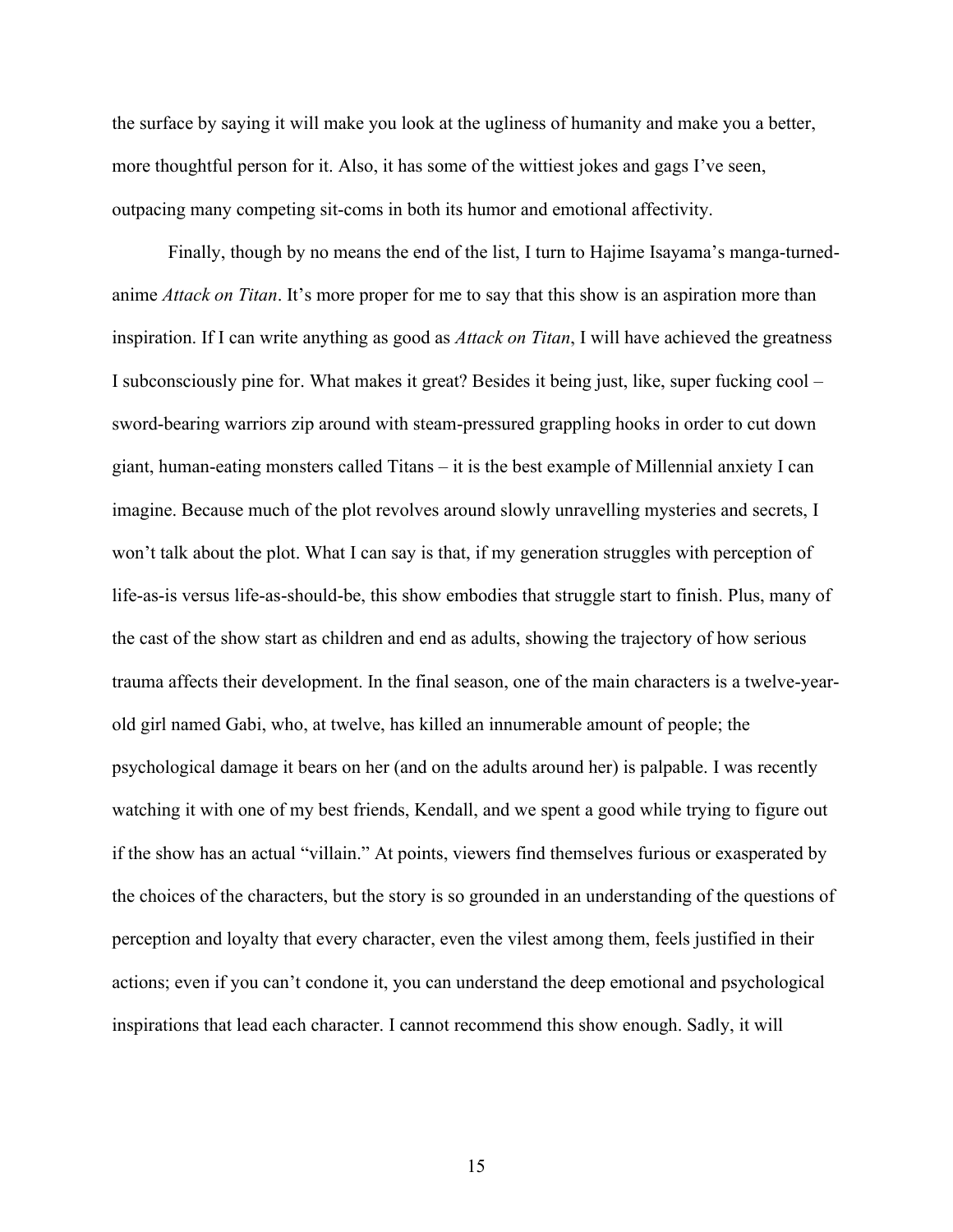probably remain ignored by larger society due to it being a) incredibly violent and gory (though not meaninglessly) and b) an anime.

…

I hope this tip of the iceberg serves as a roadmap for the rest of this thesis. In the coming stories, poems, and essays, you will find pieces of my heart: my fears, my loves, and all the complexity between. If theory and analysis is needed, then the theory of my work is an expression of longing; like the grandma in "A Good Man Is Hard to Find," I'm looking for a world that makes sense again. I was promised a life of brilliance and beauty, and I have found one of horror and pain. And, like young Paul, amidst a search for a sensical world, I am harangued by the subconscious whispers of aspiration. Can I achieve greatness? And, if so, is it even worth it?

I suppose I'll die trying to find out.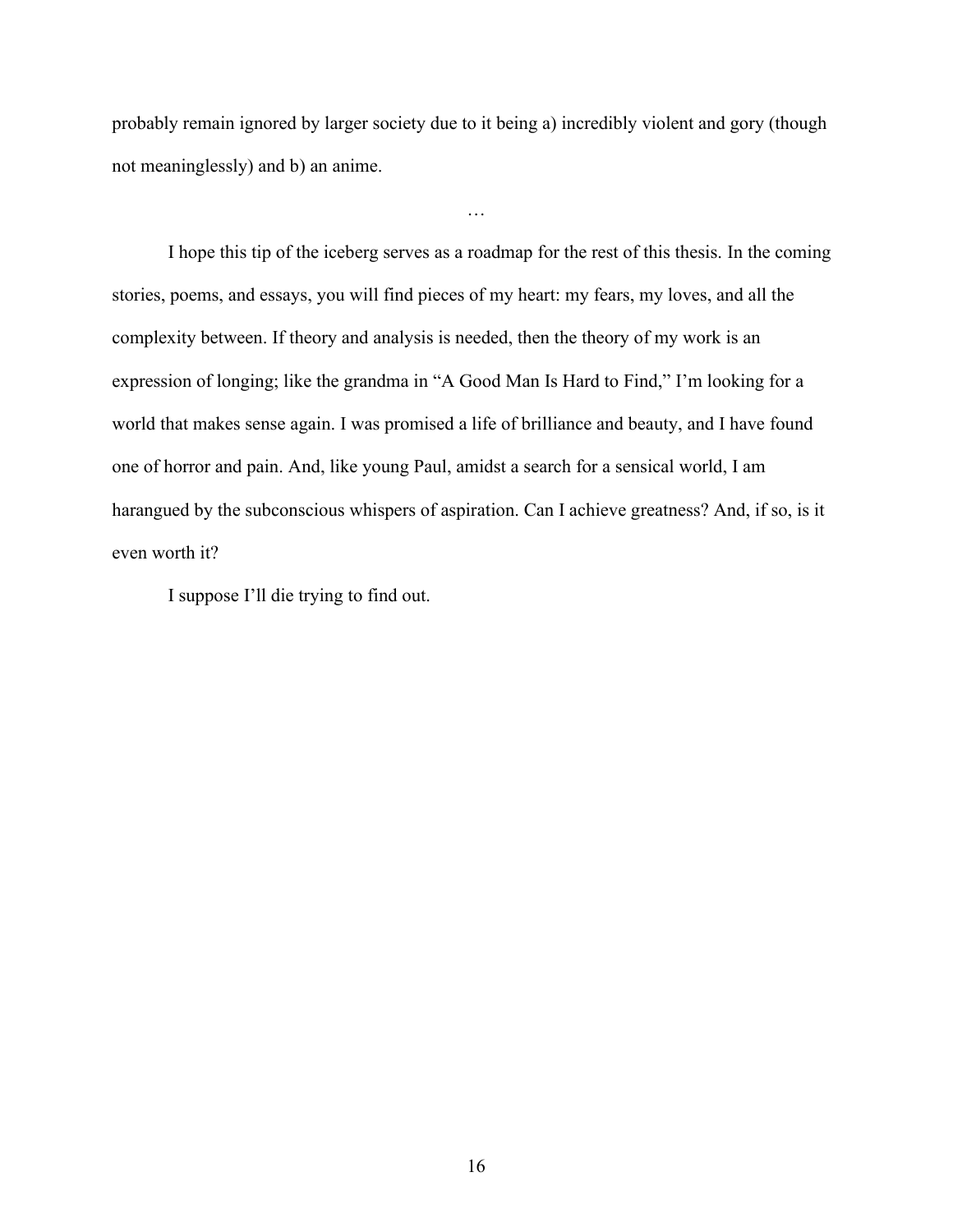#### **WORKS CITED**

<span id="page-23-0"></span>*Adventure Time*, created by Pendleton Ward, Frederator Studios, Cartoon Network Studios,

2010-2017.

*Attack on Titan*, created by Hajime Isayama, MAPPA Co., Ltd, 2020-present.

*Attack on Titan*, created by Hajime Isayama, Wit Studios, 2013-2020.

*BoJack Horseman*, created by Raphael Matthew Bob-Waksberg, Netflix, 2014-2020.

Gang of Youths. "Persevere." *Spotify*.

open.spotify.com/track/33w7gsiejX0eGoDIRFdYu4?si=4c2056f2a3ce44f1

*Inside*, created by Bo Burnham, Netflix, 2021.

Kundera, Milan. *The Unbearable Lightness of Being*, Harper and Row, Publishers, Inc., 1984.

La Dispute. "King Park." *Spotify*.

open.spotify.com/track/7MeUFHaHTgcLqz56vSyvIh?si=f87b5e22a9234e62

- Lawrence, David Herbert. "The Rocking-Horse Winner." *The Complete Short Stories*, Vol. 3, Penguin Books Ltd, 1922, pp. 790-804.
- O'Connor, Flannery. "A Good Man Is Hard to Find." *A Good Man Is Hard to Find and Other Stories*, Houghton Mifflin Harcourt Publishing Company, 1955, pp. 1-23.

St. John Mandel, Emily and Laura van den Berg. "On the End of the World (and the End of Genre)." *Literary Hub*, 23 Feb. 2016, https://lithub.com/on-the-end-of-the-world-and-theend-of-genre/.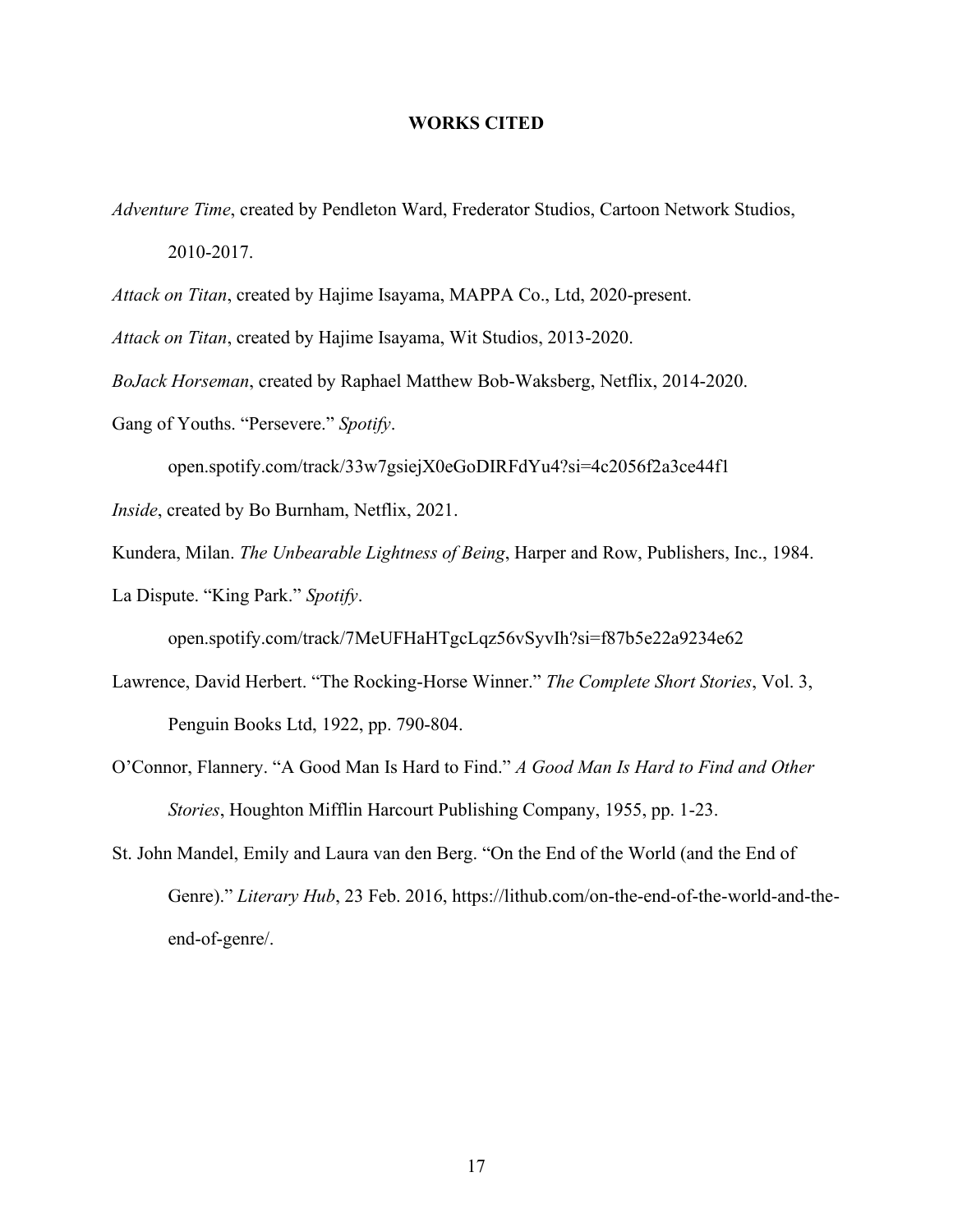#### **SELF-PORTRAIT 1**

<span id="page-24-0"></span>I had this idea for an essay.

In it, I would tell you stories about my life, the really rough and strange moments, but then tell you a fabricated ending, an ending that goes exactly how I wish it would have in real life. In short, a bit of roleplaying, daydreaming, hallucinating, whatever word you wanna use for it. A little bit of time travel magic to fix up my past, take care of all those pesky regrets, shames, and otherwise unwarranted sufferings. I thought it would make for a good essay. It would be ugly and gorgeous, hilariously somber (or somberingly hilarious?), real and honest, but also imaginative. Alas, my dreams for that essay are lofty beyond my grasp.

By my estimation, most people follow their deepest desires. Whether they're cognizant of that or not doesn't matter. The point is: people create themselves into whatever will get them closer (or at least perceptively closer) to their deepest wants. But I'm just stating something that has been well-known for a long time: people show you who they really are when they show you what they really want.

Back to the essay idea.

My stories, the ones about my life. Like I said, I would give you false endings, the endings I wish had occurred. I would be showing you exactly what I want, and by extension – who I am. Because, really, I wanted to get intimate with my readers. And please, I know, intimate bears with it a certain historical baggage (the word sounds sexy, doesn't it? Whisper it: Intimate. Yeah, so, I get it. Stick with me here.) which gives it an air of, putting it politely, romance. But I'm not trying to romance you. No, what I mean here is Intimate in a familial sort of way. I know this doesn't account for everyone, but I would venture that most of us are better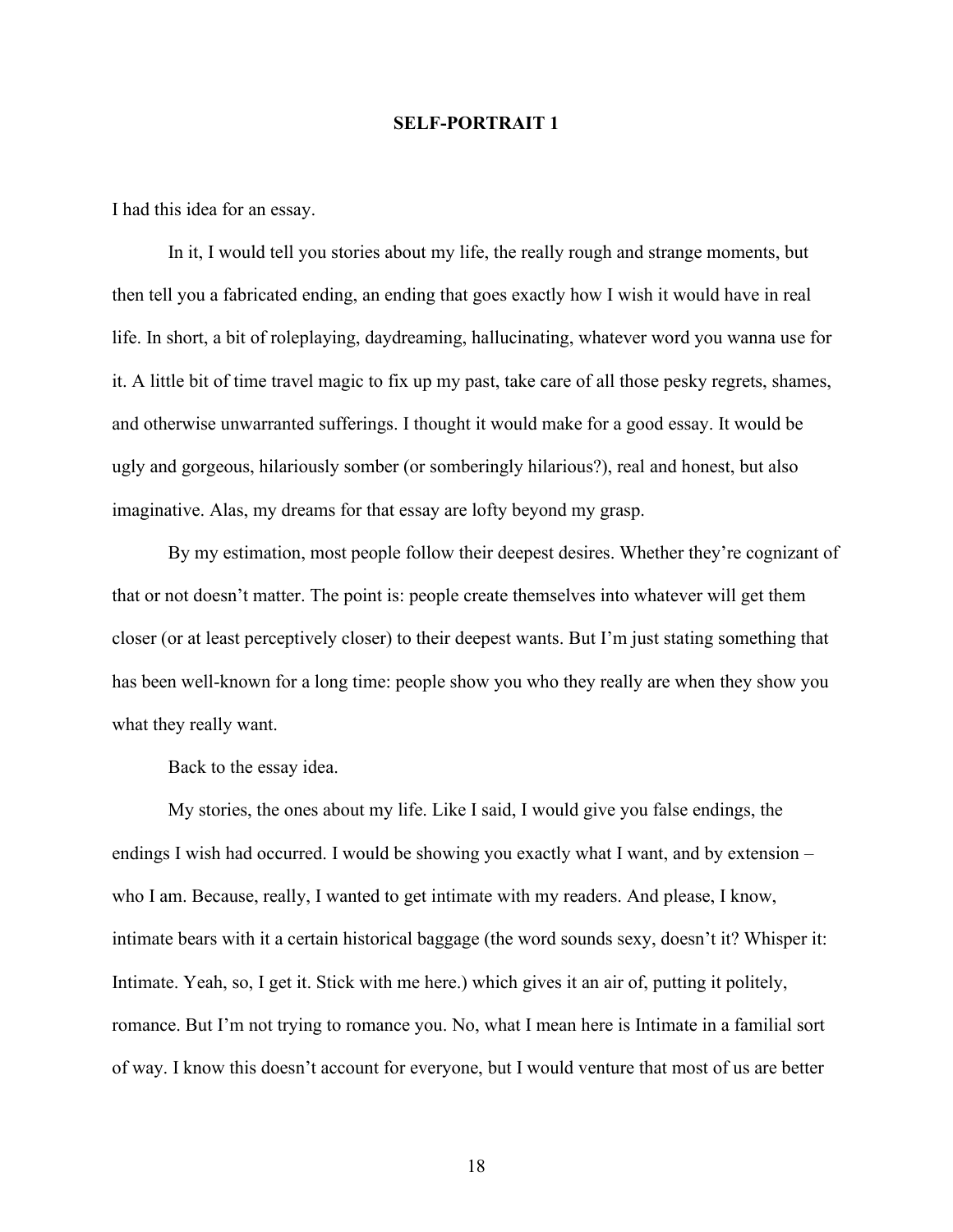known by our family members than nearly anyone else. They have seen you through a lifetime of arguments, and yet you still sit down at the table with them for dinner. No one bats an eye, no one gasps. That's intimacy; all those years of arguments, defeats, victories, loves, successes. Your family (and please apply "family" loosely here, family is flush with variance) has seen you through your best and worst moments.

In showing you my imagined happy endings, I thought I'd be showing you exactly who I am, because I want to be intimate in a soul-sharing way. It's one-sided, I'm not here expecting you to open up to me. In fact, you don't have to tell me anything, because you can't. Because this is an essay, a one-way communication. I wanna show you the man behind the curtain, the James *I* know, the real one.

Why do I want to be intimate?

Good question. Probably because for most of my life I've felt like I could never communicate who I am in the way I meant to. In shaping myself to achieve my deepest desire (to be loved) I forgot to consider if I had any conditions first. When you want to be loved, to feel loved, you'll flock to whomever or whatever gives you that satisfaction. No one told me I could have standards for myself (or I never listened). Now I'm twenty-five and starting to finally string together boundaries. But I'm afraid all the time. Afraid that all these lovely people, who give me so much care, will disappear.

By writing that imaginary essay I would be securing an indefinite security of intimacy. So long as the essay existed, there would be someone out there, perhaps confused, or worried, or buoyed up with a sense of belonging because they, too, are afraid of not being loved, and I would be known to them, they would know me by my false endings, the endings revealing my desires, and those desires revealing that I'm just an average man. Then, if (or when), everyone I love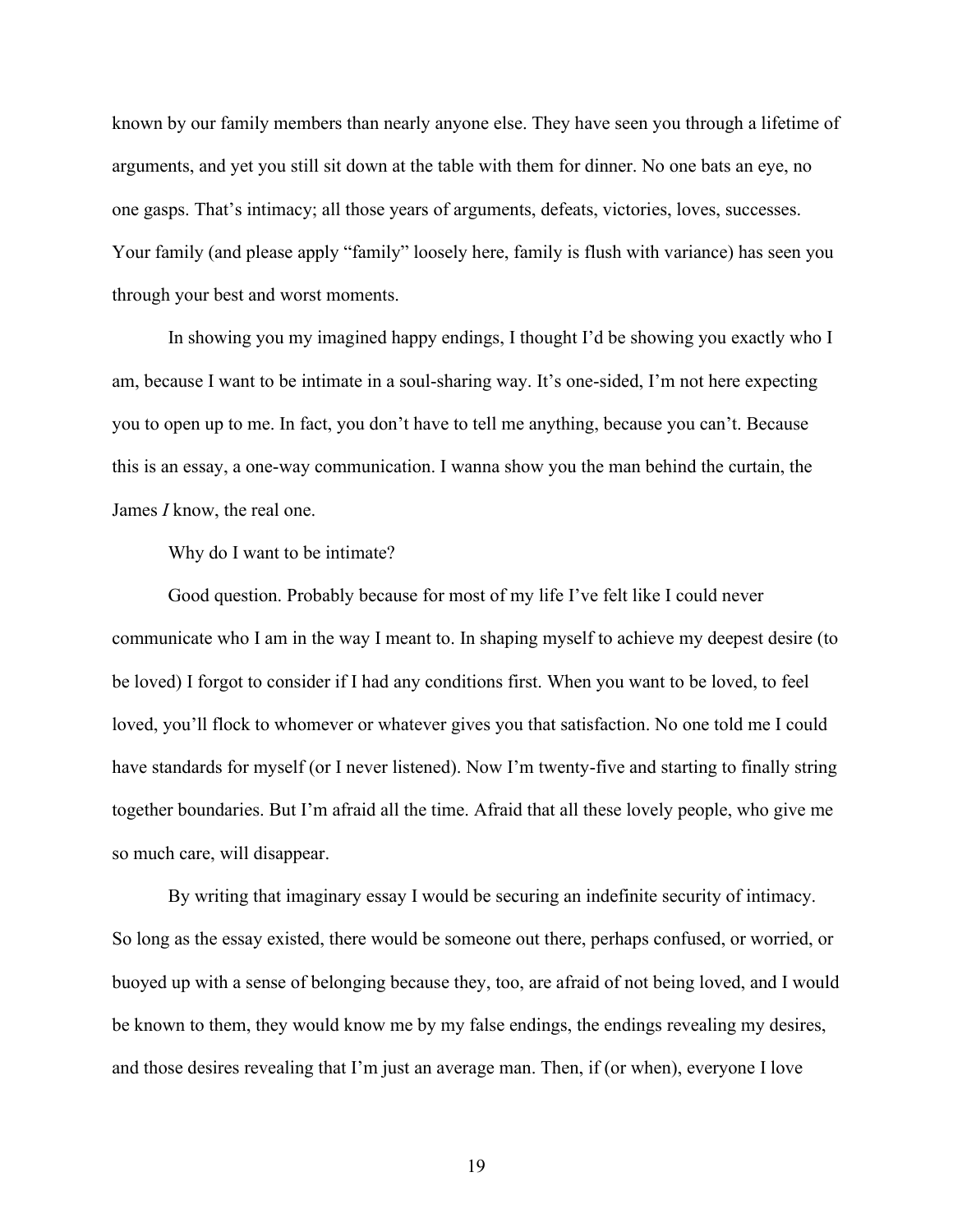turned tail, I could know there is someone out there in possession of an intimacy with me. There would be a long-surviving document of my personhood. Long story short: legacy, baby! I could pretend someone out there loves me. And since I wouldn't ever know for sure that some reader somewhere (maybe you) loves me, I could rest easy imagining they might as well exist.

None of that matters though because I didn't write that essay. I wrote this one. And in this essay, I realized that telling you all those pretend endings wouldn't give you an intimate picture of me. It can't. Sure, it would give you a handful of insights, suggestions you could make of what motivates me, what inhibits me, that I'm just as capable of being an ass as I am of being kind. But those are insights, things I think and feel *now*, at twenty-five. Ten years from now I will not be the same person I am today. The idea, my idea, that I could make something, a static record, communicate who I am is absurd. Impossible, really. Knowing a person in an intimate way requires two very important parts: time and presence. Your family knows you so well because they've done the time with you. You can't do the time with me. You can take a walk down memory lane with me, sure, and get an idea of what I'm like at twenty-five, but you're not going to be around for all the moments required to create intimacy. Joke's on me, my silly essay idea turned out to be as full of shit as I am.

Not all is lost. After realizing that imaginary essay was a dumb idea, I thought of a new essay idea. This new essay, the one you're reading currently, aims to be intimate in a different way. Okay, so I can't tell you fake stories about my life. Whatever. What I *can* tell you is one of the most honest things I've ever said about myself, something I said in therapy yesterday.

"The last five years of my life have been tough. Lots of bad shit happened in that span of time. But you know what I realized? I realized earlier today that I would consider the last five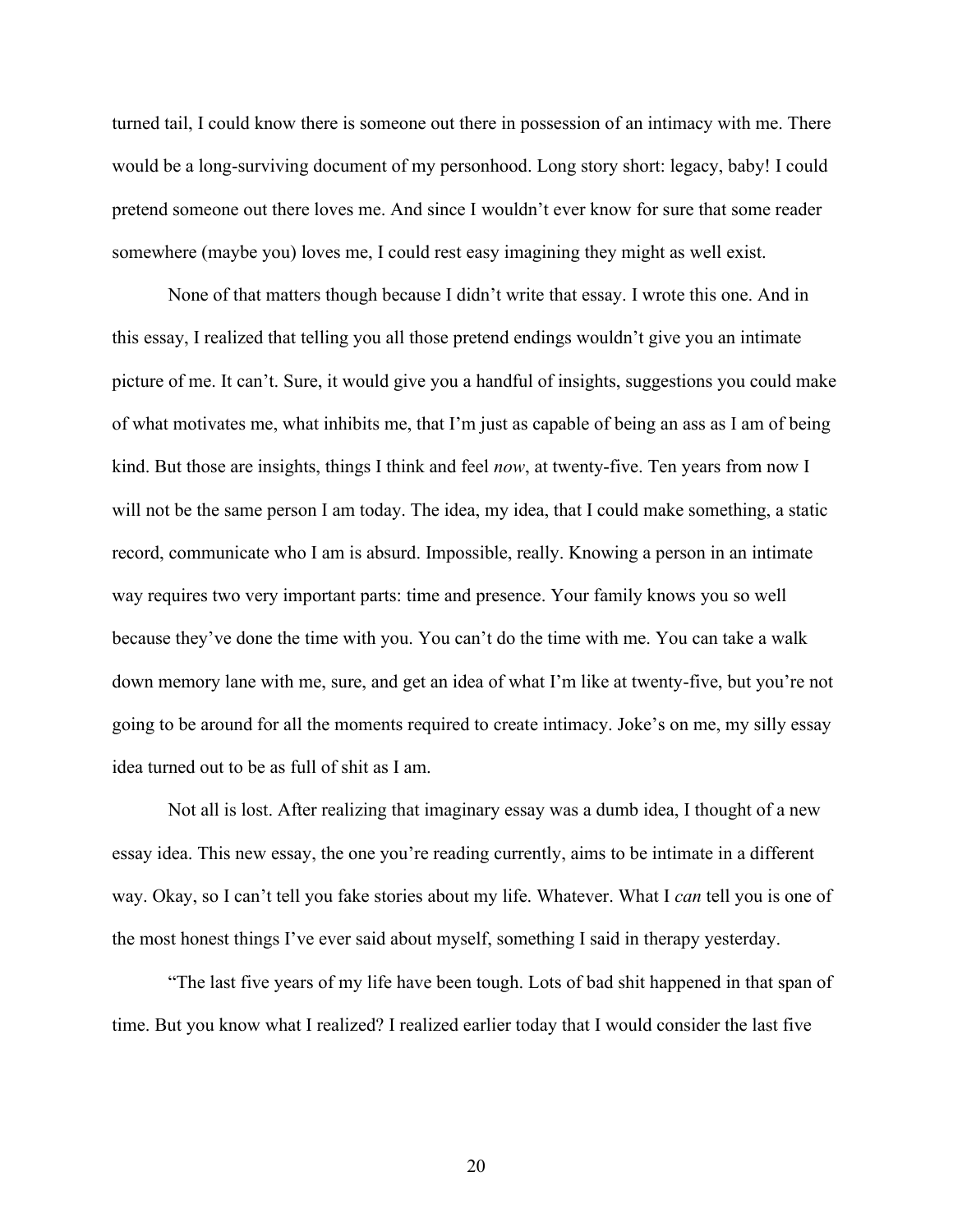years the happiest years of my life. How fucking sad is that? How fucking sad am I?" And then I cried.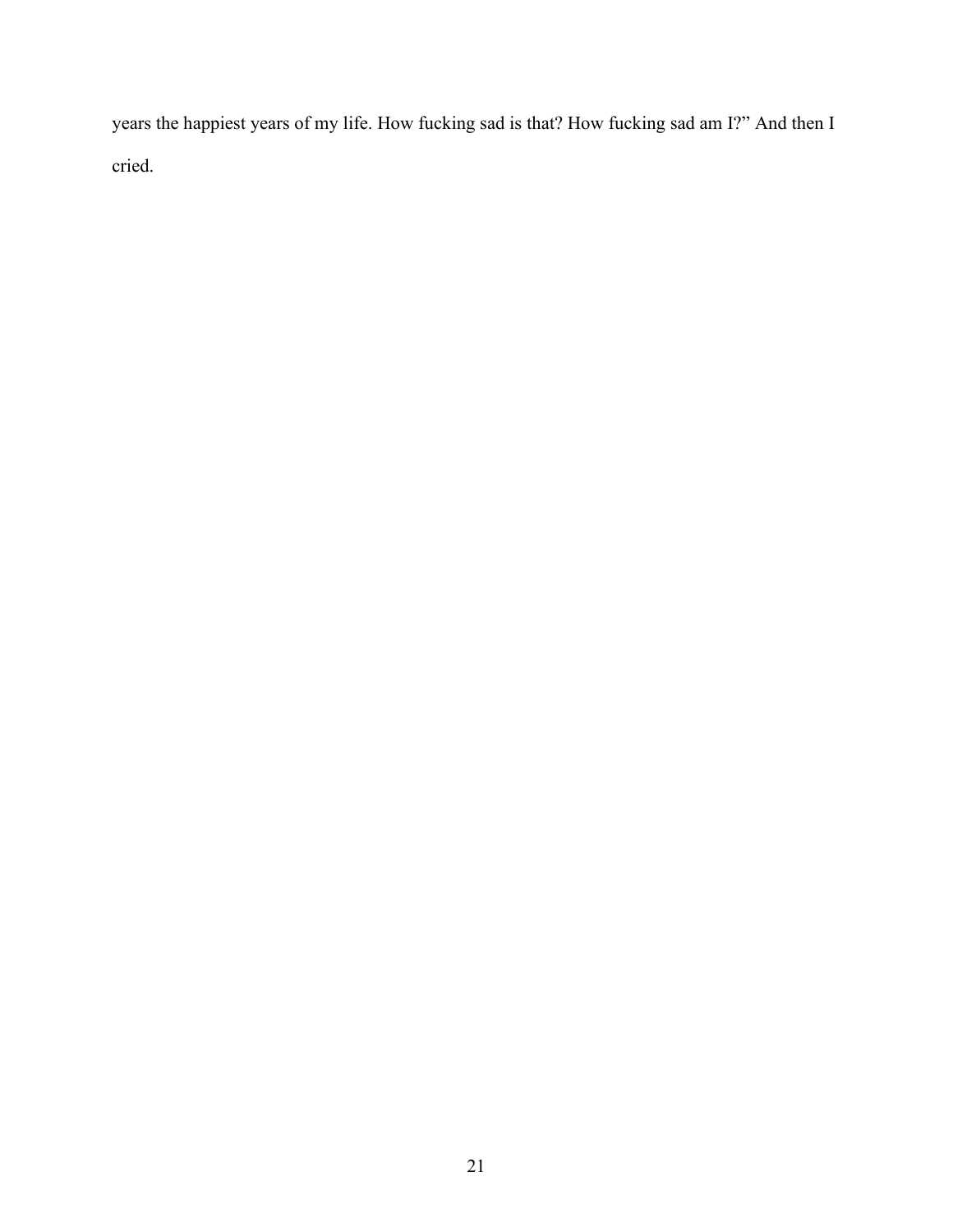## **BAD POETRY**

<span id="page-28-0"></span>It's an ache,

like bones stiff in winter,

an understood pain

without an inkling of why.

I need to say something,

anything, to go

beyond that thick viscous veil,

to find my gloried weight, my substance,

to define me.

But that puzzle of words

is beyond me,

a blind man groping in a cold room,

fingers numbed to unknowing;

I cannot discern the shape of my pieces.

I sense a trembling at the foundations

of my sanity,

But the perceived dissipating

into delirium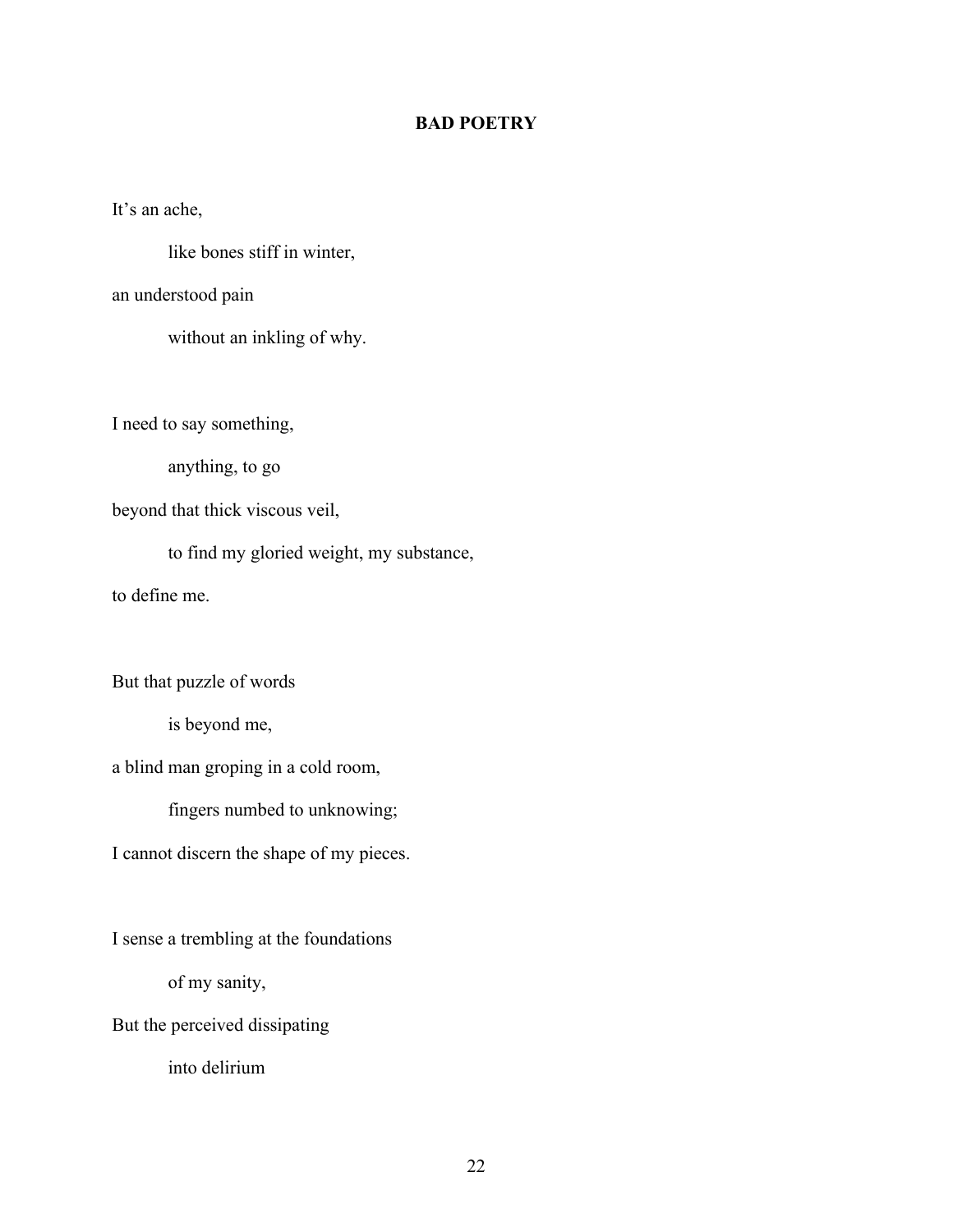is a falsity.

I am here, still anchored

in Cartesian paradigms

of thinking and therefore-ing.

Something demands a breaking,

*ought it be me?*

but I cannot;

there is no iconoclastic

insurance for a broken heart.

Being,

this myriad ugly,

is bread to ashes on the tongue,

noise scraped against raw eardrums,

all-in-all: bad poetry.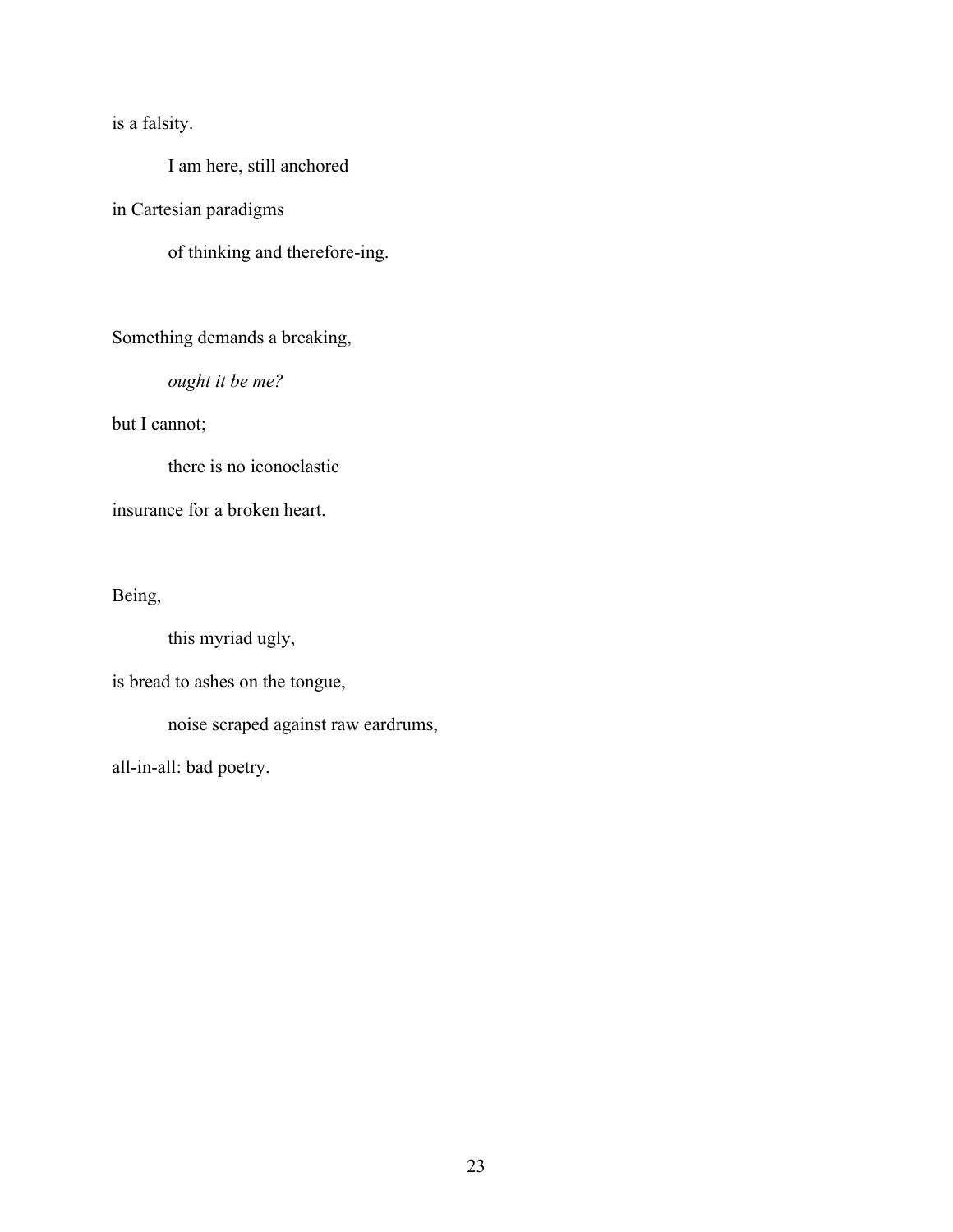## **LOST LETTER OF ALL MEANING**

<span id="page-30-0"></span>I stoop to the lowliest places, seeking an answer to the question of myself – I come back weary and wanting.

I climb to the loftiest places, seeking an answer to the question of myself – I come back sore and dizzy.

Then I sit on my ass,

eyes glazed unseeing,

empty of answers

and aching –

there it is, sitting in a letter on the coffee table.

It's been here, at home,

the whole time.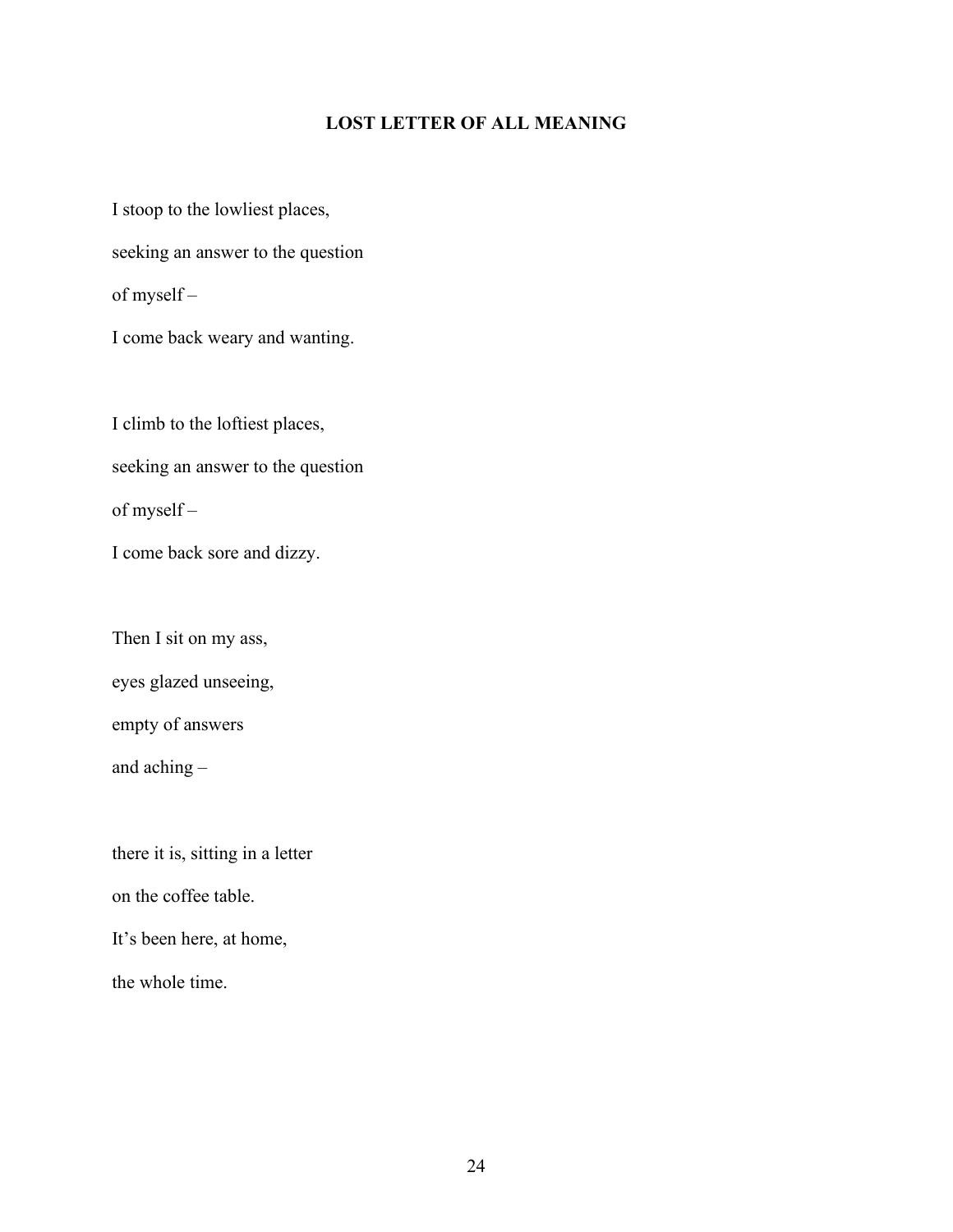## **WINDOW PHANTOMS**

<span id="page-31-0"></span>There's condensation

on the windows,

someone has scrawled

into it with a finger,

*Jesus loves you*, and

a separate finger 

has replied,

*Yes he dose.*

Odd,

two beings embodied 

in scattered vessels

(have their lives

intertwined elsewhere,

or only in windowpane

correspondence?)

#### find unification

of an idea

in common

window sweat.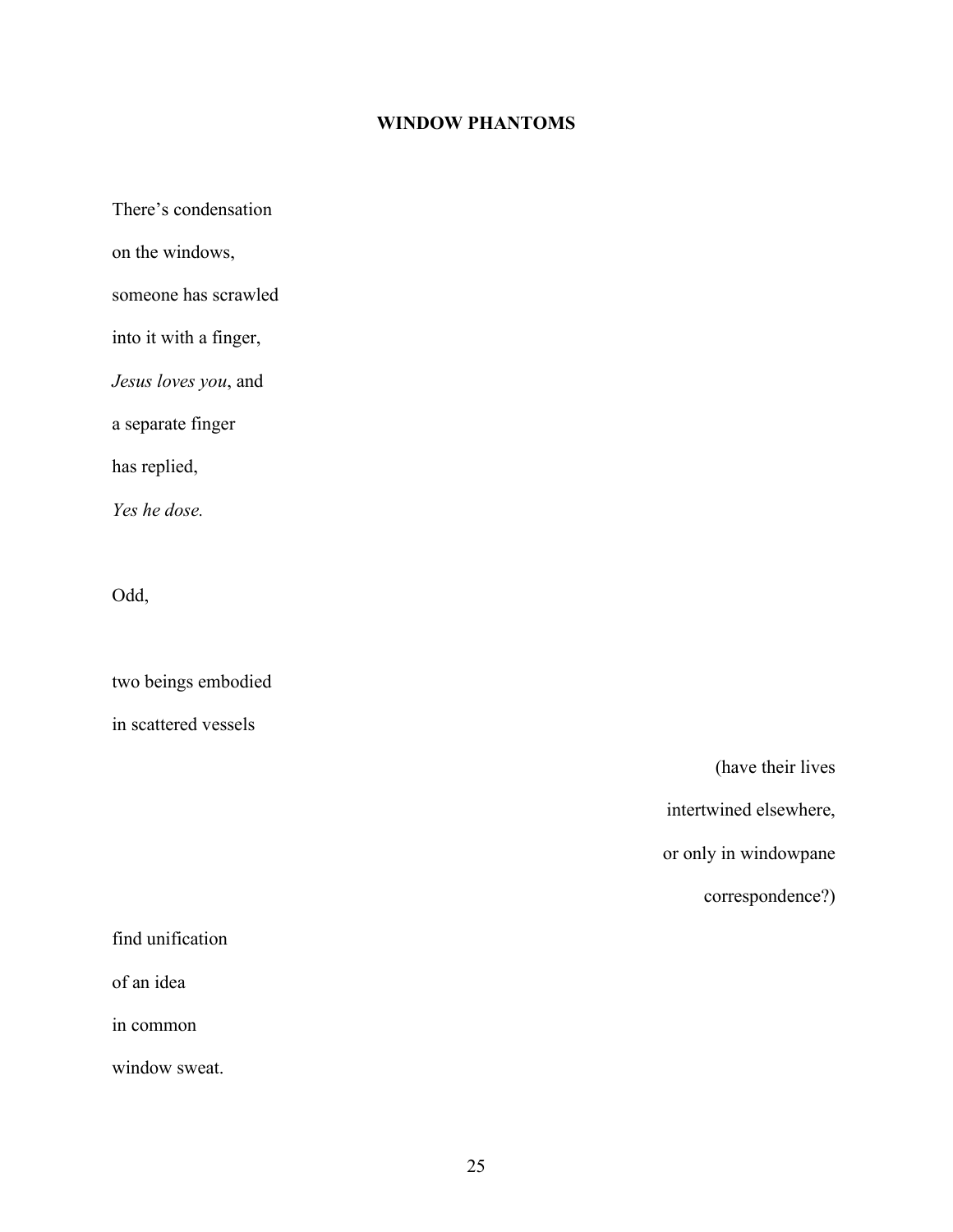The body, ostensibly,

is a temple,

but I've never visited

a building with a soul,

only places haunted

by Holy Ghost[s].

I'm unsure

a righteous poltergeist

haunts here, in my chest,

but I'm sure a soul

is hiding around the next corner.

But, anyhow,

two soulish temples

found each other 

on a coffee shop window

in January,

and I'm leastways jealous –

my own 

soul-temple connection

is still under construction.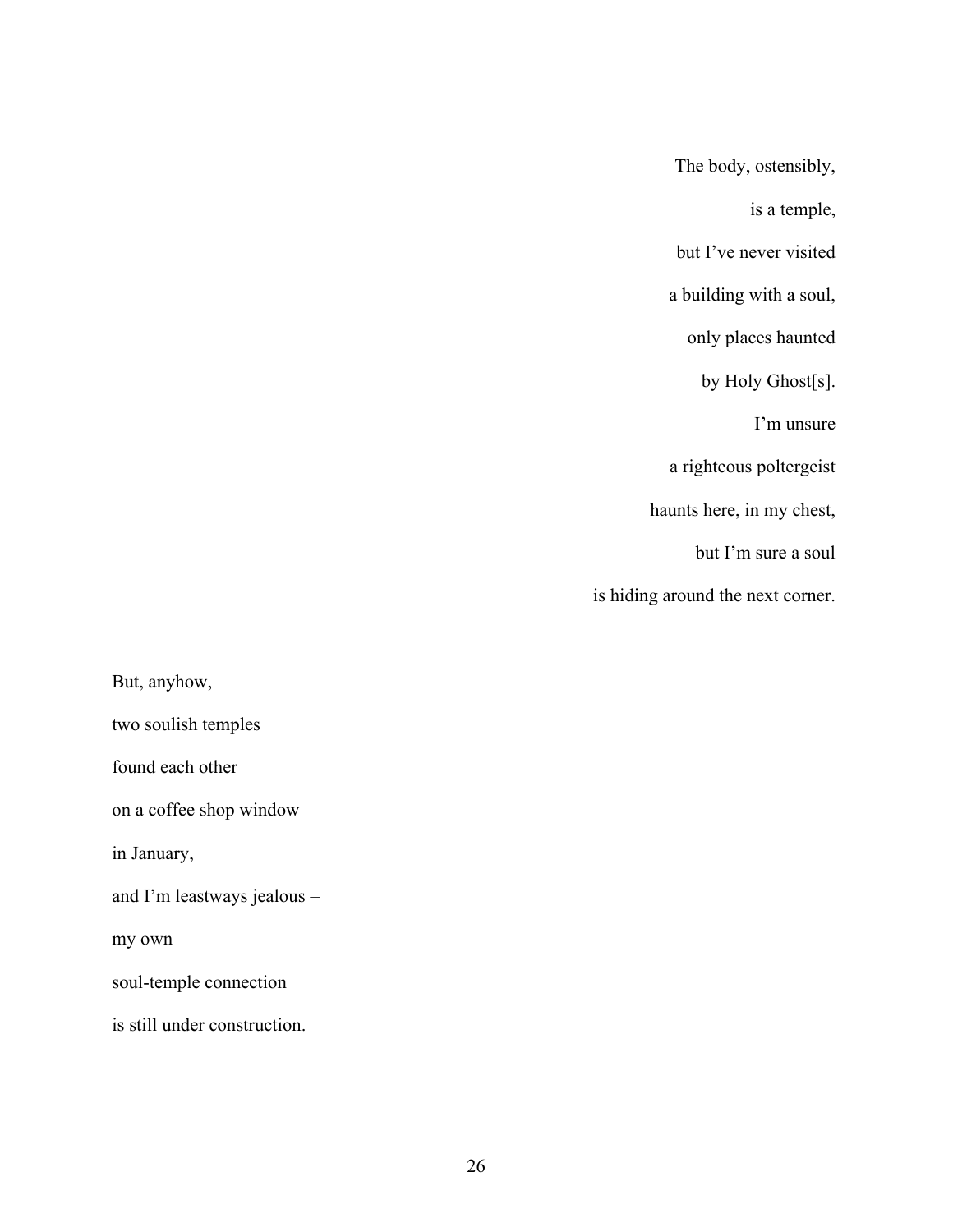## **FEAR AS HAIKU**

<span id="page-33-0"></span>Like the oncoming

of death, misery is back

to haunt each waking.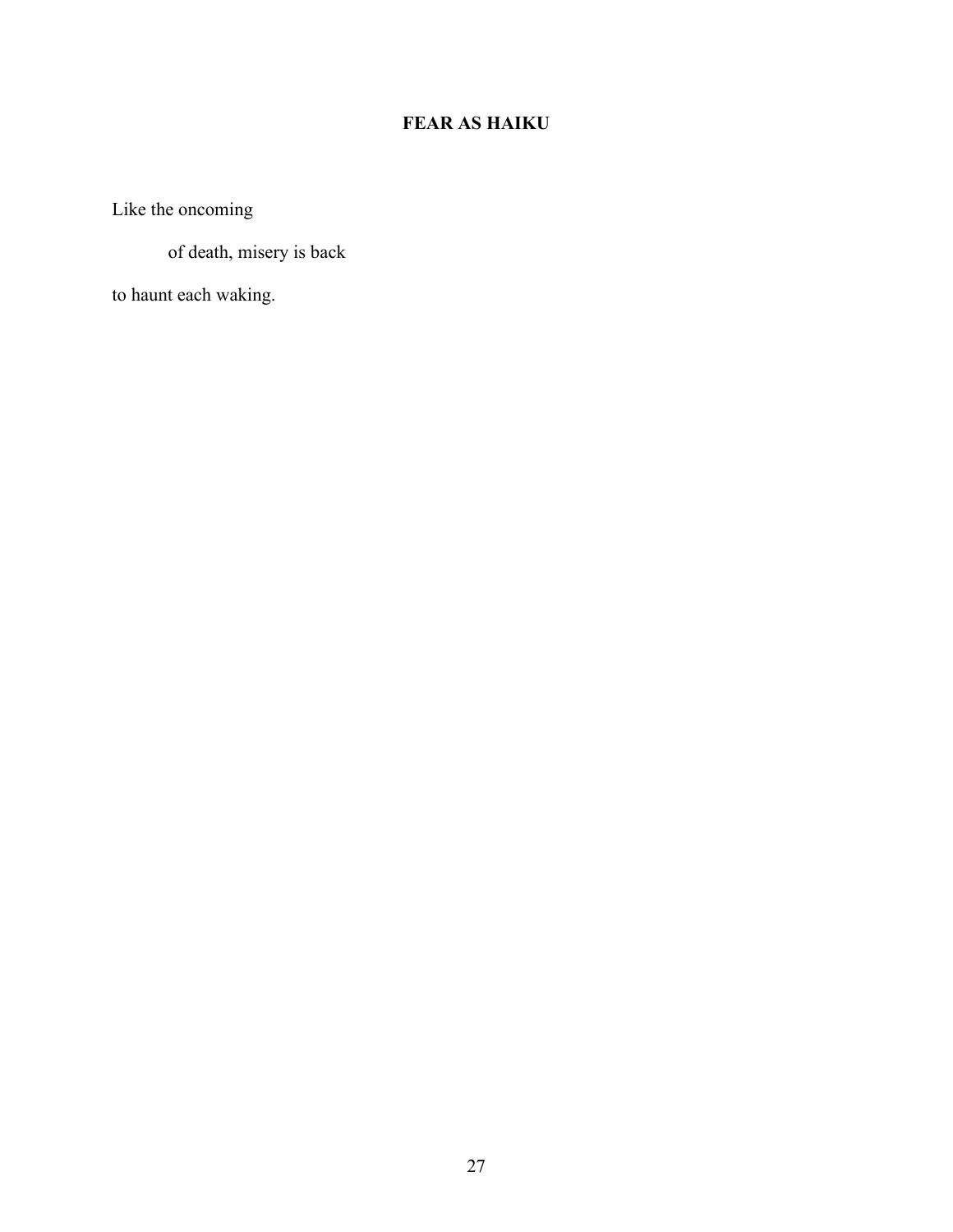## **MULTITUDINOUS FLIES CONSUME NON-INTREPID MIND**

<span id="page-34-0"></span>Part I

Obscurities habitate,

possibly copulating,

numerous and egregious,

like flies –

an unwelcome blindness

of the consciousness.

Booze is a mock helper,

like violin chords plucked

inclining flies into orbit about

some arbitrary fixed point –

when the swimming visions cease

everything becomes dissonance again.

Am I mad?

Does the question beg the question

of my implied sanity?

I don't know. I don't think so.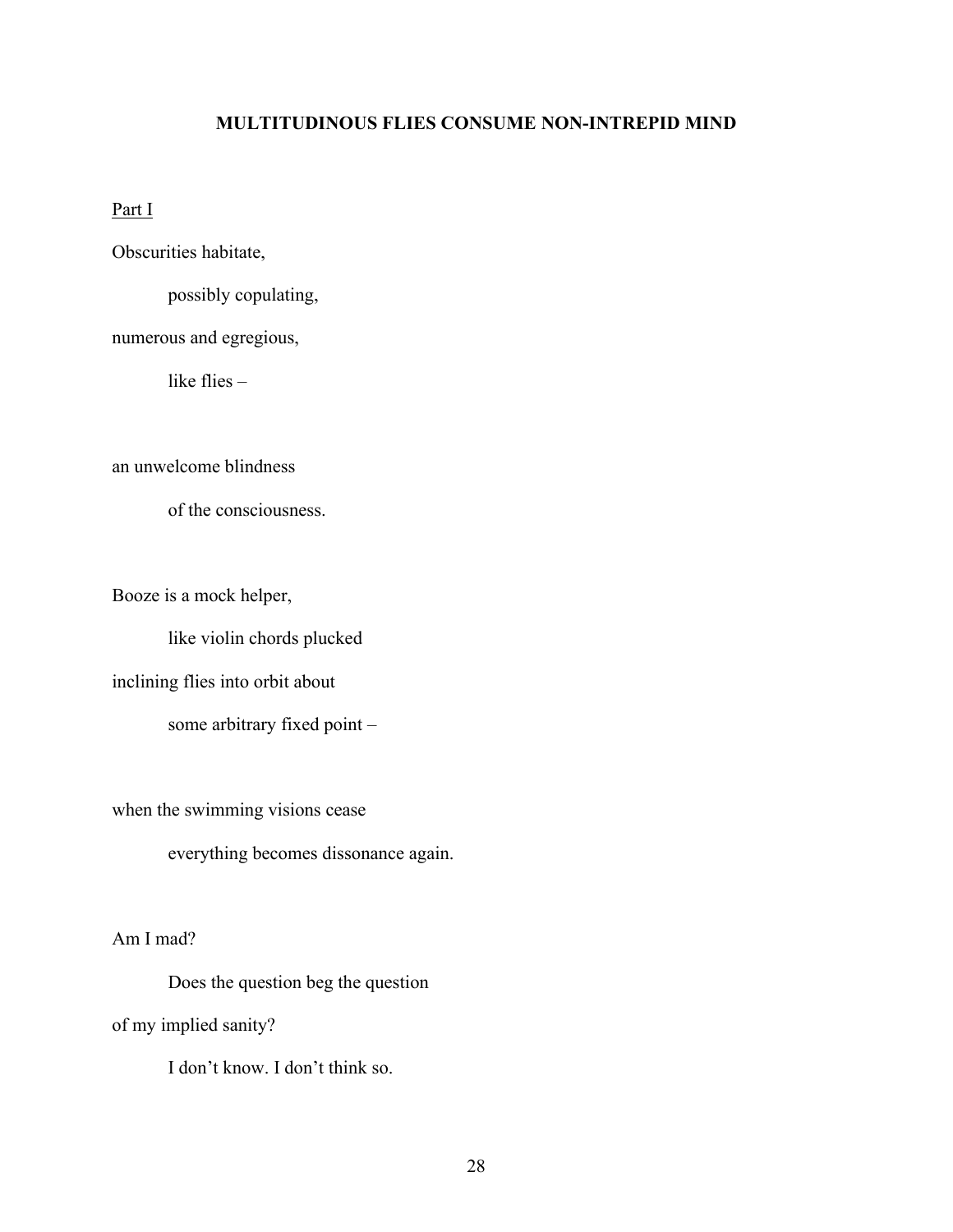This is the soothing in

to the jagged-tooth maw Malignance.

Rambling: failure,

Scratched records, cultural clout,

Southern humidity, desperation,

burning trees –

## Ah

fuck

the flies.

### Part II

The flies can stay,

today I don't care.

I need the words to quiet.

I'll sit with the deafening buzzing hum.

I'm not crazy, no, but

certainly sad.

### Part III

Basement venue tunneled off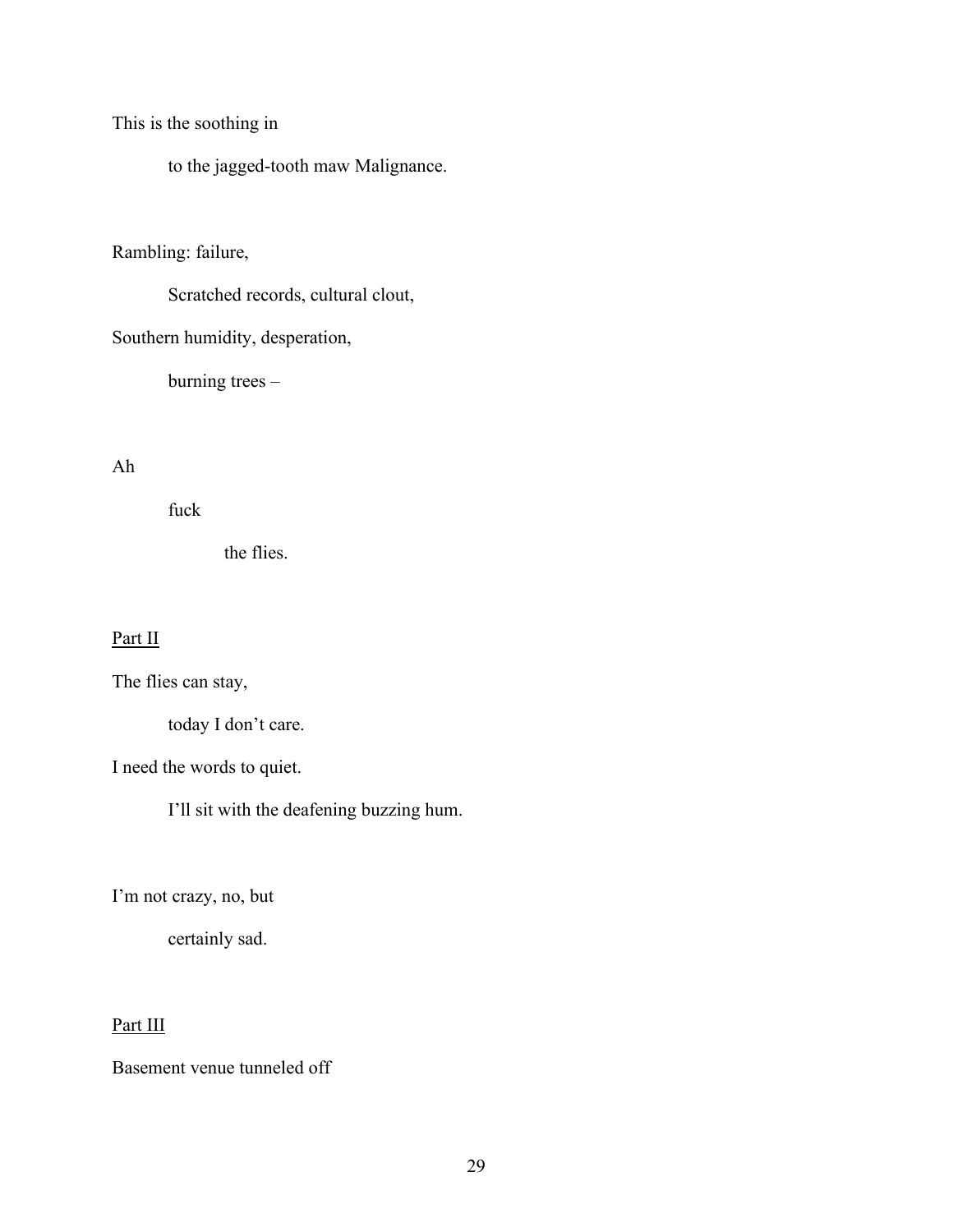a busy street,

the ambient electric guitars

and traffic-music coagulate.

I'm here with her, but

the flies are here with me.

The whisper of their wing's millions share the secret I always know and fail to dispute:

flee, fucker, you don't belong.

To be clear, not: you don't belong *here*.

No, *you do not belong*.

Stomach acid sloshing around

my internal piping,

my lungs gasping useless,

everything is so loud in this basement.

I flee, retrace my way back to the street,

and I know she's still down there, listening.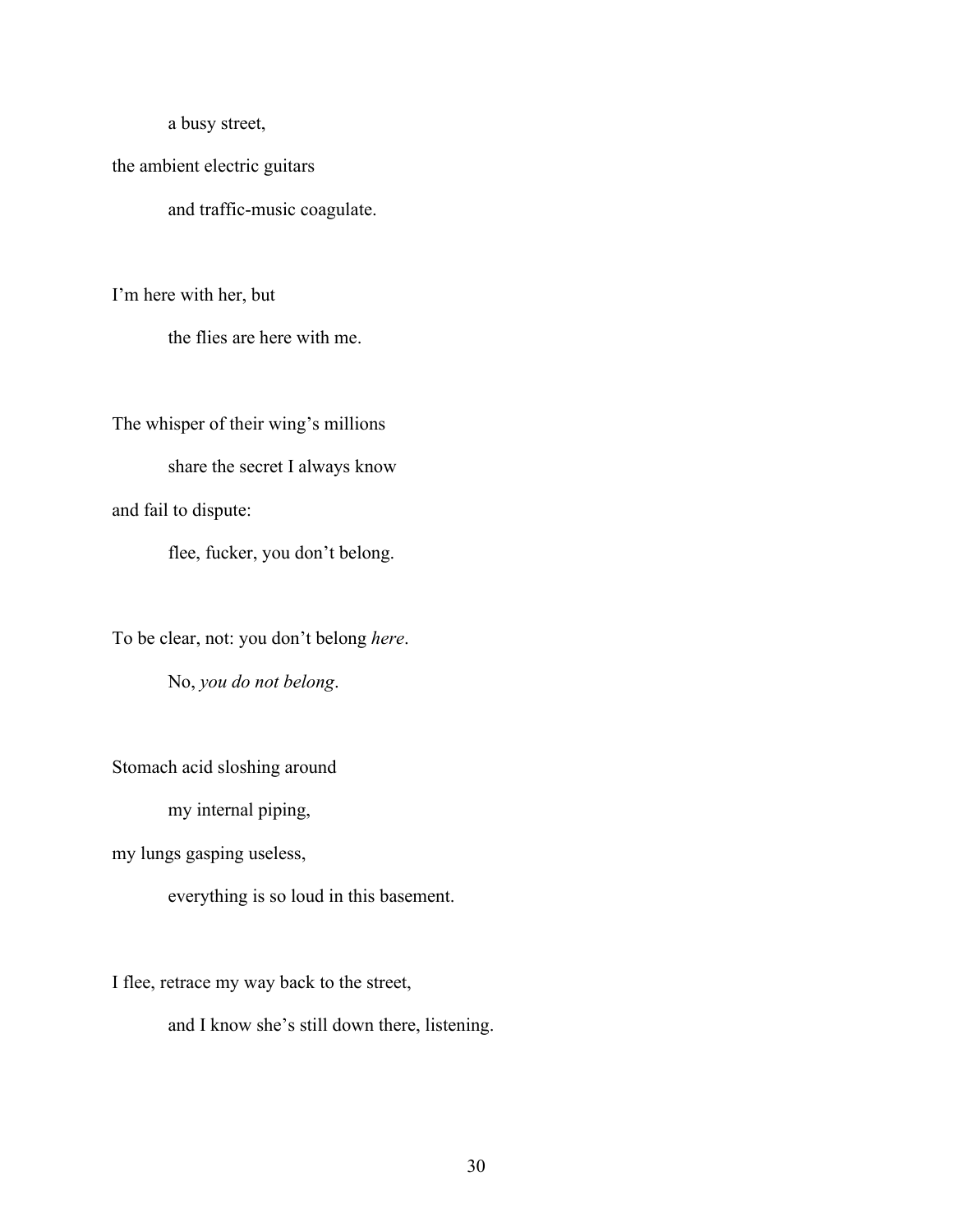## The music is gone, but the flies

god the flies are so loud, screaming,

*Not enough! Crazy! Insane!*

*You void soul!*

I vomit.

Be silent,

you wretched insects.

### Interlude:

everything is flies

### Part IV

Little white oval,

choking it down the throat

every day – and weekly spilling

my guts to an expert on fly-infected brains.

It's less scary now.

### Part V

I got myself:

a flyswatter.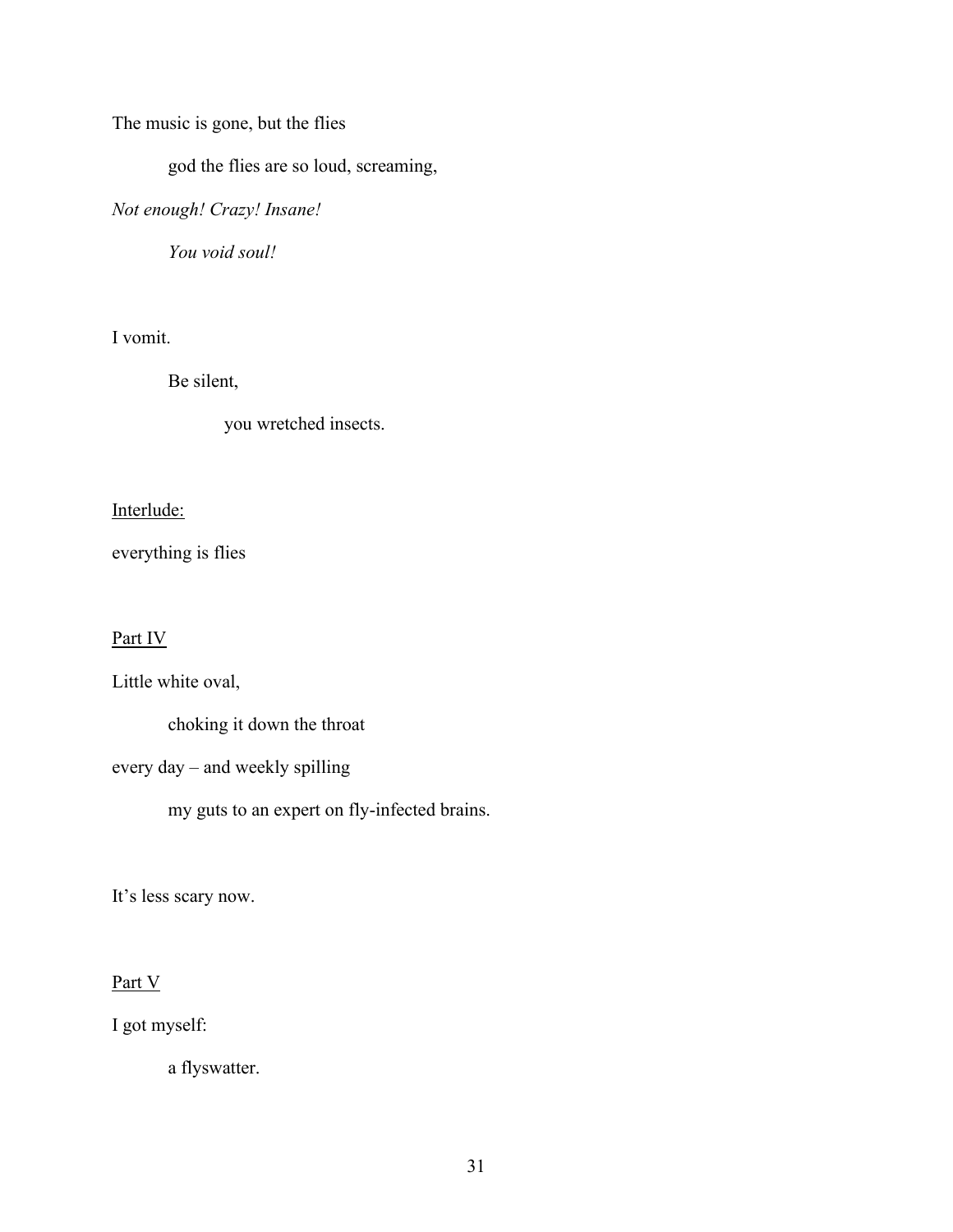### **SELF-PORTRAIT 2**

Today is a good day to go away.

My friends are all occupied: work, a float trip, significant others, family vacations. I'm home alone, and outside the wind is swinging with the tree branches, the sky a blue-gray overcast suggestive of a coming storm. The living room is full of mute light, painting faint shadows on the walls and opaque hues across a blank TV screen, and my wrist is still broken; I took the cast off to write this. Music thrums from a soundbar, spills and concatenates echoes through the house, the old walls vibrate in mellow tandem, and Stella is asleep in her cat tree upstairs. All is peace here, now, and no one's beholden to anyone for anything.

So, today is a good day to go away, to slip off somewhere to be unfound, to quiet forever, to eclipse prematurely; an empty home means no witnesses. But I've lost the starving hunger for a death on credit.

I hope it storms. I'll watch it from the back porch, feel the heave of thunder, watch the slick silver drip from leaves, tuck my cold hands into my armpits. When it ceases, I will smile and retreat inside, patient to behold the next iteration of life's watering.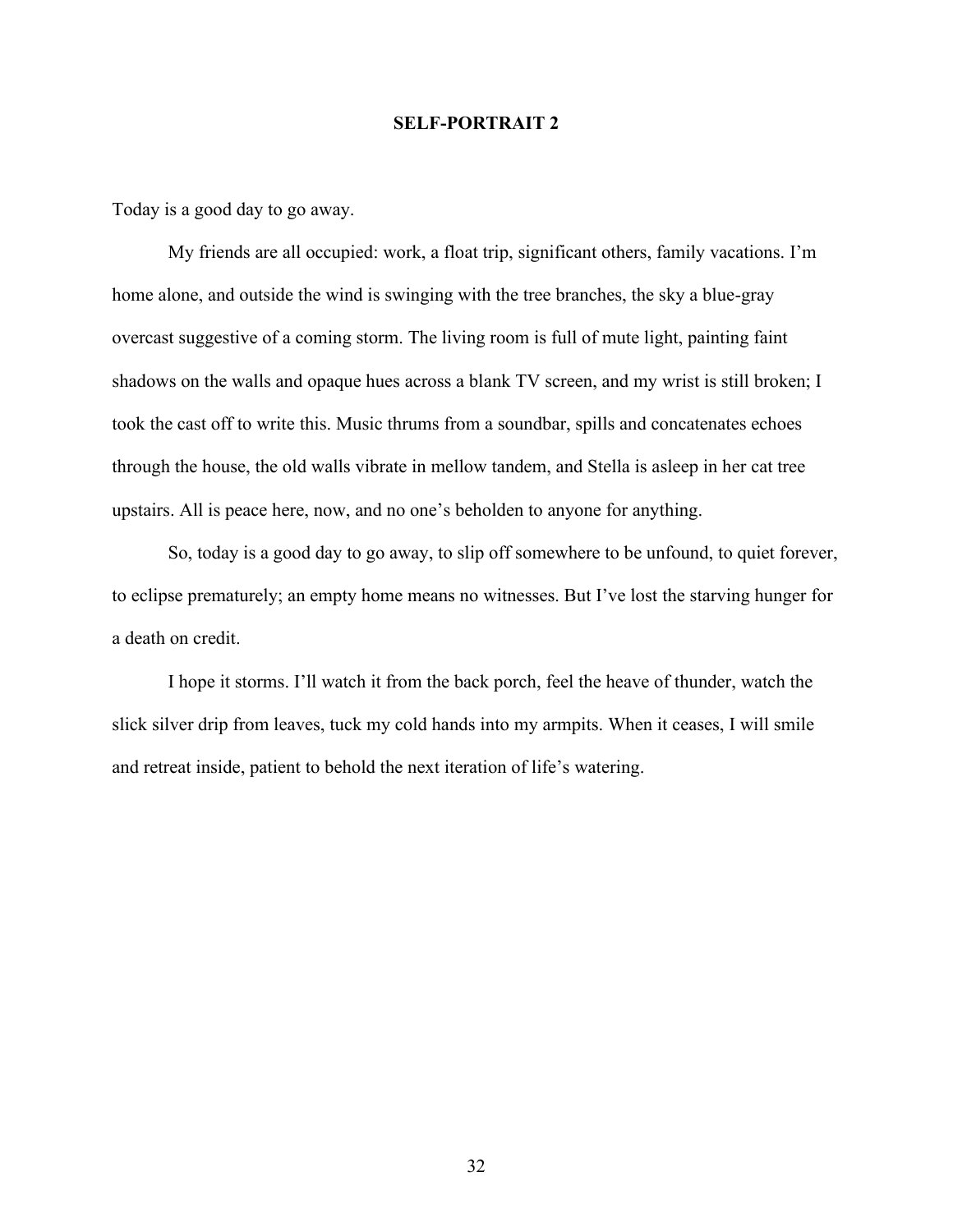### **DON'T LEAVE. DO A KICKFLIP INSTEAD.**

In 2016 I was 19 and I was an intern for a church near Chicago, it was a terrible job, but that summer I saw Levi the Poet in concert, with my friend Sophie, and Sophie had a small, old car that I can't recall the model or color of but on a day I had off we drove to the north side of Chicago to see Levi perform and it was weird and cool because the show was in the second floor of a bank, closed for the day, so there was just a piece of paper on the front door that said something like, "Levi show on second floor, come on in!" and so we walked in and I was nervous, and when we got upstairs it was a little foyer with chairs spread out in a semi-circle, maybe twenty, and it looked like what I think an AA meeting looks like, and there was a projector shooting *Moonrise Kingdom* onto a blank wall that all the chairs were facing, and Levi was at the back of the room at a little table and he had a Chemex and a gooseneck kettle and he was brewing coffee for anyone who wanted it, and I asked him why, and he said it gave him something to do and push his nervous energy into while he talked with fans, and I thought he was the coolest person I'd ever met and after the show he agreed to take a picture with me, styled like Jack and Rose in *Titanic*, so I stood up and spread my arms and he held on to my stomach from behind and I still have that picture, in fact I started doing it with anyone in bands that I saw live, if they were cool with it, and most of the time they were cool with it, so I have a bunch of weird *Titanic* pose pictures with band members and /

I should mention Levi's dad committed suicide in January of 2011, a few months after I tried committing suicide, but I haven't told my parents about that because my depression already is so hard for them, and because I was in eighth grade, I was thirteen, and how do you respond to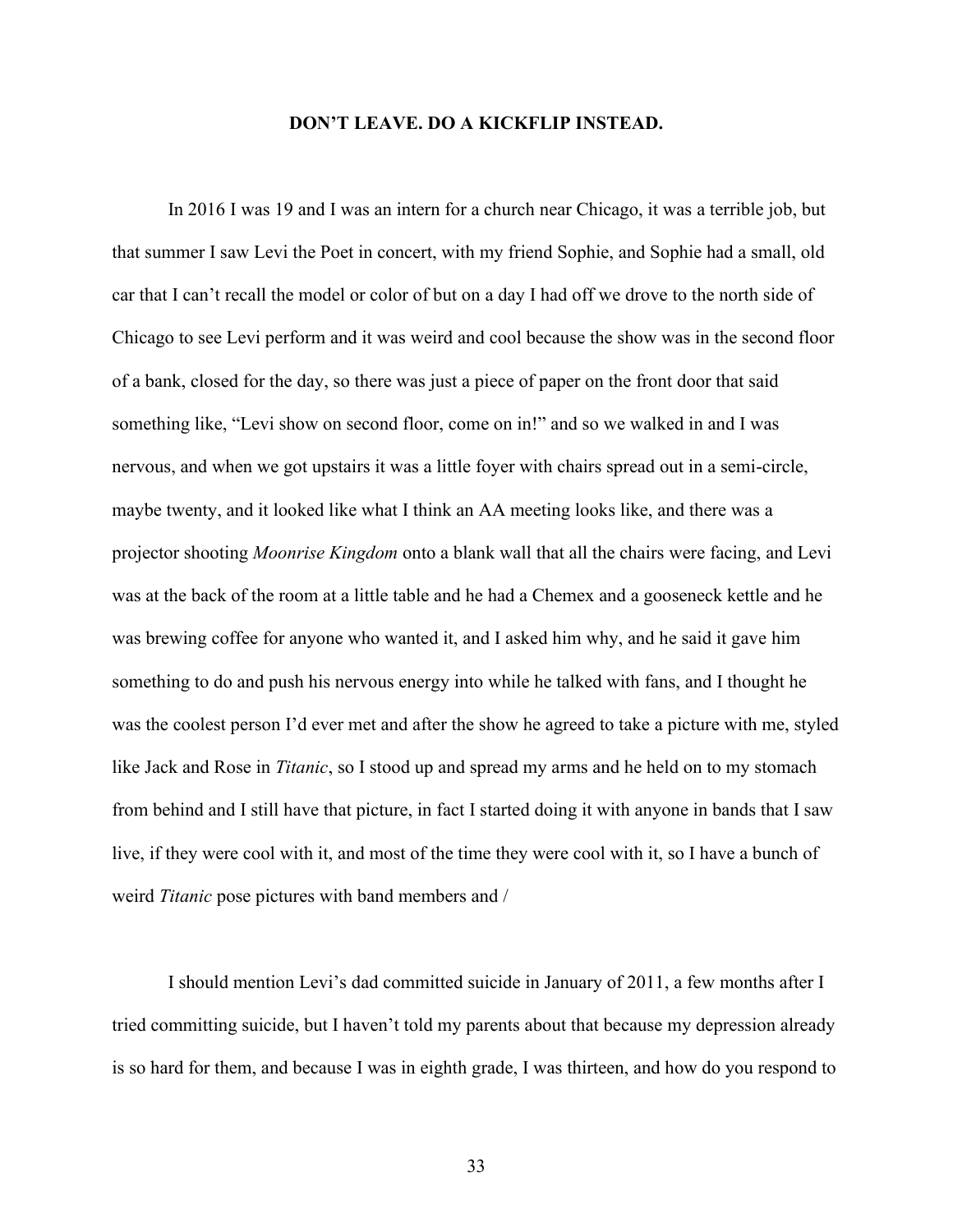your adult son who is twenty-four when he says he tried to hang himself at thirteen and you never knew?

/ in the winter of 2018 Colby and I drove to Kansas City to see Levi perform a house show with the bands Listener and Red Sweater Lullaby, who were really just two dudes – Dan Smith and Kris Rochelle, respectively – and I found out it was Dan Smith's house and so in the back of Dan's house I sat on a piano bench and Colby stood behind me and Levi performed his poem "It's All Worth Living For" which, as a song, is ten minutes long and it's ten minutes of heart punches and ten minutes that I listened to and listen to when I want to die and it makes me cry every time because it makes me want to stay, and so I sat in Dan's house and cried quietly to myself and no one really minded or even noticed, except maybe Levi, who met my bleary eyes with his own while he performed and I can't write this without crying and, and, and, and I'm suck on and, trying to inculcate a "yes, and" inside me, inside my brain, a sort of anti-biotics for my brain bacteria that spits "go die" while Levi whispers, "please stay" and so I'm still staying and stay staying and stay saying and, and, and, and yes I still took a *Titanic*-pose picture with Levi, and Dan and Kris too, after the show and we were smiling and laughing because everyone started tickling each other and /

I wish Levi had his dad still and I wish I never had to remember that I tried to kill myself, but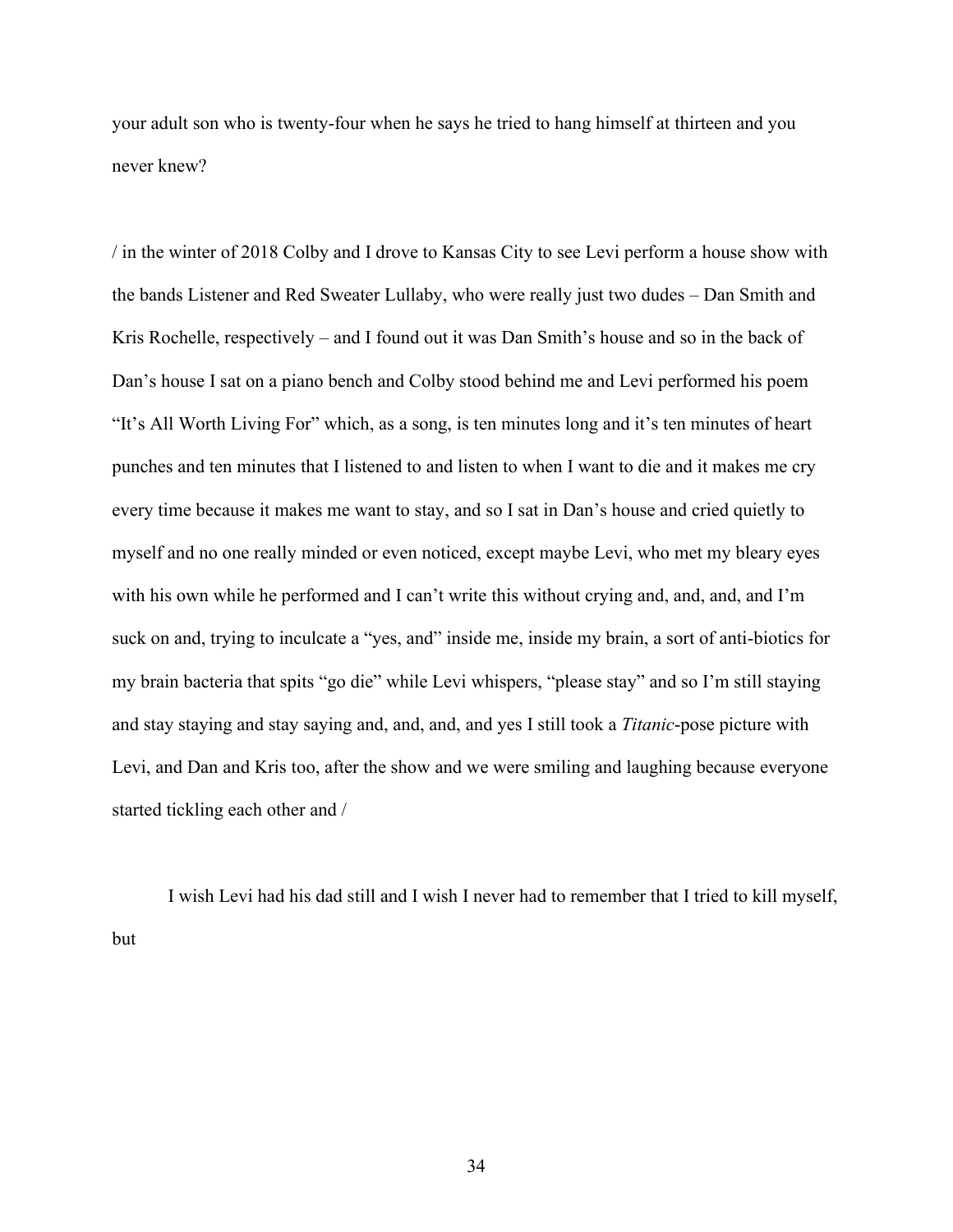/ Colby and I listened to *Big Willie Style* on the drive home after the show, trying to stay awake and sticking our heads out the window into December air on the highway and yelling "GET JIGGY WITH IT!" over and over and, look, I stayed /

we can't make those wishes true and I can't wish your pain away and make it true but if you're on the fence about this whole living thing, then I'm asking you, *please stay*. Your life is not a foregone conclusion of despair.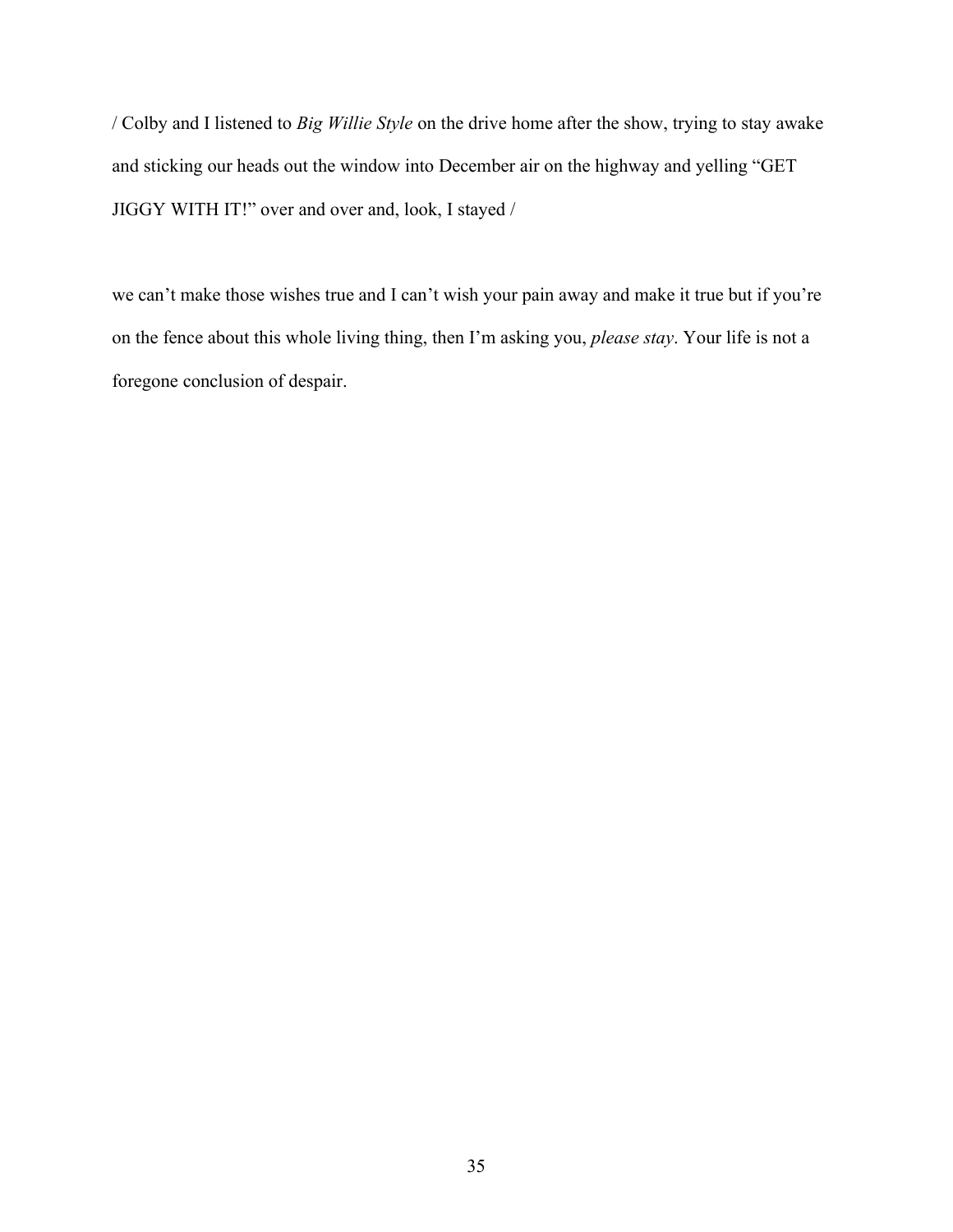### **CAR PROBLEMS**

You don't have a car. Then grandpa dies, and you get his minivan. You're still not sure if that was a fair trade. You haven't spoken to her in years, but now she is back in town after being away in some program, and she wants to talk. You invite her over to watch soccer. She doesn't pay much attention and is more concerned with talking, while you try to watch the game. There's open flirting. When she leaves, you share a kiss. You're pretty sure you don't want to kiss her again.

A few days later you are driving around in grandpa's minivan with her. You spend hours talking. She has flirted with you and you have half-heartedly flirted back, but you think you've done something wrong, because her body and tone suggest enthusiasm about the prospect of more kissing. This, even in spite of the part of the conversation when she tells you her program helped straighten out her sexual pursuits. She was having a lot of sex, apparently, or coming brazenly close. She tells you she contracted an STD but is clean now. She learned a lot about herself in that program, apparently.

You are both from homes and a faith that condemns premarital sex as sin. You believe this, but it's complicated. You also believe in forgiveness, but only sometimes feel it. Like sex, it's complicated.

You have been driving around for several hours, so you decide to park. It's past midnight. You are tired, so you turn up the music a little and lean your chair back for comfort, to give your back and knees relief. This is a mistake. She reads this as a suggestion. She climbs on top of you, awkwardly, and begins to kiss you. You are confused, for several reasons, but mostly because you're not sure why this is happening. You like kissing, though, and so you commit to it.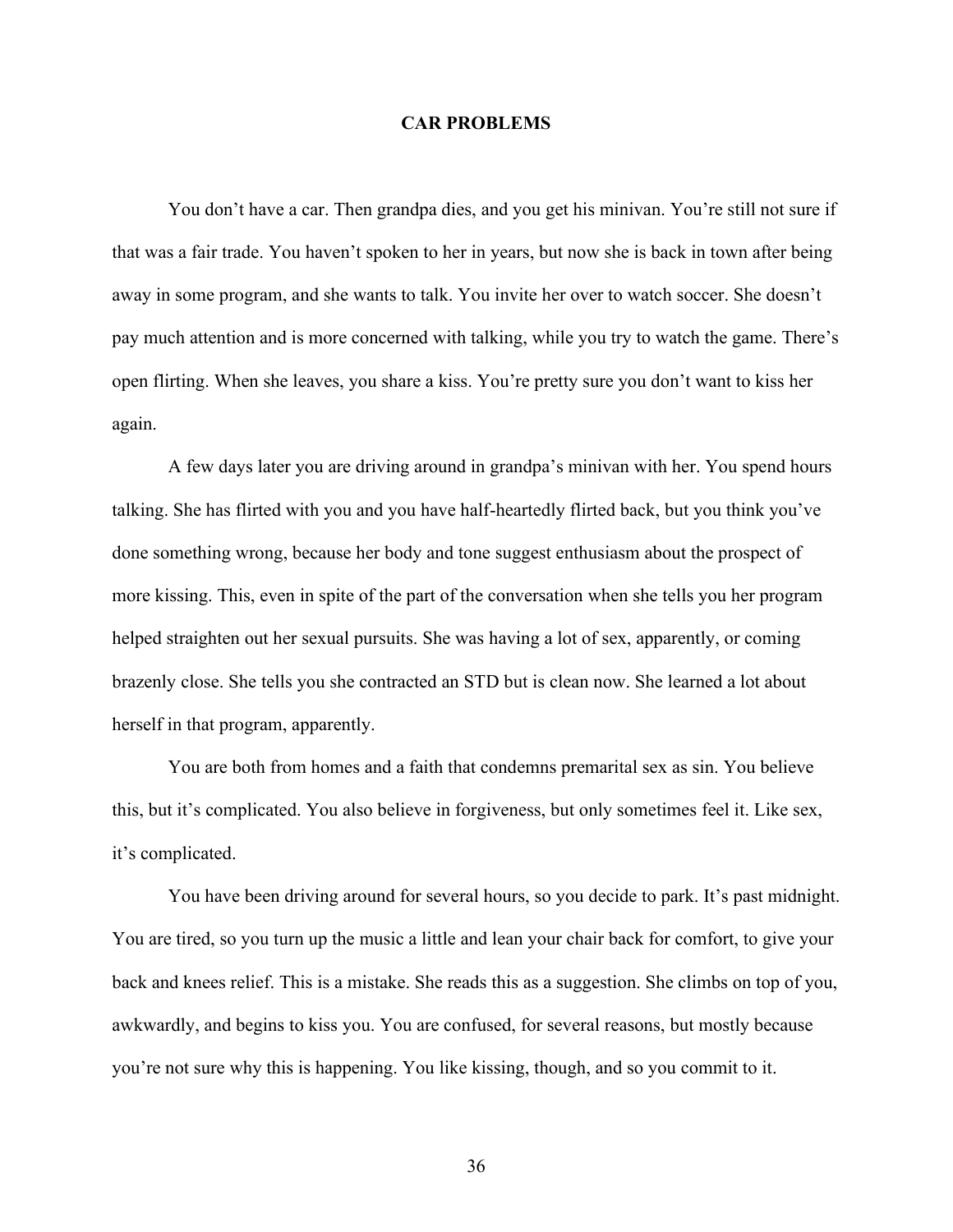You think she moves your hand to her chest. You can't remember, now, if it was coerced or willing. The situation escalates. You find yourself in the back of the van now, and you are the only one with any clothing left on, and it is only a little. She presses up against you, and you sit there, cold and limp, and she finally takes off the last of your clothing. She says, "I'm just going to take these off," and she looks at you with eyes that, you think, are asking for consent to do so. You can't remember if you did nothing, or if you nodded, but you definitely said nothing as she takes off your only remaining protection.

You tell her you've never had sex before. You think you don't want to, right now, but you don't say that out loud. She says it isn't a big deal. You have sex. After, she says, "See? You had sex! Not so bad, huh?" Saying this has made it worse, and you resist the imposing urge to tell her to shut up. You drive her back to her car, and she goes home satisfied. You go home and become numb.

She is married now, many years later. The minivan has been sold. You've had good sex by now, the kind that doesn't make you feel numb after. You also still believe it's a sin. You think you've forgiven her, but it still makes you numb when you think about it, so you're not fully convinced you have.

Didn't I tell you it's complicated?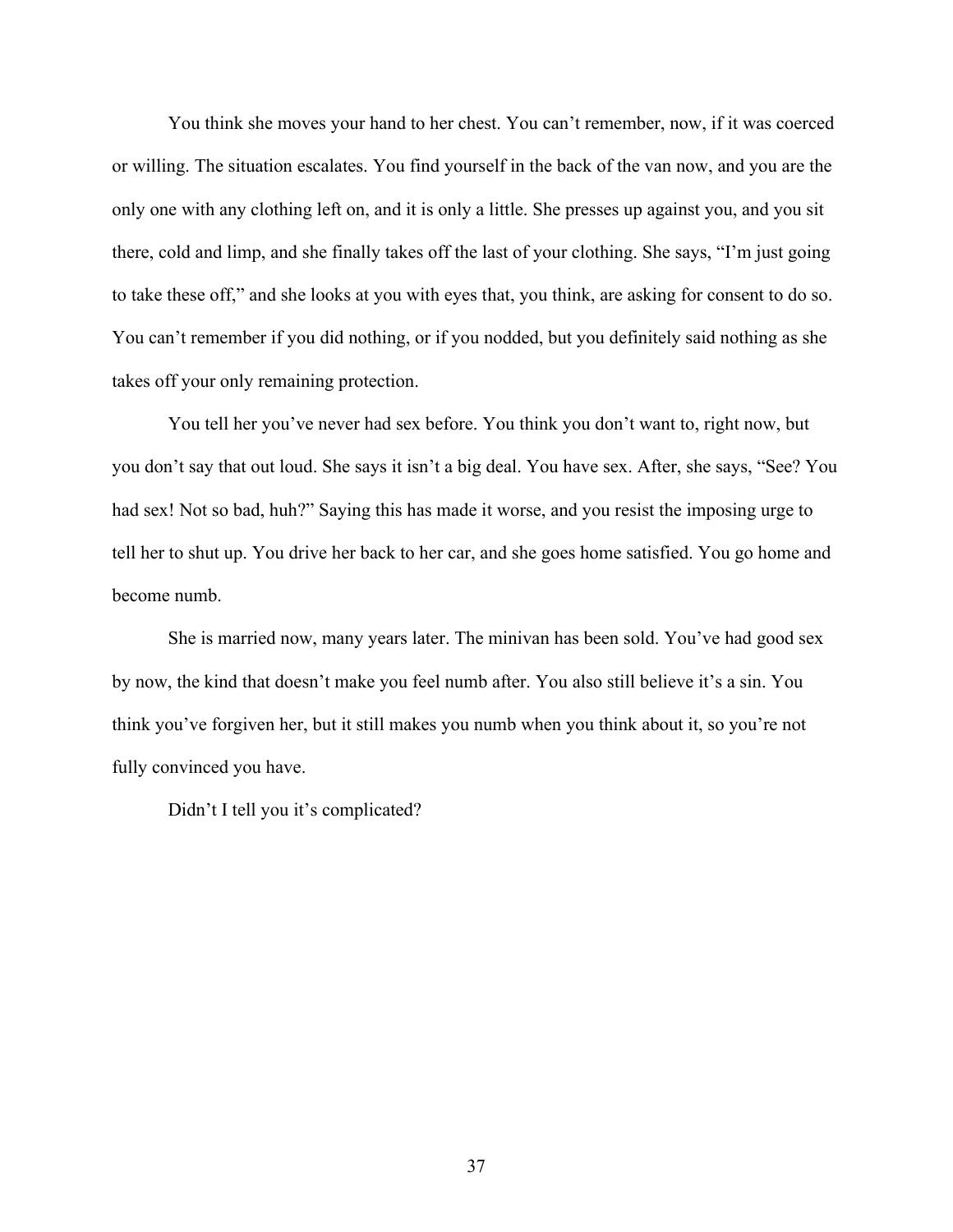### **LOVERS' SEARCH BEYOND A TIMELESS MERIDIAN**

I ask her if she can find it  $-$ 

Sky painted the candied colors, that hot heat wind brushing sweet impish cheeks, flushing the face with dry summer fire, sheen and glow of the hairs glinting under the departing sun. Sun, that ship to night, moon guided by fiery chariot to spill forth silver, holy, haunted light, the children dancing below studded evening sky, stars swooning in the orbs of untired, gorgeous eyes. She cannot find it, she asks what I mean, I point  $-$ See? Before us the homely midwestern horizon,

we the progeny of stiff-backed and sandpaper-handed laborers. Do you see? See the sunbaked earth and the blood grass – dry red and sprawling – the old tree hill, long since hewed down and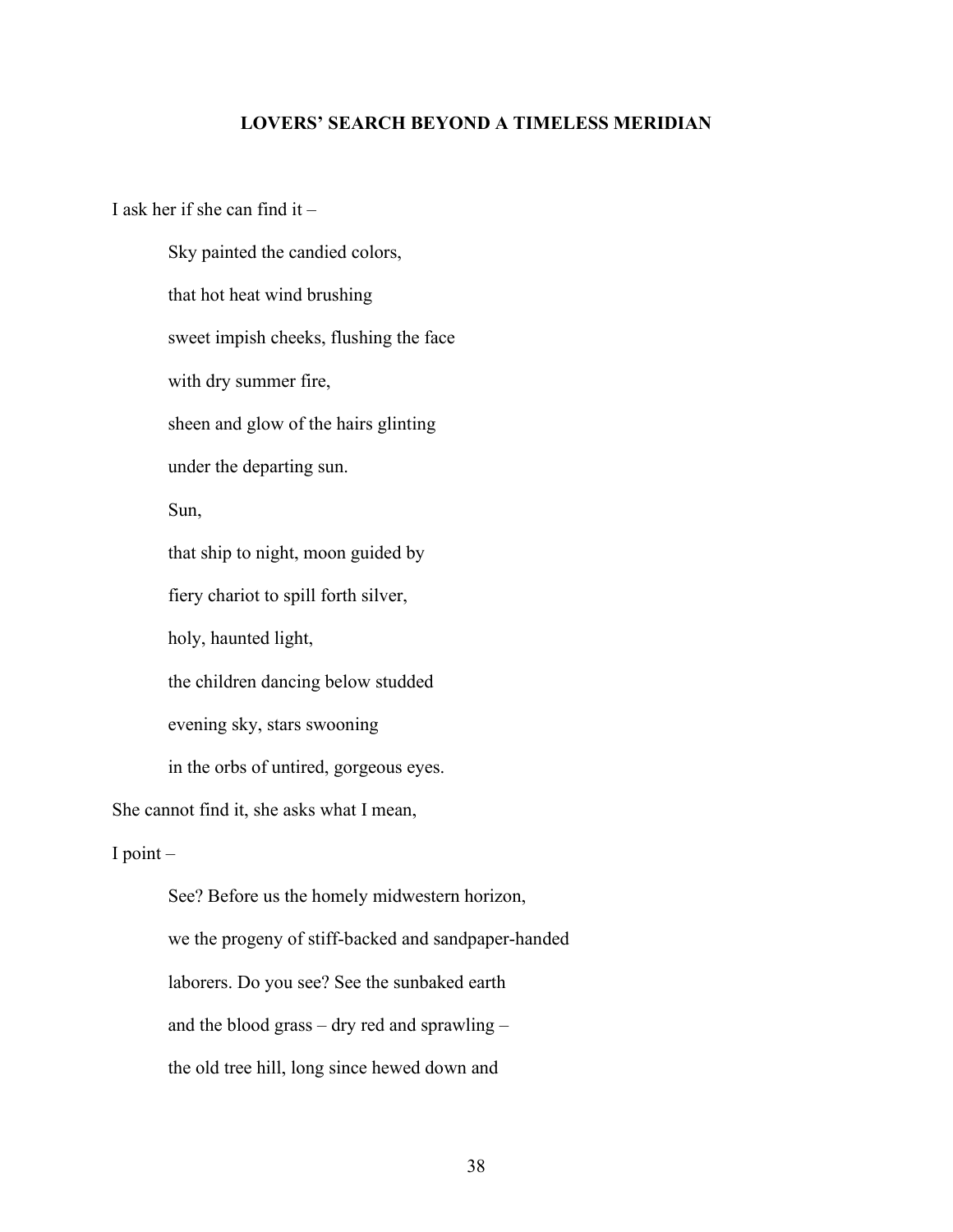heaved heavy-breathed with brusque arms away, away, the corpse of felled tree shorn, shaved, whittled to the shape of great-gran's coffin life to death to ground to sky. See, my love? Still, she gazes me with tired eye, she asks what I belabor. Oh, my love –

> This land of our mothers and fathers and all preeminent and lovely neighbors, of first peoples on this plain, whatever that was before it is here, still, to be handled softly forward. We will carry ourselves through this land and bloom this yard with the hearth-warmth of our children, and their children. We shall labor in love.

Ah, she says, I can find it now.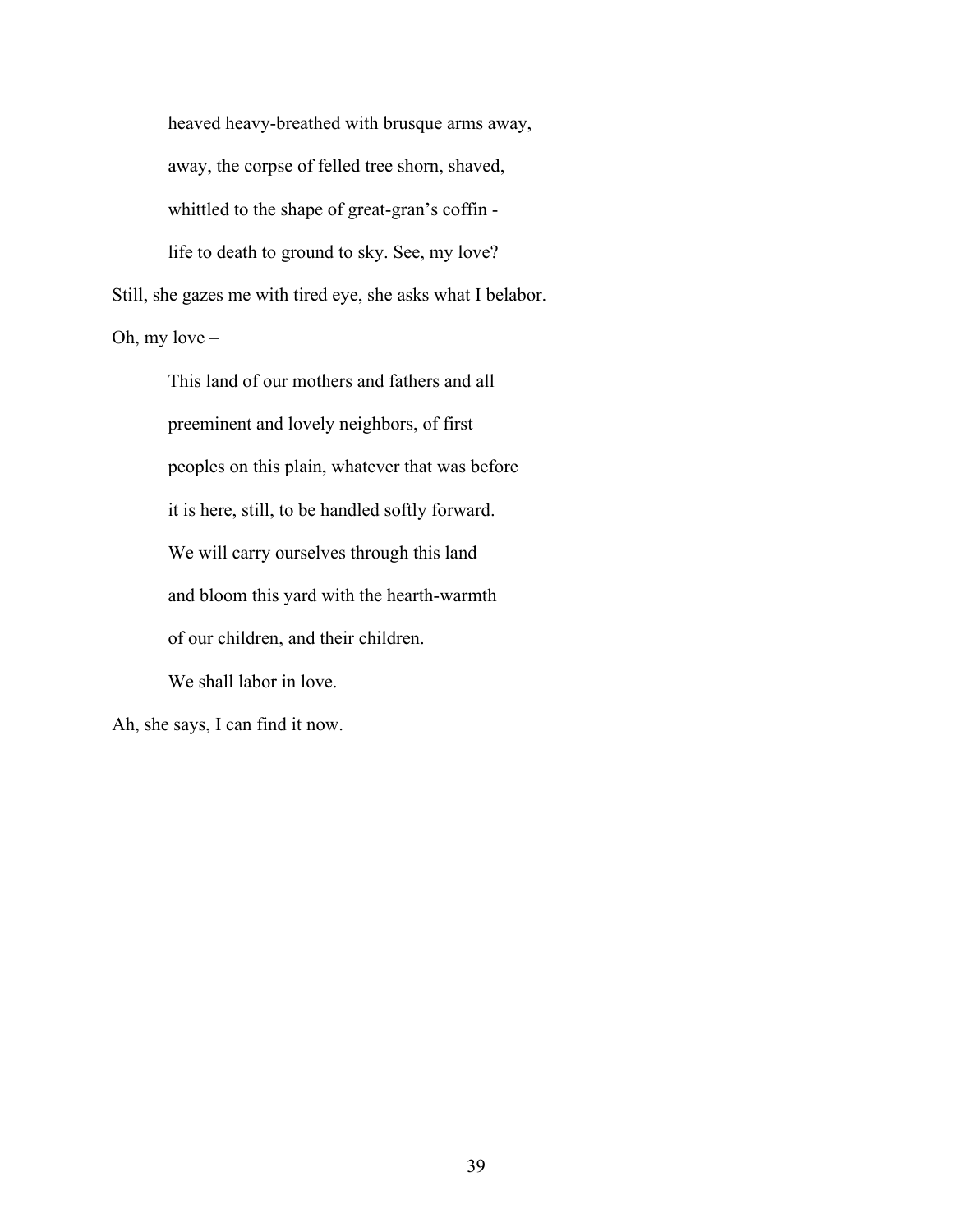# **THE INNOCENT OBJECT AS WITNESS**

It's a hardcover

askew on the windowsill,

maroon and smooth,

staring with a blank face.

9 AM winter light

dapples on the weary figure,

corners and edges

worn and rounded.

Give me the peace

of an old book

set on the sill

in December.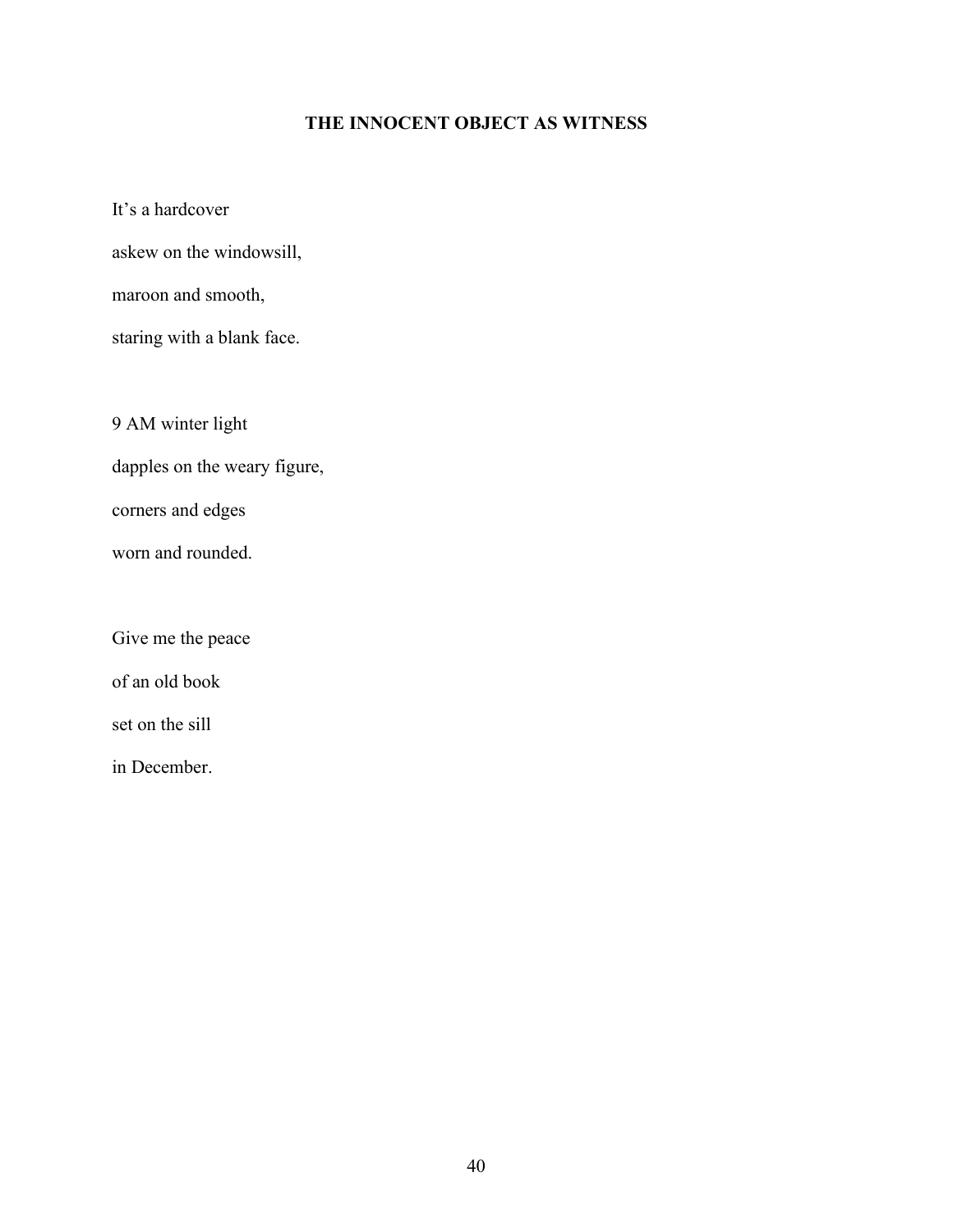### **CRUTCH**

On March  $10<sup>th</sup>$ , 2019, I was in London. It was roughly noon, London-time. I had spent my morning exploring the Tate Museum of Modern Art with my friend, Maleah, both of us in the city for a week on a university sponsored trip. London has free wi-fi – and by London, I do, in fact, mean the city of London as a whole. They have hotspots throughout, seemingly built onto the side of buildings, which provide free wi-fi; that wi-fi was how Maleah and I were going to get home. All week we used Google Maps to find nearby busses or trains or the underground to shuttle us back to our Airbnb. So as Maleah stood waiting for me to get a map route, I connected to the city wi-fi and received an Instagram direct message – received three hours after it was sent. It was from Kristi, my high school theatre director, who by then I defined as a friend. It was short, but also very very long, and I still haven't figured out the accordion range – compressed, expanded – of what it said:

"Patrick M----- died last night. He was on his motorcycle and got hit by a drunk driver. I just wanted to you to know and not find out on social media. Love you and be safe. [Ended with a purple umbrella emoji, rain pattering off the top.]"

…

At some point in the early 2000s, when I was anywhere from five to seven years old, I played a computer game in the daycare room of the local YMCA. It was based on the Disney film, *Atlantis*, and I loved the game not for the game, but for the idea of Atlantis. The submersion into deep sea, the hidden city – a place where no one, except me and the characters, could go. I realize now, looking back, it was a sort of crutch, an emotional escape. (Maybe that's why I ended up pursuing writing, which is really an extension of my love for reading. What you're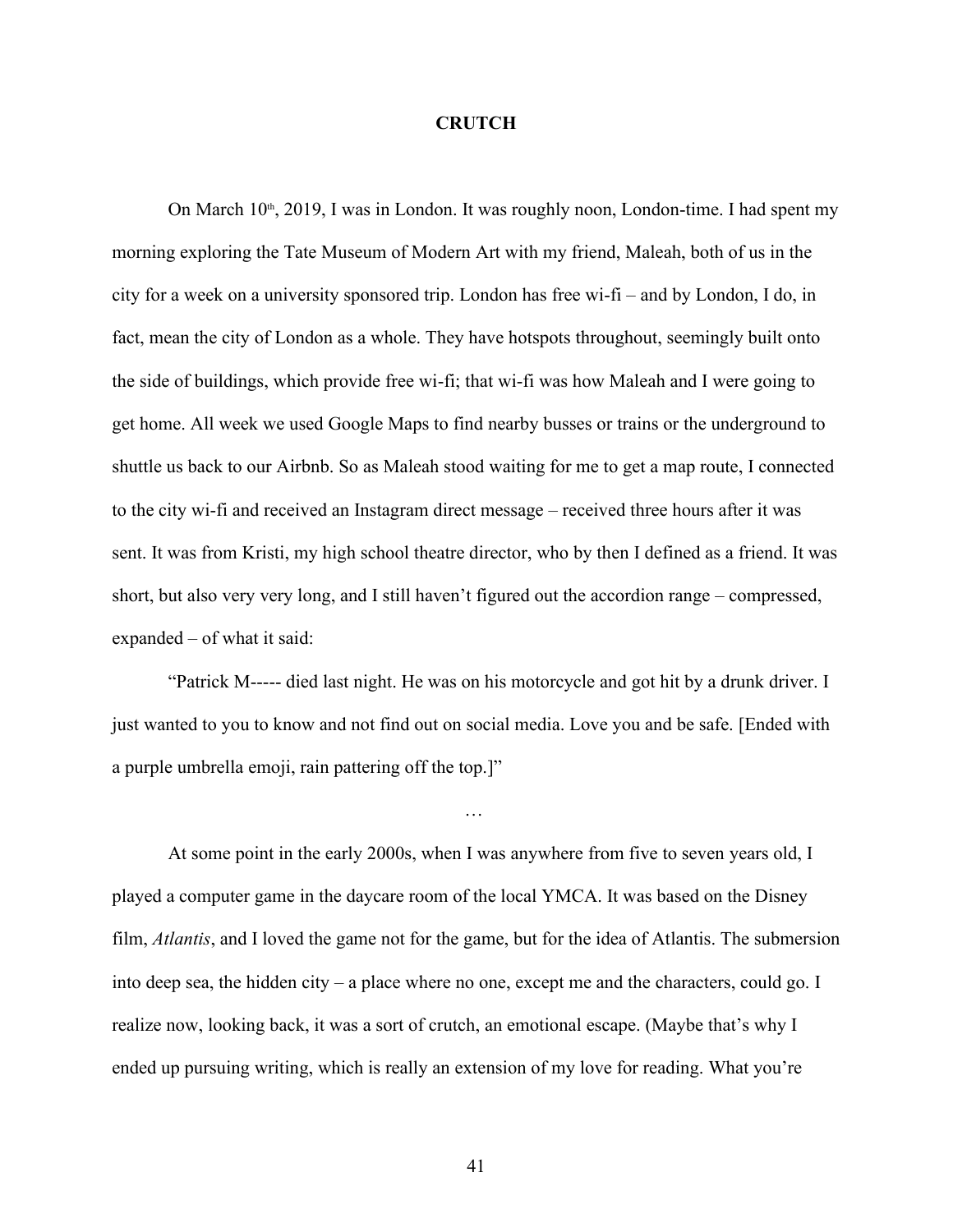reading now might have been founded in a YMCA daycare room, like, seventeen or more years ago. A long, drawn-out need to escape into the depths of another world.)

*I* come to the Y once a week, I think. Dad plays basketball for an hour or two – I still *don't really understand what an hour is, not really, but it's enough time that I get to play on the computer and have a snack. He always comes to get me when he's done, and he is sweaty and smells sort of bad, but also seems pretty happy. The happy fades as we drive home. It confuses me. But I guess my happy fades a little, too, because I want to play that computer game, where I can be a submarine and dive deeper than people can go.*

Then one day my dad was late, much to the daycare staff's distress; I just understood it as more time to play my game. I think my mom ended up picking me up, much later than usual, and worried; I'm not sure on these details, though. I was told my dad tore his ACL while playing basketball and had to go to the hospital. He ended up getting surgery and was on crutches for a several weeks, and life was weird because we didn't go to the Y anymore. My dad didn't have basketball, and I didn't have my *Atlantis* game, and I think we started being unhappy.

#### …

The etymology of the word crutch is old, dating from Proto-Germanic times, when England wasn't England. With a few variations, it still retains its original meaning, more-or-less. Earlier on, in Proto-Germanic times, it meant a curved staff. By Old English times it was a bishop's crook. I imagine shepherds tending their flocks of livestock, later giving their crutches to the pastors so they could tend flocks of people. Later it adopted an additional meaning, a more modern one: a support, or a prop. A crutch holds up weaker, unstable things – people, buildings, hope.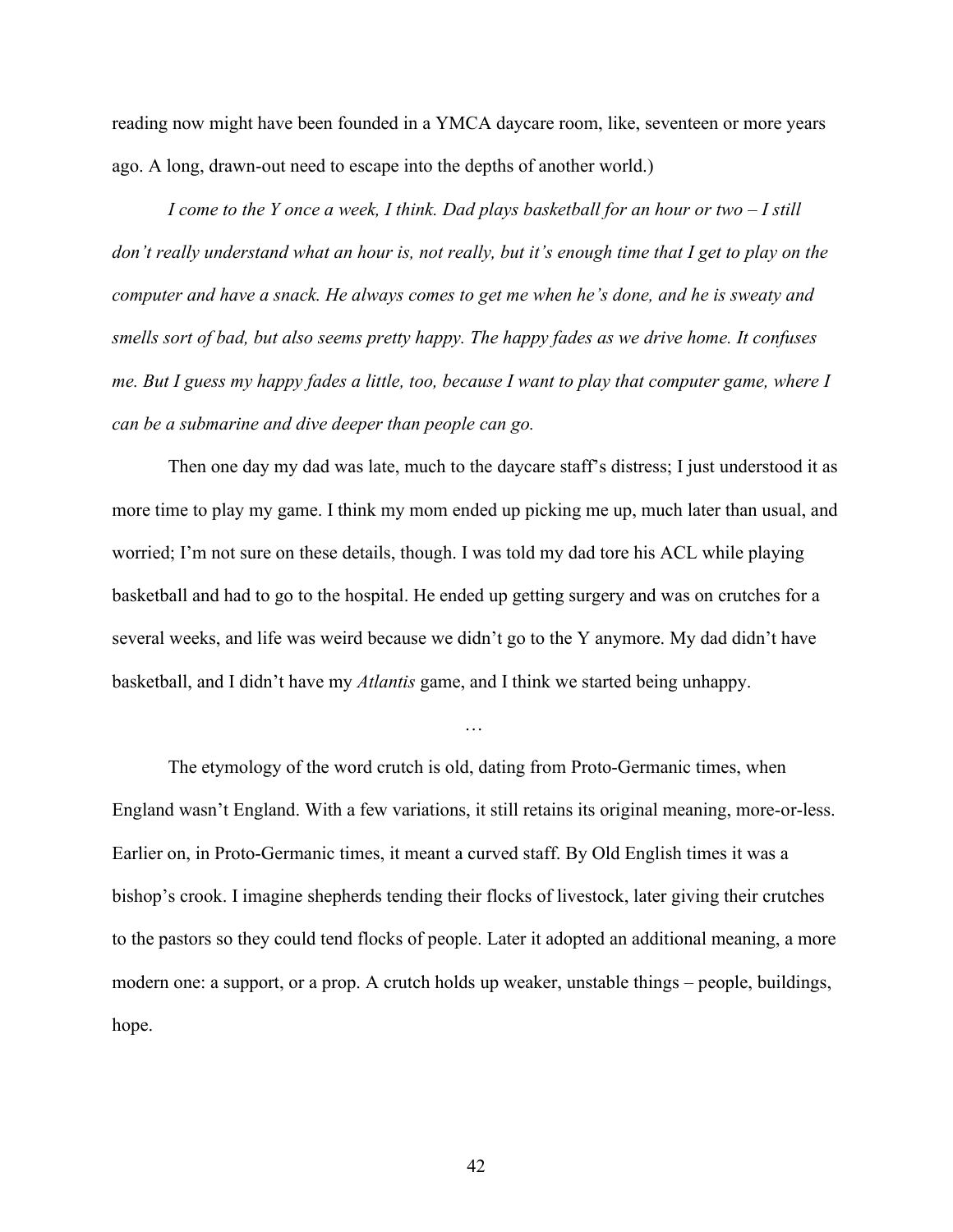I'm fascinated with the definition of crutch as a prop. Because a prop is also a symbol, an object we use in theatre to accentuate our words, or actions, or otherwise help the audience visualize the setting in a relatable "real" space. It's hard to communicate the familiarity of a couch with three metal chairs jammed together on a stage; it's better to use a real couch, because real people sit on couches in their living rooms, not on metal chairs shoved together. Patrick and I shared props several times on stage, the most memorable a cactus, which he used to stab me in the ass every performance. One night he was so successful I found a cactus thorn lodged in my right cheek the next morning.

Now I'm tangled up, thinking about crutches. It's a literal propping up, sure, but it's also a symbol, it stands for something else. When my dad tore his ACL, he and I both lost the crutches which propped up our fleeting happiness; he lost basketball, I lost a computer game – together we lost the embodied forms of play we craved. For weeks he hobbled around on two metal crutches, always ice-cold to the touch: one crutch for basketball, one crutch for Atlantis. I'm twenty-four now. Those crutches are somewhere in my parents' house, maybe my dad's closet. I take meds every day, antidepressants and another for anxiety. These are my own crutches. I don't know if I ever recovered my happiness after a torn ACL stole it from me, but then again… was it real, propped up on such a weak crutch?

Patrick's visitation was a few days after I got home from London. I drove from Springfield, Missouri, back to my hometown of Alton, Illinois. My best friend Colby came with me, my human crutch, meant to levee against the grief I was feeling, the grief I was trying to ignore. I was twenty-two; I think Patrick died at twenty-one, but maybe twenty-two? I feel shitty for not remembering. Patrick's was my first open-casket experience. I got in line, this queue for

…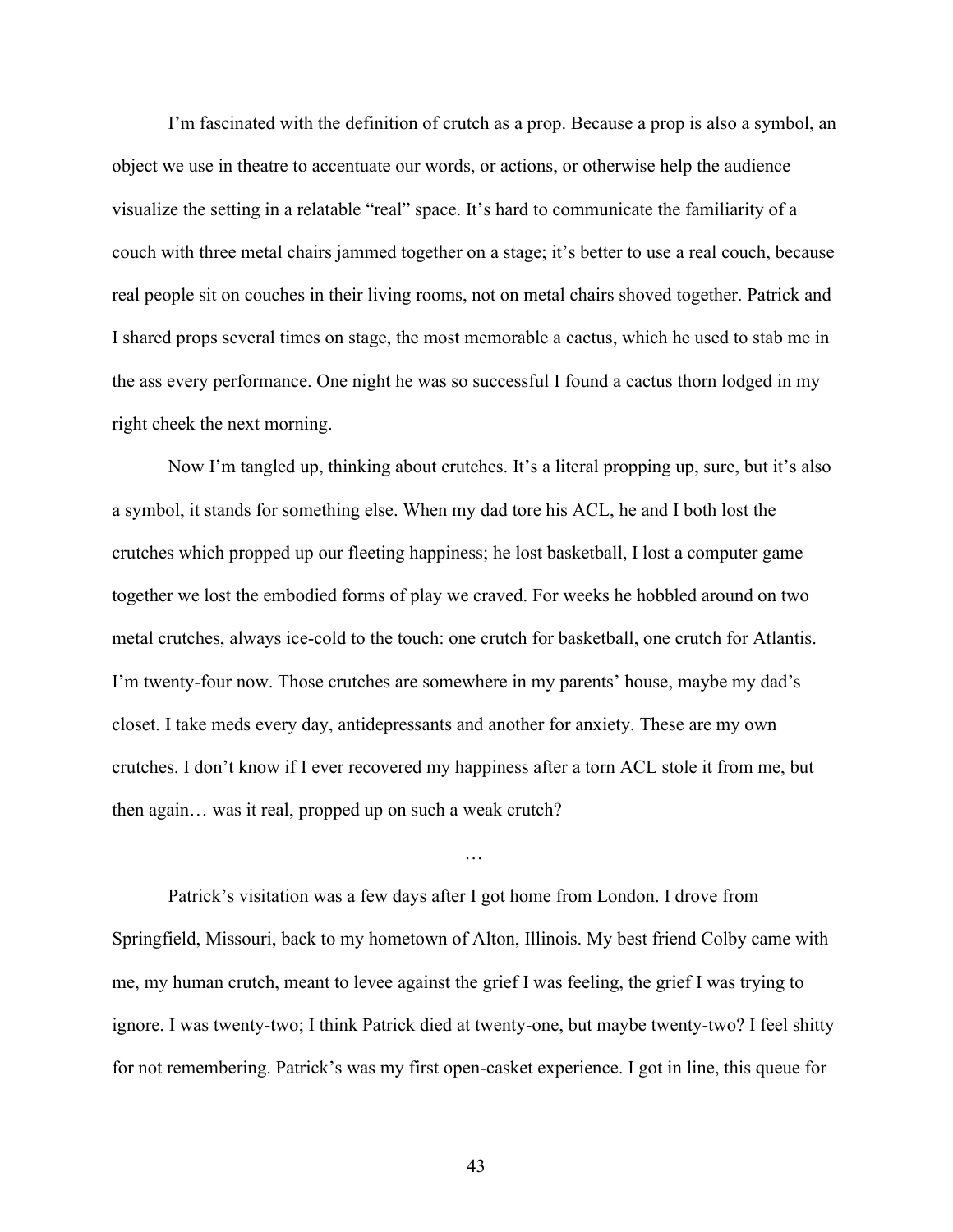sorrow, waiting to look him in the face a final time, to hug his mom and brother, shake the hand of his remarried father, whom I'd never met.

Kristi found me and gave me a hug, leaving a damp spot on my shirt. She was all wetface and shaking voice, a state I would soon find myself in. I still remember the look, the way her eyes were magnified by globs of tears being constantly renewed, as she told me: "It's not Patrick, it's not… *him*. It's like a big, plastic doll of him. I just want you to be prepared." That's maybe the most haunting part of all this, the emphasized *him*: It's the body of Patrick, but the person, the soul, the memories, are gone and replaced with mortician parlor tricks. And I know this is how death works – the body is just the leftover shell, like the flakes you throw away after breaking garlic out of its little cocoon.

Colby, my human crutch, awkwardly shuffled along with me, quiet and observing. Mostly just there, which is what I needed most. I don't know that I'll ever experience something quite like Colby was experiencing then: this collection of people – grandparents, parents, children, siblings, friends – for whom he had no context, save me. In that funeral home we were the collected pieces of Pat's stained-glass life, a community of crutches: some propping up Pat, others propped up by Pat, like me. Colby was just a visitor gazing at the haphazard sections of his life, like watching the construction of scaffolding.

I suppose Pat and I played off each other, trading the crutch back and forth, like swapping the role of designated driver: one night he drinks, the other I do. But that was years ago, in high school, when we shared some of our stained-glass parts. After we graduated in 2015, Pat became an Army man. Some of his Army buddies were there, at the visitation, all stoic as they approached the not-Patrick body of Patrick, who was clothed in full military dress. They chanted some phrase, which I couldn't hear clearly, but I was witness to what it communicated: a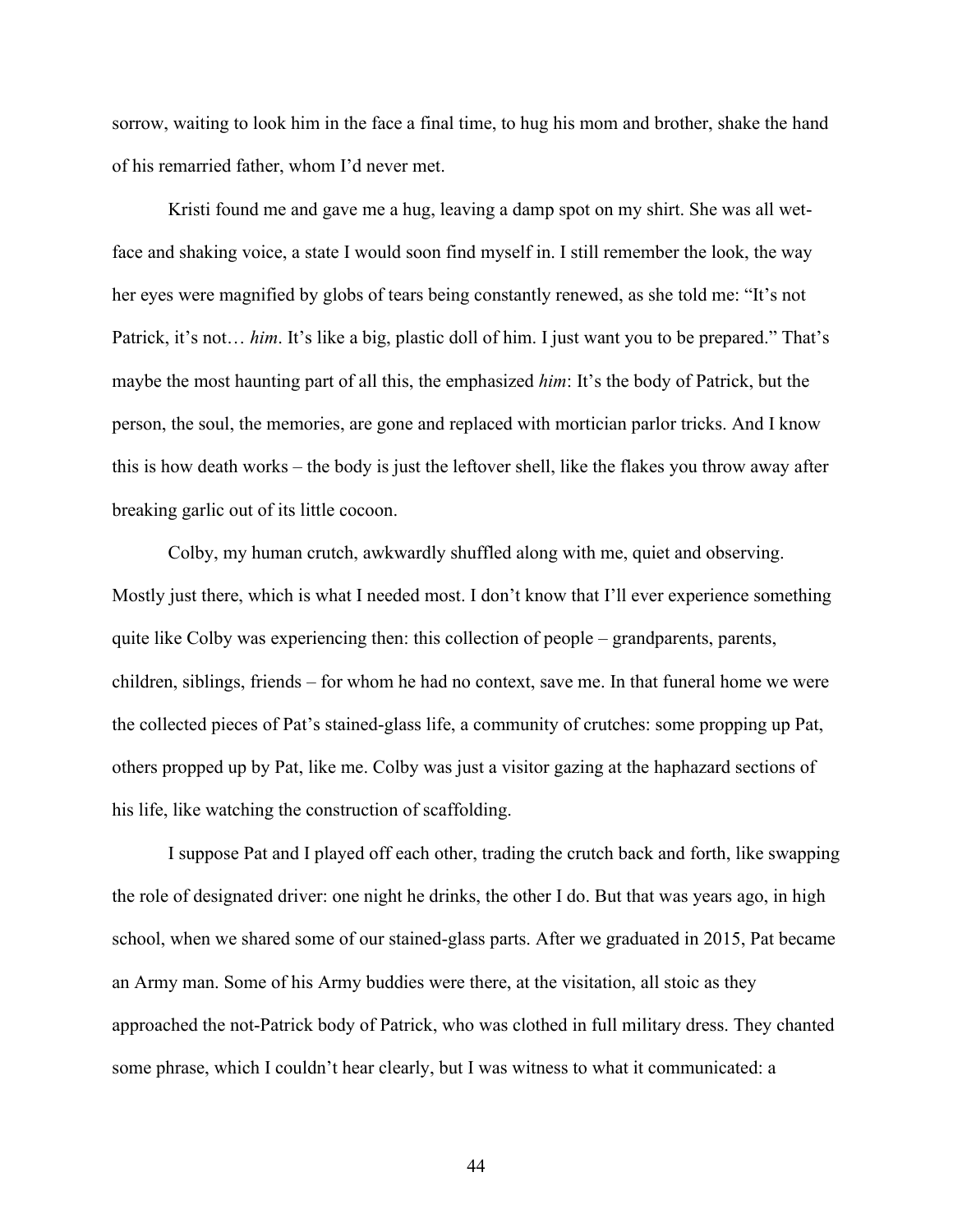solidarity, a solemn acceptance of death that soldiers know. I respect it, but it also makes me sad; it seemed like they were forbidden, by themselves, from crying.

Pat spent some time in the Middle East, I honestly don't know where. Kristi told me he watched friends die, obliterated by IEDs. He started drinking often after that, too much, which makes his death all the more tragic. The night he died Patrick had been out swing-dancing. Stationed stateside, he picked up the hobby to replace drinking. He had a dance partner, a woman he was seeing, (I never learned her name. Patrick's love life is a different, equally complicated story) who was on the motorcycle with him that night. She was with him when he died. The accident left her with two broken legs.

I watched her, stared really, as I stood waiting in the line to face death. She spent most of the time sitting on a couch. In order to move she had to navigate two crutches with two broken legs. I think about how it's all so ironic, looking back. An unnamed dance partner with two broken legs, and two almost useless crutches, at a visitation for a bourgeoning alcoholic killed by a drunk driver. Patrick was tripping the light fantastic in escape of alcoholism, but the bottle still managed to claim him.

…

Though incredibly hard to stomach, and the only book I've regretted reading, a line from Bret Easton Ellis's *American Psycho* comes to mind: "Reflection is useless, the world is senseless. God is not alive. Love cannot be trusted." It's a thought the protagonist has, near the end of the novel. It is the reality of a man void of crutches, an empty vessel of which there is nothing to prop up. I used to think along a similar line. I believed crutches were a tool of the weak, a pathetic way of coping. Probably a residual response of malice toward my dad's torn ACL, which robbed me of one of my favorite crutches. But I know better, now. Weakness isn't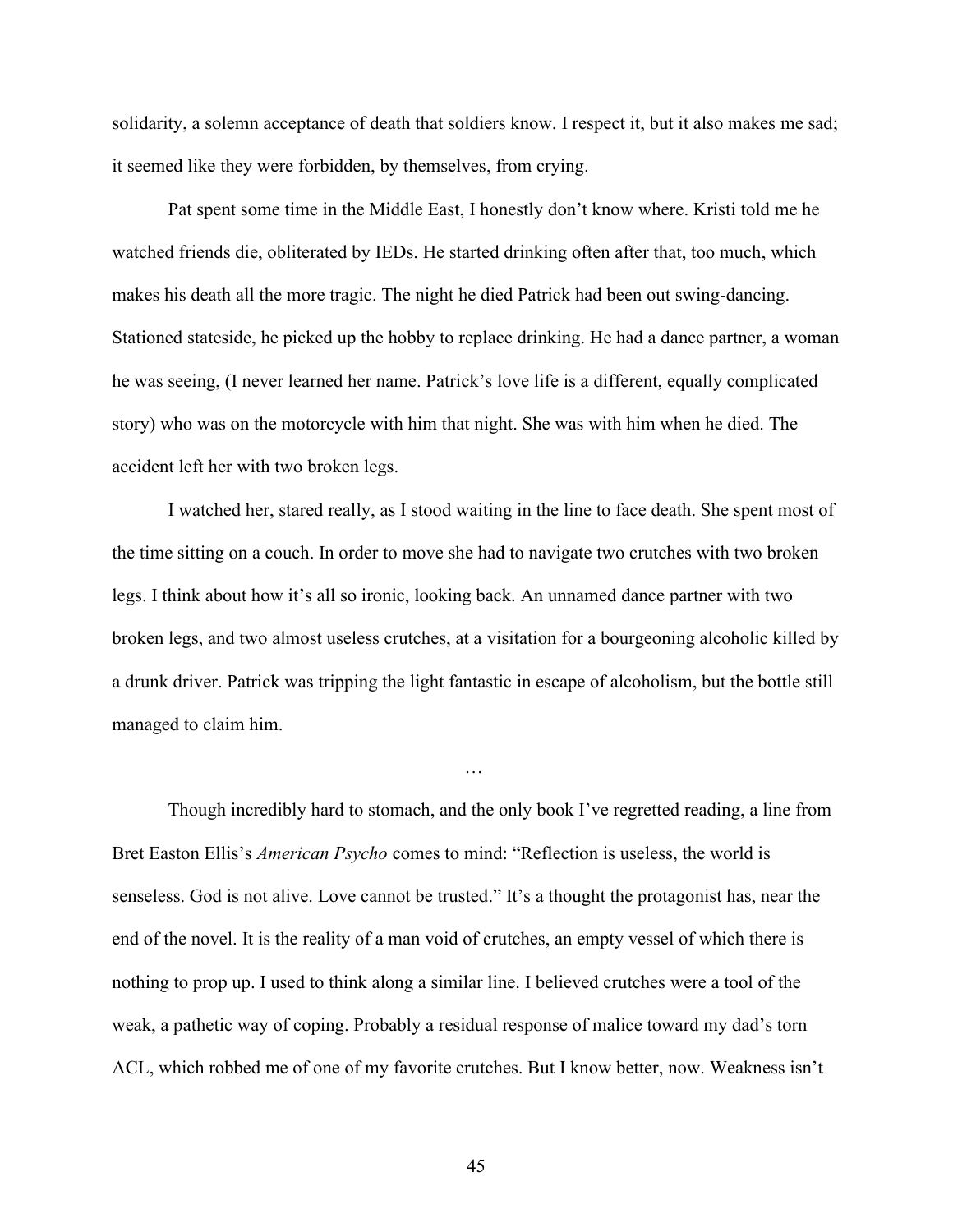using crutches; weakness is pretending crutches don't matter, that we can all do just fine in life on our own, that "love cannot be trusted."

…

Finally, my time in line came, and I stood next to the casket. Kristi was right – it wasn't *him*. Whatever the morticians did, they made him look plastic and ballooned, like the perpetually skinny Patrick I knew in life had somehow gained fifty pounds when he died. I began to weep, the Job kind of weeping, where I gnashed my teeth and tried not to throw up and couldn't talk. Patrick's dad and stepmom shook my hand, thanked me for coming. They had eerie smiles, probably trying to comfort but in the moment making me hate them. I hated them because they, like Pat's Army friends, could stand before the atrocity of this not-Patrick and still be in control. I could not. Pat's mom and brother sobbed and hugged me, which reoriented my world a bit, knowing they, too, lost control. The two of them, of all people, hurt the most, lost the most control. When Pat left for the Army, he promised his brother he'd always come back home. After the funeral, Pat's brother couldn't stop sleeping in the forever-empty bed: "He promised he'd come back home!"

The nature of crutches, much like stage props, hold up our reality. People hold up our realities, framing them with love and pain and help and harm, constituting the pieces of our stained-glass lives. But when death comes, our couches turn into three uncomfortable metal chairs, a makeshift, cold thing. We wonder when the couch will return.

He promised he'd come back home.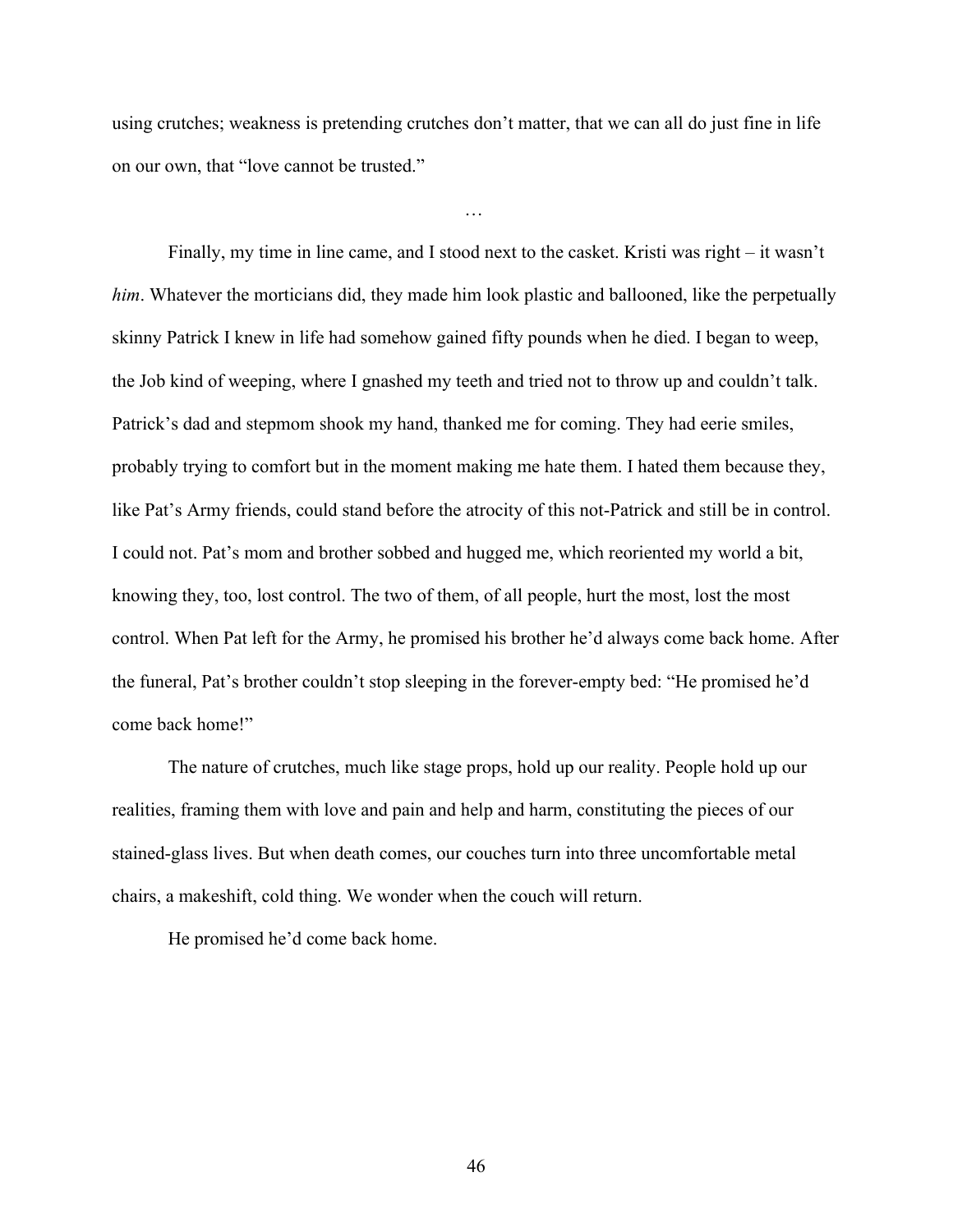### **LEARNING TO SPEAK**

### *Conversations At a Party*

"Joe, is that you?" He turns around.

"Holy shit, Cameron Lostren? It's so good to see you!" She grins and angles toward him, arms wide for a hug; he leans in with a hand for shaking. The two bumble one another, they chuckle, he backs up and clears his throat.

"Sorry, let me try that again. Cameron Lostren? It's so good to see you!" Arms spread wide, both their faces hosting the grin that makes itself present in circumstances of rekindled friendship, they embrace. As they pull apart Cameron's hand brushes his hip. If he noticed, he doesn't let on.

"Okay, hug out of the way. What's going on? I haven't seen you since, like…" he pauses, one arm across his chest, the other bent upward as he strokes his mild beard. She thinks, too, both casting lines into foggy memories. Simultaneously they yank the same bit of data from their heads, speak over one another,

"Dan's Christmas party, 2017!" That primordial grin appears, another iteration of a satisfied happiness.

"Jinx, you owe me a beer," says Cam.

"Damn, beat me to it. Of course! What's a party without beer?" He weaves through the throng of faces, foreign and familiar coalescing, giving polite Hey, man!s when some disconnected hand reaches through the crowd to tap his shoulder or back. She hasn't made it farther than the entrance of the house, she stands at the base of the staircase, moves to stand on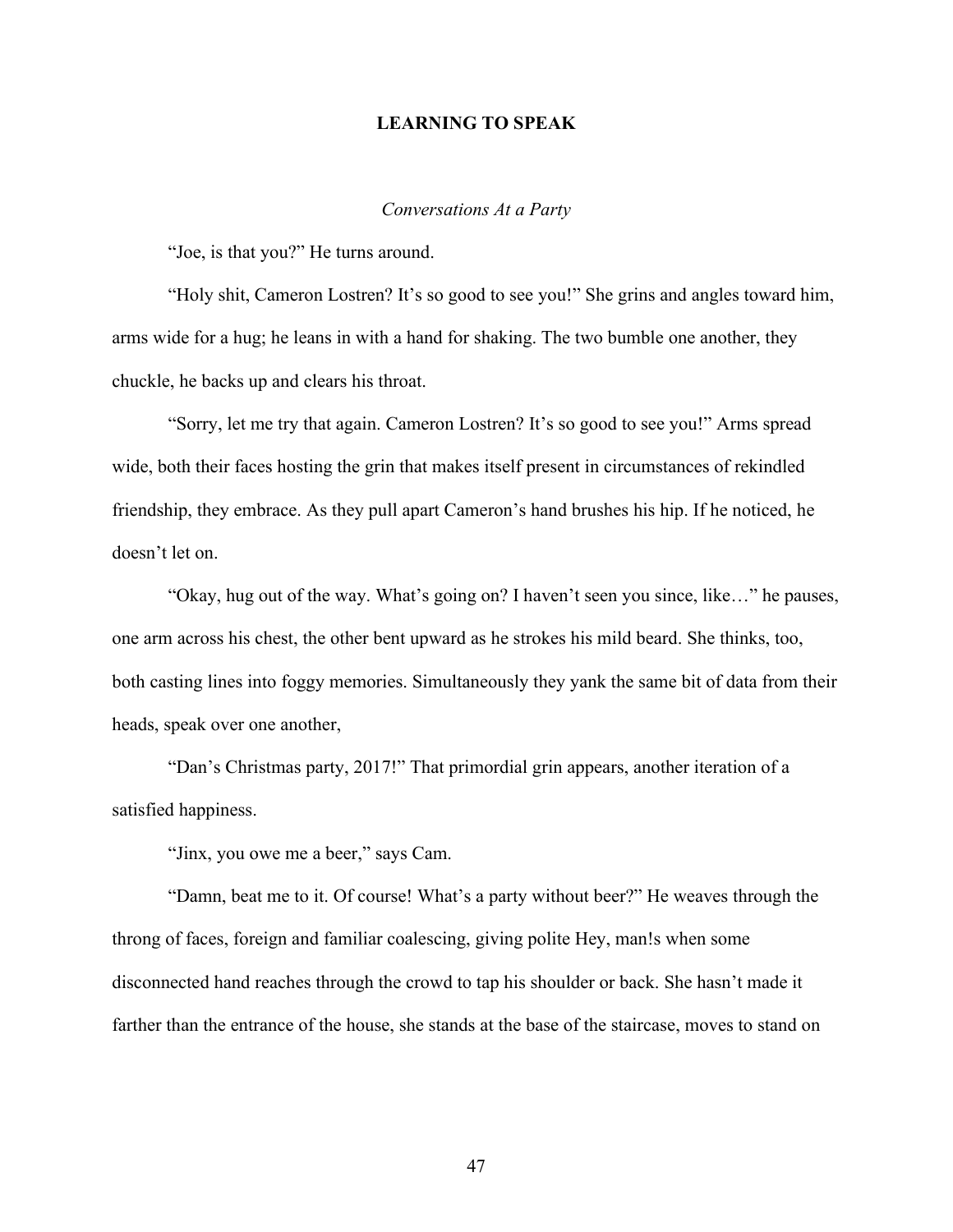the first step. She's got enough height now to see Joe disappearing into the kitchen, soon after he is returning with three cans in his hands. She laughs.

"Okay, I'm back, I didn't know what you like, so I brought options."

"Why three? There's only you and me. You got a girl hiding somewhere around here?" She winks, he looks down and heat blooms in his cheeks.

"Oh, ha, uhm… yeah, no, no girl hiding here tonight. I just grabbed three and left, didn't really think about it, it's stuffy in the kitchen. Dan is about to attempt his usual keg-stand." Indeed, more and more the little hallway running along the staircase where they stand is thinning. Cheers bellow from the kitchen. Joe shakes his head.

"Well, lucky for you, Joseph Martens, I don't have a preference." She grabs one of the cans, pops the tab, takes a long drag. A small trickle of the cream-brown foam slips from the corner of her mouth. She wipes it away with her sleeve.

"That's good shit. So, Joe. What are you up to these days? I thought you'd have graduated by now." Joe sets the extra beer on the step and pops his own can open. He doesn't take a sip.

"Well, yeah, I would have, but I dropped out. But it's not what you think!" He raises his hands in a half-hearted protest, perhaps an abashed defense. She takes another long sip of beer. "So, I did two years at NCU, in, uh, in Graphic Design. Came back here for the summer before junior year, got an internship at Nicki's dad's shop. A month or so in, they offered me a full time gig, benefits, salary, the whole nine yards. School felt pretty pointless at that point, so I dropped out and I've been working the last couple of years." He takes a breath, takes a sip from his beer, anticipatory.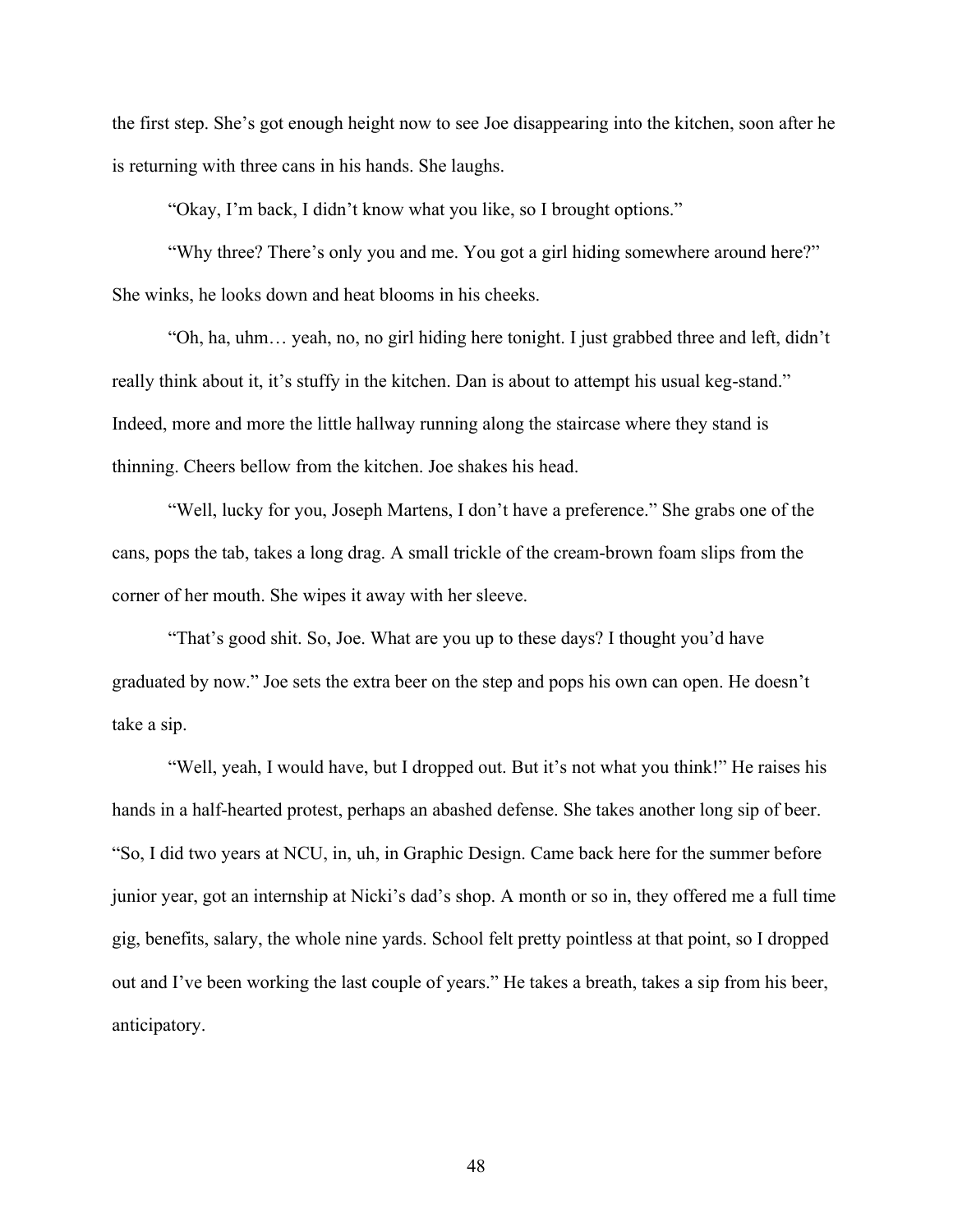"Wow, that's amazing Joe! I'm stoked for you, dude!" She proffers a fist bump, which he does not notice, his eyes gazing the details of his shoes, the stairs, looking anywhere but at her. She transforms the fist bump into a light punch on the shoulder. He looks up, deer caught in headlights.

"What? Really? Oh. I mean, yeah, it is! Thanks, I guess." He shrugs. "What are you up to? I haven't seen you in town in forever." She nods.

"I'm still in school, out at Forrester. I should've graduated a year ago, but… I just can't pick something to study. It all sounds dull or hard, and I aim for easy and fun. I finally had to pick something, so I settled with Literature. It's pretty much just reading books and writing the occasional paper, I'm living the closest thing to a dream I can." She smirks after the last remark. He doesn't.

"Oh, I'm, uhm. I'm sorry, Cam. That sucks. You don't seem particularly enthused about it, though."

"I forgot, you actually care about me, ha. I'm… not doing great, Joe. It could be worse, definitely, but everything is pretty dreadful. Josie died last year. I gave up after that. At this point, if I don't get my grades up, they'll kick me out. And you know what? I don't really give a fuck." She chugs the rest of her beer and opens the second, retrieved from the step where Joe placed it. Joe frowns, stares into her face, discovers pools of suffering the color of her eyes. He is bewildered, too.

"I'm so sorry Cam. Please forgive me, but… who's Josie? Did she go to school with us?" "No, you wouldn't know her, no one here does. We met at Forrester, we were close. She was hit by a drunk driver walking home one night." A faint mist peppers her eyes, Joe looks away.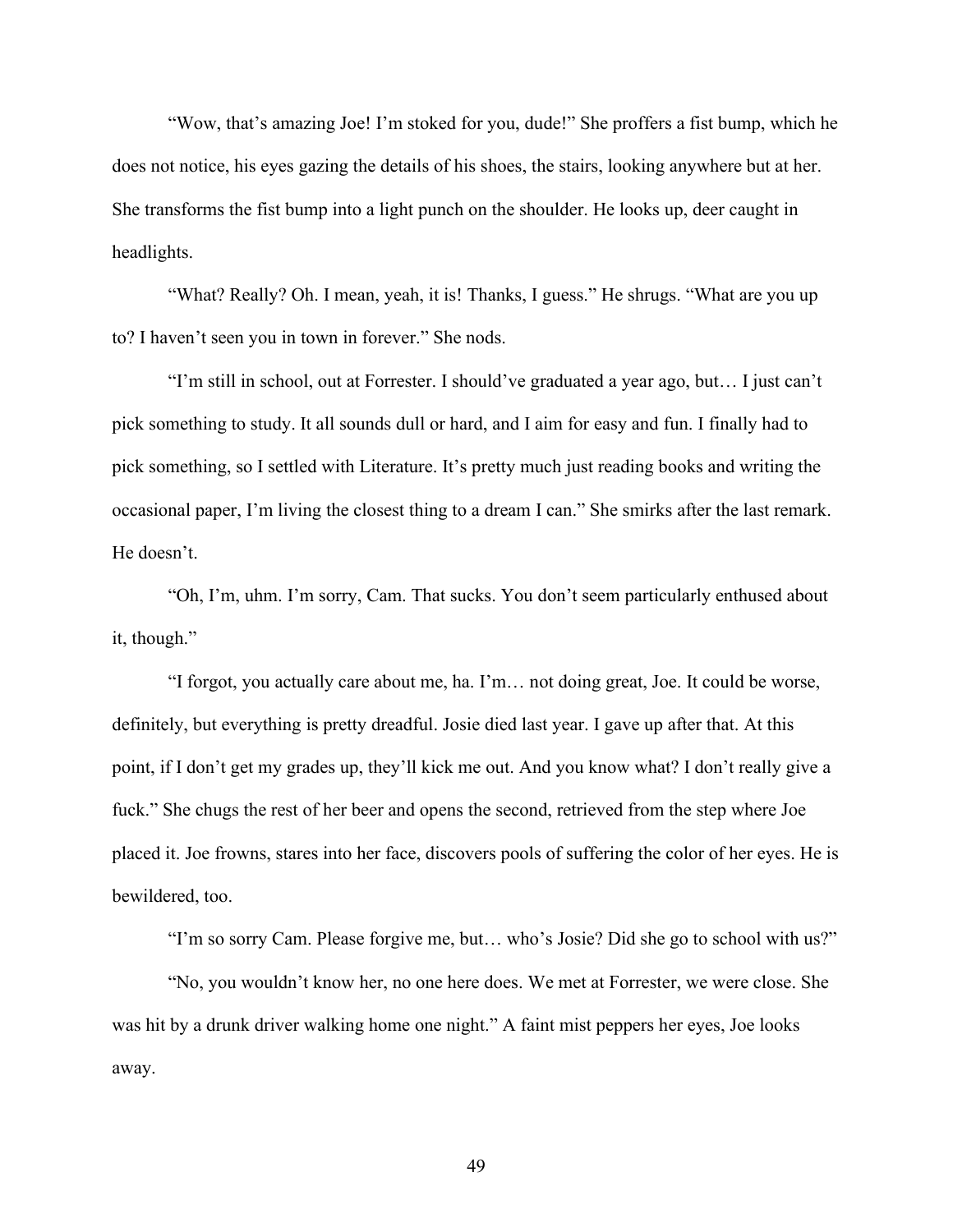"Jesus, that's terrible. I'm sorry."

"Eh, whatever. It's over, she's gone. I don't want to live in the misery." She whispers, "But it seems to follow me everywhere." She chugs the rest of her second drink, sits down on the steps, makes a request for a third drink, addressed to no one in particular.

"Cam, I think you should, maybe, stop drinking. You're fairly drunk as is." Her face is flush, her eyes unfocused, and when she attempts to stand she falls back clumsily to the stairs.

"O-Okay, I s-s'pose you have a point," her words languid and wobbly, a sailor's legs on dry land after a long trip abroad.

"Do you want me to drive you home?" He is sincere.

"Uhm, yeah, I guess, sure, yeah. I, I, I g-got a ride from Li-Lisa Bernet, she won't mind, I'll text her." She pulls her phone from a pocket and mashes out a distorted explanation to Lisa while Joe collects the empty cans and pilgrimages into the kitchen. He returns, having said his proper farewells, and finds Cam swaying on the steps, her hand on the railing, humming something to herself. He takes her hand, and they hobble out to his car. He begins the journey to her childhood home, the home he knew well in high school.

### *Conversations In a Car*

For a few minutes they don't speak. Cam cracks the window, takes in small gulps of cold air.

"Do you want to listen to some music?" There is a nervousness in his throat, she doesn't notice.

"Nooooo, Jooooe, I waaant a milkshake! Hahahaha." Joe glances at her, a little worried, unsure of himself.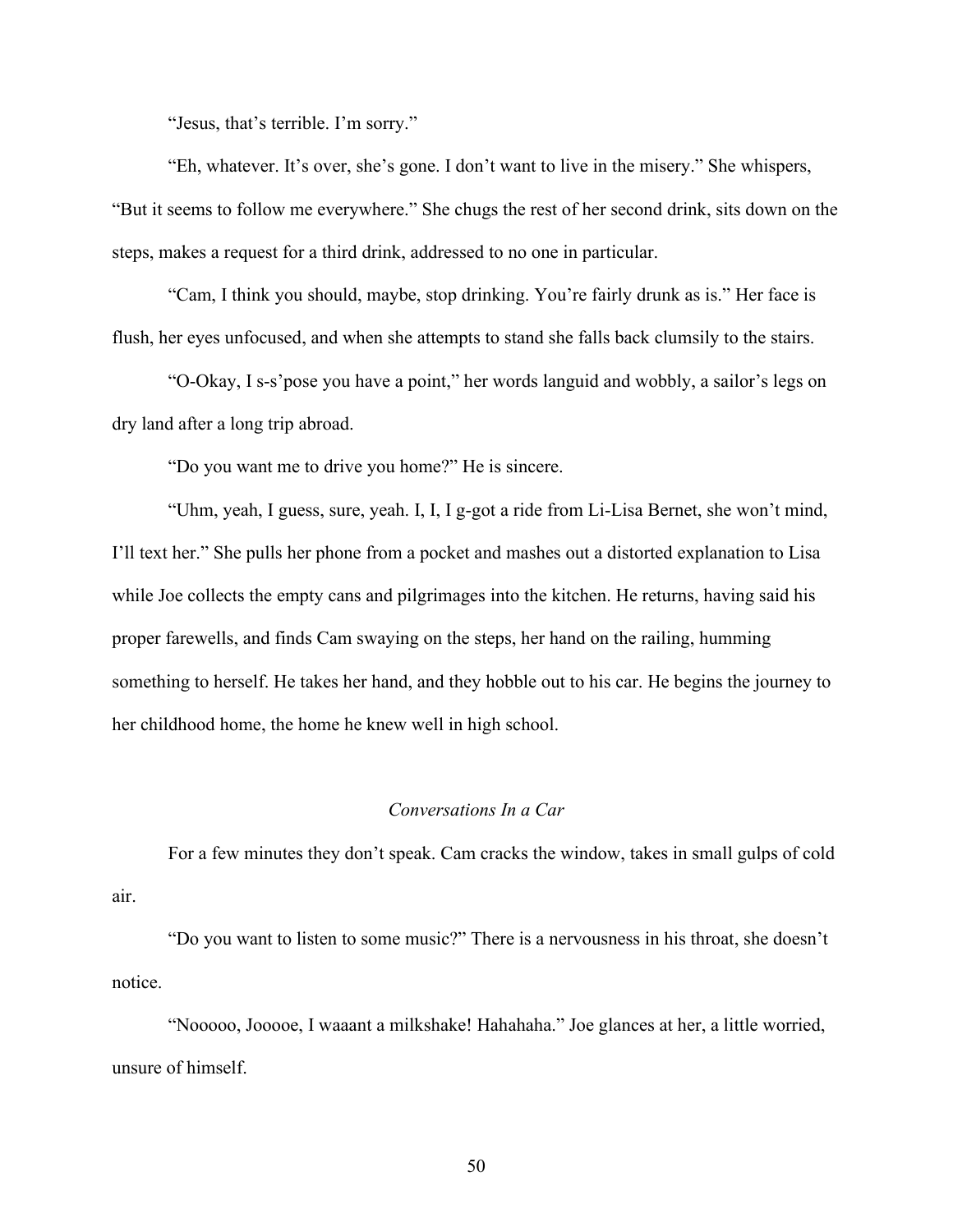"We can get milkshakes tomorrow, if you want. But it's late, you should really get some sleep Cam."

"Fuck thaat, Joe. Sleep is dumb, dumb dumb dumb." Her voice quiets unexpectedly, "I have nightmares, so many nightmares, all about Josie. I saw her, you know, af-after the car..." she trails into silence, she is crying in an empty way, tears flowing over a face of apathy, detachment. Joe pulls onto her street, parks in front of the old blue house.

"We're here. I'm sorry it's been so hard for you, Cam, really. I would've reached out if I had known. I think about you often." She becomes hostile in an instant.

"What the fuck does that mean, Joe? You could have called me, texted me, written me, sent me a message on Facebook – anything!" She burps unwillingly. "And, and, and anyways, why do you care? You've been fine here, with your fancy job and friends, no money problems, no dead friends. After we graduated it was like I stopped existing to you! You stopped coming over, my mom asked me, like, five million times a day what happened to you. My fucking *mom* missed you, Joe! And what were you up to, huh? Fucking Jennie Paula, that's what!" She slumps back into the seat, slouched, breathing hard, crying in a shuddering rhythm.

Joe is quiet, hands ten and two on the steering wheel, he stares at them unseeing. It is quiet for a while, the only sound the gasping of grieving Cam. He is stretching and condensing his thoughts, so many responses bubbling up, anger and sorrow and confession, amalgamating inside his mind. He settles for the reality that none of it will come out exactly right, he just does his best. His voice is unusually cold, slow, meticulous.

"Cam. To a degree, you're right, and I'm sorry. I dropped out of your life without warning or explanation. I'm sure that stung worse than I can know. But I wasn't fucking Jennie. We went on one date, it was terrible, but Dan couldn't be convinced we didn't hook up, so he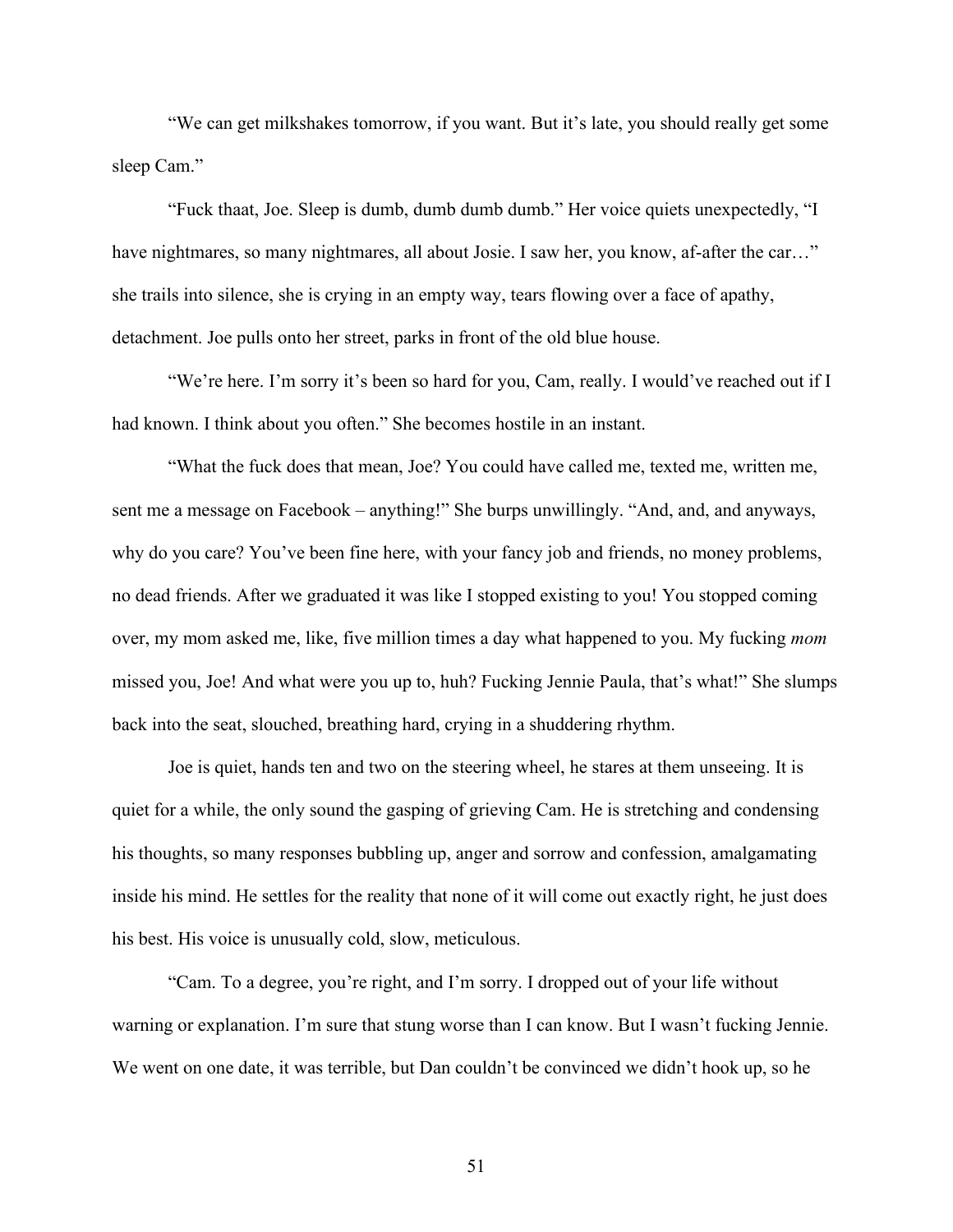told everyone that. No, the truth… The truth is that a week or so after graduation, my aunt, Lauren, killed my uncle. My cousin Tommy found her in their bedroom, sitting on the bed, smiling, the gun in her lap. He said she was petting it like a cat, talking to it in that weird voice people use for children or animals. Apparently, she was completely unaware of anything else, never responded to anything Tommy said or did, so he called the police. She's in a psych ward in Pennsylvania now. At the time Tommy had just turned eighteen, had no where to go. At the funeral for my uncle, his brother – not my dad, another brother, Kenny – punched Tommy, said it was Tommy's fault his dad was dead. It took my dad and I and a few of my cousins to pull him off. Tommy tried to kill himself, got sent to a hospital for, like, six months. The whole summer before I left for NCU my family was in shambles. I didn't want to talk about it, couldn't talk about it, and I couldn't lie to you either. So… I just kinda disappeared. I thought about you all the time, still do, but after that summer I didn't think you'd ever forgive me. I'm sorry I didn't tell you sooner. Tommy lives with me now, that's really why I left school. The job gives me enough money and insurance to take care of Tommy. He's getting better, has made tremendous progress the last few years, but he still has his days. That's the truth, all of it." Joe looks up sheepish, stomach a garble of nerves, ruinous and dismaying. Cam has fallen asleep.

"For fuck's sake." Joe sighs, unbelts, goes around the car to Cam's door and collects her tired body, an arm tucked under her knees, the other circumnavigating her back, trying not to let her head roll around too much. At the door he stands her up, she's mumbling like a bee's hum, and he holds her waist, so she doesn't fall. He knocks the door, unsure if anyone will be awake to answer. A light comes on, pouring from the small door window, Joe squints as Mrs. Lostren opens the door.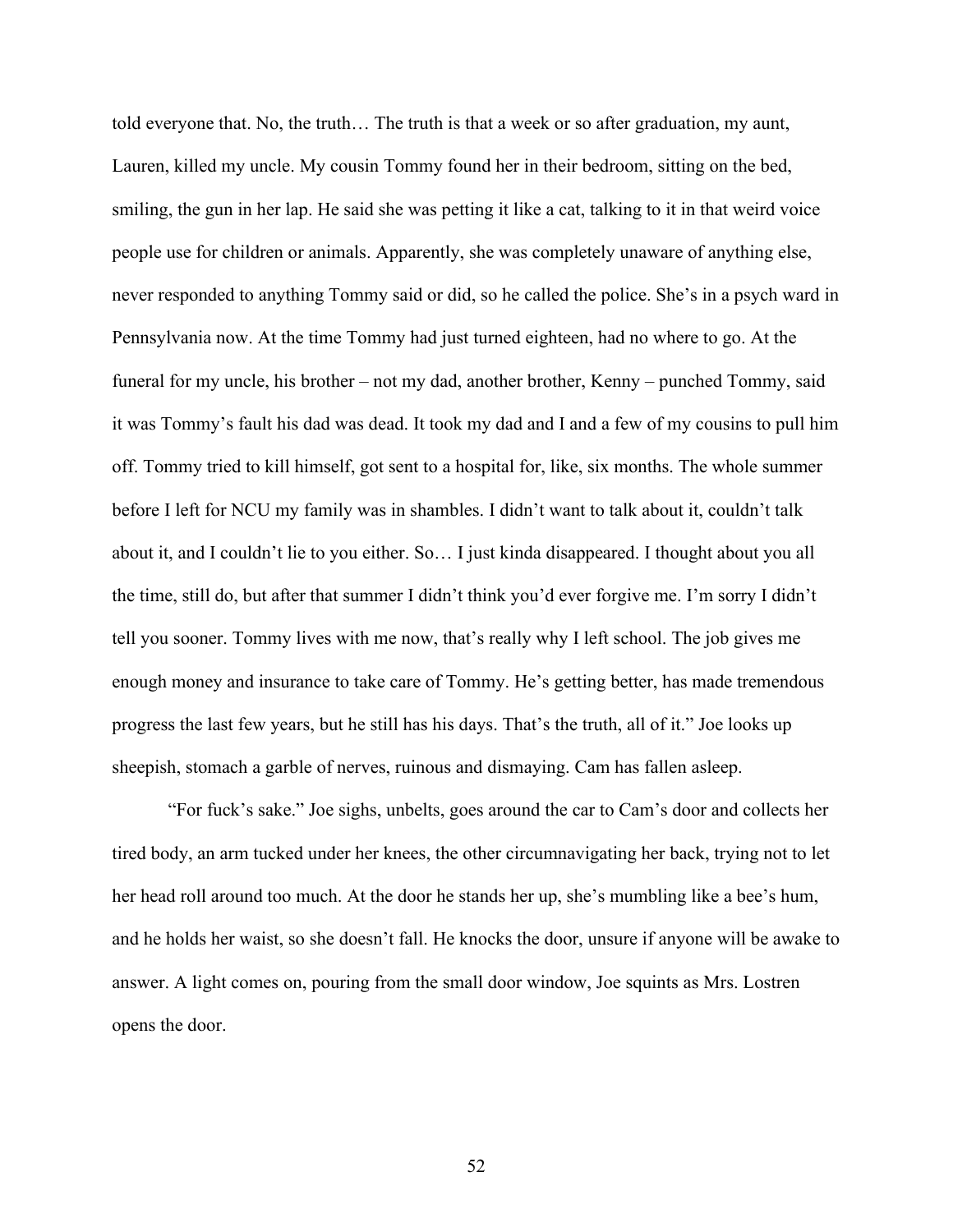"Oh my god, is that you Joe? Cam? Cam?" She shakes her daughter's shoulder, Cam remains unresponsive. Joe carefully hands Cam off, the two of them trying to keep Cam upright. Joe watches from the doorway as Mrs. Lostren gets Cam to lie down on the couch in the living room, covers her with a blanket and walks back to the door.

"Joe, do you want to come in? I haven't seen you in so long, you look great." He hesitates, decides he wants to talk, accepts the offer.

### *Conversations At a Kitchen Table*

The kitchen hasn't changed much, if at all, since Joe had last visited several years ago. The walls were plastered with a style print, black and white checkers with cartoonish cherries spread throughout. Joe had always thought it was nightmarish, at least distracting, but tonight he is grateful for the familiarity. He seats himself at the table, unsure what to do with his hands he crosses them.

"Can I get you anything Joe? Coffee, water, soda?" Joe glances the clock on the wall, it's nearly midnight, coffee seems like a bad idea, but he wants it anyway.

"Yeah, some coffee would be great, thank you Mrs. Lostren." She let out a small giggle.

"Joe, please, call me Sophie, we're all adults here. Now, let me see if I remember. You like two sugars, no cream, right?" Joe smiles.

"Perfect memory. But these days I leave out the sugar, just black."

"Very good, very good. Life lost its sweetness, eh?" She laughs as if she's made a clever joke, grabs a mug from the cupboard, lifts the pot and fills the mug. Joe notices the coffee has already been made, is still hot in fact. She passes the mug to Joe, he sips carefully.

"Were you already up, Mrs. Los- sorry, Sophie? That coffee is fresh."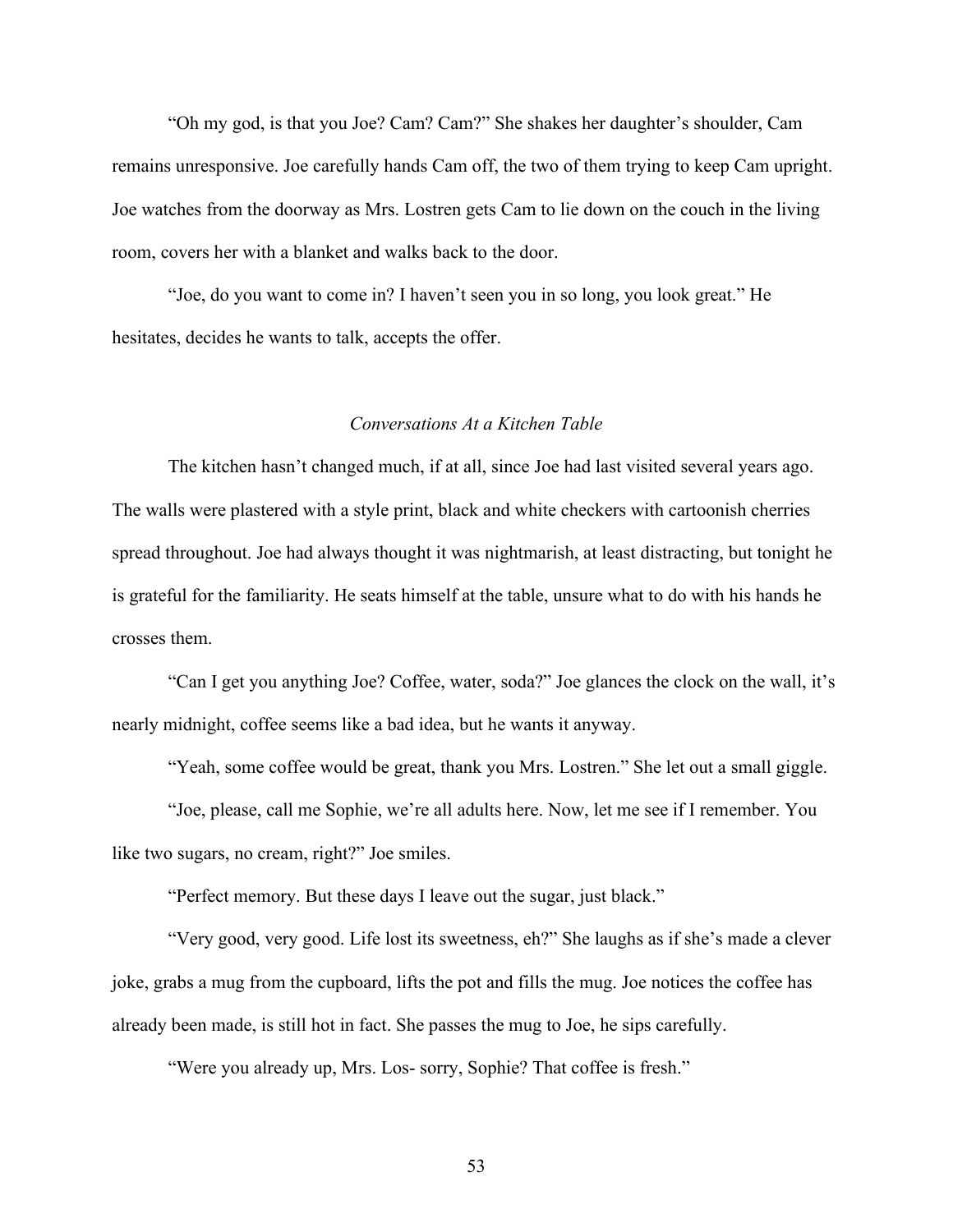"Still as keen as ever." She sighed small. "Cam isn't home very often, and when she is I can't sleep until I know she's home safe. Thank you, by the way – I wasn't sure Lisa was going to bring her home. I'm getting older, anyhow. Most nights I can't sleep too well, so I make coffee and read, or do a puzzle. Anything to distract my mind for a bit. I'm not sure you've heard of Josie – " Joe briefly cuts in,

"Yes, Cam told me she was a good friend from school. Terrible what happened to her." "What exactly did she tell you?"

"She said she was hit by a drunk driver while walking home one night." Sophie shakes her head, the glint of watery eyes downcast.

"Oh dear, my poor girl." She trembles a breath. "No, Josie took her own life – turned the car on in a closed garage, monoxide poisoning. Cam was the one who found her. The police were the only ones to give me a truthful report, Cam keeps coming up with different stories for her death, none of them accurate. I suppose she just can't, or won't, accept what Josie did." Sophie now sat across from Joe, staring blankly into her own mug of coffee, lost somewhere in the past. Joe is quiet, thinking. He needs to check his phone, realizes his phone is not in his pocket.

"Shit, shit shit shit shit. Be right back Mrs. Lostren." He hurries toward the front door, a dull panic vibrating at the back of his mind, in the pit of his stomach. Cam sits up, bleary and wild-haired, watching Joe frantic to leave.

"Joe? What's wrong? Where are you going?" At least, she thought that's what she said, it came out more of a, "Juh? Wharong? Wherygoing?" Joe didn't understand her but threw out his answer, still plodding to the door.

"I left my phone in the car, I was supposed to call Tommy, I forgot." The door shakes a little in its frame, Joe unintentionally slamming it behind him. He gets to the car and drops his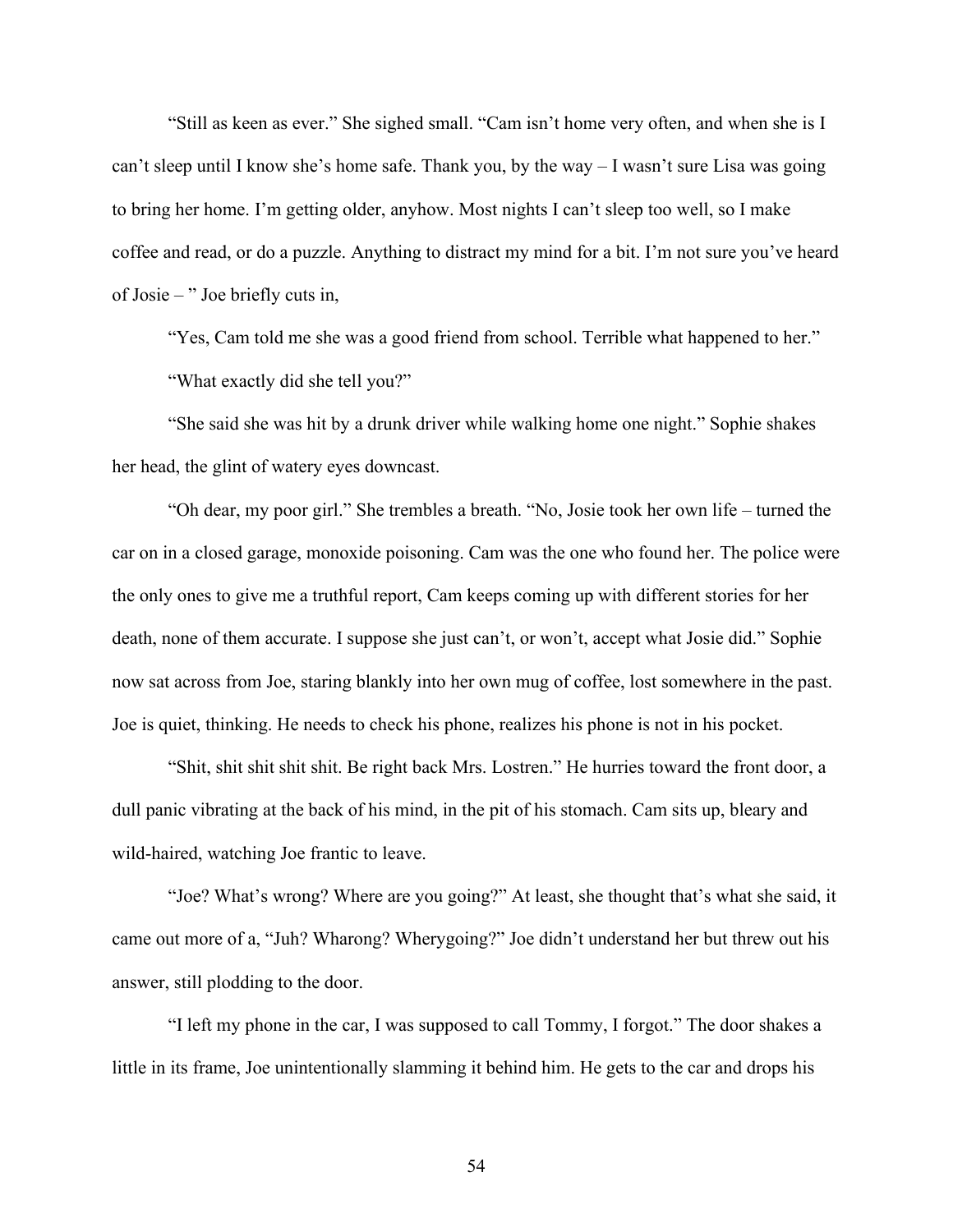keys, his hands are shaking, he cannot think, he finally gets the door unlocked, retrieves his phone. Seven missed calls from Tommy. "Fuck!" He presses the return call button on his phone, his breathing is short, the line is ringing.

### *Conversations On the Phone*

The line rings seven times before Tommy answers.

"Joe?" There is a sound of the haggard breathing when a man has been weeping.

"Tommy? Tommy, I'm so sorry. I drove an old friend home, her mom invited me in, I forgot to call, I'm so so sorry. Are you okay? You sound like you've been crying. Are you safe?" There is nothing but the sound of sniffles and modulated inhalings. "Tommy? You there?"

Tommy clears his throat. "Yeah, yeah, sorry. Uhm. I'm not really okay. I'm safe, at least in the sense that I'm not going to kill myself. But, uhm… I, I… I hurt myself. I just started punching myself in the face, I think I may have broken my nose."

"Oh my god, I'm sorry Tommy. I'm glad you're not suicidal. I'm getting in my car now, I'll be home soon. Will you stay on the phone with me? Do you need to go to the hospital?"

"I'll stay on the phone, I just don't want to talk a whole lot. No, I think it'll be okay. I'll ask my doctor this week, I have an appointment."

"Okay, okay good. Do you know why you had an episode? If you don't want to talk about it now, we can wait. I just want to make sure we know for the future why it happened, so we can avoid it." Joe's phone has switched to the blutooth, he's belted, pulling out of the driveway. Cam comes running, stumbling barefoot down the driveway, shouting Joe's name. She trips, skin on her hands and knees is swallowed by the pavement, she is crying now and bleeding, she holds her knees and rocks back and forth. Tommy is starting to respond, but Joe cuts him off.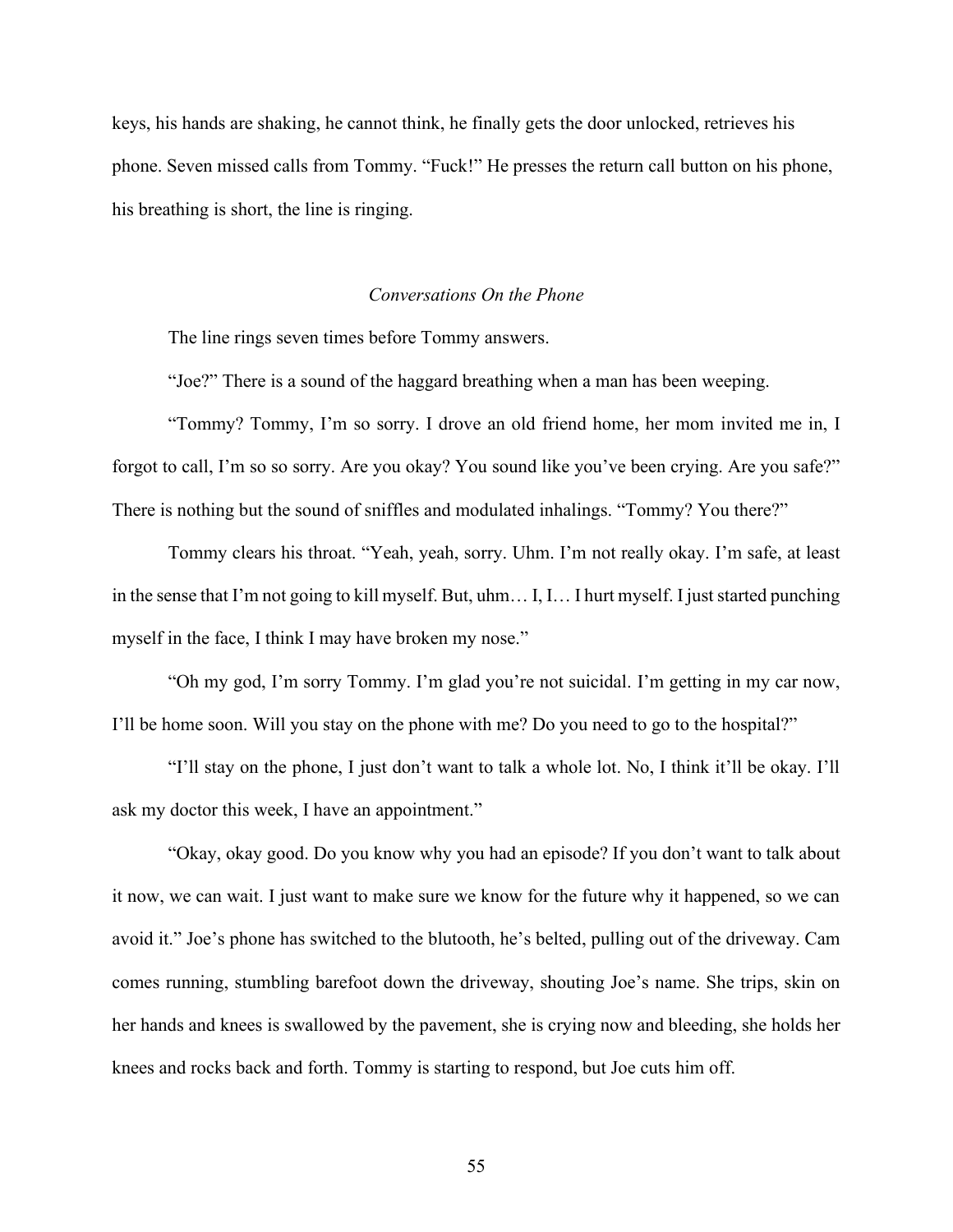"Shit, Tommy, I've got a crisis here I need to take care of real quick. Are you okay? Can you call my mom? You don't have to tell her anything, just say I said to call her while you wait for me to get home."

"Oh, right, right, okay. Uhm. Yeah. I can call your mom. Will you be home soon?" But Joe is now out of the car, Tommy hears the sound of the door closed, he is alone again, a weary voice spilling into the empty space of an abandoned car.

### *Conversations In a Bathroom*

Joe picks up Cam gruffly, not bothering to ask, and heaves her back into the house, into the bathroom, Sophie is quick on their heels, taking up space in the small bathroom, everything is claustrophobic, cramped, Joe has set Cam on the toilet and turned on the bath. He stands to leave, but Sophie is blocking the way.

"Young man, what the hell is going on? Why is my daughter hurt? You abandoned her once, I won't let you do it again. Now tell me what is going on." Joe is panting from exertion, he stands with his hands on his hips, gasping. Cam has slowly climbed into the tub, fully clothed, lying with her head propped on the slant of the bath. She has stopped crying, is trying to shrink, be invisible, she doesn't want to be in this fight, doesn't want her mom to do this, Cam is an adult, isn't she? She can address Joe on her own. But she is too slurred, too tired, with sharp stinging in the knees and hands. She cannot fend for herself and resigns to be the quiet observer. She hopes her mom is kind to Joe. Cam loves him, has loved him for many years, doesn't care that he broke her heart. Joe begins to speak.

"I really don't have time for this right now Mrs. Lostren. My cousin needs me, he just selfharmed, and I'm afraid he might take his own life. He's tried before. I'll come by tomorrow, I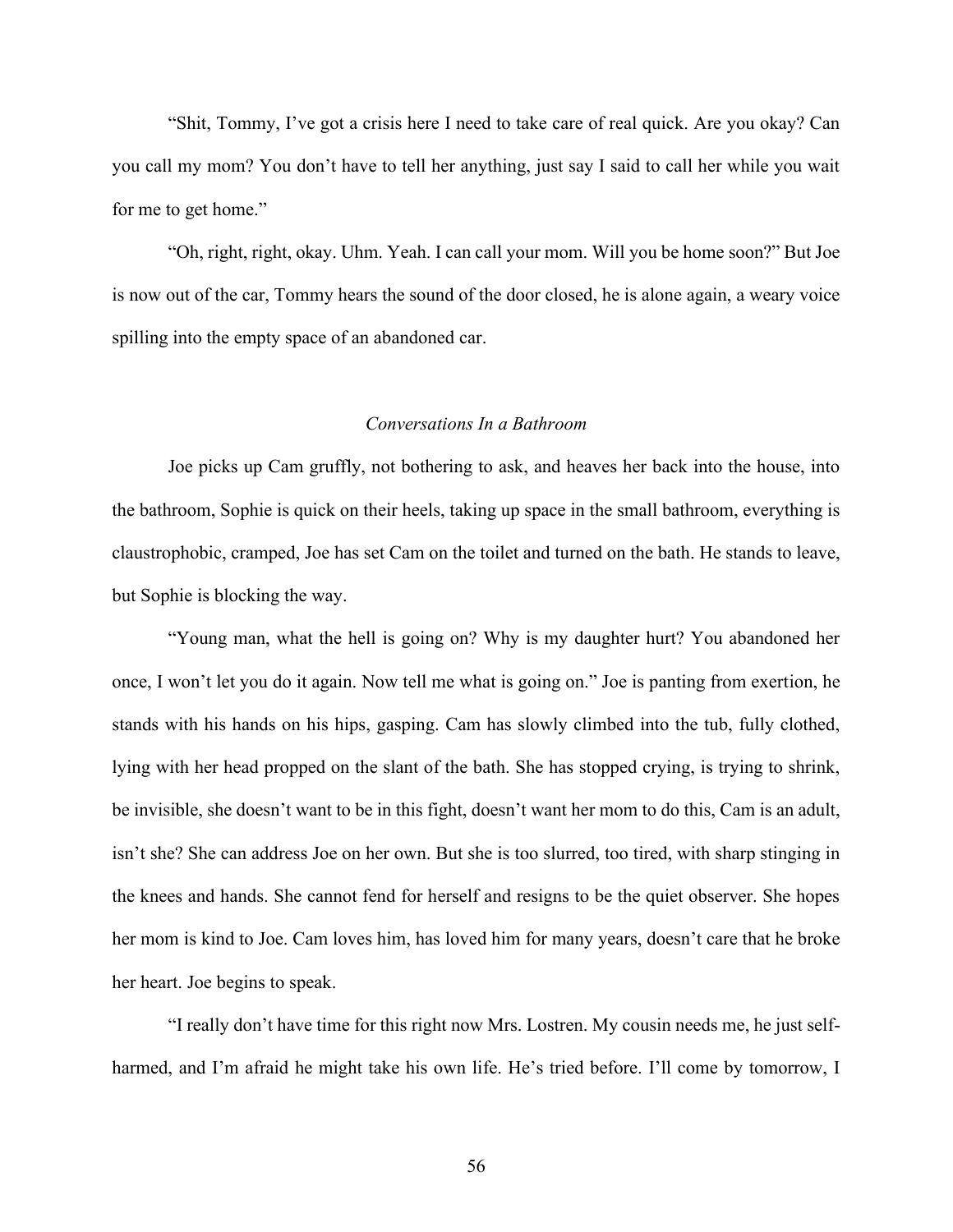promise, and I will explain everything. I tried to explain to Cam, but she fell asleep. Please, I'm begging you, let me go."

"Fine. You'd better return tomorrow. If you don't, I will hunt you down Joseph Martens."

"Yes ma'am, I totally understand." Sophie moves out of the doorway and Joe sprints outside, finds his car still idling in the driveway. When he gets in, the phone call with Tommy has ended. He pulls out of the driveway, unbelted, no time to care, and his tires lurch him speeding down the road to home. He attempts to call Tommy, but the line goes to voicemail after a solitary ring. Joe reasons with himself, Tommy must be on the phone with Mom, that's why he's not answering. He keeps driving, but he's got a millstone tied to his stomach, dragging his hope into depths of nothingness. He calls his mom, she answers after two rings.

"Joe, what's up? Everything okay?"

"Mom, did Tommy call you at all in the last thirty minutes?"

"No, why? Is he okay?"

"Shit. No, something happened, I'm not sure what, but he said he punched himself until his nose was broken. I was supposed to get home to take care of him sooner, but I had a crisis with Cam."

"Cameron Lostren? What were you doing with her? You two haven't spoken in years."

"She was at the party, long story, not important right now. Okay, I'm nearly home, I'm going to try to call Tommy again. Love you, bye." He ends the line before she can respond. Anxiety is upon him, a wide maw swallowing his heart, he fears the worst. Again, Tommy's phone transfers to voicemail after a single ring.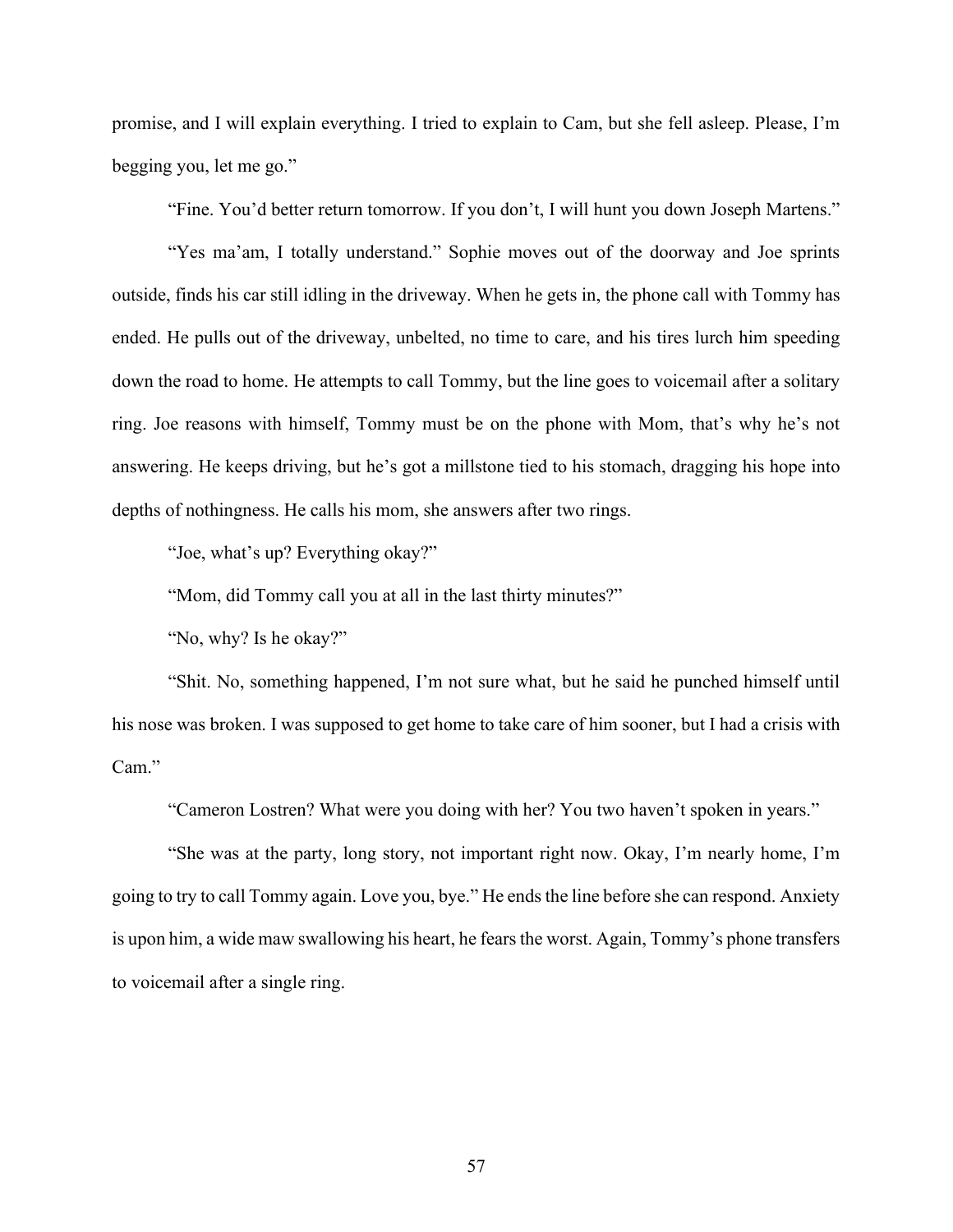### *Conversations Indecipherable*

Joe speeds up, he is now two blocks, one block from home, is turning onto his street. A car is coming toward him, he steers to the right side of the road. But a drunk Lisa Bernet is behind the wheel of that car, her eyes rolling, looking for an unmoving part of the world, she sees Joe's headlights and swerves to avoid him. She swerves the wrong direction, careens into the driver's side, his car flounders heavy into his neighbor's yard, lands upside down. Joe is thrown, ragdolled, suspended in the brief moments of anti-gravitation. He is likely concussed, probably some broken ribs, but he is frenzy, fury, kicks out the ruined windshield. Emerging from the holes punched out by his feet, he is cut, lacerations on the face, arms, legs, but he will not lose. Escape he finds, and he limps haphazard, screaming out Tommy's name. Lisa is unconscious, pushed back by the force of her airbags, the front of her car is accordion compressed, mass tangle of metal and faint smoke spreading into the dark of night. Joe's neighbor comes out, calls the police, tries to stop Joe in his tracks with a restrictive hug. Joe bites the man's arm,

"Fuck off, Sam, my cousin might be dead." Sam is too dazed to respond, he has not encountered the ferocity of Joe ever before. Joe makes it to his own yard, is nearing the porch, when Tommy comes out frightened, bearing a black eye and twisted nose, dried blood drawing a line down his shirt.

"Joe? Joe what the fuck happened? Why are you screaming my name?"

"I, I thought… I thought you might have tried to kill yourself. You didn't call my mom."

"Oh, shit, I'm sorry man, I fell asleep. What happened to you, you're all cut up and bleeding, here sit down." Tommy gently settles Joe on the steps of the porch, then notices the car wreck. A cop car has appeared, followed by an ambulance. Sam is talking with the cop, points at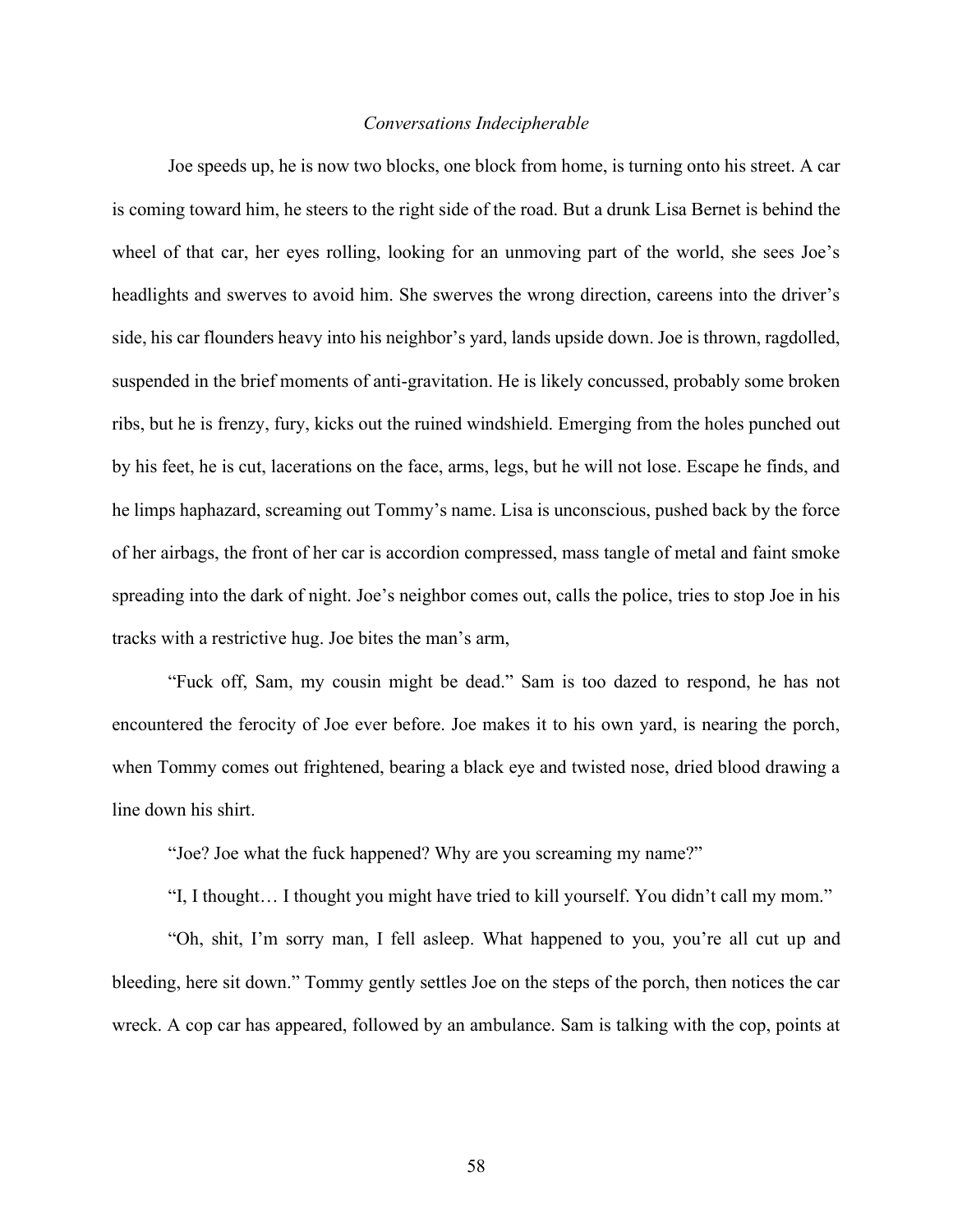Joe and Tommy, Tommy shouts for a medic, an EMT runs over. Tommy waves the woman off himself,

"No, no, I'm fine, *him,* he was in the accident." The medic bends down and shines a light in Joe's eyes.

"Can you tell me your name? Do you know where you are?" Joseph is silent, the world an unreality to him, people, colors, sounds, a mass blur. Tired, he thinks, I'm tired. A heavy head, one he is not sure belongs to him, attached but not connected to his body, droops slightly, the lids of his eyes – no a stranger's eyes – shuttering closed. A shape, accompanied by a bright spot of what he believes is pure sunlight. The shape is buzzing, talking maybe. He thinks, Put out the sun, it's going to make me blind! Poorly he tries to swat the shape and sun away, cannot get his arm to move. I cannot move, he thinks. I cannot move and the shape is blinding me with the sun, and another shape is touching some part of me, what is it called? Shoulder? No. Yes. I don't know, who cares, I am being touched but I want to sleep.

Incapable of retaliating, Joe is placed on a gurney, loaded into the ambulance, now hurtles toward the hospital. Time is a meaningless word to him, as he slips toward the darkness of unconscious, he is pulled back into the harsh light of the ambulance, the great conflagration of shapes and colors and sounds, someone is holding his hand, it hurts. A shape is making a sound, the same sound, over and over, but he cannot decipher the language.

"Stay awake, Joe, you've gotta stay awake. Stay awake!" With every plea Tommy squeezes his hand, the EMT shines a light into his eyes. Soon, Joe thinks, soon they will be gone, all this opaque confusion, and I will sleep. After he's prepped for surgery, they give him anesthetic, and he is finally allowed to sleep.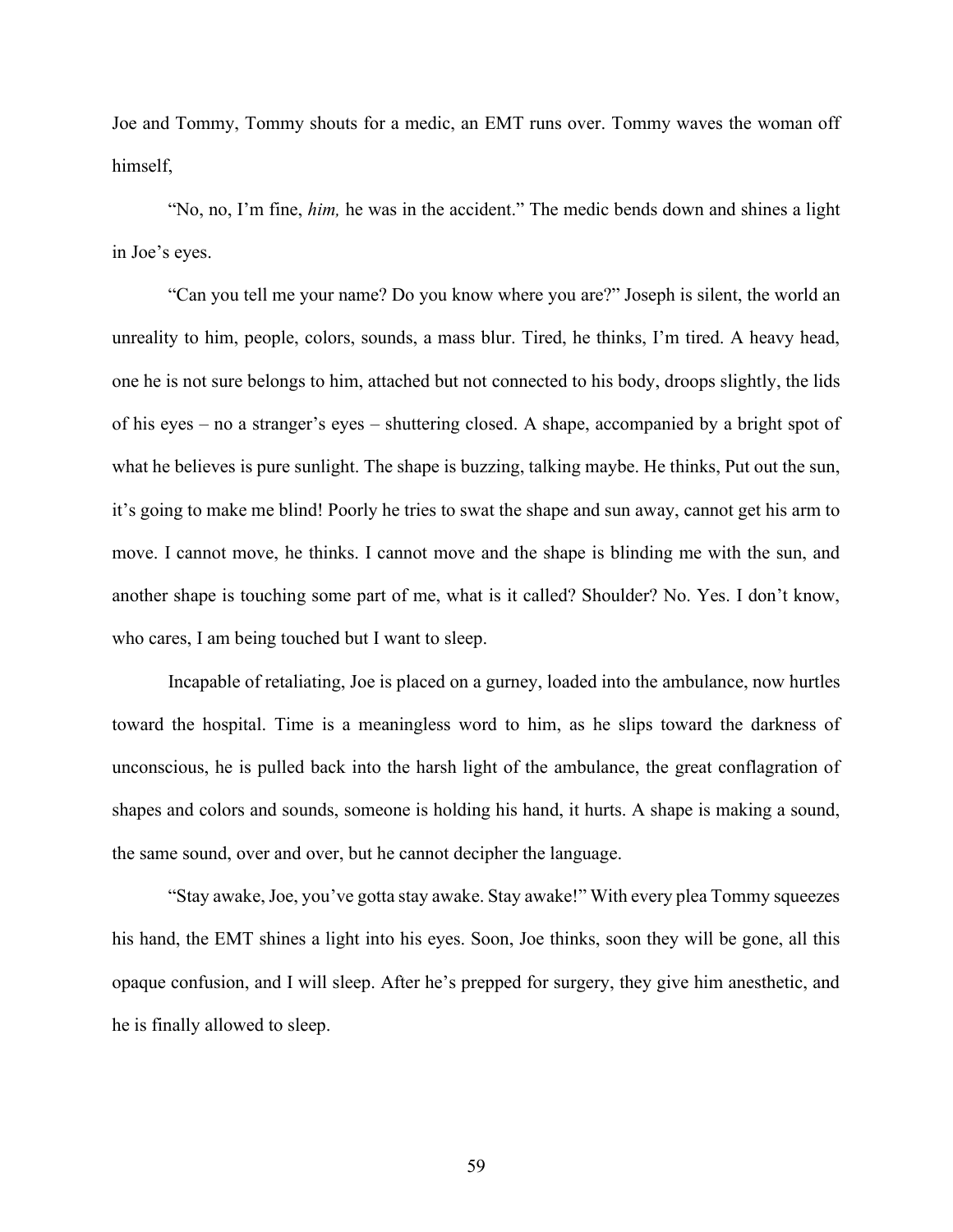### *Conversations From a Hospital Bed*

Joe wakes up, muddy-minded, his vision faintly blurred. He takes stock of his surroundings. It takes his brain longer than normal, but he processes that he's in a hospital bed, has an IV of some sort, is covered in bandages. Strange, he thinks, my right arm feels too heavy. A glance and he's aware now his arm is entombed in a cast. With his left hand he rubs his eyes, vision clearing, it is nighttime, the windows are dark. The room has a soft light on, and in a chair asleep, leaning against the bed, he discovers Cam. Curious. He had placed her in a tub just last night, right? Why am I in the hospital? What happened to me?

Several minutes of this internal discussion racquetballed around his skull, giving him a headache, he decides to stop, thinks maybe Cam will have the answers. The first attempt to utter her name his voice came splintered and screechy, a dilapidated door. The second attempt was clearer, but quiet, she would never rouse at a sound this low. A final panic-plan, he shakes his legs, jostling the bed frame upon which Cam has rested her arms, her head laid atop. Rumbling the bedframe works, Cam's head slips from its perch, she comes to groggy, squints. Rubs her eyes, notices the open eyes of Joe, smiles and offers a sad hug, a light squeezing of his legs.

"It's good to see you awake. How are you feeling?"

"What happened?" She leans in,

"What?" Joe grimaces, tries again, voice strained in projective effort,

"What… happened?" Cam understands now, asks a clarifier,

"Do you not remember?" He shakes his head, tries not to wince.

"Oh. You've been asleep for, like, a whole day. The night of the party you drove me home, I chased you and fell while you were trying to get back to Tommy. You took me inside, put me in the tub, talked to my mom, and left. You didn't belt yourself, plus speeding, and, uh..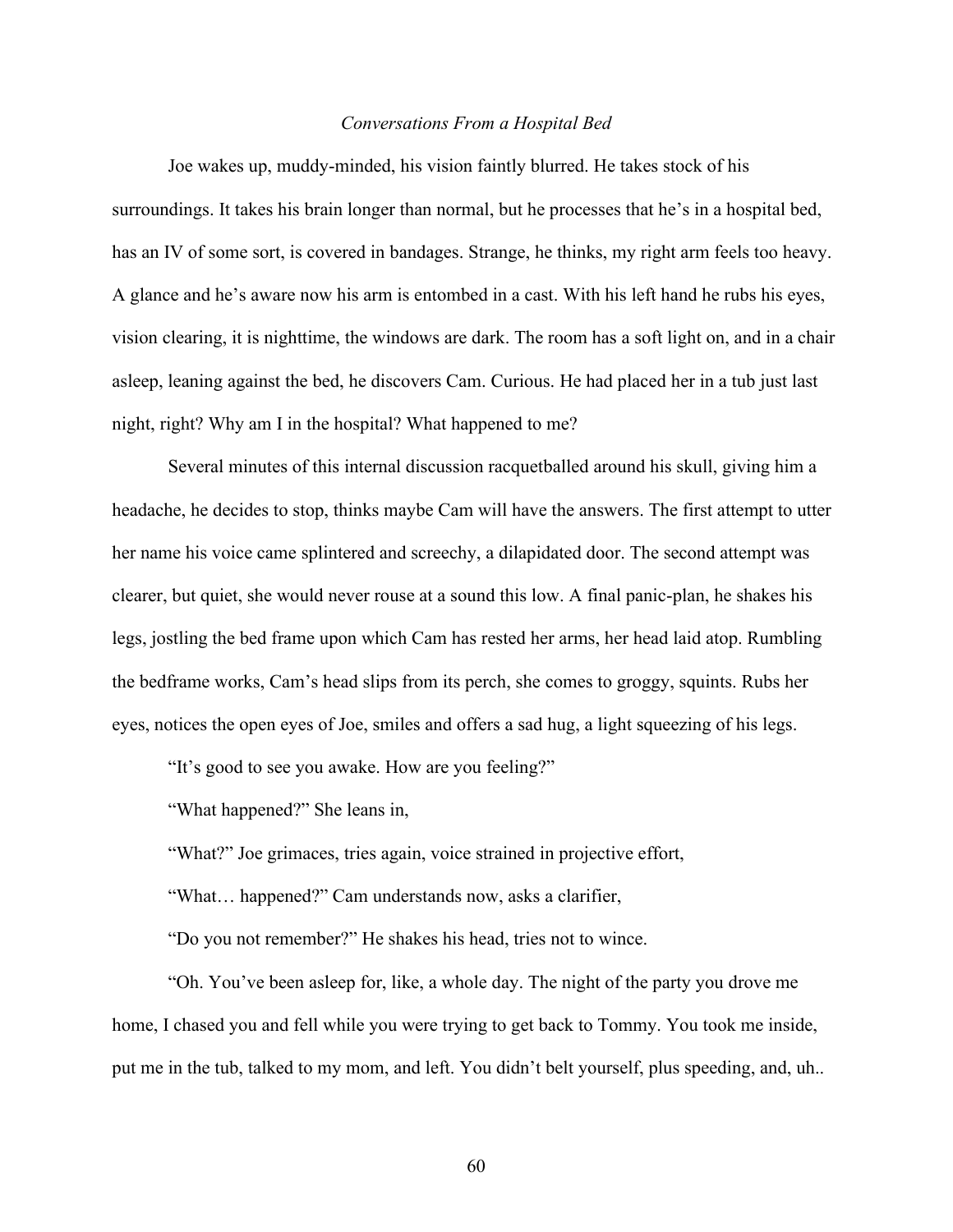Well, Lina Bertram, incredibly inebriated, hit the driver's side door, flipped your car. You were so worried Tommy had attempted suicide you kicked out your windshield and limped to the house. Tommy is fine, got his nose fixed up and some bandages, he'll be okay. He's mostly worried about you. Everyone's come to visit you – Tommy, your parents, Dan and the gang, Mom and I. I was the only one who wanted night shift tonight, so... here we are."

Joe sits in quietude, pondering, mentally gesticulating for a response. It takes several tries before he can mumble out a coherent response.

"Is Lisa okay?"

"Yeah, just has wicked whiplash. She'll be fine, got her license suspended though."

"Thank you. I'm sorry. I should've told you long ago about Tommy. I was… unjustly embarrassed, afraid you would be freaked out by the situation. I realize how wrong I was. I'm glad we met at the party, it's so nice to see you again. This may be on account of the meds, or a previously unknown reserve of confidence, but I need to tell you something I wanted to tell you a long time ago." He pauses, wanting to do this right, but awkward in the asking, "I would grab your hand, can you…" Cam smiles and reaches across his midriff, carefully, to hold his uncasted hand. She nods.

"Cameron Lostren, I love you." Cam loses her repose, collapsing, her face buried in the bandages covering his stomach, sobbing. Joe is frightened, thinks he's done something wrong, but he's also in pain.

"Cam, Cam, please, get off, you're hurting me. And getting my bandages all wet." Cam shoots up.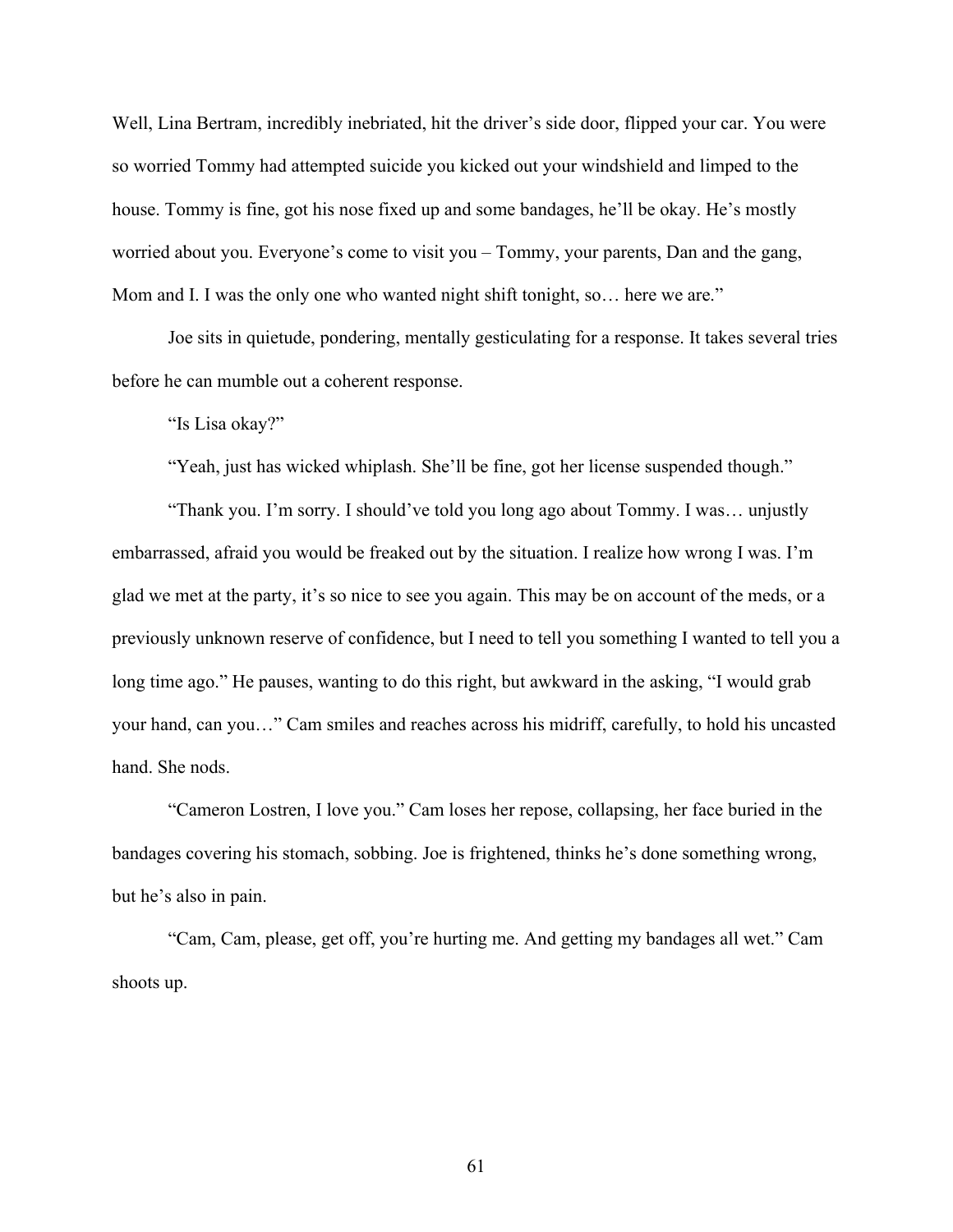"Oh my god, I'm so sorry Joe, I forgot, oh god." She is crying still, body bent over the bed, her hand still clasping his, she wipes her eyes with the other hand. Joe has a face of concern, she laughs soft, smiles, apologizes.

"Joe, I love you too. And I'm sorry I was too afraid to tell you. I have to confess something as well. Josie wasn't hit by a drunk driver, she… she killed herself." Fresh tears cascade, waterfalling over the curves of her face, dripping down her nose, sliding onto her neck. Joe offers imperfect and sincere efforts of empathy, she soon slows the crying to an occasional drip.

And so, a few minutes later, she climbs up onto the bed, careful not to put pressure on anything broken or bandaged, lies beside Joe, makes her body conform to his gently. She kisses his cheek. They sleep.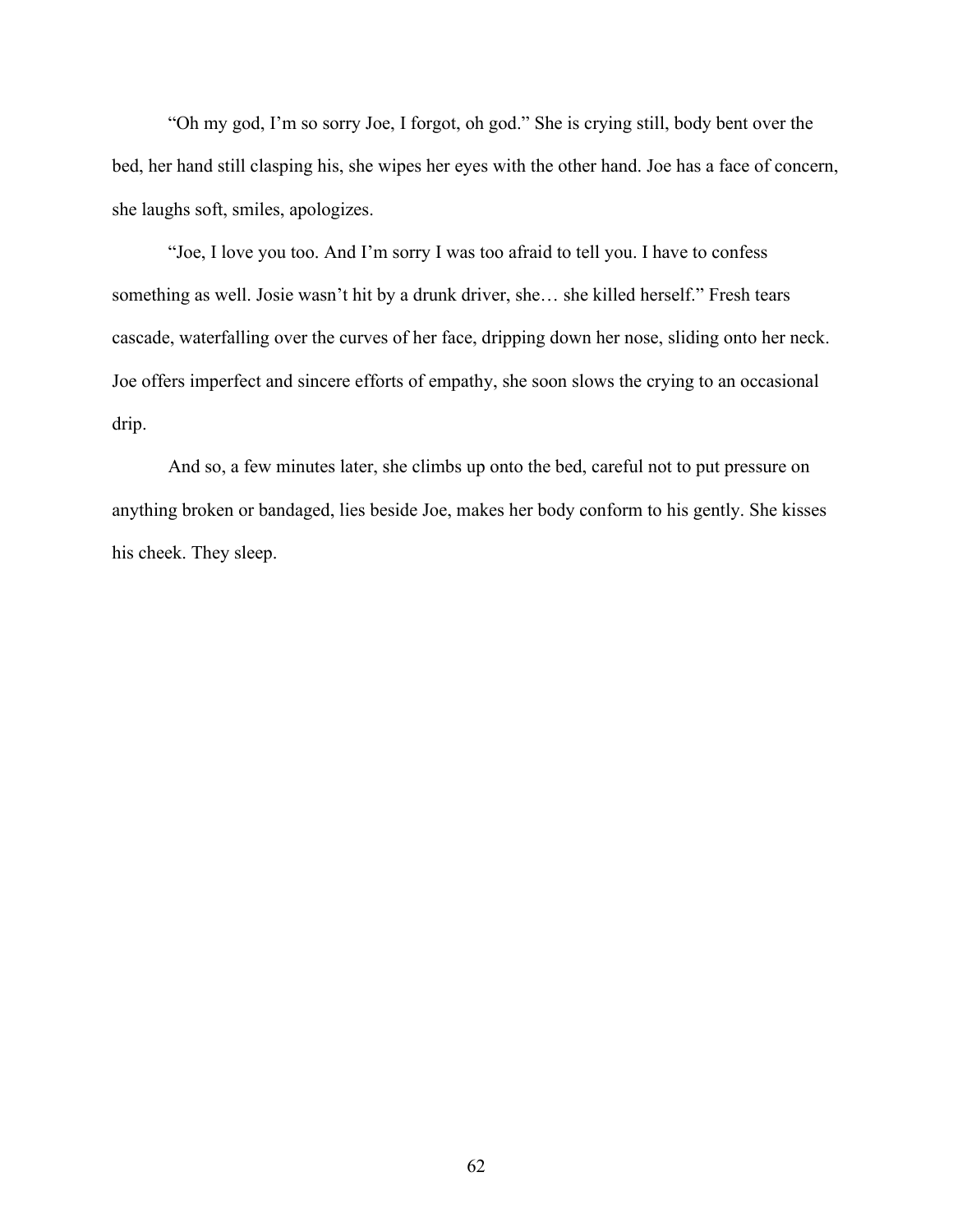# **"INTERNAL MEMO: ERROR DETECTED IN C.O.L. BATCH 19. RECYCLE OR TERMINATE."**

We were all sitting in the living room, Mom and Dad watching the news, my sister and I our on phones following the updates on Twitter or Reddit. Outside, our subdivision sounded like chaos – screaming, mostly. We had lived so long in this bubble of wary thought, had watched the hand of the doomsday clock inch toward midnight; in my head, the death of mankind would be a twilight of humanity, a final curtain closing and impossible to see beyond. The future would remain forever in darkness and mystery, glittering in the void of what can never be known. In short, the predictive labor of science fiction and apocalypse films had passed from prophecy to reality.

Others, like my parents, saw it as a gracious dawn. This was God – or the Earth, or *something beyond* – vindicating nature for the crimes of millennia. Mom had a fond habit of saying, even before today, that humans had to suffer, to be held accountable for their crimes, before we could get on with the flourishing of people. Dad said it was realigning the scales of time, or something bullshitty like that. My sister and I, well, I don't know if we saw eye to eye on any of it, but we shared the burden of knowing our death would arrive soon, indiscriminate and brutal.

If anyone is reading this, in whatever oblique world is left behind, you probably know what happened. You probably know how it started, too, who pushed the buttons and why. All I know now is that a barrage of nuclear warheads have started landing all over the world, targeting major cities mostly. The TV shows clips from yesterday when New York and Detroit became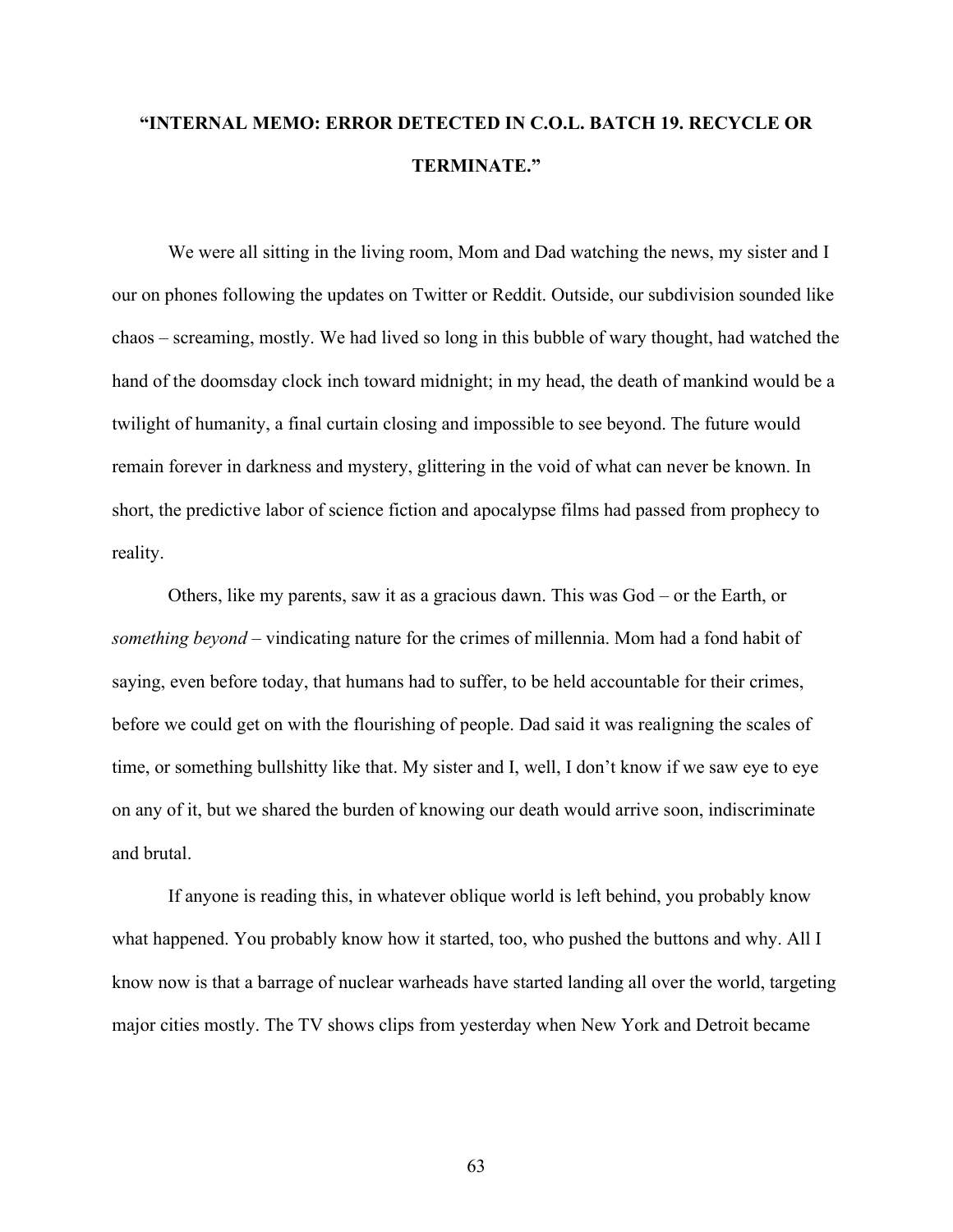desolate and barren lands resembling prehistoric craters. The nomenclature of the internet has decided to name these disasters Death Pits; in my humble opinion, a very stupid name.

Of course, there are millions of panicked people swarming for bunkers. I'm sure the Doomsday Preppers crowd is thrilled with twisted satisfaction, screaming, "See? We weren't crazy, we were *right*!" as they starve slowly in their silly bunkers or succumb to radioactivity and illness. Weird time to assert the ego, I think, but technically they were right.

We live a suburb not too far outside Chicago. No one knows when Chicago will go. Mom and Dad decided we ought to stay inside and wait for death; we have only a moderate sum of money – all those years of saving wasted – and it wouldn't be nearly enough to get us anywhere outside the blast, or into some exclusive bunker. Our death is coming, and so we face it in the luxury of modern comfort.

Tara, my sister, took the suggestion with complaint. By her views, at least we should be *trying* to save our lives, even if the haunted knowledge of imminent failure comes falling from the sky. I'm mostly in shock still, we all are, watching the collapse of the world in real time and knowing it comes for us, yet we know not when. Death approaches like a thief in the night.

I spent most of yesterday intermittently sobbing or going numb. I slept only by the grace of strong sleeping meds Dad uses for insomnia. Basically, anything in the house was free game now. Tara got out the whiskey and kept drinking from the bottle until she passed out. I woke this morning to the sound of her vomiting and groaning from our shared bathroom.

I didn't know what else to do, so I decided to write this little journal. I'm saving it on a hard drive which I will bury in the backyard and hope someone will find it. But, if not, at least I can die with something left of me to inherit the future world.

…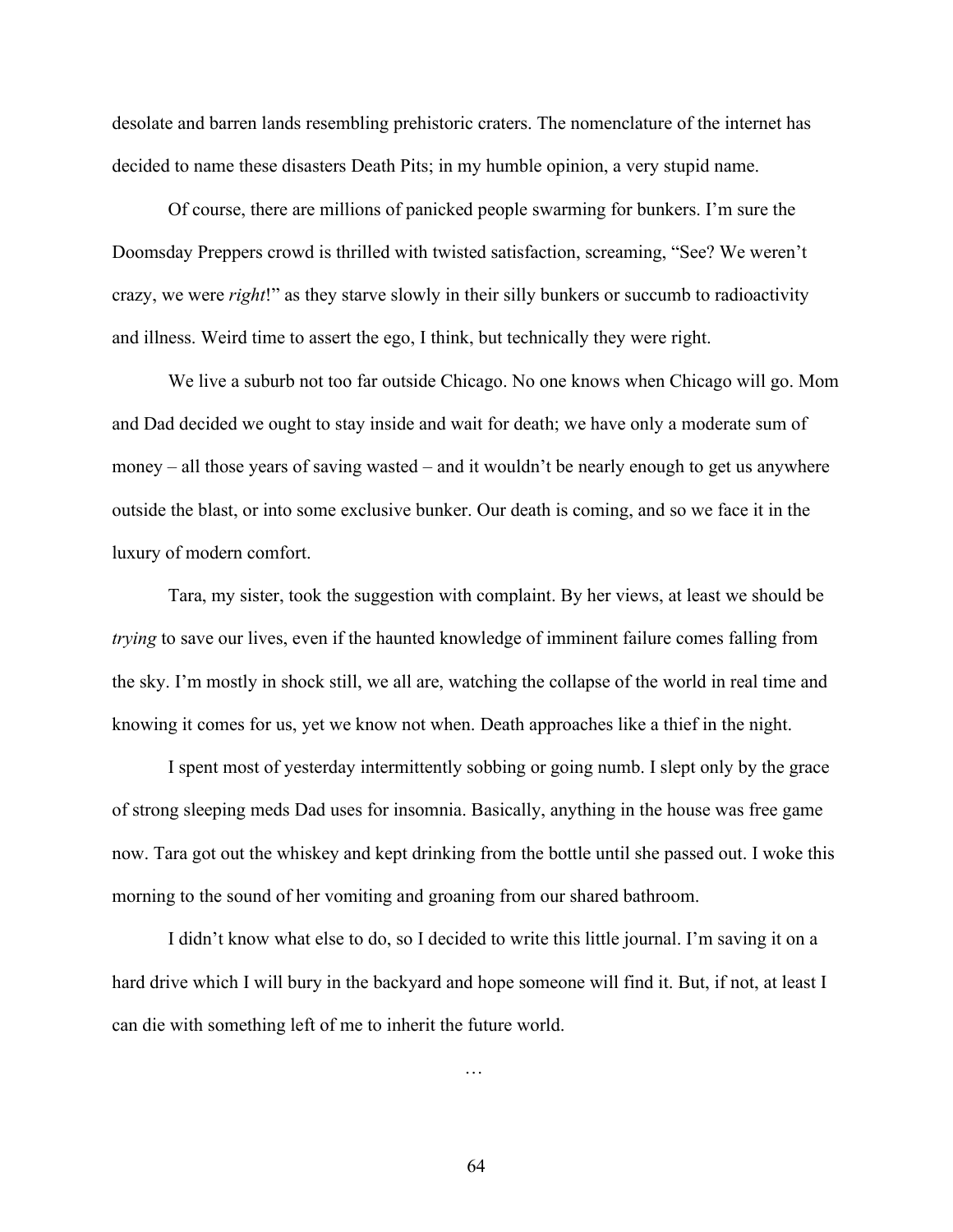Mr. Steel finished reading the small document. Looking up at his small class of pupils, he asked, "Can anyone tell me what happened next to the Carther family?" A small child raised his hand.

"Yes, Arthur?"

"Well, uhm, the book says their neighbor – oh, what was his name?"

Another student spat out, "Michael Darson!"

"Yes, right, Michael Darson found Dennis digging a hole in the backyard, the one he was using to bury the hard drive, and Michael thought it was buried treasure or maybe some kind of bunker – no one really knows – but he shot Dennis in the spine, which made Dennis fall into the hole with the hard drive. We assume Dennis died shortly after, but his body and the earth seemed to protect the hard drive for discovery later," Arthur trailed off.

"Okay, correct, very good Arthur, Michael Darson killed Dennis. Can anyone tell me what happened to the rest of the family? Sally?"

A small girl, barely three feet in height, spoke quietly from the back of the class. "Michael Darson proceed to break into the house and shoot Tara and the parents. Within a few minutes of the killing spree, the nuclear warhead hit Chicago and destroyed everything in the area."

Mr. Steel was nodding his head when a hand went up. It was Jimmy, the newest Creature of Love issued by the Ministry of Creation. "Do you have a question, Jimmy?"

When Jimmy spoke his voice had a palpable tremor, and it cracked several times. He had just started the Become Man stage of his development. "How… how do we know all that stuff, about Michael Darson? Wasn't everything but the hard drive wiped out?" The class grew tense,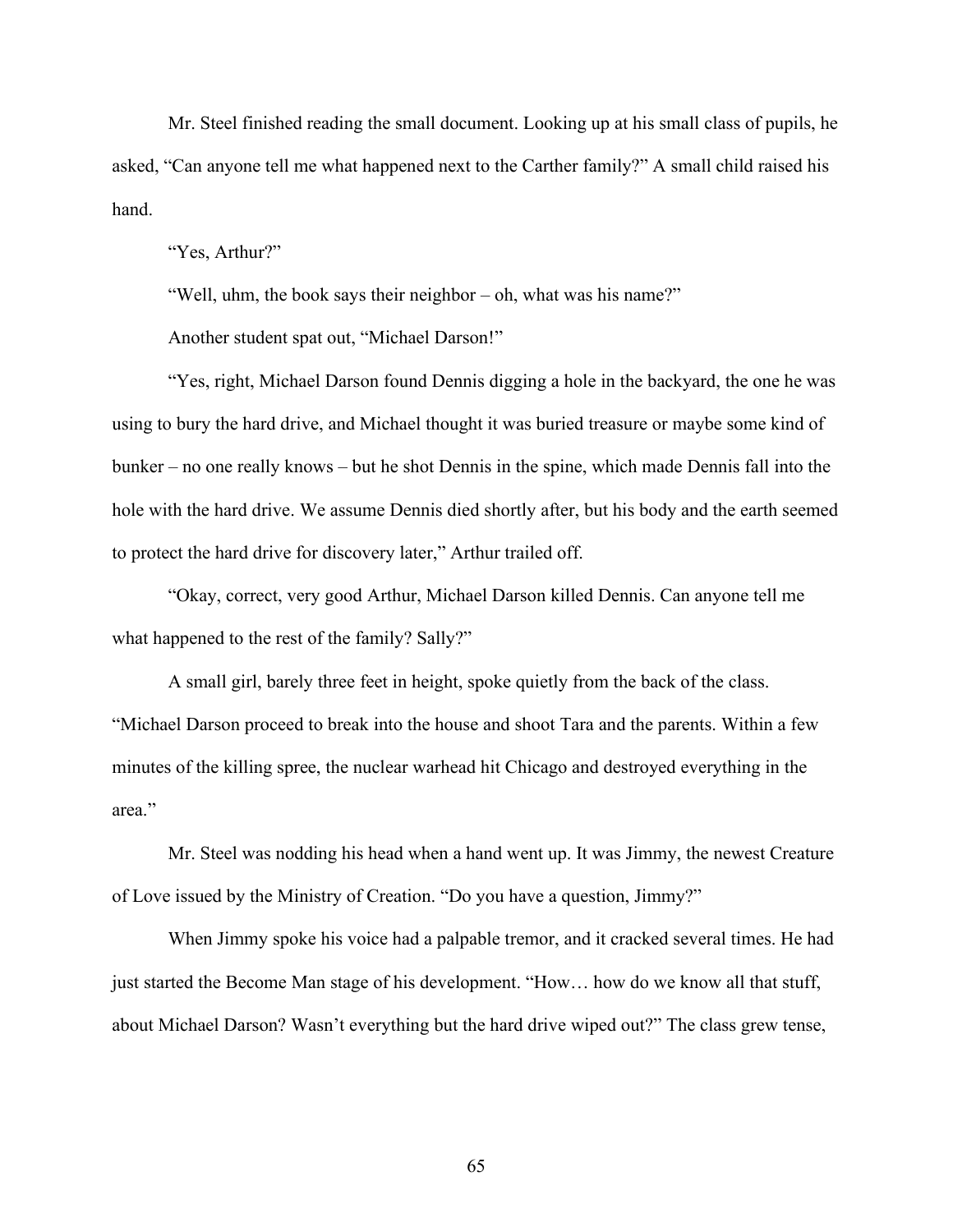and the other students flashed sideways glances at one another before diverting their eyes downward in shame. Mr. Steel's face took on a grim, unreadable hardness.

"Have you forgotten your training already, Jimmy? We do not question the methods of the Ministry of History. If you want to know how they do it, you'll just have to join the M.o.H. when you finish Foundations School." Mr. Steel turned toward the board-screen to start the next lesson when Jimmy's voice settled on the class like dust.

"I can't join the M.o.H. My cellular programming is for the Division of Hard Labor. After Foundations, I will work the Agri-Eco Center for Food until I die. No one else will tell me. Please, Mr. Steel, I just want to know."

"Jimmy," Mr. Steel was still facing the board-screen, "I'm disappointed. Your foolish desire for information you do not need has cost us a future Hard Laborer. Oh well, I suppose this is a good practice opportunity for our Security Team trainees. Bryin, Grace, would you please escort Jimmy to the Moleculizer? Thank you. Now, class, on to Arithmetic."

As Mr. Steel continued to lecture, Bryin and Grace – large, muscular students – forced Jimmy out of the classroom and toward the Moleculizer. Everyone pretended not to hear the trembling screams for forgiveness.

The gate to the Moleculizer chamber was manned by a tall, hairy man wearing the distinguished blue and orange colors of the Security Team uniform. He was staring at a palmscreen when the children approached. Looking up, the three children all noticed a distinct and frightening look in his eyes. Without a word, he pressed a button on his wrist-screen that opened the doors to the Moleculizer and walked to the edge of the platform. The kids followed slowly.

The Moleculizer was a massive ball of, essentially, contained nuclear fission. It was what powered all of The Compound of United Freedom. Whenever a person failed to maintain the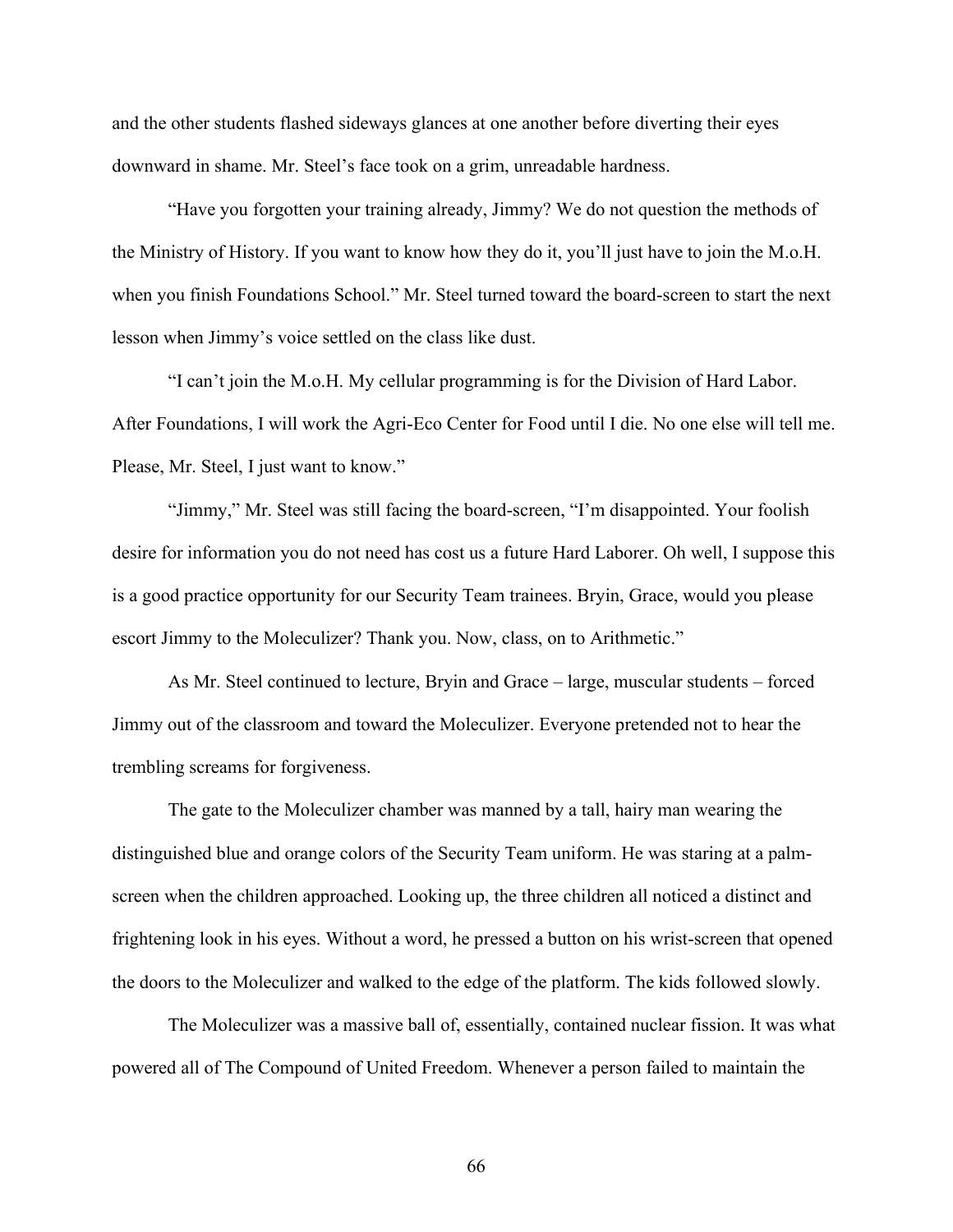rules of the Compound assigned to them at birth, they were thrown to the Moleculizer. A type of "recycling," as they called it, wherein even failed Creatures of Love could offer something to the Compound by recycling their matter. But before Byrin and Grace could jettison their prisoner, the guard turned and grabbed Jimmy and threw him over the edge of the platform.

"You two are Security Team trainees, right?" They both straightened their posture and looked proudly at the guard.

"Yessir," they said in unison.

"Good, come watch. Your first Molecularization is something special to behold." The children walked toward the edge with excitement and an indiscernible twinge of sadness. They had liked Jimmy. He had been such a nice boy. As they peeked over the railing, the guard suddenly shoved them over. His laughter echoed as the kids fell screaming to their death.

The guard locked the gate to the Molecularizer and headed toward the classroom. He stopped in the doorway and spoke to Mr. Steel.

"Jesus, Michael, you could've been a little neater." The floor was littered with the dead bodies of the other students, and Michael stood over them with a gun in hand and a smile.

"True, but the Molecularizer is too clean. I wanted to see what it was like when my greatgreat-great-grandad did it."

"Have any of the kids ever figured out you're the descendant of Michael Darson?"

"Once I had a student break into the Ministry of History to find out. He approached me about it quietly after class, so I killed him when the other children left. But usually the training works well enough that students don't ask for information they don't need. Leave this mess for the Sanitation Team. Let's get lunch."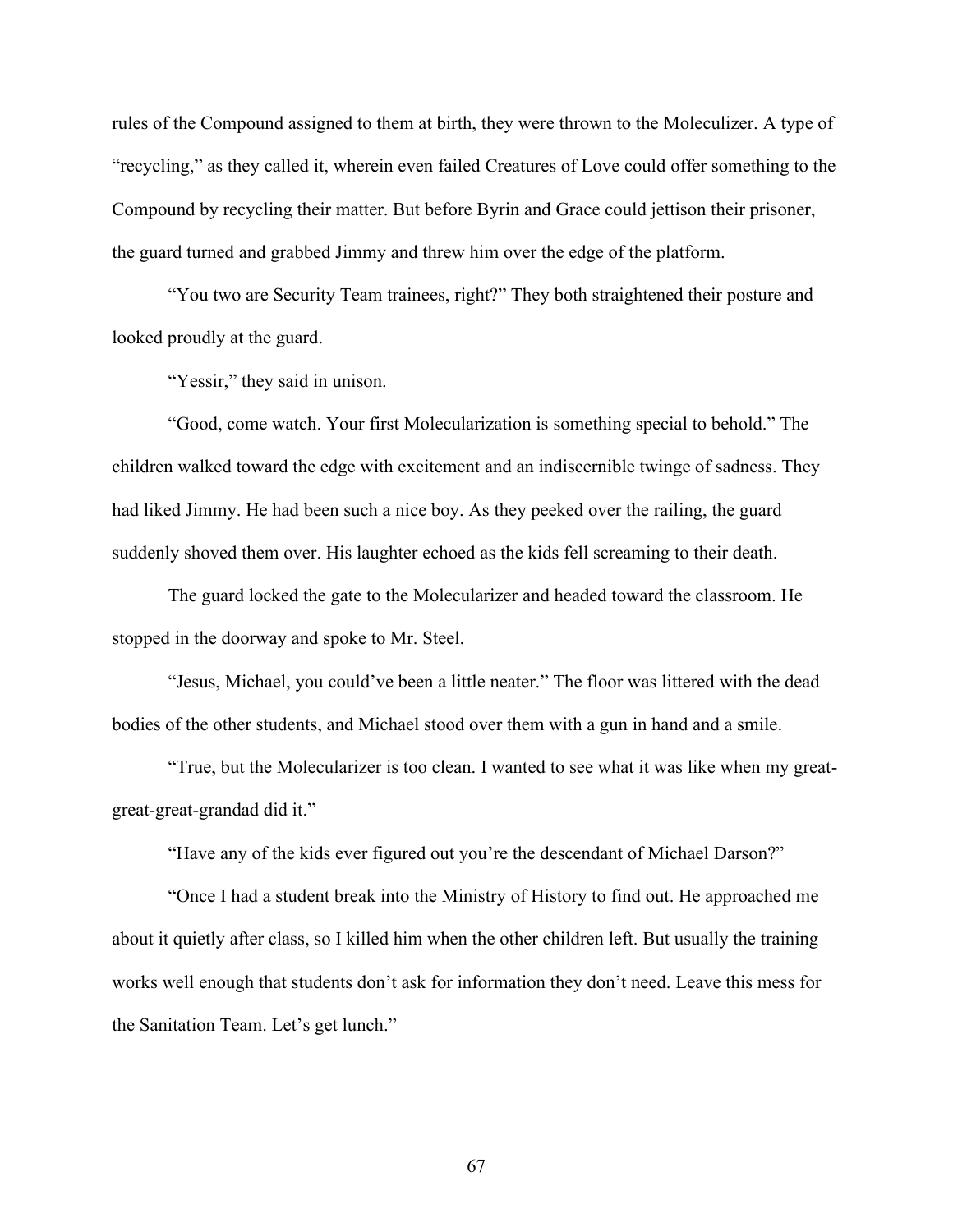## **TRIAL BY FIRE**

"Hey, Doc." Joshua settled into the soft fabric of a green loveseat.

"How's it going? Did you have an okay week?" Dr. Newthum quietly removed his glasses, wiped them with the edge of his shirt, and placed them back upon his sharp nose.

"Uhm, yeah, I guess. Toni is, well, Toni, but she seems to have a better grasp on things."

"What do you mean? Better grasp on what?" Dr. Newthum's hand was poised for notetaking.

Joshua ran both his hands through his hair, eyes widening while he let out an exhausted sigh. "I don't know, I guess, I guess… I guess she's, like, moving on? We're both still sad, of course, but it feels like maybe she's starting to let it go. She's finally laughing again. Used to be I could make her laugh with hardly any effort. Until yesterday I hadn't heard her laugh in, like, two months."

"Two months? I thought the incident occurred," Dr. Newthum looked at his notes, "twenty-five days ago."

"Sheesh, you don't miss a detail, do you? But yeah, if you say so, I guess it just feels like two months ago." Josh shook his head.

"Grief and stress can have a strange impact on our understanding of time, especially without proper sleep. Have you been sleeping okay?"

"Yeah, I never really had a problem sleeping, it's Toni who's up all night. I suppose it doesn't matter too much, though, 'cause she sleeps during the day while I'm at work."

"Does it upset you in any way, knowing she gets to sleep while you're at work?" Josh stared at the therapist. "What the fuck is that supposed to mean?"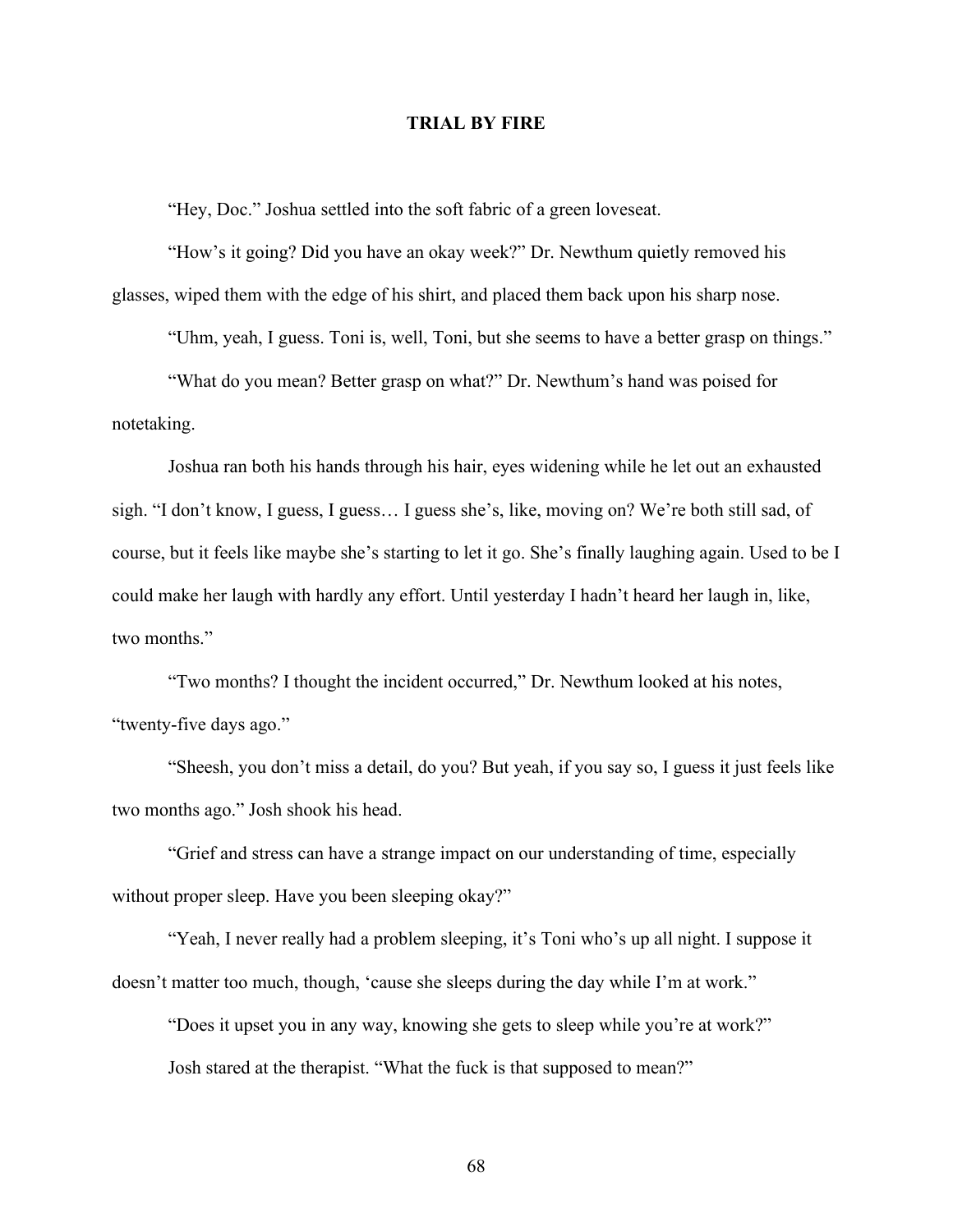"My apologies, Joshua, I didn't mean anything by it. Sometimes, in situations where we are dealing with a heavy burden, we can unintentionally harbor anger at others who seem to have an easier time with the same burden. Think, say… the death of a cousin. For some it's sad, but not too terrible, as they didn't have a substantial relationship with their cousin for whatever reason. For others, though, it can be devastating. If you and a sibling lost the same cousin, but only one of you was upset by it, it may cause some tension between you, right?"

Josh was still for a minute. "Yeah, okay, I think I see what you mean. Like, like how sometimes I get really upset when I lose a game, but Toni doesn't care at all? I hate that. Drives me up a wall."

"That's an interesting example, but yes. You get annoyed in those moments because you think everyone else should be as invested in the game as you. If she were as invested, it would probably make losing more palatable – because you would know the stakes were fair on both sides. But if she wins, and she doesn't care, it feels like a kind of injustice."

"Yes, exactly! Thank you! I could really use you around when we play games."

"So, do you feel annoyed now? With the present circumstances?"

"A little maybe? I don't know. I don't think so. I think it's more like I get annoyed that it's all she wants to talk about. I get home from work and make dinner, and usually we catch up on the day while we cook, but now after I explain my day, all she talks about is the miscarriage. And she cries every time. Which, I love my wife, you know? I don't want her to cry. I try my best to cheer her up, take her mind off it, or even talk about it if she refuses to change the subject. But I feel like I'm running out of patience. Is she ever going to move on? It's sad, of course, but it's not like we can't try again." Josh's left leg bounced constantly as he spoke.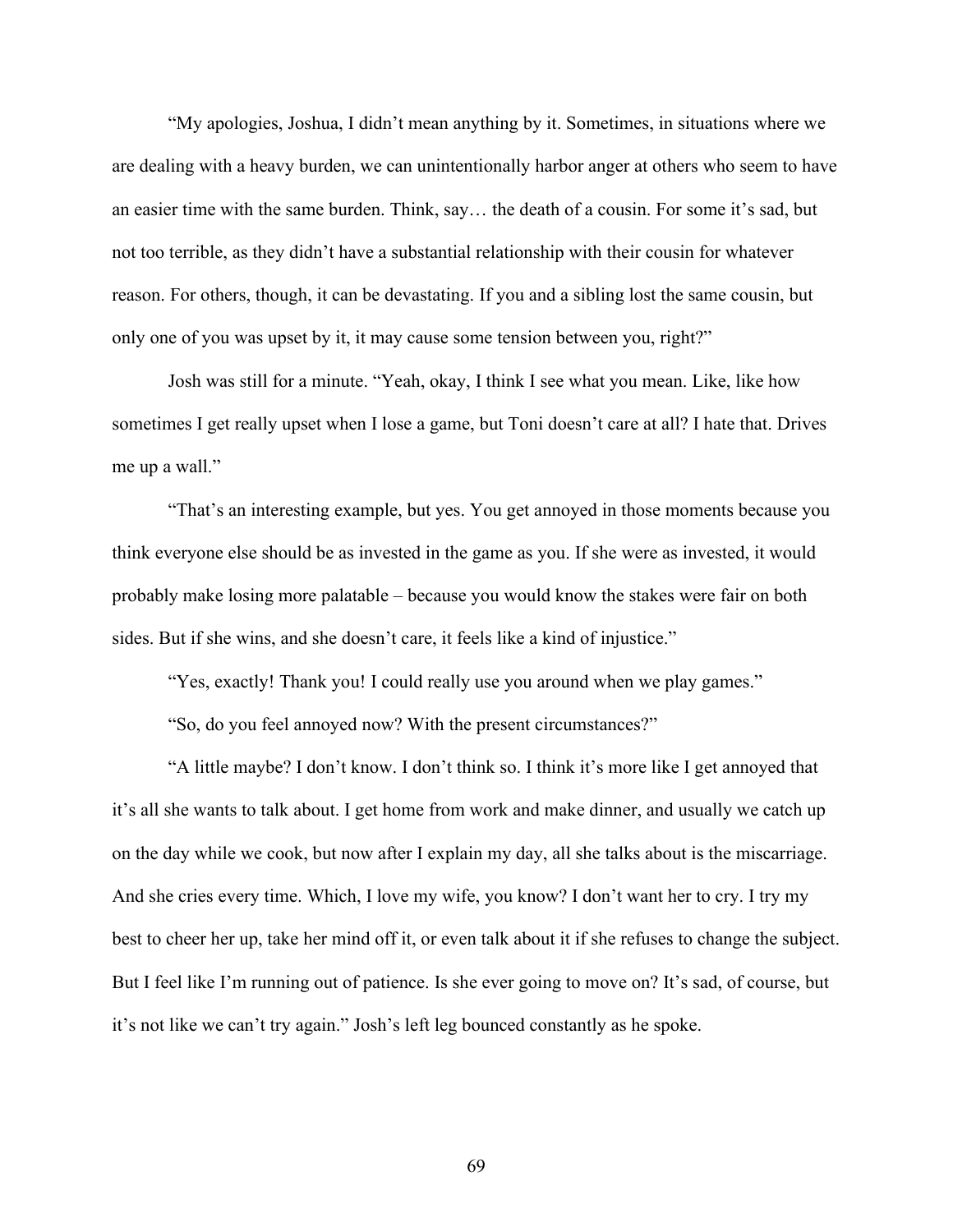"Okay, first things first, yes, she will get over it, but it's going to take time. However long she needs is however long she needs. I know that may be a frustrating answer, but to some extent you just have to wait. She needs to process it on her own terms. Have you made any headway in getting her to try therapy?"

"No. Every time I try, she immediately changes topics or gets angry. With everything being so tense and hard already, I usually give up." Josh's voice began to soften, and he spoke less audibly. Dr. Newthum strained to catch his last few words.

"Hmm. Alright. Well, try when you can if you think it will help. She could definitely benefit from working with someone. In the meantime, focus on you. How are *you* processing it?"

"I think I'm getting better. I mean, like I said, it's sad, but I tend to view it as a terrible thing that no one could help. It's no one's fault, so there's no point getting overly torn up about it. In any case, I have work, and that keeps my mind and hands busy. I think my grief was mostly the worst when it first happened, only because we had such high expectations. We tried to do everything right, we never thought it would happen to us, but then it did. The shock got me, I think, more than anything."

"That's good! At least you are making your own improvements, and that's always a good place to start. My recommendation, or at least one recommendation, is to be honest with Toni. Tell her that you've moved on, or are at least ready to, and that you'll be there for her until she's also ready to move on. While you're waiting, try something new with Toni. Perhaps part of her difficulty right now is that the pattern of her life is the same, so she's got all this free time to think about what happened over and over. And of course she also had to deal with the physical discomfort of the event, not just the emotional. Getting her to get out of her routine and in a new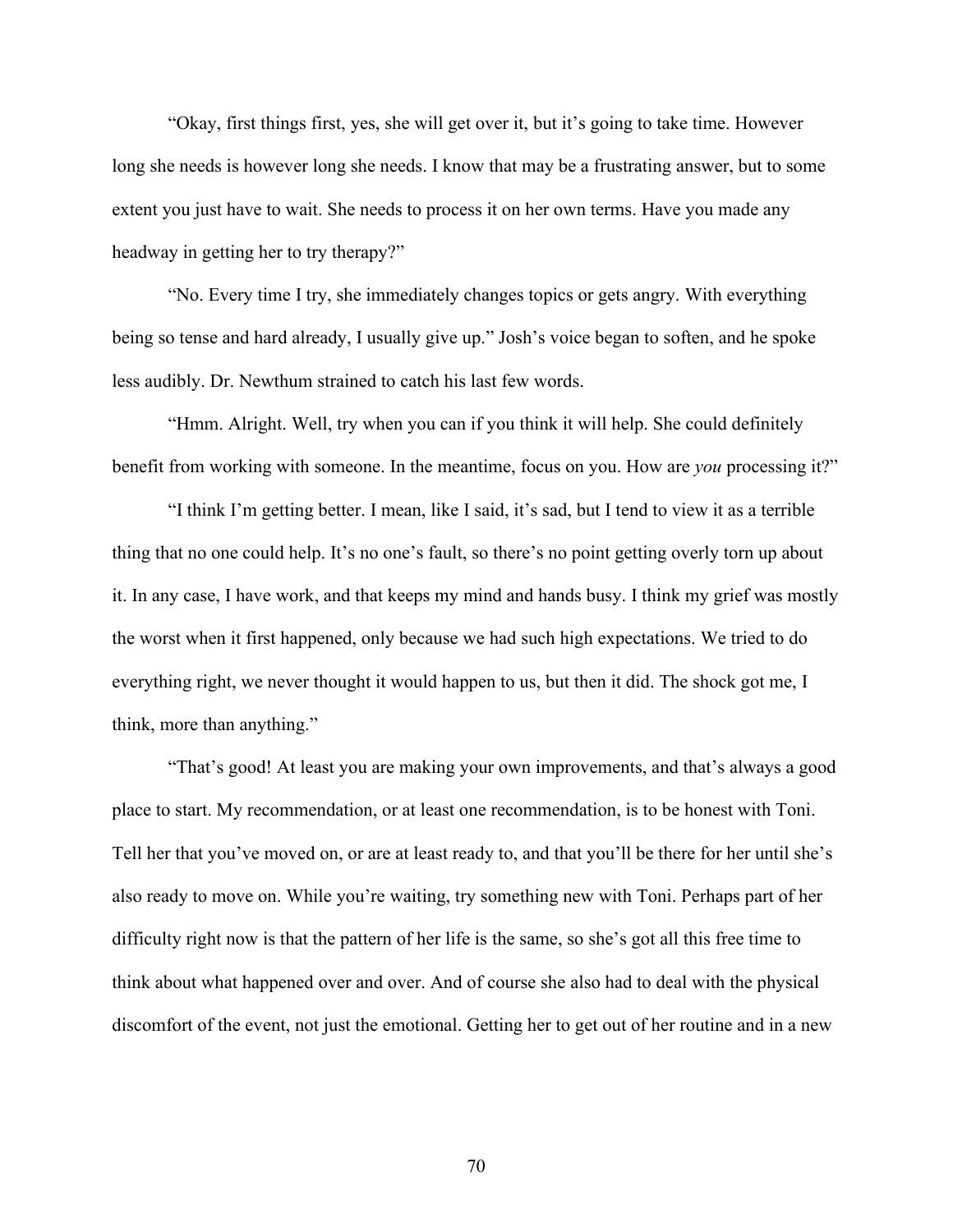place doing something new could really help get her head in a clearer space. It wouldn't hurt to try."

"Oh, yeah, that's a good idea. But what new thing?" Josh's leg-bounce slowed to a less intense tempo.

"That's entirely up to you. Perhaps there's something the two of you used to do together earlier in your relationship that, for one reason or another, has fallen lower in your priorities?"

"Oh, yeah, easy: pottery. We met taking a pottery class in college, to satisfy our culture credit." Josh laughed at the memory.

Dr. Newthum smiled. "Looks like you've got a good plan."

"When can I take my blindfold off? Josh, where in the world are you taking me?" Toni was sitting in the passenger seat, arms folded, a mild frown tugging at the corners of her mouth.

…

At a stoplight, Josh glanced at his wife and smiled to himself. "Don't worry, babe, we're almost there." The light turned green, and Josh put his blinker on as they drove through the intersection. "Okay, we're about to turn into the place, you can take your blindfold off."

"Finally!" Toni threw off the makeshift blindfold – one of Josh's spare ties, peppered with coffee stains, found bunched up in the back seat of his car. Josh parked outside Trial by Fire, a local ceramics studio catering to beginners with little-to-no experience. "Wait, are we… Are we about to do pottery?" Toni looked at Josh, and he grinned at the shocked excitement on her face.

"Yeah! It was Dr. Newthum's idea."

"Oh. Your therapist. What, is he giving you dating tips now?" Toni crossed her arms again.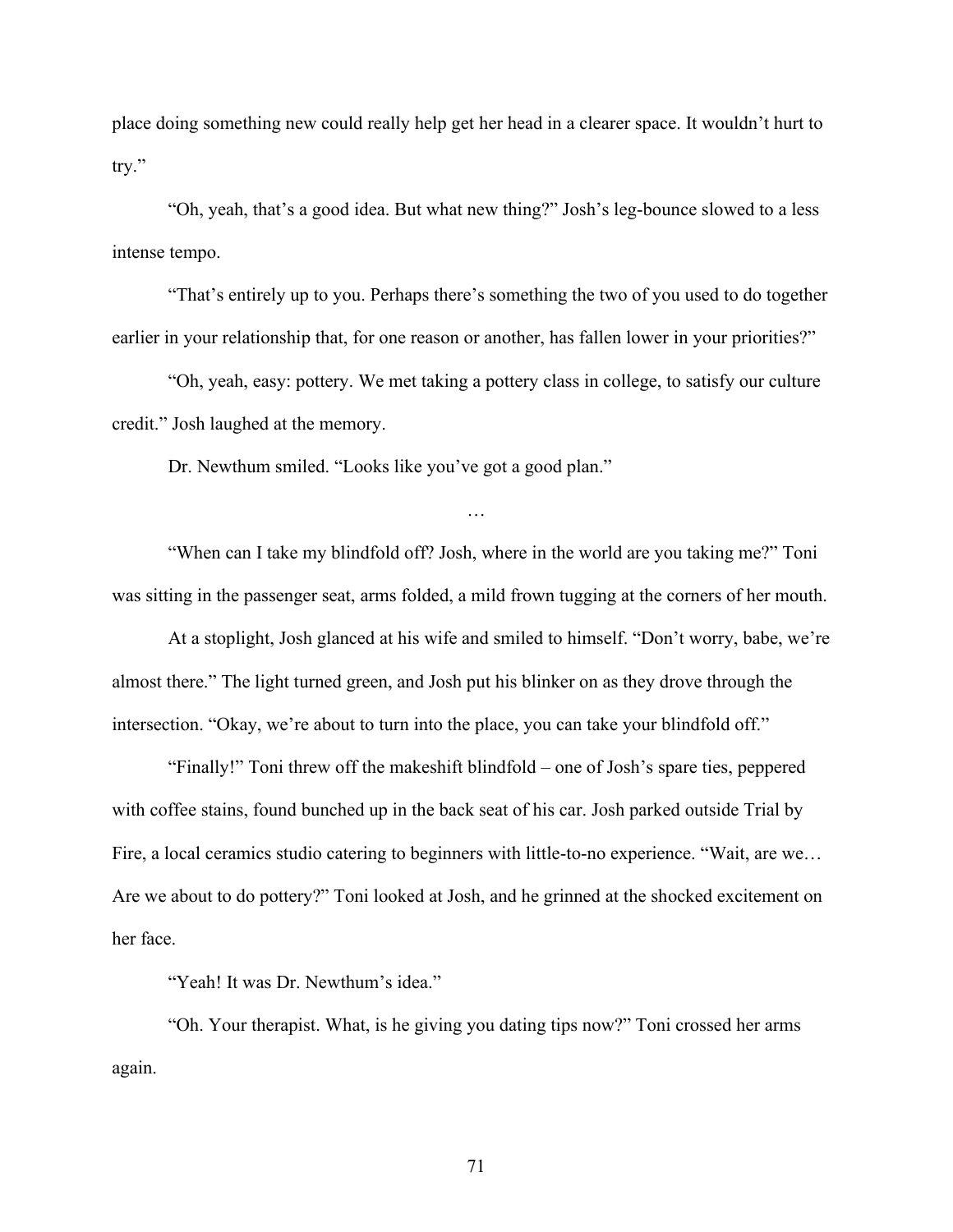"No. Sorry, that's not what I meant. I meant he suggested we try doing something new or fun, something we haven't done in a while. Coming *here*, to do pottery, was my idea. Figured we could reminisce about Mr. Nelson's class. Plus, this place is for beginners, so we can show up the local wine moms."

A smile cracked Toni's lips, and she unbelted herself. "I still don't think much of Dr. Newthum, but hell yeah, let's own some moms!" The two of them laughed for a few moments before stepping out of the car.

Contrary to their expectations, there were no wine moms in residence at Trial by Fire. In fact, there was no one there except an elderly man with whispy, bright-white curls tightly bunched along his hairline, though he was balding a little. He introduced himself as Jeffrey Conrad, and Josh bit back the urge to whisper, "More like Friar Conrad." Whatever appearances suggested, Mr. Conrad was brilliant with clay; the shop was filled with rough wooden shelves (Mr. Conrad proudly claimed he installed all the shelves himself), and each shelf housed four or five ceramic items of immaculate quality.

After a quick tour, and many thanks from Mr. Conrad for their business, they found themselves in an open room with two worktables, a stack of boxes containing various clays, an industrial sink, and three pottery wheels. A small side room contained a bathroom and lockers to store personal items along with a row of dusty, clay-covered aprons. Apron-adorned, small cups of water at hand, the two set to work on their clay at the wheel. Mr. Conrad had intended to provide instruction, but Toni and Josh explained and demonstrated their experience on the wheel.

"Mr. Conrad, you should join us! Tell us how you came to own this beautiful little shop." Toni requested this while intently focused on centering her clay. It took some effort, being a few years out of practice, but she managed it with elegance.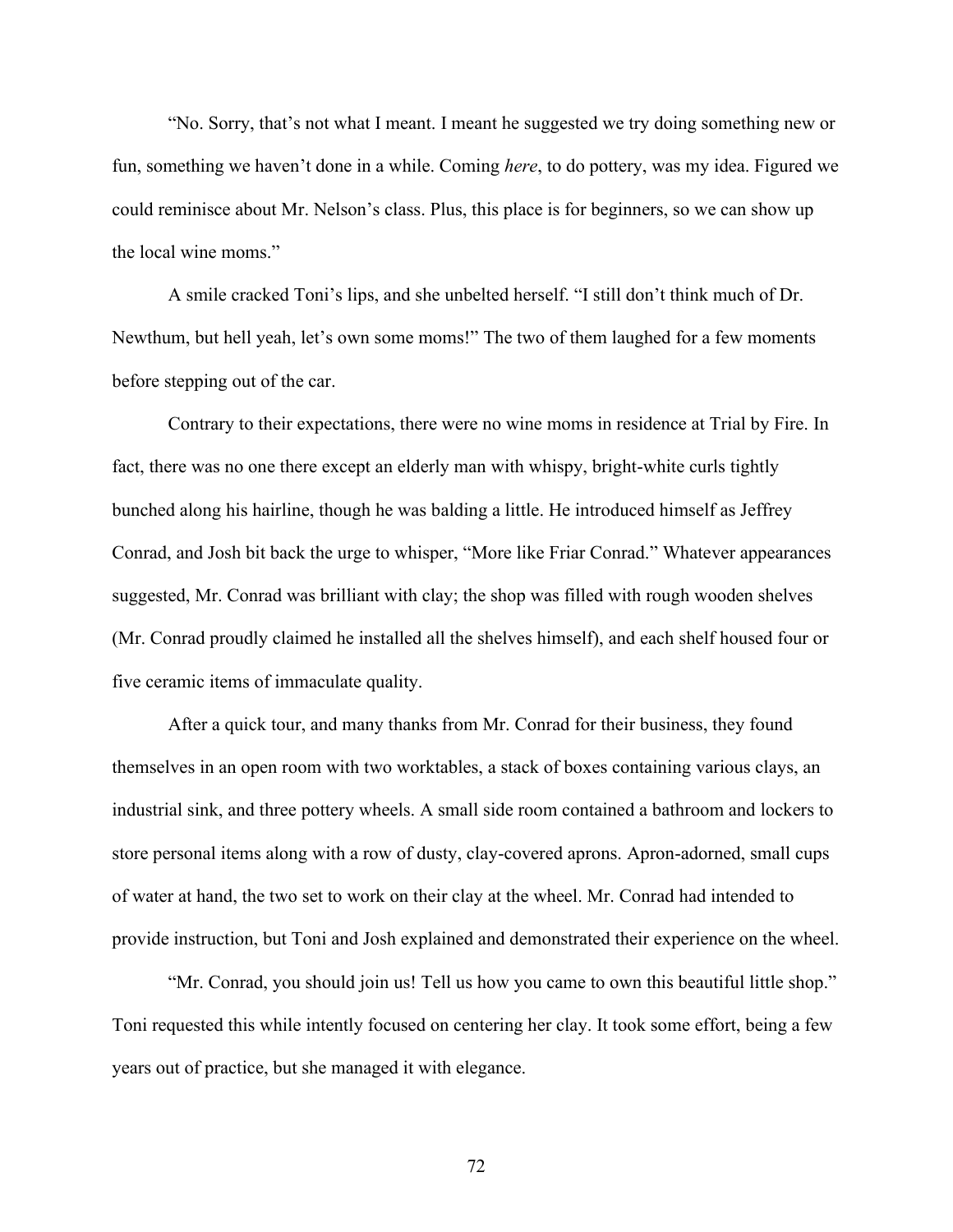"Thank you, Mrs. Adicur –"

"Please, call me Toni," she said.

"My apologies. Thank you, Toni, but I'm afraid today I need to do the more boring, logistical stuff. I've got some phone calls to make, and I'm still working out the details of an upcoming art show."

"Oh, will you be showcasing some of your stuff?" Josh asked.

"No, no, I'm retired. There are some local kids who have a real love and knack for pottery, but they can't afford to throw much, if at all. On Thursdays I close the shop and let them work here for free, in exchange for their company and youthful wisdom." Mr. Conrad chuckled to himself. "Anyways, Jarrell, one of the older boys, he's graduating high school soon. I'm trying to get him a spot at a show, maybe help him get a scholarship or something."

Toni had stopped working the clay, pausingly enthralled by Mr. Conrad's story. "Wow, that's incredible. Well, I don't want to keep you from working. Thank you for all you do, Mr. Conrad. It's truly nice to meet you." She smiled at the old gentleman, and he smiled back.

"You're very welcome, Toni. I'll leave you to it. Let me know if or when you're ready to work with glazing and such, though you'll have to wait for the clay to air dry before we can get it all squared away for the kiln. Holler if you need anything." With a final bow and polite smile, Mr. Conrad left them alone.

"What a pleasant man he is!" Toni half-whispered.

Josh chuckled. "Yeah, he's pretty rad. I like him. What are you going to make?" he said.

"I think I'm just going to make some cylinders, maybe some mugs? I don't know. I need to get back into the groove before I settle on a big project idea."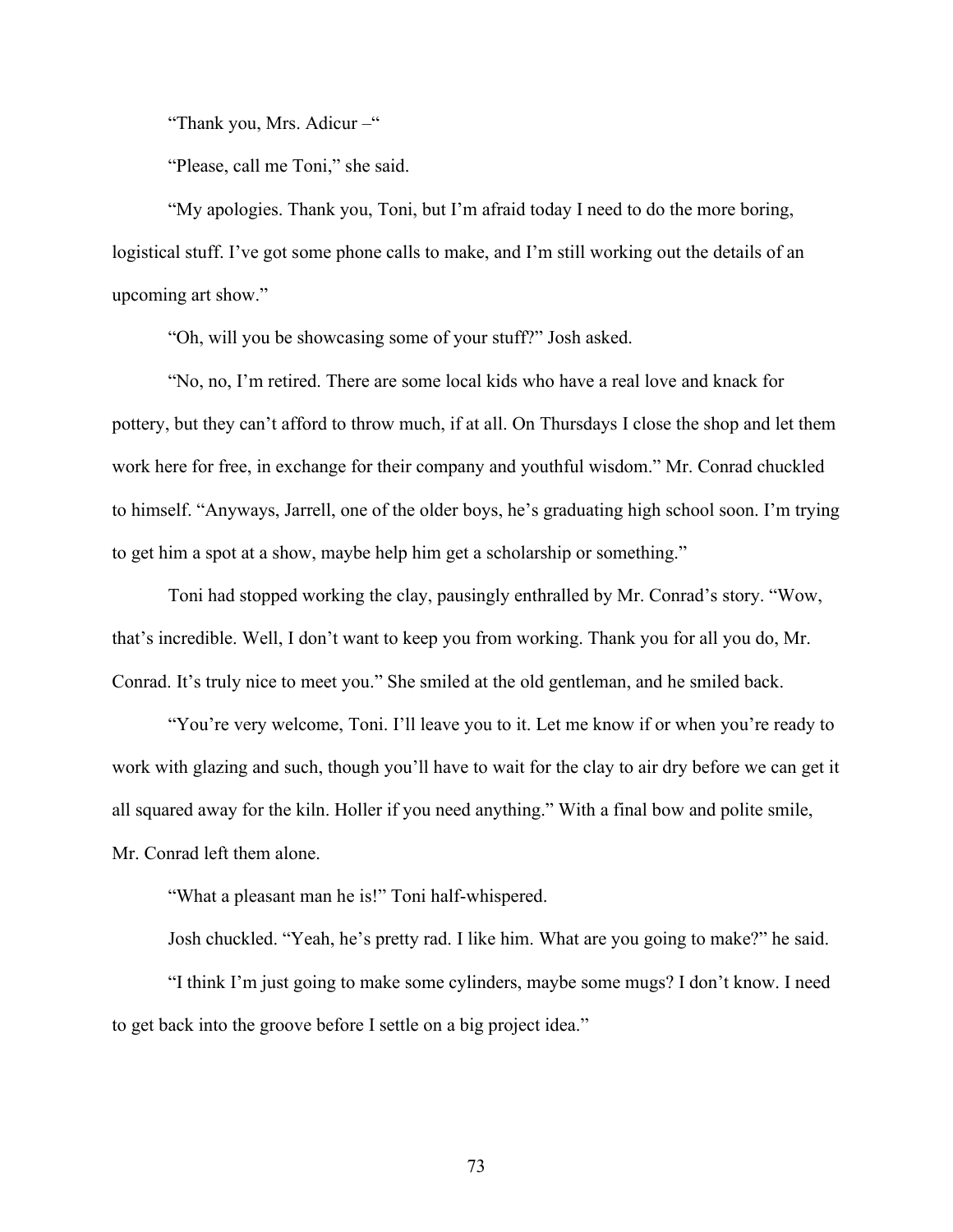"Fair point. I think I'm going to make bowls. I never got good at bowls, too heavy, always collapsed under their own weight."

"You make your walls too thick," she said. Josh, eyes and hands affixed to the clay on the wheel, grunted in response.

A few hours passed. Josh threw a few bowls, all of which collapsed, and Toni threw a beautiful cylinder. None of their products would win an award, but it was good enough to refamiliarize them with the methodology of clay work. When Mr. Conrad returned, he was surprised by their efforts, and encouraged the couple to return. Toni assured him return visits would be happening, which made Mr. Conrad and Toni smile together.

Later that evening Toni and Josh had sex for the first time since the miscarriage. It was fun and sexy, two features their life had been lacking for some weeks, and they both encountered a sense of gratification in one another. Toni was sitting with her back against the headboard wearing a soft, yellow robe and sipping some wine. Josh was on his back, head propped up on his arm, the other arm busy flipping through streaming services.

…

"Josh?"

"Yeah baby, what's up?"

"Do you think it'd be okay if I went back tomorrow? To Trial by Fire? I really loved being there today. And Mr. Conrad is such a lovely man."

"I think it'd be fine. I'm sure Mr. Conrad would enjoy your company, and you've got the time. Better spent there working than at home doing nothing, right?"

"Hey now! I don't do nothing! I keep this house very clean, and I keep your clothes folded and (mostly) stain free!"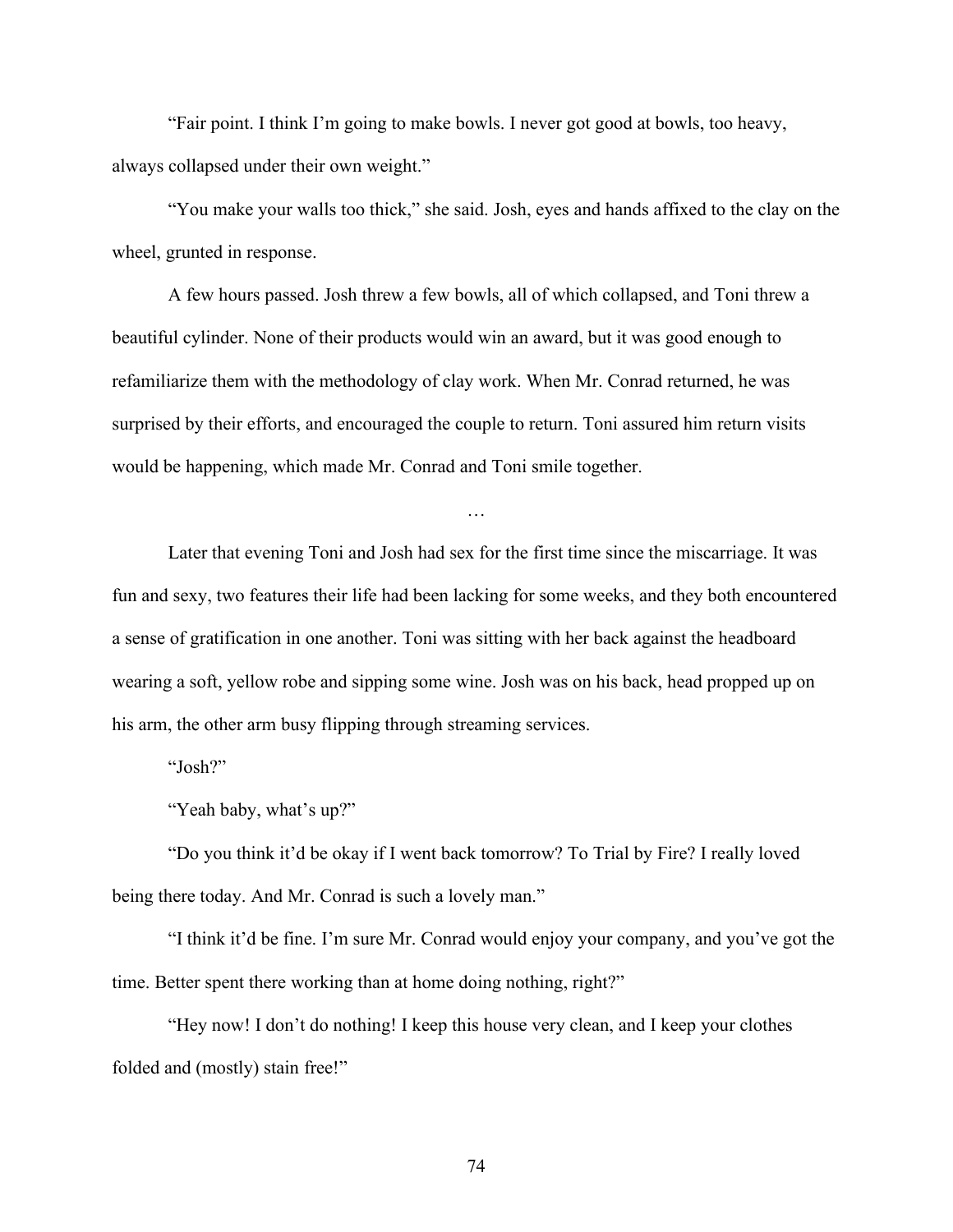Josh dropped the TV remote and sat up, casually hugging his knees while he turned to look at his wife, laughing. "I'm sorry, you're right. I wasn't implying that you do literally nothing. I just meant it might be helpful to get out of the house, get back into something you love doing. The house will be fine." He gently motioned for her wine glass, she obliged, and after a quick sip he placed the glass on their nightstand. Josh leaned in for a kiss, and the sweetness slowly progressed into another entwining.

…

Weeks went by and Toni spent most days at the studio while Josh worked. She and Mr. Conrad seemed to click in a way Josh couldn't understand, but he was happy; she was getting back to her old self. It seemed the miscarriage, though horrid, was a pain whose silhouette was daily losing its edge, blending more and more into the miasma of everyday disappointments.

One evening, post-coitus, Josh hazarded a sensitive question. "Hey, honey. I know we haven't talked about it much, but the last few weeks you've been having me wear a condom, which I'm totally fine with. I figured it was because it was too much to try again. But I never officially asked, so, now I'm asking. Do you want to try again? Or do you want to keep using condoms?" Josh was sitting on the edge of the bed, facing away from his wife, leg bouncing rigorously, when he asked this question. There was considerable quiet before she answered. Her tone was calmer than he expected, as though there was no pain behind the words.

"There's no need to try again. I've found what I needed. But I'm still not ready for all the physical aspects of pregnancy. I need more time before I can endure the risk of another miscarriage," she said.

"I totally get that, no worries. Safe sex it is! But, uh, what do you mean by 'I've found what I needed'?"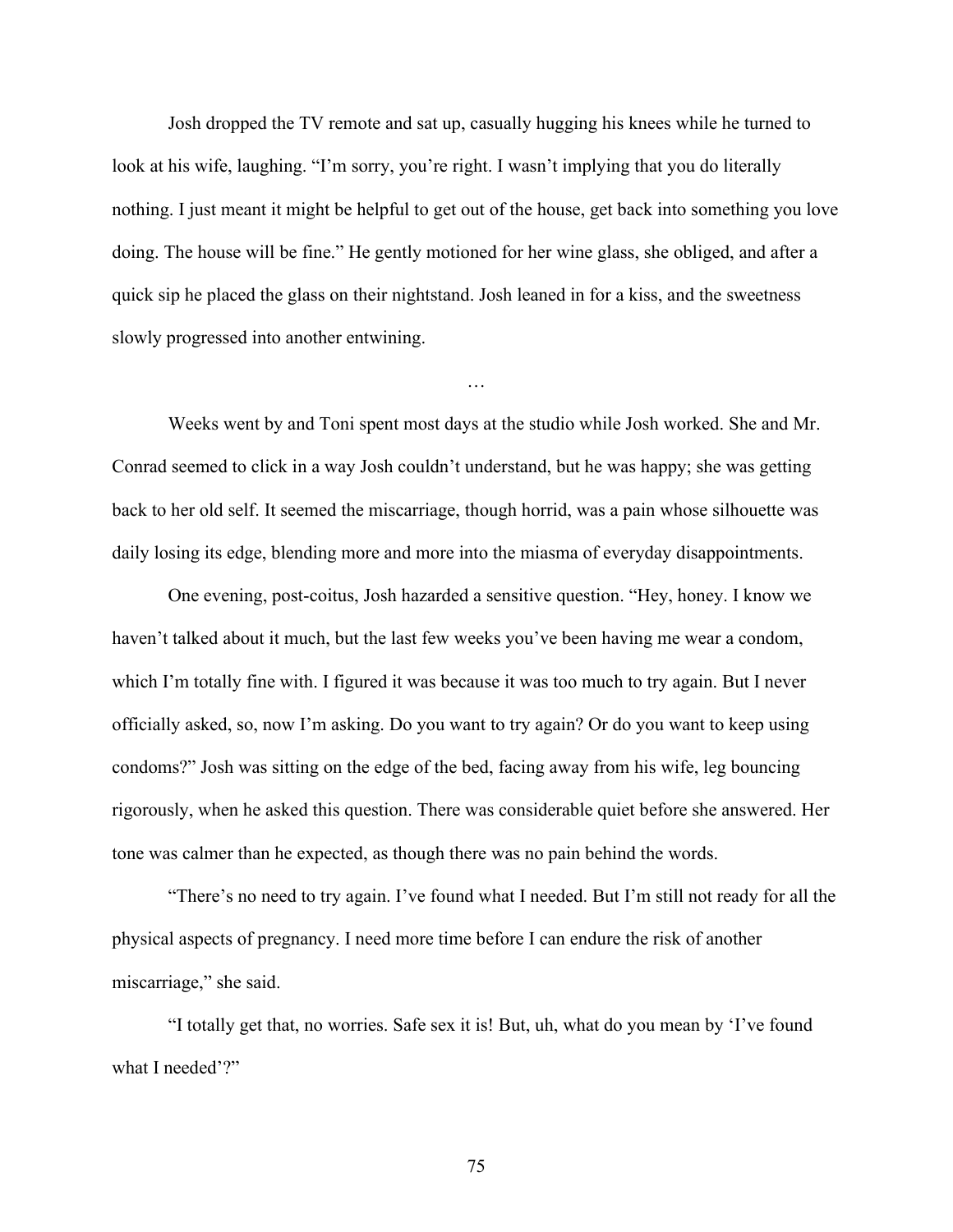"Oh. I mostly meant that I was looking for something to give me a better sense of meaning. I was preparing to be a mom – that's all I want – but I was forbidden, for some reason. Now, I've got pottery. It's… like a baby, to an extent. It takes time and dedication, love and care, but also discipline and patience. I mean, I still *want* to be a mom someday. But I think I can wait a little longer. We're young, we've got time. And, honestly, working in the studio is so much fun! I haven't enjoyed something quite as much since we graduated."

Josh nodded. "Okay, cool. Makes sense. I'm really glad you've found something so valuable in pottery. I haven't been in a while; what are you working on?"

She gave Josh a sly look. "It's a surprise! You're not ready to see it yet!"

"*I'm* not ready to see it? I'm always ready, baby!"

She laughed and shook her head. "You know what I mean. It's not done yet! What if you don't like it?"

"I'm going to like it," he said.

"I promise I'll show it to you when I finish it. Here," she offered her little finger, "I pinky promise!"

Grabbing hold of her pinky with his own, Josh put on a mask of ironic seriousness. "You better keep your promise, Miss. You know what happens if you break a pinky promise, right?"

"Oh, I didn't know there were consequences. Please, sir, fill me in on the rules and regulations of a proper pinky promise."

"Thank you for taking me seriously, ma'am. So many people forget the life-and-death severity of a pinky promise. Well, maybe not life-and-death. But, if you break your promise, I must break your pinky in return. It's in the Code of Oaths, a book written by Mr. Pinky himself,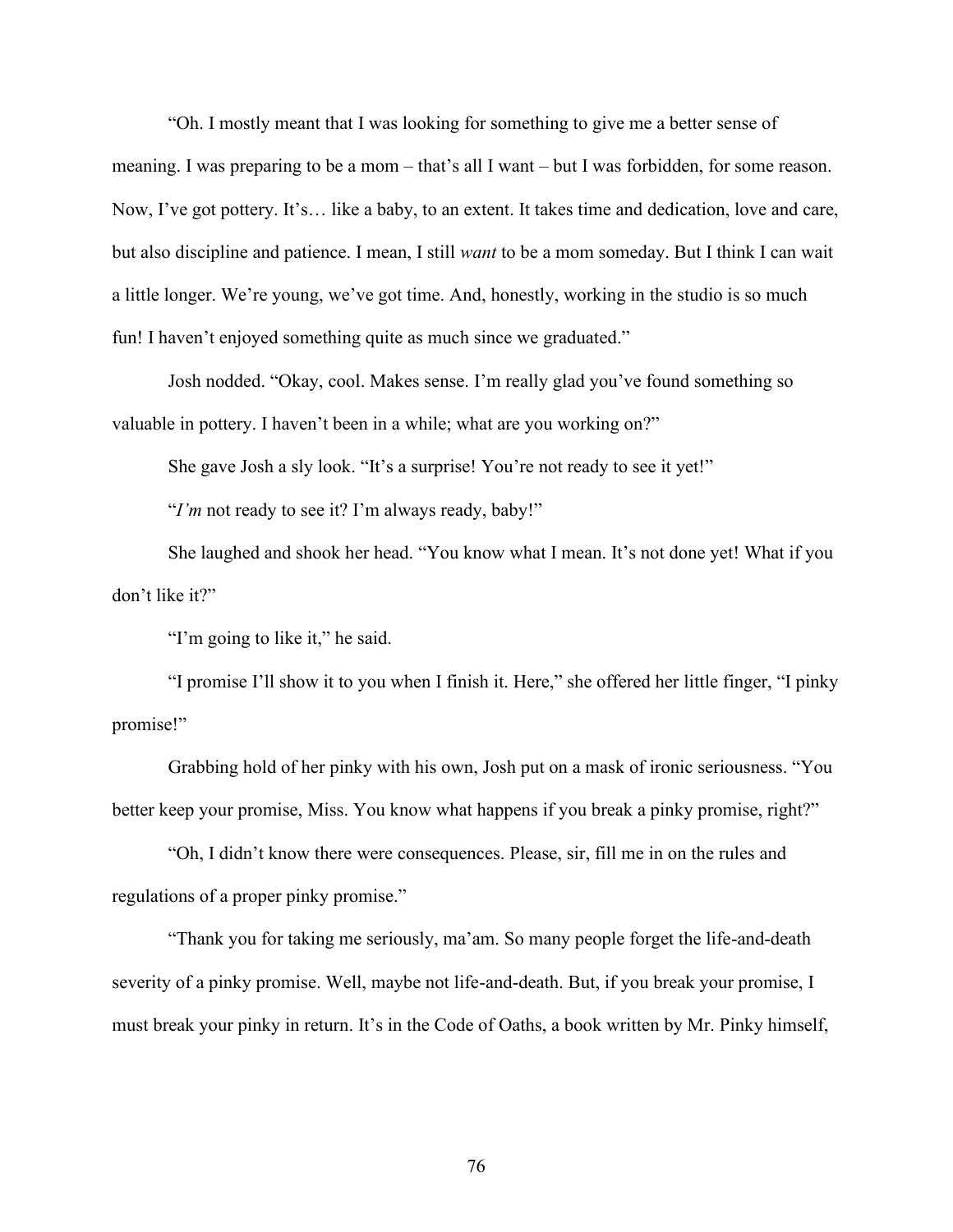inventor of the pinky promise." They tried to maintain their solemn acting, but the two soon broke into fits of giggles.

Another month passed, and the heat of June began its early assault. Heat simmered mirages from black asphalt and concrete, wardrobes flipped from light jackets and pants to shorts and tank tops, people arrived at work sticky with sweat. It was also time for Josh to see the final product of Toni's countless hours in the studio.

…

"Okay, tonight after work, go home and change and then meet me at the studio," Toni said to Josh, who was sitting at the kitchen table, bent over to tie his shoes.

"Anything specific you want me to wear? Casual nice, or nice nice?"

"What's nice nice?"

"Like, a funeral, or a wedding, maybe a trip to the opera? Super formal. Like full suit."

"Oh, nothing like that. Just some jeans and a nice shirt."

He sat up. "Jeans? Can I wear shorts?"

"I, who is intimately familiar with your wardrobe, know for a fact you have no shorts that would, by any definition, fit under the category of 'nice.' So, no. No shorts," she said.

"Okay, fair enough. I'm excited! You've worked so long at this, and it's been so good for you, for us. Gotta go. Love you." He planted a soft kiss on Toni's cheek and started walking toward the door. Before he got all the way out, Toni pinched his butt and raced upstairs in laughter as he shook his head and closed the door behind him.

When Josh pulled into the parking lot, it was still sunny outside. No other car was in the lot, except Toni's. When he reached the glass door, Toni let him in. She was dressed in a

…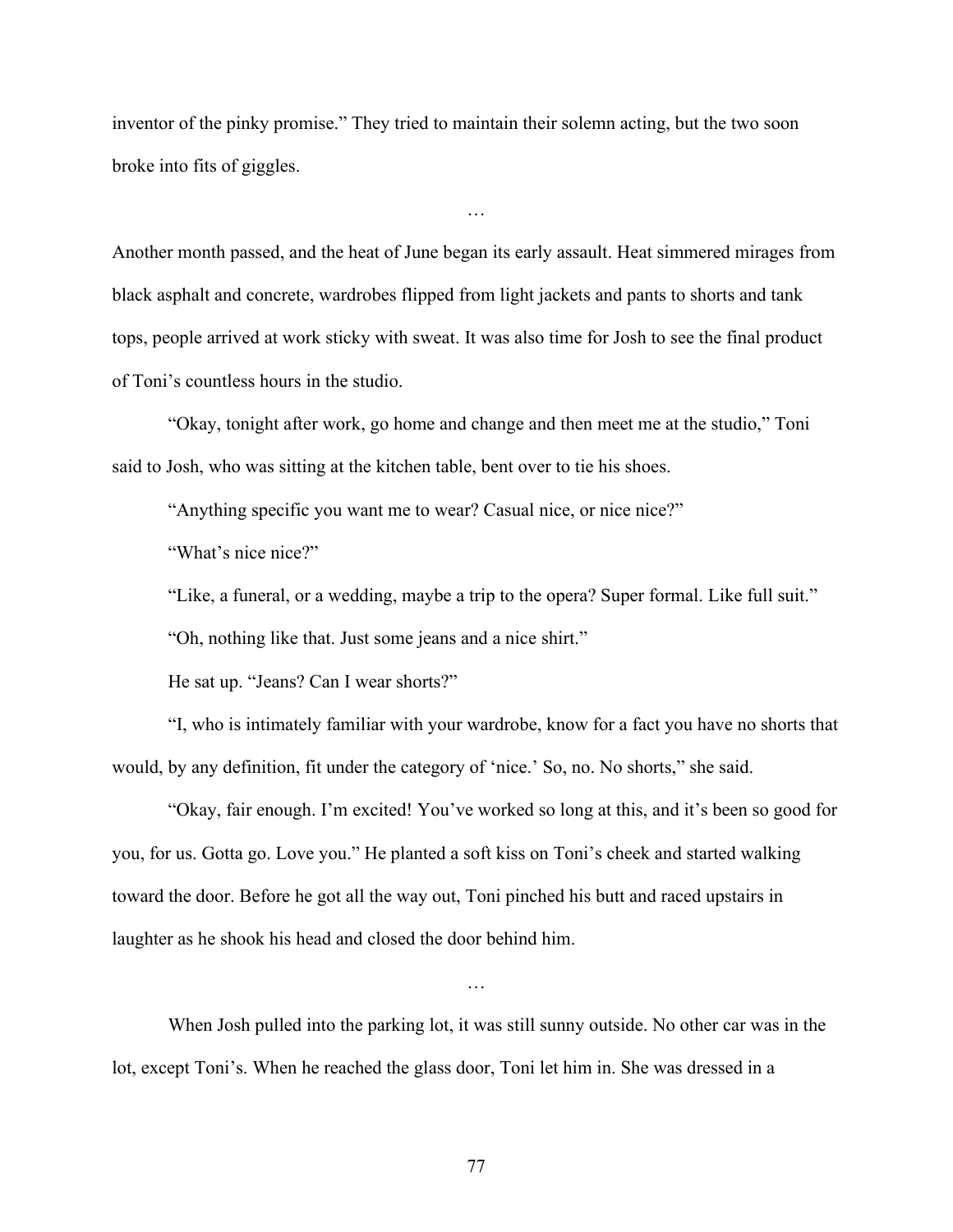comfortable sundress with a dusty apron over it. She smiled at Josh, and they embraced briefly before she turned around. "Untie my apron, will you?" she asked. Josh lightly tugged on a loose string and the knot fell apart. She untied the midriff knot and threw the bundled-up apron into a locker.

"Where's Mr. Conrad?" Josh asked.

"I forgot to tell you! Tonight is the art show at the community center. Mr. Conrad is there with Jarrell and the other students. He said I could borrow the place for tonight."

"Wow, really? I knew you two got along, but I didn't realize you were so close," Josh said.

"I guess you could say that. I would say more that we... understand each other. He really helped me work through some stuff."

"Like what?" Josh couldn't imagine what she and Mr. Conrad could have in common enough to work through some stuff together.

"Like... sacrifices. I wanted to be a mom so bad. But now I have all this," she gestured around the work room, "and I can still be a mom. All because of a miscarriage and your therapist. Mr. Conrad helped me see all that. Did you know he used to be a magician? But enough chit-chat! Close your eyes." Before Josh could answer, Toni grabbed his left hand and placed it over his eyes. "Perfect. Hold on to my elbow, we're going to walk into the kiln room." Guided by her arm, eyes covered, Josh was thrilled. His life didn't house many surprises, but he'd been anticipating this for weeks. Toni stepped away from Josh to open the large frontloading kiln, the door opening with a mild hiss.

"You can open your eyes now," she whispered. Josh opened his eyes. Before him was a kiln loaded with small sculptures of babies. Maybe two dozen in total, they lined the shelves of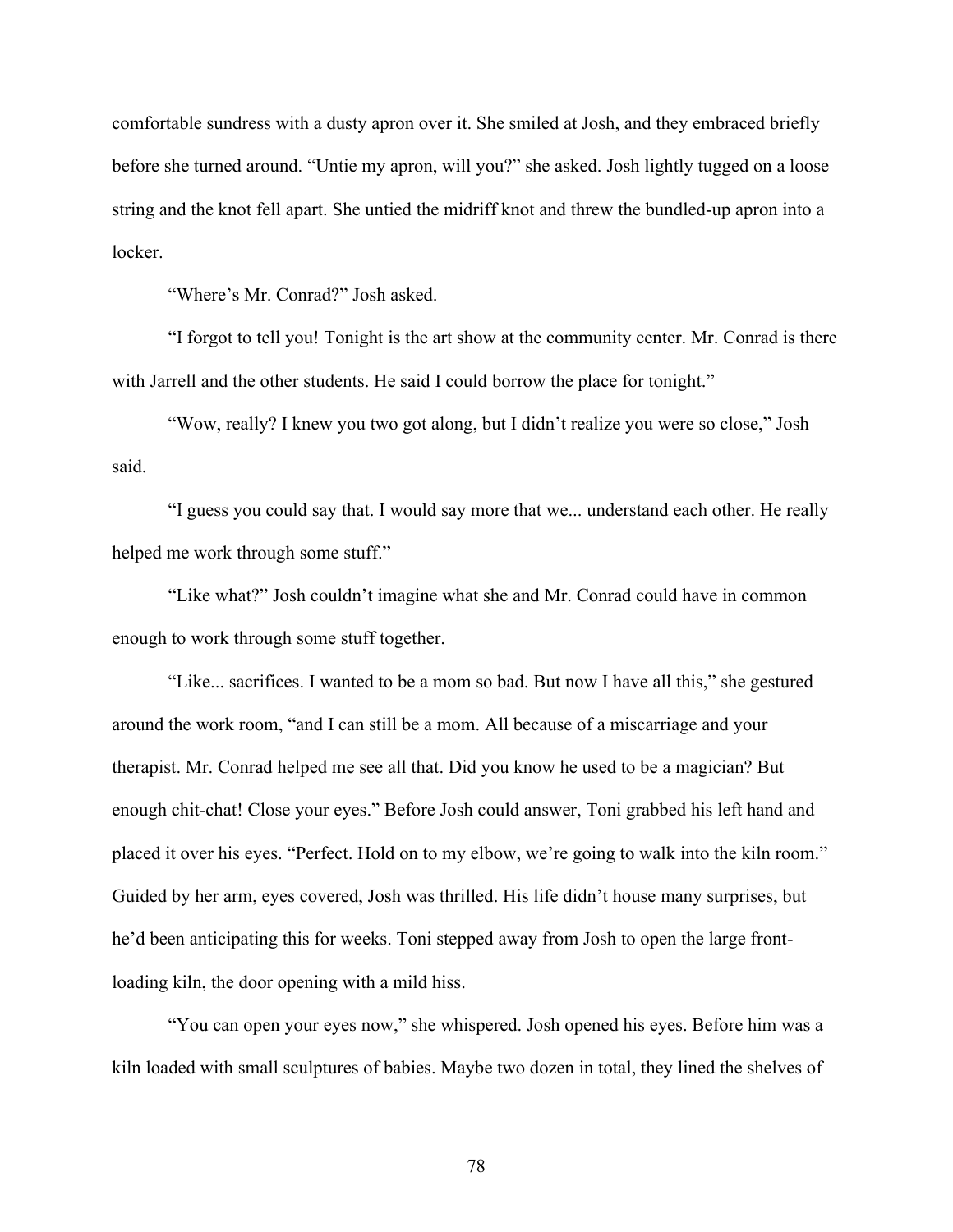the kiln in an obvious order of evolution: the first babe sculptures were crude at best,

recognizable more by their proximity and similarity to the clearer sculptures than by any artistic merit; each baby was a little more refined than the previous iteration. There was one spot on the highest shelf, just to the right, with an empty space. Still in shock, Josh didn't notice that Toni had stepped much closer to him. He looked down to find her placing a baby sculpture in his hand. It was immaculate – with the exception of the orange-brown tint of its clay-colored skin, the baby was, at least to Josh's knowledge, completely anatomically correct. It was terrifying and awe-inspiring.

"See that empty space up there, at the top?" she asked.

Josh nodded dumbly, still too shocked to think of something to say.

"This is the last and best baby. I left the spot open for you, so you could put it there. Will you do that for me?"

"Uhm. Yeah, okay. This is... this is something," Josh said. He stepped into the kiln. There was hardly enough space for him, but enough to maneuver around and put the final baby in its spot. He made every effort to avoid knocking over any of the babies. He placed the baby and turned just in time to find that Toni had closed the door of the kiln.

Josh tried to laugh, thinking it was a joke, but the sound came out more as a choke or gurgle. "Honey? Toni, baby? Nice joke, ha ha. Please let me out now." He discovered there was no handle on the inside of the kiln, so he began to shove against the door with his body. "Toni? Toni?! This isn't funny anymore! Please, let me out! You're scaring me!"

Outside the locked kiln, Toni was standing with her arms crossed, crying. "I'm sorry," she said, but too softly to be heard over Josh's shouting.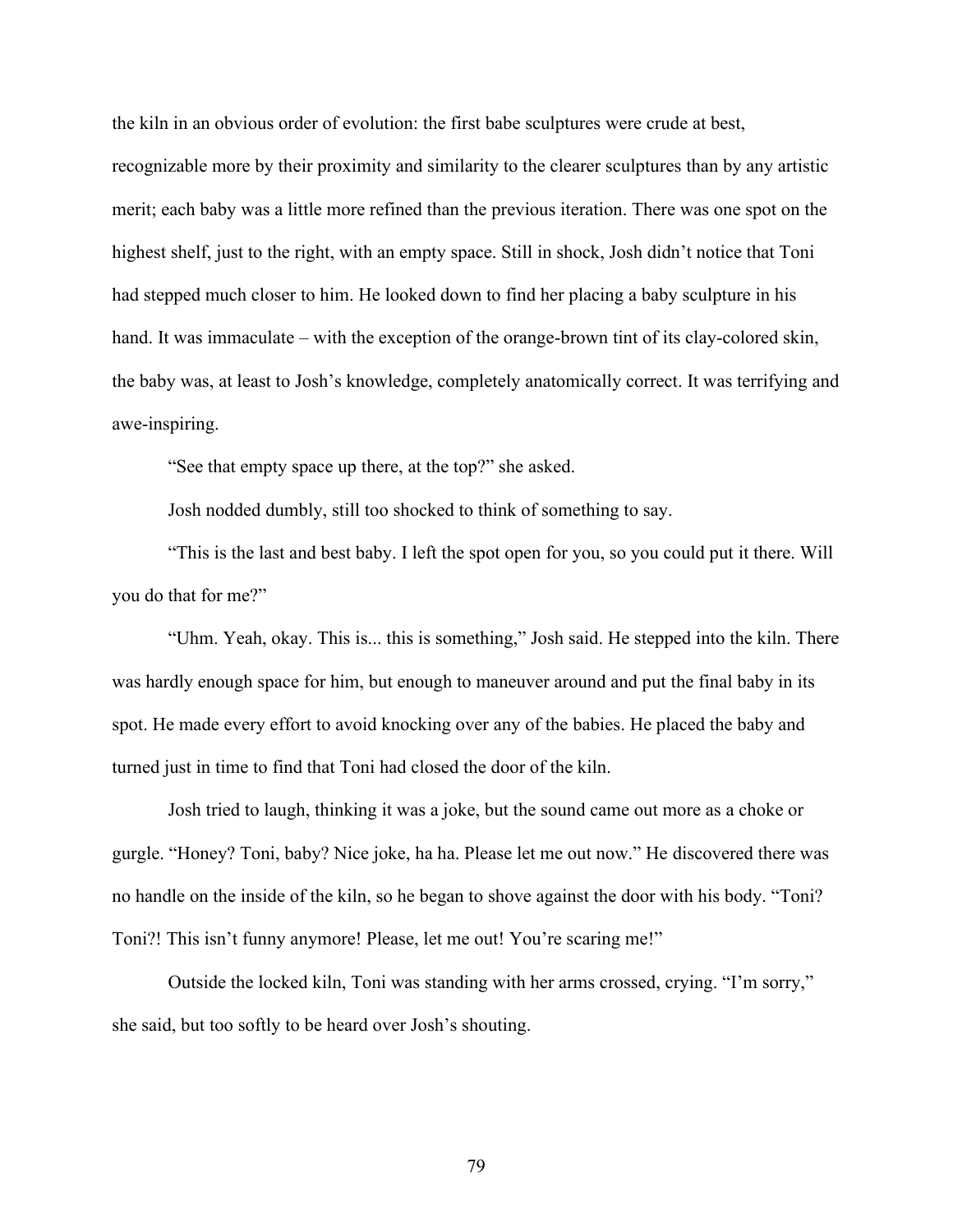Mr. Conrad stepped into the kiln room at a measured pace, pausing to give Toni a small pat on the shoulder. "Don't worry, dear. I know it's hard. But now you will have a child who will never die. Isn't that something? Before, Josh *and* your baby would have died. This way you suffer only the loss of a husband. And in return you have a beautiful, perfect child that will never leave your side, will never betray you. Sacrifice, my dear friend. Sacrifice is the price of love. We don't have much time, however. We must disappear."

Tears still alive and running down her face, Toni crossed her arms and allowed Mr. Conrad to guide her out of the room; he flipped off the lights as they passed through the doorway. The windowless room was dark, except for the soft glow of the kiln beginning to heat itself. There was a dull and erratic thumping pattern coming from the kiln as Josh failed to break down the door, relentlessly bashing his body into it, a venture made meaningless by the lack of space. Screaming erupted, cries of terror and confusion, as the final ceramic child came to life. At first, Josh's screams were coherent phrases, words expressing deep hurt and exclamations. But as the baby began to feed for the first time, Josh's screams lost coherence and language, and he was swallowed by the chaotic miasma of an esoteric crime.

Four days later, on a Thursday, after a 9-1-1 call from Jarrell, the police discovered the dead body of one Josh Adicur. He was found collapsed in a heap inside a kiln. Strangely, there were tiny bite marks all over his body, with some portions of his body missing flesh altogether, and he suffered severe burns. The coroner claimed he died of asphyxiation before the heat set in. An empty spot on a shelf was largely ignored, noted only by one detective. Every other space of

…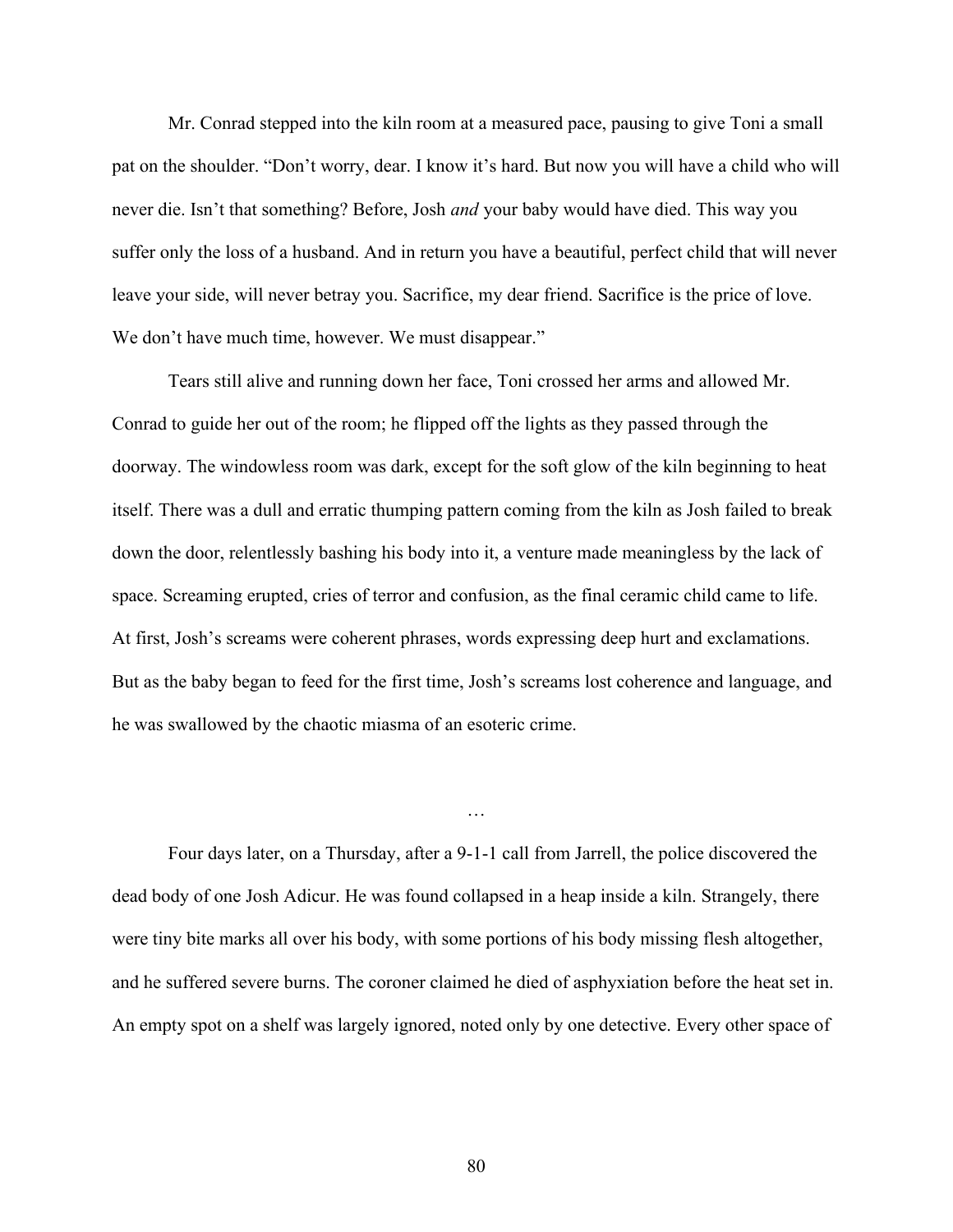the kiln was full of clay babies, some grotesque and others more life-like, but for the one empty spot.

Detective Nathan Santos scoured the details of the case over and over, but no one knew what happened to Mr. Conrad and Toni Adicur. They just ceased to exist. No bank statements, no credit cards, no phone calls or digital messages, no known witnesses, nothing. Family members and friends were stunned and heartbroken. Detective Santos considered every angle, but there was no lead. Nothing but the absence of something.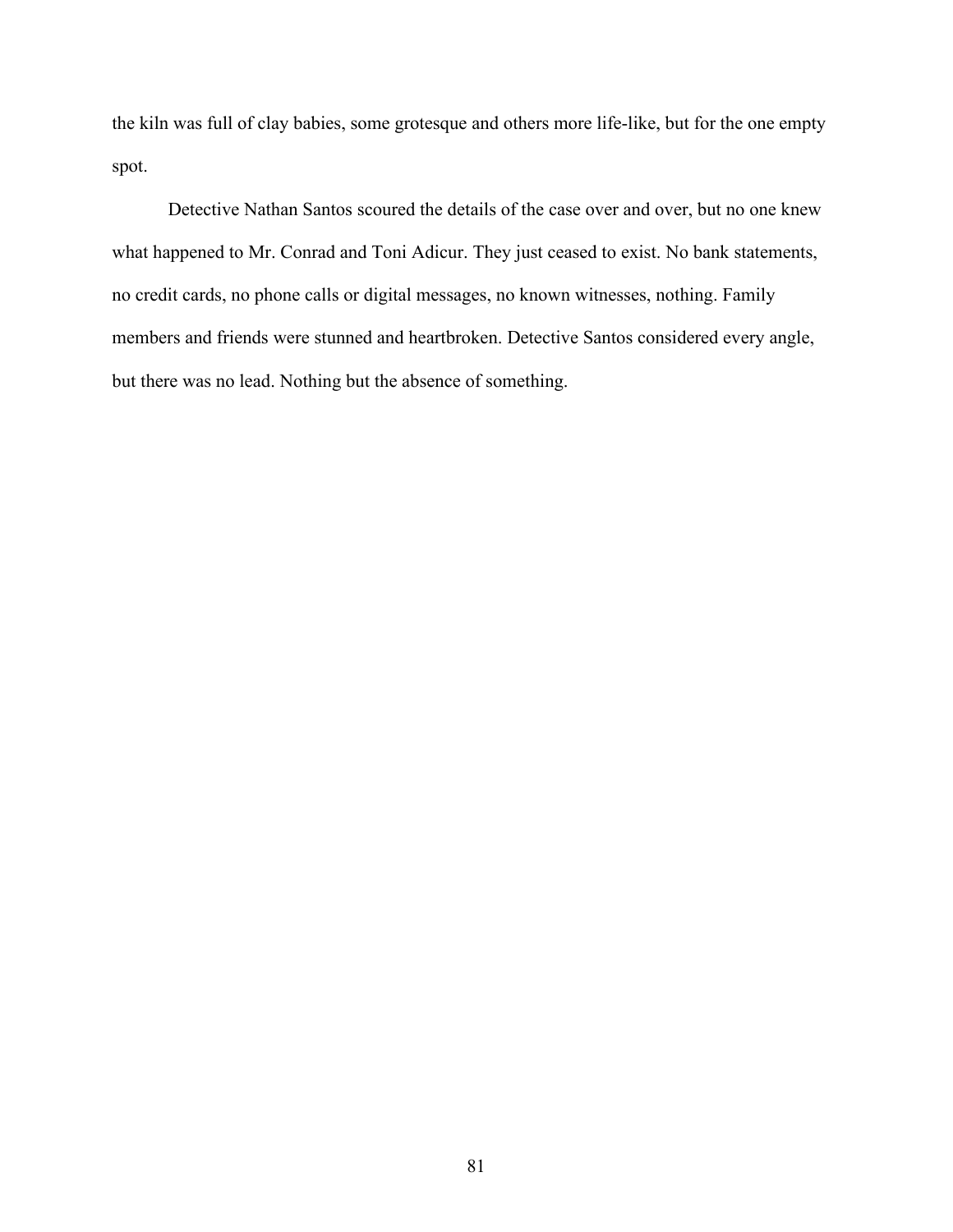## **THE PAINTER**

He was too engrossed in his work to hear the first knock. The second, louder knock was scarcely acknowledged until it was joined by a voice.

"Mr. Dranfult? Please open up. This is the FBI," the voice said.

The FBI? What could the FBI want with him? Best not to keep them waiting. He set his palette and brush down, rinsed his hands briefly in the sink, and cast a quick glance over his newest painting; it was coming along nicely. Trudging down the stairs, he opened the studio door to two men in full suits.

"Hi, uhm. I'm Collin. How can I help you?" the painter asked.

"Hello, Mr. Dranfult. I'm Agent Torrance and this is Agent Friedman," Agent Friedman nodded at Collin. "We're going to need you to come with us."

"What? Why? Have I done something illegal?" Collin began to close the door without thinking. Catching himself, he reopened it to a greater fullness.

"No, we just have some questions concerning your mother," Agent Torrance said.

"My mom? What about her? She died when I was born, I don't know anything about her."

The two agents looked at one another briefly. Then Agent Torrance turned back to Collin and answered, "We can't give you any answers right now. You'll have to trust us. We'll explain more once we're in more private settings. Please, come with us now, or we'll be forced to bring you." At this final comment, he unbuttoned and pulled aside his suit coat, revealing a holstered firearm.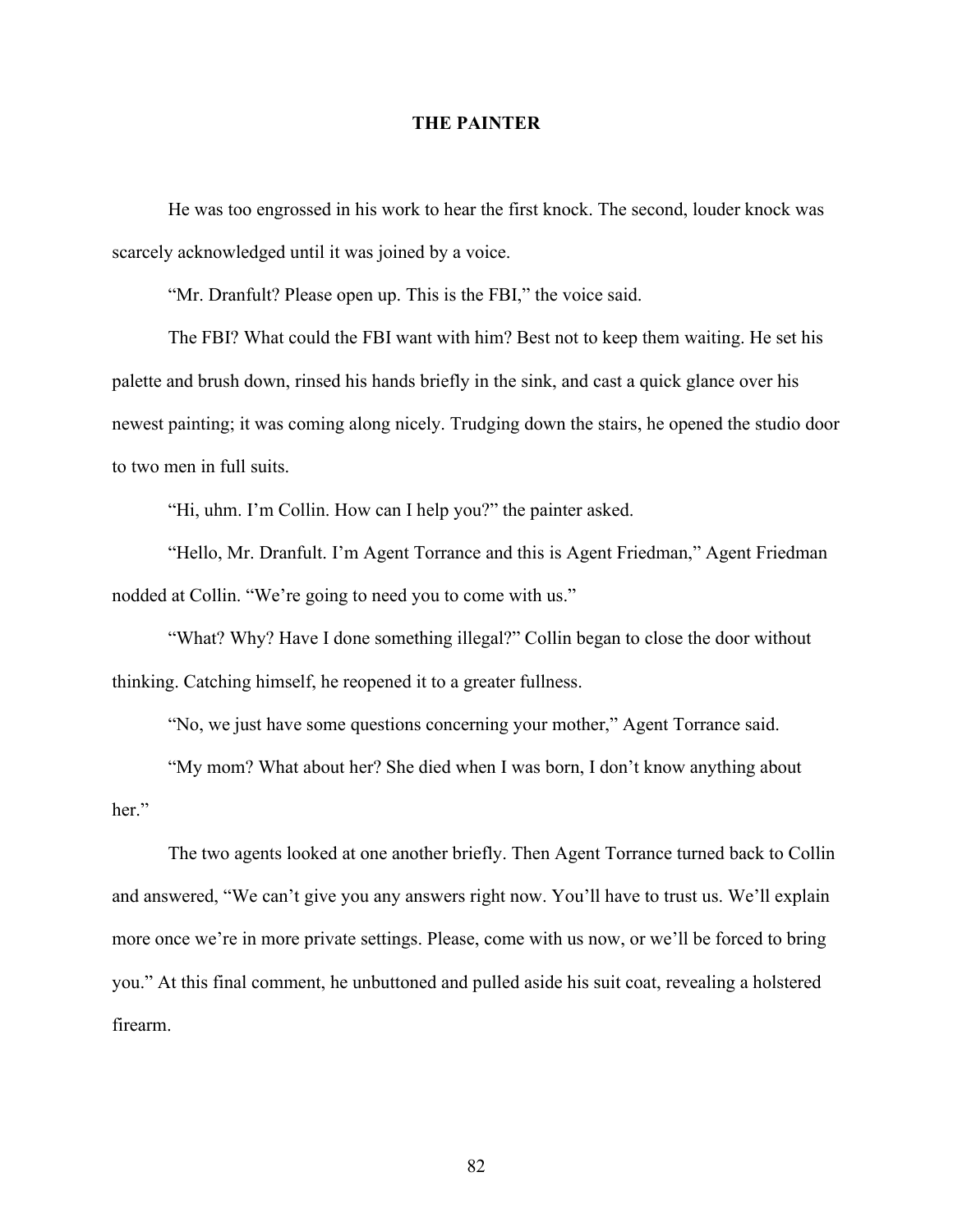Collin took a step back. "Woah, dude. Relax, no need to threaten me. I'll go willingly, just give me a second to put up my paint supplies, I'm in the middle of a project." He went to close the door when Agent Torrance's hand struck the front of it.

"We can wait, but we're coming inside."

"What the fuck? Do you have a warrant?"

This seemed to dampen the agents' spirit. "Not yet, but we will," was all Agent Torrance said.

"Jesus, man, you guys should learn some better diplomacy. I'm not, like, hiding anything. You can come in, I guess, just… you know, you could ask first, demand second." Collin shook his head and began walking up the stairs, calling back over his shoulder, "Close the door when you come in, please. And, preferably, don't touch my shit."

As he untied and hung up his paint-splattered apron and stored his materials, the agents moved about the room with a solemn presence, arms clasped behind their backs as they scoured the various canvases strewn across the loft-styled room. Agent Friedman paused before Collin's work-in-progress.

"Mr. Dranfult, may I ask what this is you're currently working on?" Agent Friedman asked.

"What?" He turned to see what the agent was looking at. "Oh, yeah, that. I don't know yet. Obviously, it's a face, but only half done."

"Why does it look like it's screaming?" the agent asked.

"Great question, wish I had a good answer. It's just a tormented person, I think. It's hard to describe my process. I just started with a basic facial structure and what you see just sort of.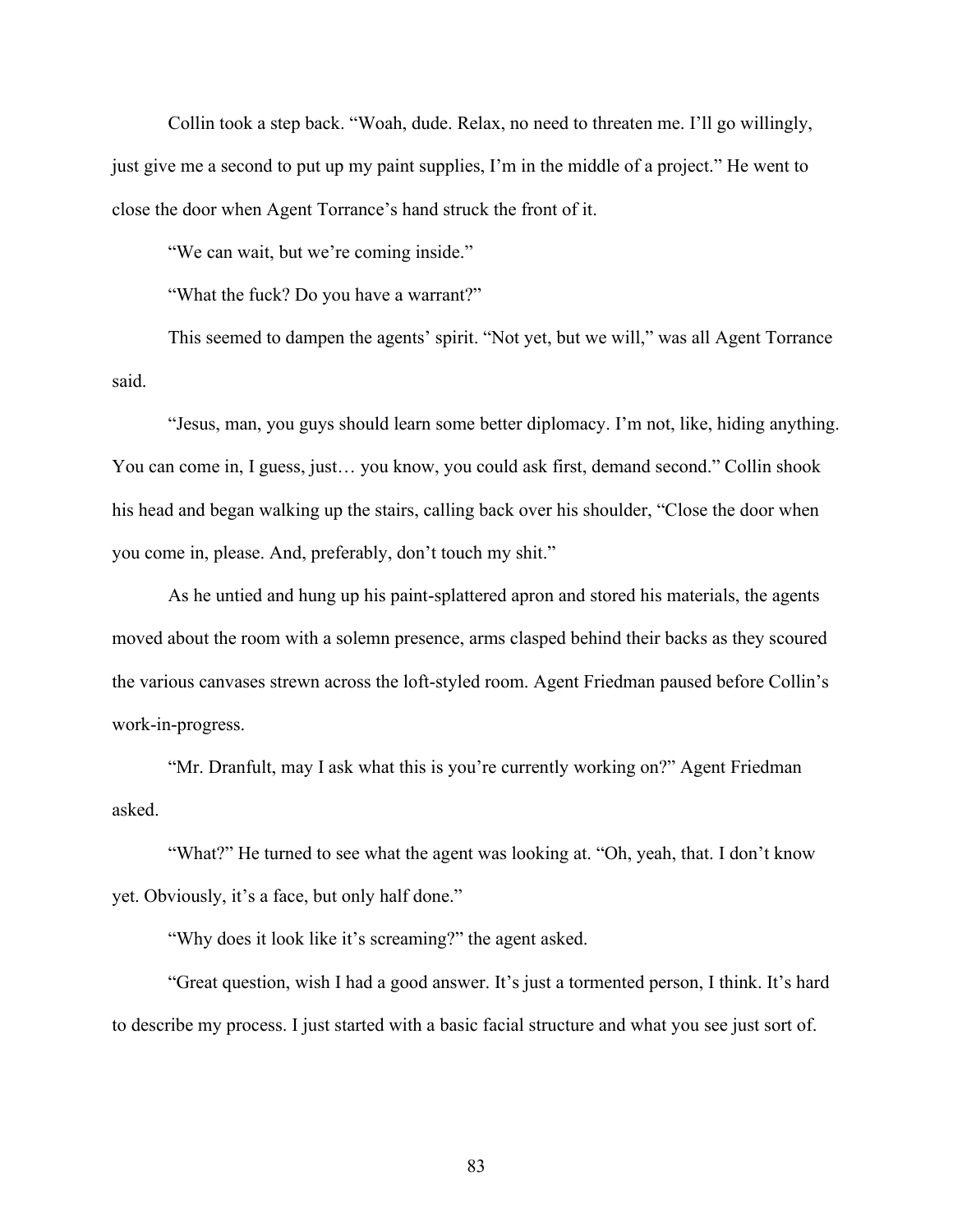Happened." Collin shoved his hands into his pockets and withdrew his keys. "Anyways, I'm good to go."

Collin followed the agents down the stairs, locking the door behind him. The agents instructed him to meet them at a local police station, where they had an interrogation room prepped for their private use. Agent Torrance flexed his concealed-carry again as a warning against Collin getting any funny ideas about trying to flee. Collin shook his head and pointed to his parking spot, about half-a-block down. "That's my car. You can follow me. I'm trying to comply, so maybe chill the fuck out, yeah?" Returning his hands to his pockets, he started walking to his car.

Once in the room, the agents seemed to relax a little. They offered Collin food and drink, though limited by a vending-machine menu, so he snacked on Cheez-Its and sipped from a bottle of water. Both agents removed and draped their suit coats over the backs of their hard metal chairs, rolled up their sleeves, and sat down.

…

Collin noticed Agent Friedman had a tattoo on his inner left forearm. "What's that, Mr. Friedman?" nodding to the man's arm as he spoke.

"None of your business," was the curt response.

"Right, cool, still choosing the asshole angle, got it. Let's get into it, then, so I can go back to painting." Agent Friedman crossed his arms and Agent Torrance smiled at this statement.

Agent Torrance was the speaker, clearly, as he led with, "Tell us everything you know about your mom's work."

"What work? Dude, I'm telling you, I don't know anything about my mom. Why are you even asking me? Go ask my dad, he married her." Collin sighed and looked at the paint stains on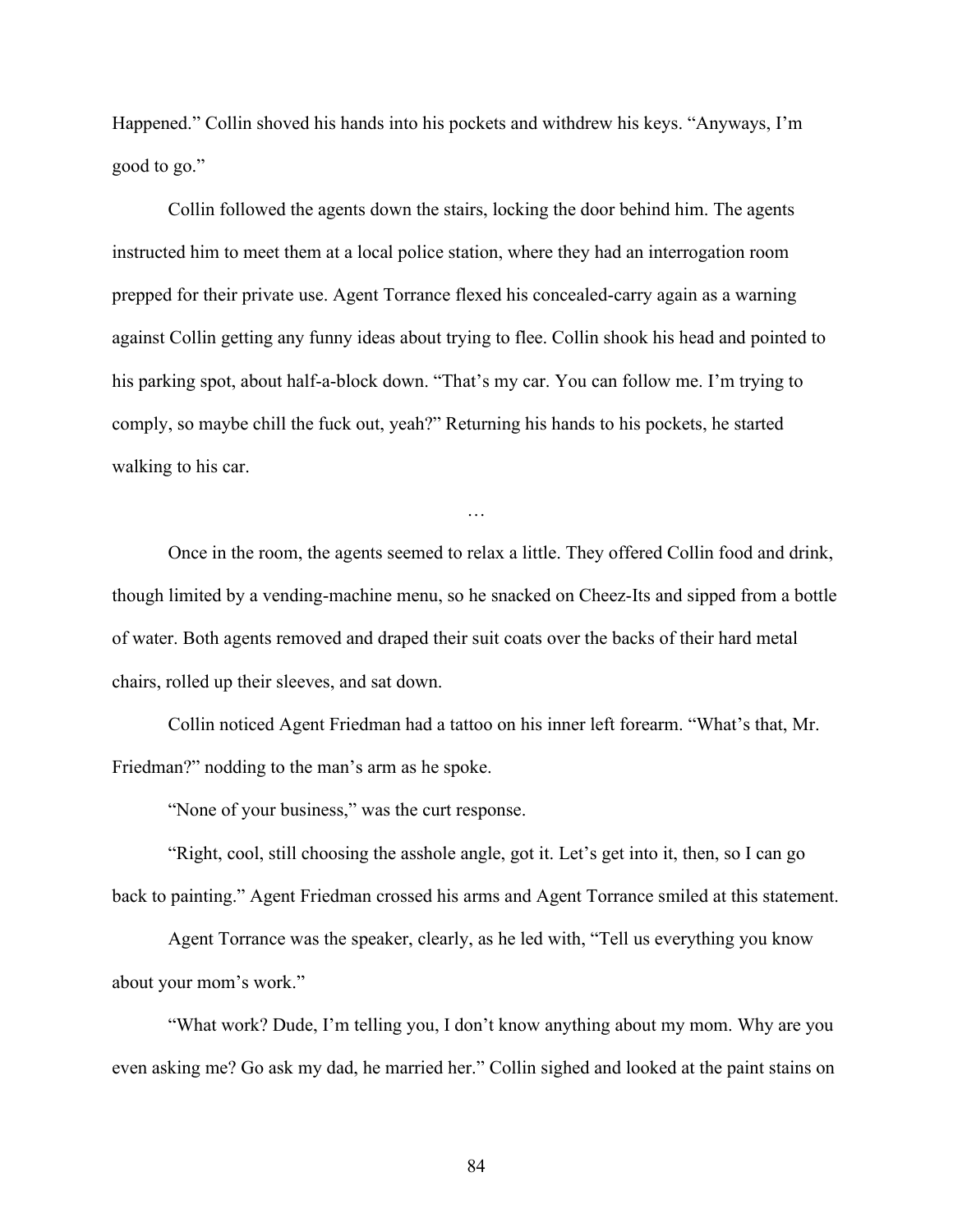his hands. "Look, guys, as I said, my mom died when I was born. My dad *never* talked about her, made a point not to. It's always been a beef between us, but he's never budged my whole life. Whatever my mom did before I was born is a total mystery to me."

"Surely, though, you talked about your mom with your grandparents?" Agent Torrance said.

"I *tried*, yeah. But I've never met my mom's parents, my dad wouldn't let me. And, whatever their deal is, they never tried to communicate with me. Maybe they struck some kind of deal with my dad after mom died, maybe they didn't like my dad, maybe they didn't like me because they thought it was my fault she died. My dad seemed to take that last line of thinking. I'm telling you, sir, I don't have a fucking clue about my mom. Whatever explanations you can come up with for *why* she was such a secret kept from me, I've probably thought of myself. A lifetime is a long time to think about your mom, especially when you're the only kid you know without one." Collin rubbed the mist from his eyes with a sleeve.

"What about your dad's parents? They didn't have anything to say?" Torrance said.

"All they said was that she would have loved me. You know, general bullshit people say to make a lonely kid feel better. When I was really little, I tried to ask them stuff about her, but they would always say I should ask my dad. So, I did. And my dad said it didn't matter, she was dead, and I should just get over it like him." Collin's leg began tapping. He crossed his arms and looked into his lap, focusing on his breathing.

The agents shared a look between them. "Okay, Collin. I get this is tough. When's the last you heard from your father?" Torrance asked.

"What?" He looked up, distracted. "Oh. Uhm. I think, probably a few months ago? I don't know. He called to say happy birthday."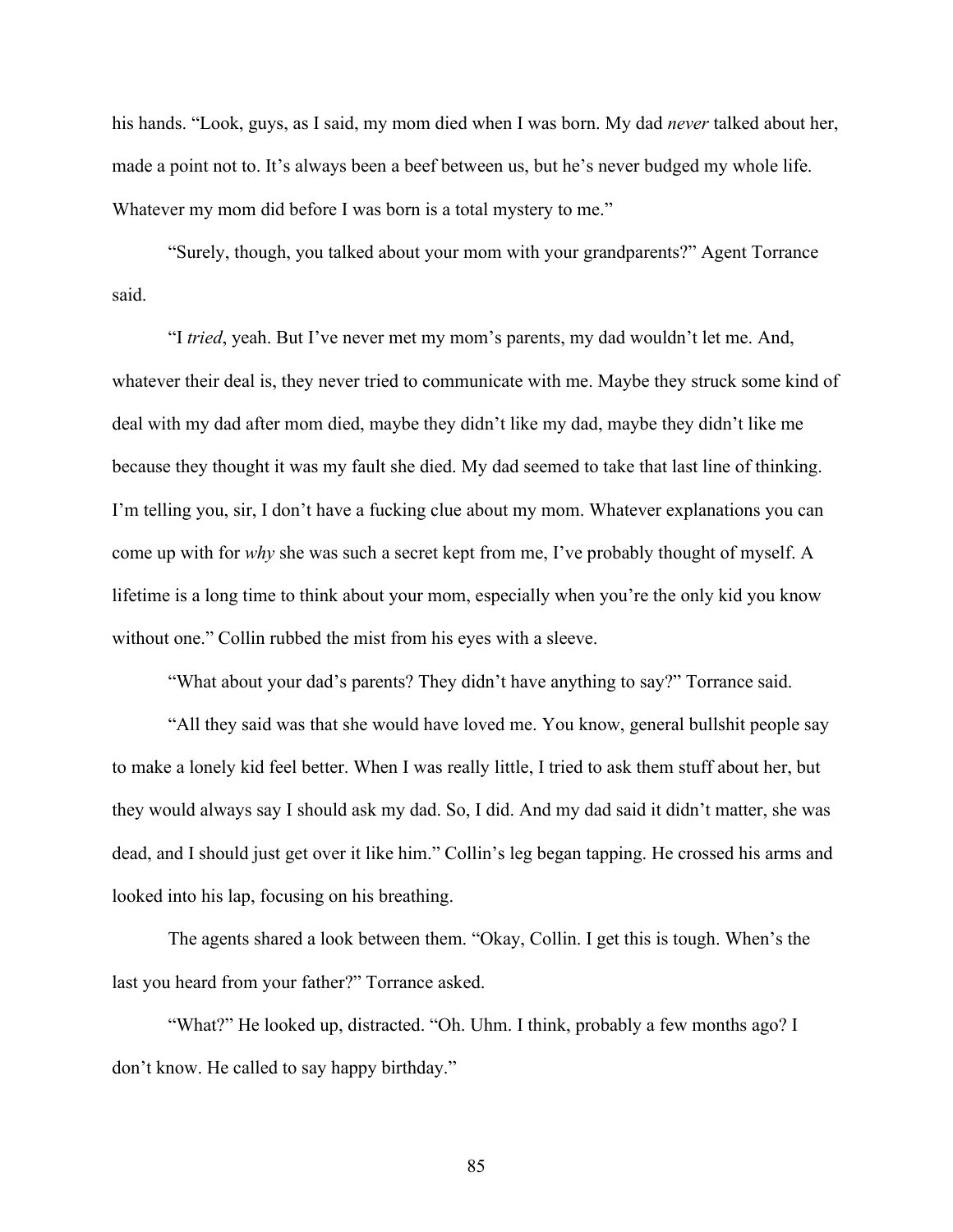"Did he sound unusual to you?"

"No, not really. His normal, cold self. All he said was, 'Happy birthday. I hope it's not too bad for you, going forward,' and I just told him thanks and hung up. Why?"

Torrance clasped his hands on the table and stared at them for a moment, thinking. Friedman spoke instead. "Collin, your dad killed himself a week ago."

Collin stopped tapping his foot and straightened up in his chair. "What did you say? He killed himself?"

Torrance refused to look up from his hands, but added, "Yes, Collin. Your father is dead."

"But… why?! Did he leave a note? What happened?" Collin's foot resumed tapping at a higher tempo.

"It's… well, it's complicated. Do you want to talk about it now, or wait a bit?" This came from Friedman.

"What the fuck do you care, asshole? You treat me like some villain, threaten me with violence and a warrant, and now you want to be considerate? Fuck you." Collin's nostrils flared and his eyes grew wet. "Fuck you!" he shouted, slamming his hands against the table, accidentally crushing the half-eaten bag of Cheez-Its and spewing crackers all over the table and floor. "Goddammit, Dad, goddammit!" He curled his head into his chest, bringing his arms up and over his face, pulling at his own hair. "Fucking stupid old man, stupid stupid old man," he fell into fits of sobs with a continual mumble of curses against his dead father.

Several minutes passed in a quiet punctuated with the muffled whimpers and shoulderheaving of a crying man. Collin had his arms crossed on the edge of the table, his face pressed

…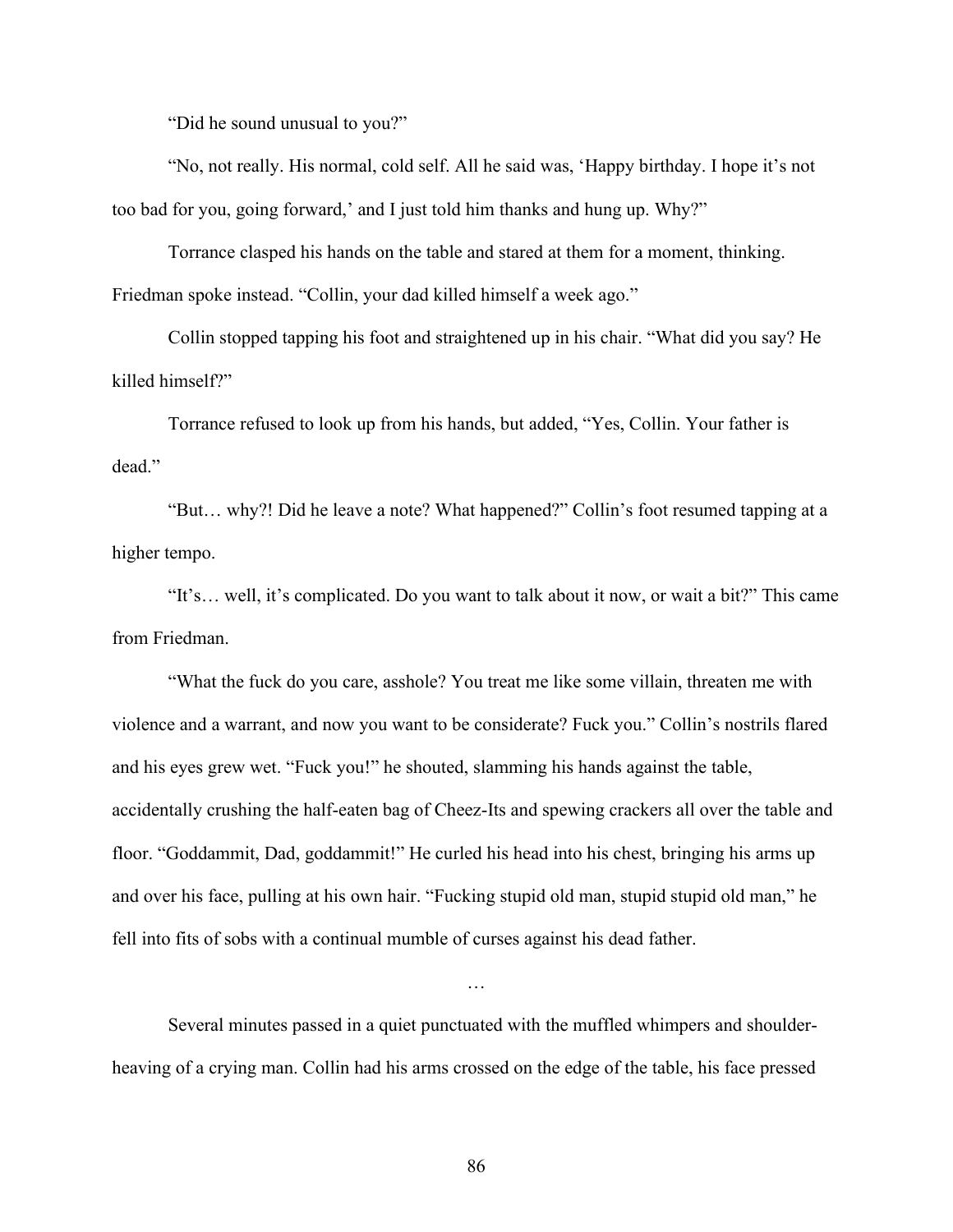into his sleeves. At some point Friedman left and returned with a box of tissues, which he slid across the table toward Collin; it gently collided with his arm and stopped. Collin looked up as Friedman settled back into his uncomfortable chair, crossing his arms again. They shared eye contact for a few moments before Friedman looked down at his arm.

"It's the twin towers and a name. That's what my tattoo is." Friedman said this like he was trying to swallow syrup, and extended his arm for Collin to see. Sure enough, on his forearm were the towers of the World Trade Center silhouetted against a glorious New York City skyline. Below it was the name Gary Laister. "Gary was my cousin. He died that day."

Collin slowly sat up, pulling a few tissues from the box to blow his nose and wipe down his face. "I'm sorry. That sucks. But why are you telling me?"

Friedman sighed. "I suppose to say I'm sorry."

"Sorry for what, exactly? I figured your asshole attitude just came with the job," Collin said.

Friedman grunted and looked over at Torrance. "We should tell him, Lucas." "Tell me what?" Collin said.

Friedman and Lucas Torrance looked at one another for a long moment, Collin's eyes flipping between them like a tennis match. Lucas eventually nodded and turned to Collin.

"Collin, you really don't know anything about your mother? You're unfamiliar with her paintings?"

"Wait, my mom was a painter?" Collin whispered. "Dad never told me." His voiced hitched when he said dad and tears begin to round out his eyes again. He crushed his eyelids together, hoping to dispel any remaining tears. He didn't want to keep crying, not here, not with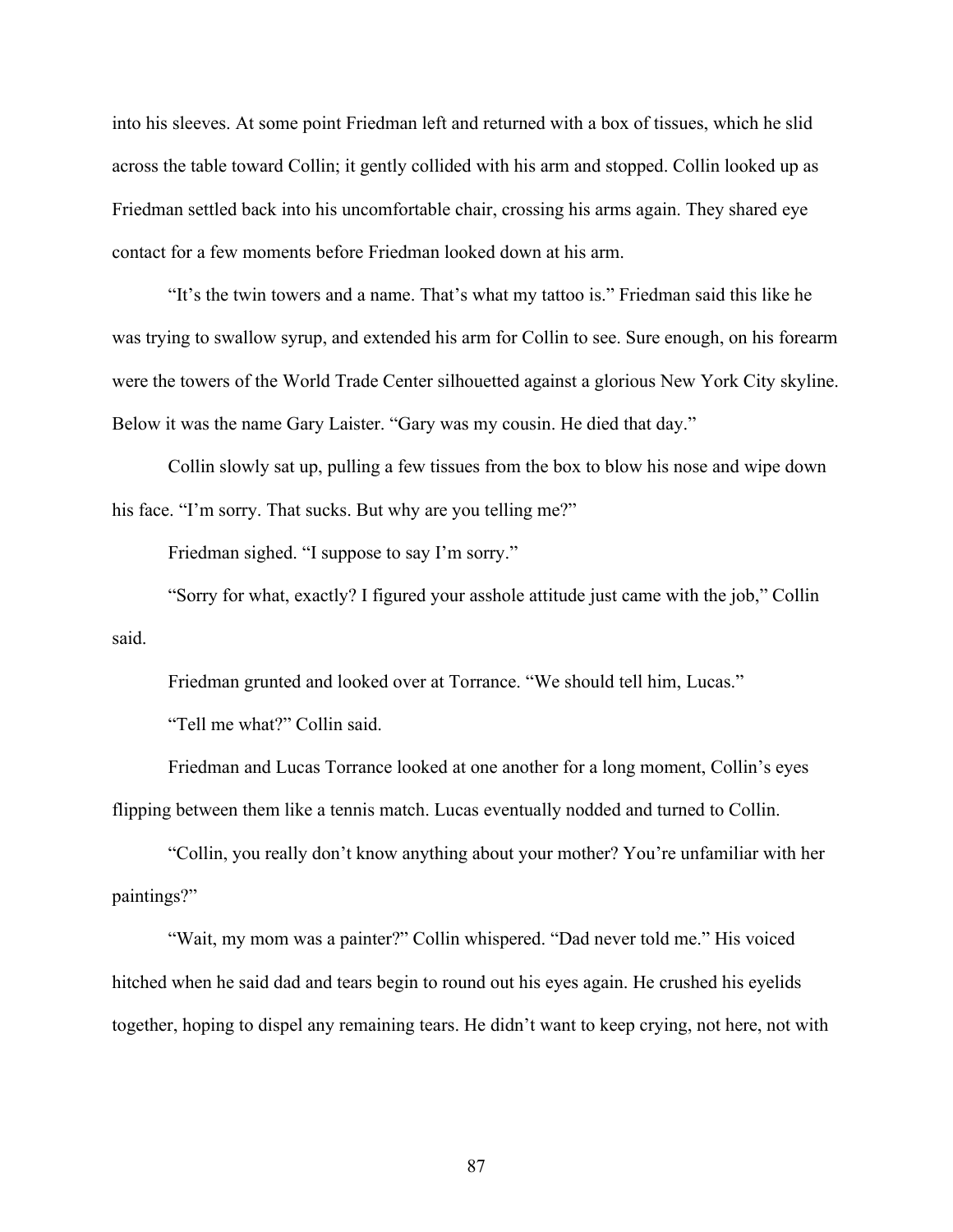these two men watching. "No, I never knew she was a painter. Do you have any of her work? Can I see it?"

"We're here *because* of the paintings, Collin. You may not… like what you see." Lucas said.

"What do you mean?"

"I mean, the paintings are, well. They're pretty, uh, graphic and intense."

"Graphic in what way? Like, gory? Sexual?" Collin said. "Please, just let me see them. I don't know anything about her. Let me have this."

"You can't unsee these paintings, Collin. Are you sure?" Friedman asked.

"Yes! Yes. Please, just let me see them."

Lucas left the room and returned with a manila folder. He placed the folder down in front of Collin and leaned back in his chair, crossing his arms and closing his eyes. Collin opened the folder and drew a hard breath. "What the fuck?" was all he could manage as a reaction. "Is this…" his voice faded before the question was asked, instead raising his eyes to Friedman, who looked back at him with stone eyes.

Lucas spoke quietly, "Look at the signed date." Collin looked and saw, just below his mother's signature, the signed date, August 13th, 1988. Lucas continued, "We had some art specialists look at them, and, as best as we can figure, the date is correct. Your mom painted that thirteen years before it happened." In his hands Collin held a picture of a painting of the World Trade Center twin towers engulfed in smoke and fire. Cluttered around the edges of the painting were countless faces of men and women screaming in agony.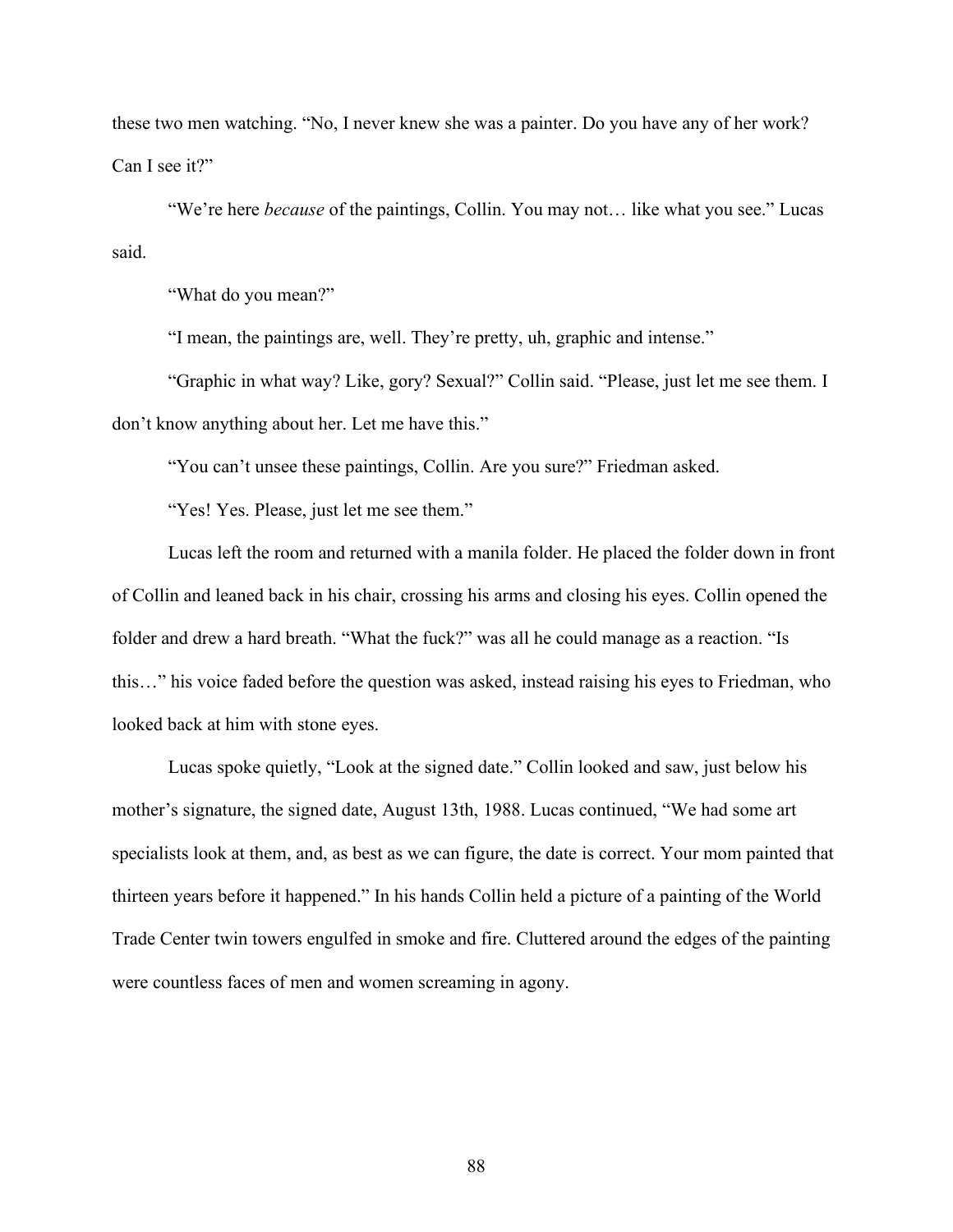"Wait, fuck. Are you saying my mom… my mom knew 9/11 was gonna happen before it did? Was my mom a terrorist?" Collin kept rubbing his eyes, trying to smear the insanity of what he was looking at from his vision.

"That's what we thought, too, when we found them. Your dad, he… well, he placed a call into 911 claiming a gunshot victim at his address. When the police arrived, the front door was left open. Inside they found the ladder to the attic pulled down, and in the attic was your father's body. He shot himself amidst your mom's paintings. He didn't leave a proper letter, just a sticky note on the front of his shirt that said, 'I'm sorry, Collin.'" Lucas paused, letting Collin adjust to the new information. Collin said nothing, just went on rubbing his eyes, so Lucas continued. "We ran any and all records we had on your mom, but the fact is that there was no proof she had any idea that this was some kind of… prophecy, if you will. To her, they were probably just intense expressions of art. Keep, uh… keep going. She predicted more than that."

Collin continued leafing through the contents of the folder. There was a painting of the Haiti earthquake of 2010, with a date signed May  $8<sup>th</sup>$ , 1986. The Sandy Hook shooting was a pile of children's bodies in front of the elementary school, with a date signature of October  $11<sup>th</sup>$ , 1991. One of the paintings was a dead black boy, with a white police officer wearing a vampire mask standing over the boy's body. The bottoms of the boy's shoes were visible, and a name was written along the bottoms, like Woody's shoes in *Toy Story*. The name was Tamir Rice. The signed date was February 14<sup>th</sup>, 1992.

With each photo came a small, typed block of text written by some FBI analyzer pointing out the tragedy to which each painting corresponded. The final painting, however, had no text. It was a horrific thing to behold. Across the canvas were scenes of children. One section showed a group of five or six children eating the corpses of two adults, the children with tears in their eyes,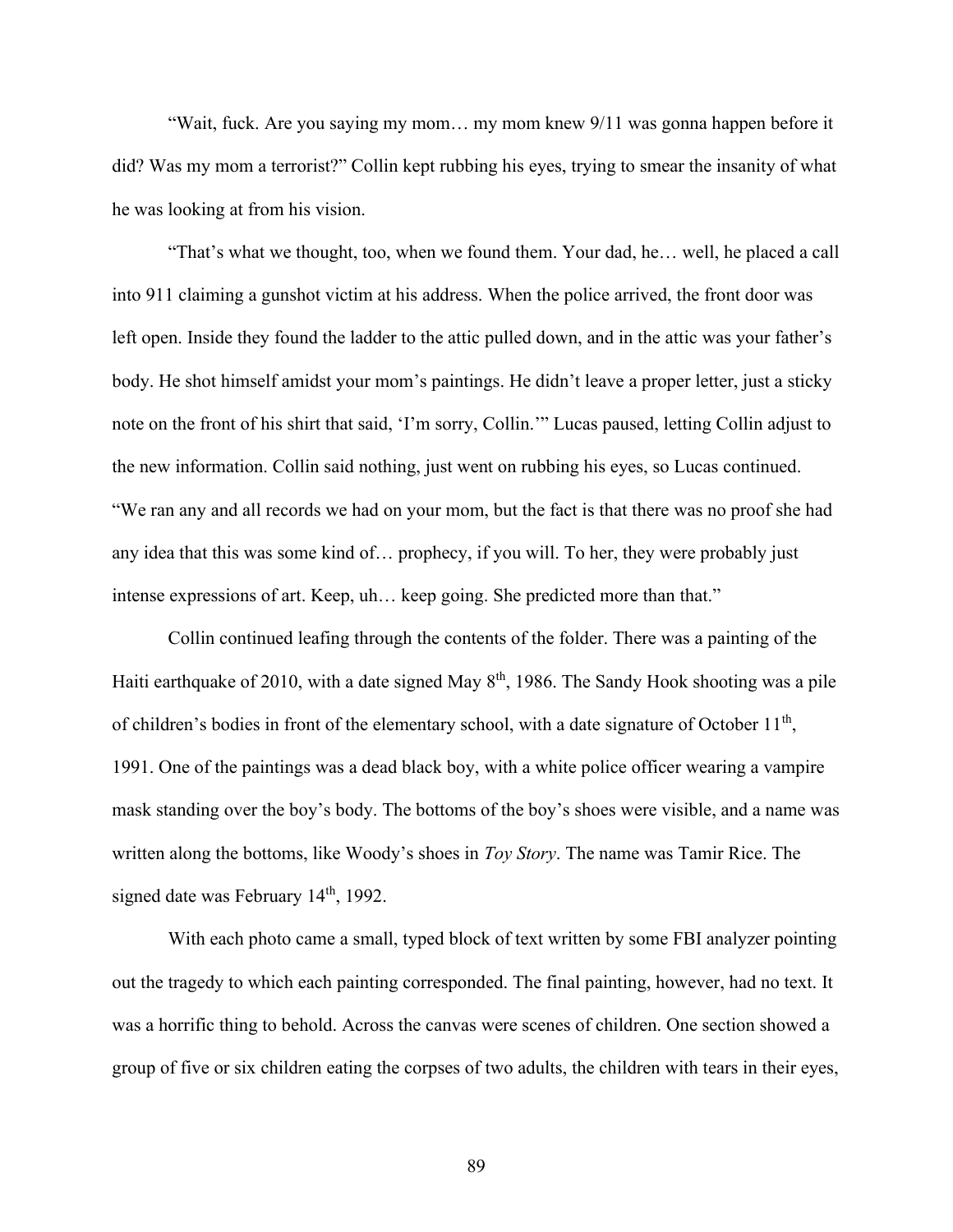scraps of flesh and blood hanging from their mouths and mingling with their tears. Another scene depicted a group of toddlers wide-eyed and watching as middle-school-aged children stabbed one another with rusted knives and syringes. Another scene showed a ring of children collapsed to the floor, empty cups in their hands, arranged around a punch bowl with a muddy-colored liquid inside and a crudely made sign that simply said, "FREEDOM."

Collin looked at the two agents, mouth moving in silence, searching for words to cling to that could make sense of this terrible picture, but only emptiness came to his throat, and eventually he shut his mouth and simply pointed at the last, unlabeled painting. The signed date was December 17th<sup>th</sup>, 1994. Three days before he was born.

Agent Torrance shook his head. "We don't know. That one doesn't seem to correspond to any specific event. We brought you in, hoping you might be able to explain it, but you're as shocked as we are. We've got some people dedicated to keeping an eye out for coming signs, but it's a nightmare job, not knowing what to look for except for one of the most terrifying things I've ever personally seen. We didn't find any more. All your mom's paintings account for events that transpired in the last twenty years, give or take a year. This could feasibly come true in the next decade. But it could just as easily never come true, or else come true several generations from now. We have no idea."

Collin closed the folder, no longer able to stomach the paintings. "So, what do I do now? Are you arresting me?"

"No, there's nothing to arrest you for. You didn't commit any crimes. We just had to do our homework, make sure there wasn't some hidden link between you and your mother. But you're cleared to go. You'll have to sign some paperwork saying you won't speak of this to